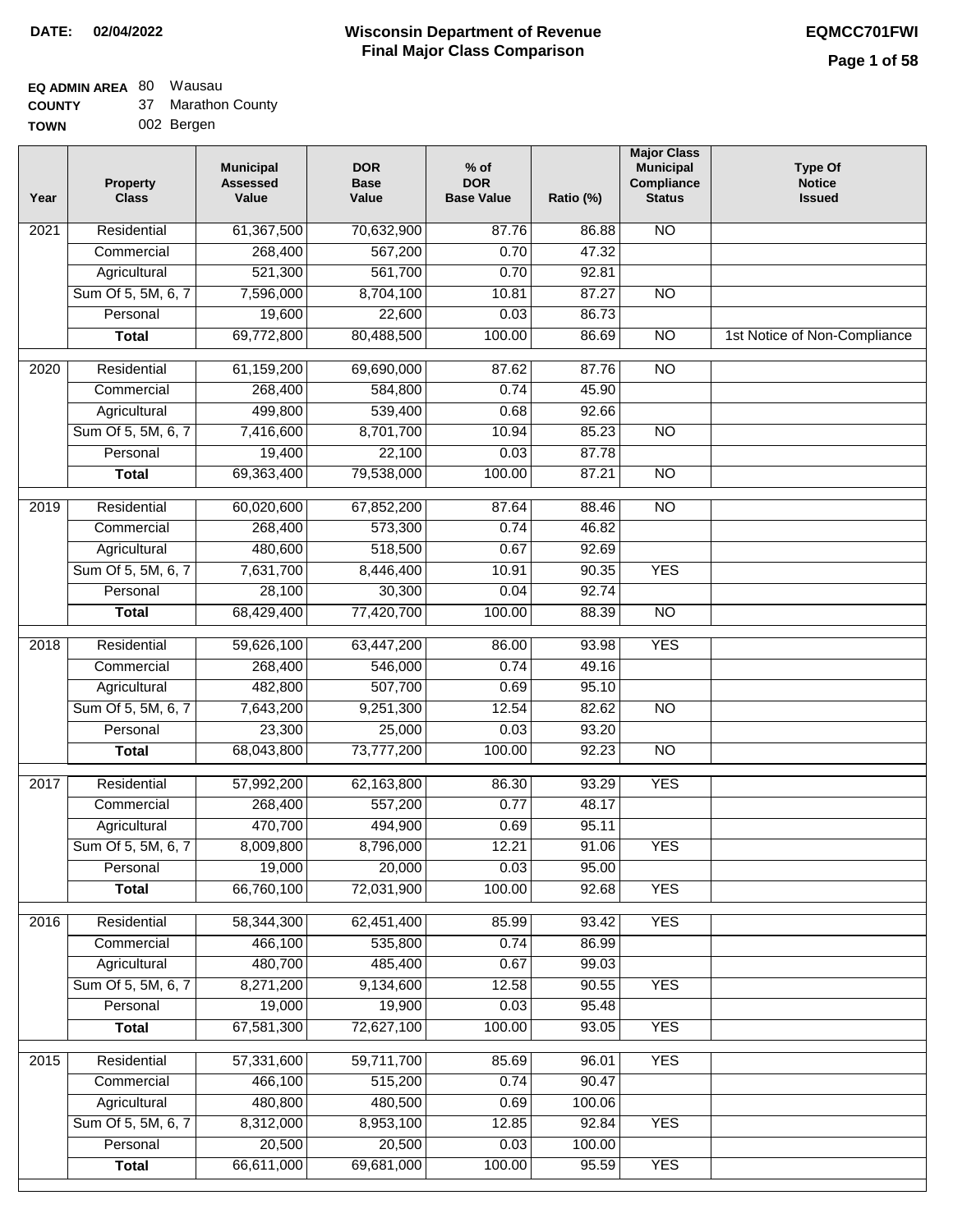#### **Wisconsin Department of Revenue Final Major Class Comparison DATE: 02/04/2022 EQMCC701FWI**

#### **EQ ADMIN AREA** 80 Wausau  $\sim$

| <b>COUNTY</b> | 37 Marathon County |
|---------------|--------------------|
| <b>TOWN</b>   | 004 Berlin         |

| Year              | <b>Property</b><br><b>Class</b> | <b>Municipal</b><br><b>Assessed</b><br>Value | <b>DOR</b><br><b>Base</b><br>Value | $%$ of<br><b>DOR</b><br><b>Base Value</b> | Ratio (%) | <b>Major Class</b><br><b>Municipal</b><br>Compliance<br><b>Status</b> | <b>Type Of</b><br><b>Notice</b><br><b>Issued</b> |
|-------------------|---------------------------------|----------------------------------------------|------------------------------------|-------------------------------------------|-----------|-----------------------------------------------------------------------|--------------------------------------------------|
| 2021              | Residential                     | 54,504,700                                   | 66,928,600                         | 74.42                                     | 81.44     | N <sub>O</sub>                                                        |                                                  |
|                   | Commercial                      | 890,300                                      | 1,007,900                          | 1.12                                      | 88.33     |                                                                       |                                                  |
|                   | Agricultural                    | 2,116,800                                    | 2,118,700                          | 2.36                                      | 99.91     |                                                                       |                                                  |
|                   | Sum Of 5, 5M, 6, 7              | 17,809,800                                   | 19,692,400                         | 21.90                                     | 90.44     | <b>YES</b>                                                            |                                                  |
|                   | Personal                        | 166,200                                      | 186,700                            | 0.21                                      | 89.02     |                                                                       |                                                  |
|                   | <b>Total</b>                    | 75,487,800                                   | 89,934,300                         | 100.00                                    | 83.94     | $\overline{NO}$                                                       |                                                  |
| $\overline{20}20$ | Residential                     | 53,572,700                                   | 60,524,500                         | 72.51                                     | 88.51     | $\overline{N}$                                                        |                                                  |
|                   | Commercial                      | 888,800                                      | 1,037,300                          | 1.24                                      | 85.68     |                                                                       |                                                  |
|                   | Agricultural                    | 2,039,700                                    | 2,040,200                          | 2.44                                      | 99.98     |                                                                       |                                                  |
|                   | Sum Of 5, 5M, 6, 7              | 17,935,200                                   | 19,765,800                         | 23.68                                     | 90.74     | <b>YES</b>                                                            |                                                  |
|                   | Personal                        | 93,900                                       | 104,400                            | 0.13                                      | 89.94     |                                                                       |                                                  |
|                   | <b>Total</b>                    | 74,530,300                                   | 83,472,200                         | 100.00                                    | 89.29     | $\overline{NO}$                                                       |                                                  |
| 2019              | Residential                     | 52,640,700                                   | 56,140,800                         | 70.61                                     | 93.77     | <b>YES</b>                                                            |                                                  |
|                   | Commercial                      | 888,800                                      | 1,017,000                          | 1.28                                      | 87.39     |                                                                       |                                                  |
|                   | Agricultural                    | 1,965,900                                    | 1,961,200                          | 2.47                                      | 100.24    |                                                                       |                                                  |
|                   | Sum Of 5, 5M, 6, 7              | 17,970,700                                   | 20,291,800                         | 25.52                                     | 88.56     | $\overline{NO}$                                                       |                                                  |
|                   | Personal                        | 94,900                                       | 94,900                             | 0.12                                      | 100.00    |                                                                       |                                                  |
|                   | <b>Total</b>                    | 73,561,000                                   | 79,505,700                         | 100.00                                    | 92.52     | $\overline{N}$                                                        |                                                  |
| 2018              | Residential                     | 51,895,600                                   | 54,324,600                         | 70.93                                     | 95.53     | <b>YES</b>                                                            |                                                  |
|                   | Commercial                      | 888,800                                      | 968,600                            | 1.26                                      | 91.76     |                                                                       |                                                  |
|                   | Agricultural                    | 1,910,100                                    | 1,911,700                          | 2.50                                      | 99.92     |                                                                       |                                                  |
|                   | Sum Of 5, 5M, 6, 7              | 18,224,600                                   | 19,279,800                         | 25.17                                     | 94.53     | <b>YES</b>                                                            |                                                  |
|                   | Personal                        | 98,400                                       | 100,400                            | 0.13                                      | 98.01     |                                                                       |                                                  |
|                   | <b>Total</b>                    | 73,017,500                                   | 76,585,100                         | 100.00                                    | 95.34     | <b>YES</b>                                                            |                                                  |
| 2017              | Residential                     | 51,364,800                                   | 52,679,900                         | 71.72                                     | 97.50     | <b>YES</b>                                                            |                                                  |
|                   | Commercial                      | 820,500                                      | 917,200                            | 1.25                                      | 89.46     |                                                                       |                                                  |
|                   | Agricultural                    | 1,862,600                                    | 1,862,300                          | 2.54                                      | 100.02    |                                                                       |                                                  |
|                   | Sum Of 5, 5M, 6, 7              | 18,210,600                                   | 17,678,900                         | 24.07                                     | 103.01    | <b>YES</b>                                                            |                                                  |
|                   | Personal                        | 311,400                                      | 311,400                            | 0.42                                      | 100.00    |                                                                       |                                                  |
|                   | <b>Total</b>                    | 72,569,900                                   | 73,449,700                         | 100.00                                    | 98.80     | <b>YES</b>                                                            |                                                  |
| 2016              | Residential                     | 51,046,000                                   | 48,472,100                         | 69.58                                     | 105.31    | <b>YES</b>                                                            |                                                  |
|                   | Commercial                      | 820,500                                      | 882,000                            | 1.27                                      | 93.03     |                                                                       |                                                  |
|                   | Agricultural                    | 1,820,100                                    | 1,820,000                          | 2.61                                      | 100.01    |                                                                       |                                                  |
|                   | Sum Of 5, 5M, 6, 7              | 18,142,600                                   | 18,191,800                         | 26.11                                     | 99.73     | <b>YES</b>                                                            |                                                  |
|                   | Personal                        | 297,700                                      | 297,700                            | 0.43                                      | 100.00    |                                                                       |                                                  |
|                   | <b>Total</b>                    | 72,126,900                                   | 69,663,600                         | 100.00                                    | 103.54    | <b>YES</b>                                                            |                                                  |
| 2015              | Residential                     | 50,555,200                                   | 49,430,500                         | 69.68                                     | 102.28    | <b>YES</b>                                                            |                                                  |
|                   | Commercial                      | 820,500                                      | 848,100                            | 1.20                                      | 96.75     |                                                                       |                                                  |
|                   | Agricultural                    | 1,759,500                                    | 1,799,600                          | 2.54                                      | 97.77     |                                                                       |                                                  |
|                   | Sum Of 5, 5M, 6, 7              | 18,132,000                                   | 18,553,500                         | 26.15                                     | 97.73     | <b>YES</b>                                                            |                                                  |
|                   | Personal                        | 305,300                                      | 305,300                            | 0.43                                      | 100.00    |                                                                       |                                                  |
|                   | <b>Total</b>                    | 71,572,500                                   | 70,937,000                         | 100.00                                    | 100.90    | <b>YES</b>                                                            |                                                  |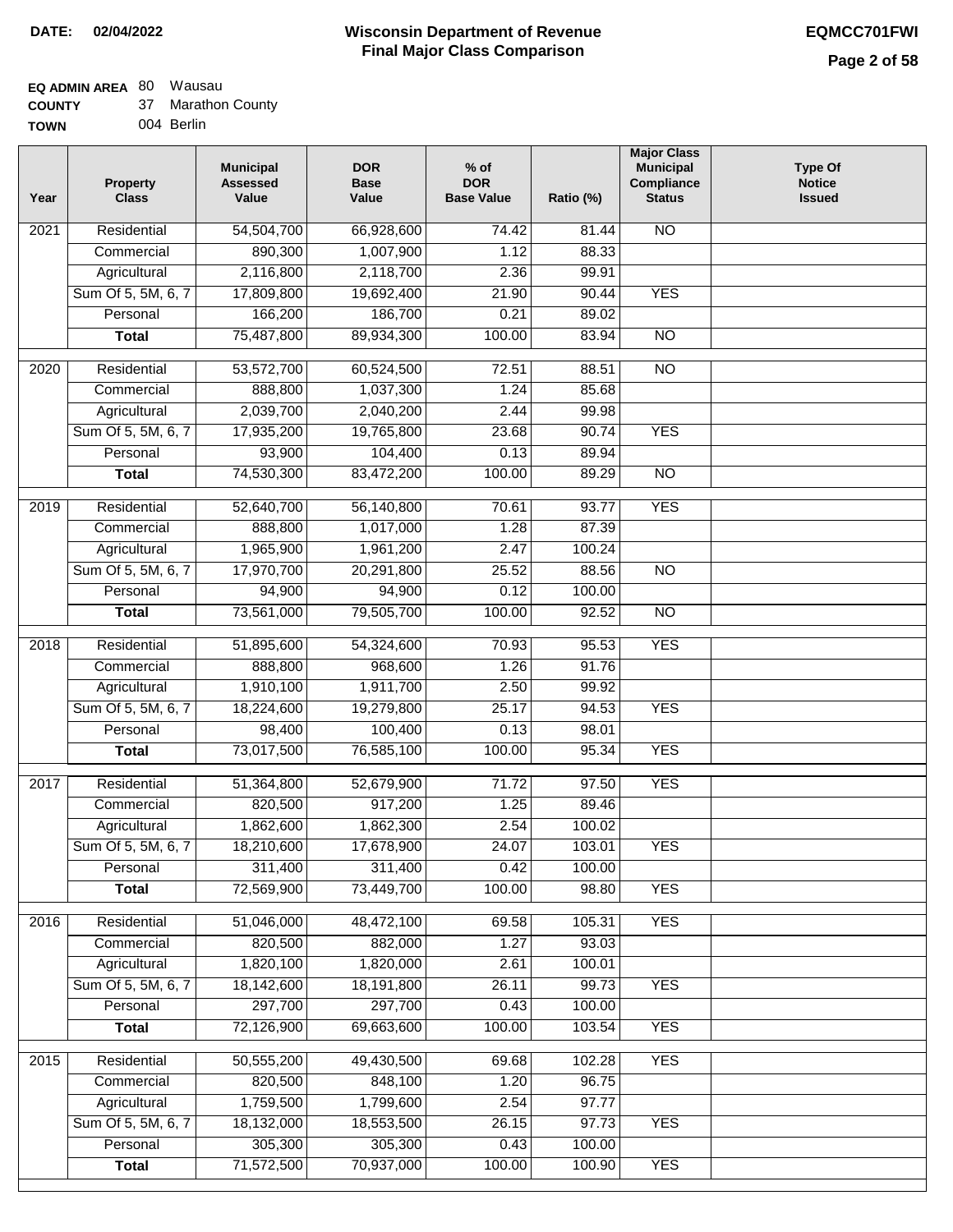#### **Wisconsin Department of Revenue Final Major Class Comparison DATE: 02/04/2022 EQMCC701FWI**

┑

#### **EQ ADMIN AREA** 80 Wausau **COUNTY**

| <b>COUNTY</b> | 37 Marathon County |
|---------------|--------------------|
| <b>TOWN</b>   | 006 Bern           |

| Year              | <b>Property</b><br><b>Class</b> | <b>Municipal</b><br><b>Assessed</b><br>Value | <b>DOR</b><br><b>Base</b><br>Value | $%$ of<br><b>DOR</b><br><b>Base Value</b> | Ratio (%) | <b>Major Class</b><br><b>Municipal</b><br>Compliance<br><b>Status</b> | <b>Type Of</b><br><b>Notice</b><br><b>Issued</b> |
|-------------------|---------------------------------|----------------------------------------------|------------------------------------|-------------------------------------------|-----------|-----------------------------------------------------------------------|--------------------------------------------------|
| 2021              | Residential                     | 19,742,000                                   | 24,202,500                         | 57.58                                     | 81.57     | <b>NO</b>                                                             |                                                  |
|                   | Commercial                      | 938,100                                      | 1,069,400                          | 2.54                                      | 87.72     |                                                                       |                                                  |
|                   | Agricultural                    | 1,736,700                                    | 1,735,800                          | 4.13                                      | 100.05    |                                                                       |                                                  |
|                   | Sum Of 5, 5M, 6, 7              | 13,668,900                                   | 14,866,600                         | 35.37                                     | 91.94     | <b>YES</b>                                                            |                                                  |
|                   | Personal                        | 157,900                                      | 157,900                            | 0.38                                      | 100.00    |                                                                       |                                                  |
|                   | <b>Total</b>                    | 36,243,600                                   | 42,032,200                         | 100.00                                    | 86.23     | $\overline{NO}$                                                       | 2nd Notice of Non-Compliance                     |
| $\overline{2020}$ | Residential                     | 18,858,600                                   | 23,094,500                         | 57.59                                     | 81.66     | NO                                                                    |                                                  |
|                   | Commercial                      | 719,600                                      | 873,800                            | 2.18                                      | 82.35     |                                                                       |                                                  |
|                   | Agricultural                    | 1,482,400                                    | 1,665,900                          | 4.15                                      | 88.98     |                                                                       |                                                  |
|                   | Sum Of 5, 5M, 6, 7              | 13,471,100                                   | 14,315,000                         | 35.69                                     | 94.10     | <b>YES</b>                                                            |                                                  |
|                   | Personal                        | 155,700                                      | 155,700                            | 0.39                                      | 100.00    |                                                                       |                                                  |
|                   | <b>Total</b>                    | 34,687,400                                   | 40,104,900                         | 100.00                                    | 86.49     | $\overline{NO}$                                                       | 1st Notice of Non-Compliance                     |
|                   |                                 |                                              |                                    |                                           |           |                                                                       |                                                  |
| 2019              | Residential                     | 18,135,400                                   | 21,123,300                         | 55.25                                     | 85.85     | $\overline{NO}$                                                       |                                                  |
|                   | Commercial                      | 714,600                                      | 851,800                            | 2.23                                      | 83.89     |                                                                       |                                                  |
|                   | Agricultural                    | 1,544,800                                    | 1,587,100                          | 4.15                                      | 97.33     |                                                                       |                                                  |
|                   | Sum Of 5, 5M, 6, 7              | 13,471,800                                   | 14,497,800                         | 37.92                                     | 92.92     | <b>YES</b>                                                            |                                                  |
|                   | Personal                        | 170,400                                      | 170,400                            | 0.45                                      | 100.00    |                                                                       |                                                  |
|                   | Total                           | 34,037,000                                   | 38,230,400                         | 100.00                                    | 89.03     | $\overline{NO}$                                                       |                                                  |
| 2018              | Residential                     | 18,013,600                                   | 20,405,800                         | 54.13                                     | 88.28     | $\overline{NO}$                                                       |                                                  |
|                   | Commercial                      | 714,600                                      | 811,300                            | 2.15                                      | 88.08     |                                                                       |                                                  |
|                   | Agricultural                    | 1,549,300                                    | 1,550,200                          | 4.11                                      | 99.94     |                                                                       |                                                  |
|                   | Sum Of 5, 5M, 6, 7              | 13,395,300                                   | 14,754,000                         | 39.14                                     | 90.79     | <b>YES</b>                                                            |                                                  |
|                   | Personal                        | 173,500                                      | 173,500                            | 0.46                                      | 100.00    |                                                                       |                                                  |
|                   | <b>Total</b>                    | 33,846,300                                   | 37,694,800                         | 100.00                                    | 89.79     | $\overline{NO}$                                                       |                                                  |
| 2017              | Residential                     | 17,939,200                                   | 20,149,800                         | 54.65                                     | 89.03     | <b>NO</b>                                                             |                                                  |
|                   | Commercial                      | 684,300                                      | 796,900                            | 2.16                                      | 85.87     |                                                                       |                                                  |
|                   | Agricultural                    | 1,539,200                                    | 1,502,100                          | 4.07                                      | 102.47    |                                                                       |                                                  |
|                   | Sum Of 5, 5M, 6, 7              | 13,296,500                                   | 14,143,400                         | 38.36                                     | 94.01     | <b>YES</b>                                                            |                                                  |
|                   | Personal                        | 275,500                                      | 275,500                            | 0.75                                      | 100.00    |                                                                       |                                                  |
|                   | <b>Total</b>                    | 33,734,700                                   | 36,867,700                         | 100.00                                    | 91.50     | N <sub>O</sub>                                                        |                                                  |
| 2016              | Residential                     | 17,839,100                                   | 18,919,500                         | 54.32                                     | 94.29     | <b>YES</b>                                                            |                                                  |
|                   | Commercial                      | 640,600                                      | 724,300                            | 2.08                                      | 88.44     |                                                                       |                                                  |
|                   | Agricultural                    | 1,537,100                                    | 1,476,900                          | 4.24                                      | 104.08    |                                                                       |                                                  |
|                   | Sum Of 5, 5M, 6, 7              | 13,107,900                                   | 13,420,300                         | 38.53                                     | 97.67     | <b>YES</b>                                                            |                                                  |
|                   | Personal                        | 290,200                                      | 290,200                            | 0.83                                      | 100.00    |                                                                       |                                                  |
|                   | <b>Total</b>                    | 33,414,900                                   | 34,831,200                         | 100.00                                    | 95.93     | <b>YES</b>                                                            |                                                  |
| 2015              | Residential                     | 17,590,300                                   | 17,451,300                         | 53.12                                     | 100.80    | <b>YES</b>                                                            |                                                  |
|                   | Commercial                      | 640,600                                      | 696,500                            | 2.12                                      | 91.97     |                                                                       |                                                  |
|                   | Agricultural                    | 1,532,200                                    | 1,455,400                          | 4.43                                      | 105.28    |                                                                       |                                                  |
|                   | Sum Of 5, 5M, 6, 7              | 12,550,100                                   | 12,995,000                         | 39.56                                     | 96.58     | <b>YES</b>                                                            |                                                  |
|                   | Personal                        | 253,200                                      | 253,200                            | 0.77                                      | 100.00    |                                                                       |                                                  |
|                   | <b>Total</b>                    | 32,566,400                                   | 32,851,400                         | 100.00                                    | 99.13     | <b>YES</b>                                                            |                                                  |
|                   |                                 |                                              |                                    |                                           |           |                                                                       |                                                  |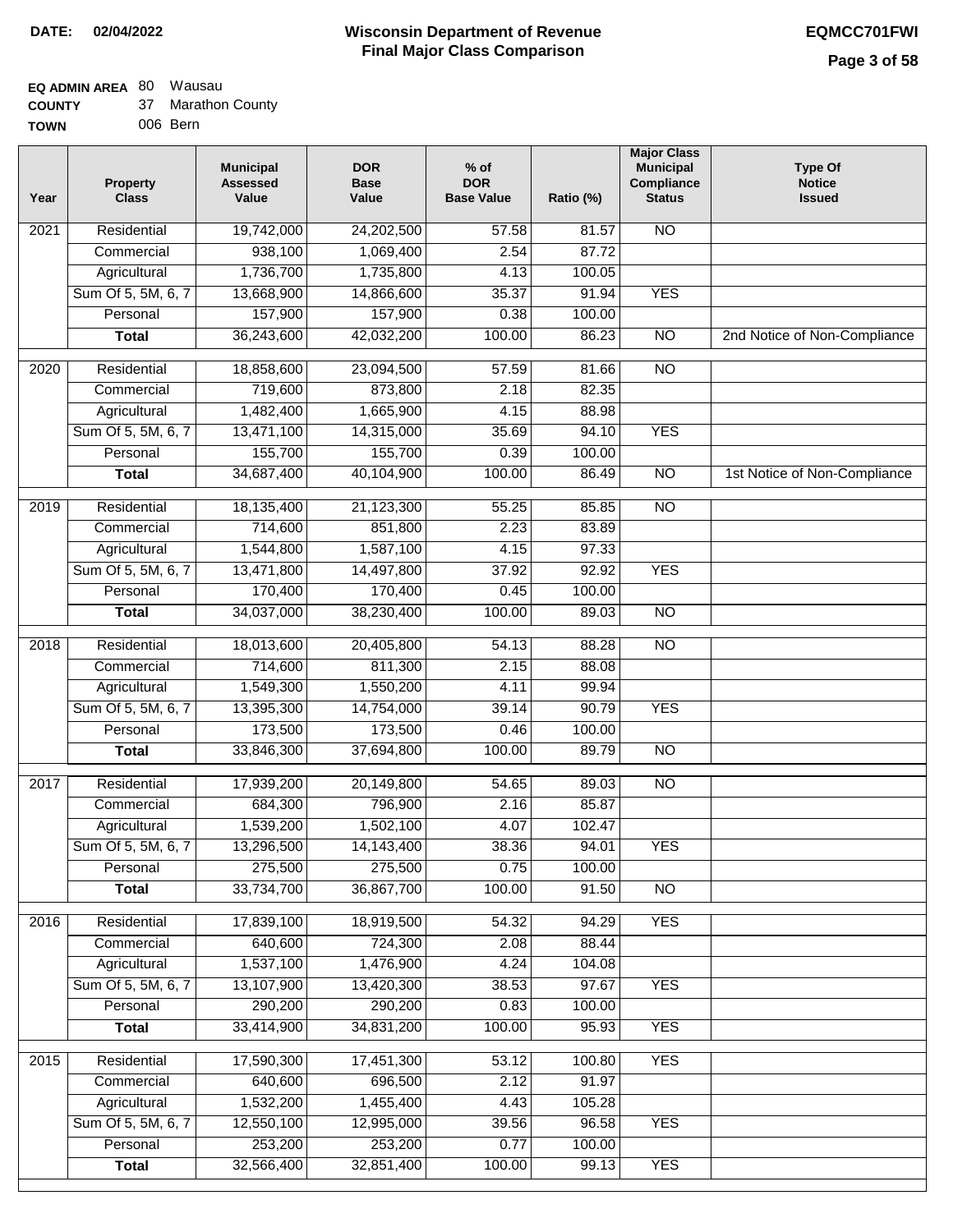### **EQ ADMIN AREA** 80 Wausau

| <b>COUNTY</b> |  | Marathon County |
|---------------|--|-----------------|
|---------------|--|-----------------|

**TOWN** 008 Bevent

| Year | <b>Property</b><br><b>Class</b> | <b>Municipal</b><br><b>Assessed</b><br>Value | <b>DOR</b><br><b>Base</b><br>Value | $%$ of<br><b>DOR</b><br><b>Base Value</b> | Ratio (%)        | <b>Major Class</b><br><b>Municipal</b><br>Compliance<br><b>Status</b> | <b>Type Of</b><br><b>Notice</b><br><b>Issued</b> |
|------|---------------------------------|----------------------------------------------|------------------------------------|-------------------------------------------|------------------|-----------------------------------------------------------------------|--------------------------------------------------|
| 2021 | Residential                     | 67,514,200                                   | 74,501,100                         | 69.03                                     | 90.62            | <b>YES</b>                                                            |                                                  |
|      | Commercial                      | 1,003,200                                    | 1,116,600                          | 1.03                                      | 89.84            |                                                                       |                                                  |
|      | Agricultural                    | 1,412,600                                    | 1,545,800                          | 1.43                                      | 91.38            |                                                                       |                                                  |
|      | Sum Of 5, 5M, 6, 7              | 27,859,400                                   | 30,714,300                         | 28.46                                     | 90.70            | <b>YES</b>                                                            |                                                  |
|      | Personal                        | 57,000                                       | 55,300                             | 0.05                                      | 103.07           |                                                                       |                                                  |
|      | <b>Total</b>                    | 97,846,400                                   | 107,933,100                        | 100.00                                    | 90.65            | <b>YES</b>                                                            |                                                  |
| 2020 | Residential                     | 66,499,100                                   | 73,517,700                         | 69.44                                     | 90.45            | <b>YES</b>                                                            |                                                  |
|      | Commercial                      | 1,032,000                                    | 1,184,500                          | 1.12                                      | 87.13            |                                                                       |                                                  |
|      | Agricultural                    | 1,391,500                                    | 1,341,400                          | 1.27                                      | 103.73           |                                                                       |                                                  |
|      | Sum Of 5, 5M, 6, 7              | 27,961,300                                   | 29,765,600                         | 28.11                                     | 93.94            | <b>YES</b>                                                            |                                                  |
|      | Personal                        | 63,700                                       | 66,200                             | 0.06                                      | 96.22            |                                                                       |                                                  |
|      | <b>Total</b>                    | 96,947,600                                   | 105,875,400                        | 100.00                                    | 91.57            | <b>YES</b>                                                            |                                                  |
| 2019 | Residential                     | 65,386,600                                   | 67,003,900                         | 67.84                                     | 97.59            | <b>YES</b>                                                            |                                                  |
|      | Commercial                      | 1,032,000                                    | 1,161,200                          | 1.18                                      | 88.87            |                                                                       |                                                  |
|      | Agricultural                    | 1,392,700                                    | 1,284,700                          | 1.30                                      | 108.41           |                                                                       |                                                  |
|      | Sum Of 5, 5M, 6, 7              | 27,828,900                                   | 29,249,100                         | 29.61                                     | 95.14            | <b>YES</b>                                                            |                                                  |
|      | Personal                        | 63,300                                       | 65,600                             | 0.07                                      | 96.49            |                                                                       |                                                  |
|      | <b>Total</b>                    | 95,703,500                                   | 98,764,500                         | 100.00                                    | 96.90            | <b>YES</b>                                                            |                                                  |
| 2018 | Residential                     | 64,949,400                                   | 69,323,200                         | 70.53                                     | 93.69            | <b>YES</b>                                                            |                                                  |
|      | Commercial                      | 1,025,200                                    | 1,112,000                          | 1.13                                      | 92.19            |                                                                       |                                                  |
|      | Agricultural                    | 1,393,000                                    | 1,252,000                          | 1.27                                      | 111.26           |                                                                       |                                                  |
|      | Sum Of 5, 5M, 6, 7              | 27,280,100                                   | 26,522,900                         | 26.99                                     | 102.85           | <b>YES</b>                                                            |                                                  |
|      | Personal                        | 75,000                                       | 75,000                             | 0.08                                      | 100.00           |                                                                       |                                                  |
|      | <b>Total</b>                    | 94,722,700                                   | 98,285,100                         | 100.00                                    | 96.38            | <b>YES</b>                                                            |                                                  |
| 2017 | Residential                     | 64,156,300                                   | 66,483,000                         | 69.42                                     | 96.50            | <b>YES</b>                                                            |                                                  |
|      | Commercial                      | 1,025,200                                    | 1,134,700                          | 1.18                                      | 90.35            |                                                                       |                                                  |
|      | Agricultural                    | 1,410,600                                    | 1,214,100                          | 1.27                                      | 116.18           |                                                                       |                                                  |
|      | Sum Of 5, 5M, 6, 7              | 27,132,700                                   | 26,786,400                         | 27.97                                     | 101.29           | <b>YES</b>                                                            |                                                  |
|      | Personal                        | 156,200                                      | 157,700                            | 0.16                                      | 99.05            |                                                                       |                                                  |
|      | <b>Total</b>                    | 93,881,000                                   | 95,775,900                         | 100.00                                    | 98.02            | <b>YES</b>                                                            |                                                  |
|      |                                 |                                              |                                    |                                           |                  |                                                                       |                                                  |
| 2016 | Residential                     | 63,409,000                                   | 63,813,600                         | 68.12                                     | 99.37            | <b>YES</b>                                                            |                                                  |
|      | Commercial                      | 990,700                                      | 1,057,600                          | 1.13                                      | 93.67            |                                                                       |                                                  |
|      | Agricultural                    | 1,408,300                                    | 1,195,400                          | 1.28                                      | 117.81           |                                                                       |                                                  |
|      | Sum Of 5, 5M, 6, 7              | 26,885,800                                   | 27,456,200                         | 29.31                                     | 97.92            | <b>YES</b>                                                            |                                                  |
|      | Personal<br><b>Total</b>        | 159,800                                      | 153,700<br>93,676,500              | 0.16                                      | 103.97           | <b>YES</b>                                                            |                                                  |
|      |                                 | 92,853,600                                   |                                    | 100.00                                    | 99.12            |                                                                       |                                                  |
| 2015 | Residential                     | 62,545,100                                   | 59,983,700                         | 67.45                                     | 104.27           | <b>YES</b>                                                            |                                                  |
|      | Commercial                      | 947,300                                      | 976,700                            | 1.10                                      | 96.99            |                                                                       |                                                  |
|      | Agricultural                    | 1,401,600                                    | 1,176,900                          | 1.32                                      | 119.09           |                                                                       |                                                  |
|      | Sum Of 5, 5M, 6, 7              | 27,469,600                                   | 26,633,300                         | 29.95                                     | 103.14           | <b>YES</b>                                                            |                                                  |
|      | Personal                        | 168,500<br>92,532,100                        | 156,000<br>88,926,600              | 0.18<br>100.00                            | 108.01<br>104.05 | <b>YES</b>                                                            |                                                  |
|      | <b>Total</b>                    |                                              |                                    |                                           |                  |                                                                       |                                                  |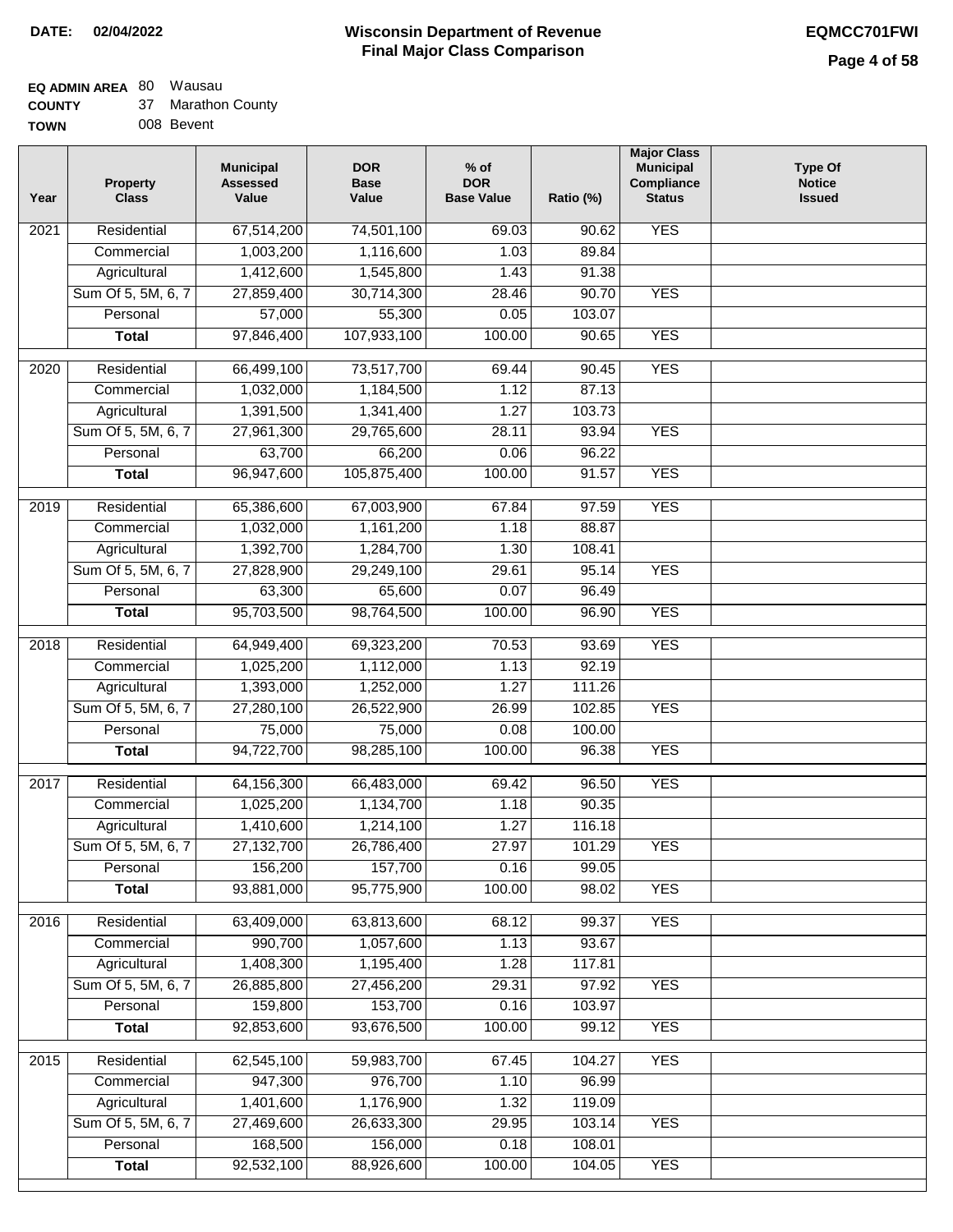#### **Wisconsin Department of Revenue Final Major Class Comparison DATE: 02/04/2022 EQMCC701FWI**

### **EQ ADMIN AREA** 80 Wausau

**COUNTY** 37 Marathon County

**TOWN** 010 Brighton

| Year              | <b>Property</b><br><b>Class</b> | <b>Municipal</b><br><b>Assessed</b><br>Value | <b>DOR</b><br><b>Base</b><br>Value | $%$ of<br><b>DOR</b><br><b>Base Value</b> | Ratio (%) | <b>Municipal</b><br>Compliance<br><b>Status</b> | <b>Type Of</b><br><b>Notice</b><br><b>Issued</b> |
|-------------------|---------------------------------|----------------------------------------------|------------------------------------|-------------------------------------------|-----------|-------------------------------------------------|--------------------------------------------------|
| 2021              | Residential                     | 19,980,600                                   | 22,264,200                         | 46.03                                     | 89.74     | <b>NO</b>                                       |                                                  |
|                   | Commercial                      | 1,623,300                                    | 1,755,400                          | 3.63                                      | 92.47     |                                                 |                                                  |
|                   | Agricultural                    | 2,955,500                                    | 2,955,500                          | 6.11                                      | 100.00    |                                                 |                                                  |
|                   | Sum Of 5, 5M, 6, 7              | 21,601,100                                   | 21,271,000                         | 43.98                                     | 101.55    | <b>YES</b>                                      |                                                  |
|                   | Personal                        | 119,800                                      | 121,100                            | 0.25                                      | 98.93     |                                                 |                                                  |
|                   | <b>Total</b>                    | 46,280,300                                   | 48,367,200                         | 100.00                                    | 95.69     | $\overline{NO}$                                 |                                                  |
| $\overline{2020}$ | Residential                     | 19,321,400                                   | 20,235,000                         | 44.42                                     | 95.49     | <b>YES</b>                                      |                                                  |
|                   | Commercial                      | 1,619,300                                    | 1,805,600                          | 3.96                                      | 89.68     |                                                 |                                                  |
|                   | Agricultural                    | 2,845,800                                    | 2,845,100                          | 6.25                                      | 100.02    |                                                 |                                                  |
|                   | Sum Of 5, 5M, 6, 7              | 21,390,900                                   | 20,544,700                         | 45.10                                     | 104.12    | <b>YES</b>                                      |                                                  |
|                   | Personal                        | 126,800                                      | 126,800                            | 0.28                                      | 100.00    |                                                 |                                                  |
|                   | <b>Total</b>                    | 45,304,200                                   | 45,557,200                         | 100.00                                    | 99.44     | <b>YES</b>                                      |                                                  |
| $\frac{1}{2019}$  | Residential                     | 18,980,200                                   | 19,697,600                         | 43.93                                     | 96.36     | <b>YES</b>                                      |                                                  |
|                   | Commercial                      | 1,617,200                                    | 1,768,100                          | 3.94                                      | 91.47     |                                                 |                                                  |
|                   | Agricultural                    | 2,733,500                                    | 2,734,300                          | 6.10                                      | 99.97     |                                                 |                                                  |
|                   | Sum Of 5, 5M, 6, 7              | 21,222,800                                   | 20,495,500                         | 45.71                                     | 103.55    | <b>YES</b>                                      |                                                  |
|                   | Personal                        | 140,400                                      | 140,400                            | 0.31                                      | 100.00    |                                                 |                                                  |
|                   | <b>Total</b>                    | 44,694,100                                   | 44,835,900                         | 100.00                                    | 99.68     | <b>YES</b>                                      |                                                  |
|                   |                                 |                                              |                                    |                                           |           |                                                 |                                                  |
| 2018              | Residential                     | 18,702,500                                   | 19,227,500                         | 43.32                                     | 97.27     | <b>YES</b>                                      |                                                  |
|                   | Commercial                      | 1,619,200                                    | 1,683,900                          | 3.79                                      | 96.16     |                                                 |                                                  |
|                   | Agricultural                    | 2,644,600                                    | 2,645,900                          | 5.96                                      | 99.95     |                                                 |                                                  |
|                   | Sum Of 5, 5M, 6, 7              | 21,070,600                                   | 20,758,800                         | 46.77                                     | 101.50    | <b>YES</b>                                      |                                                  |
|                   | Personal                        | 67,800                                       | 67,800                             | 0.15                                      | 100.00    |                                                 |                                                  |
|                   | <b>Total</b>                    | 44,104,700                                   | 44,383,900                         | 100.00                                    | 99.37     | <b>YES</b>                                      |                                                  |
| 2017              | Residential                     | 18,509,900                                   | 18,492,600                         | 43.36                                     | 100.09    | <b>YES</b>                                      |                                                  |
|                   | Commercial                      | 1,618,400                                    | 1,720,800                          | 4.03                                      | 94.05     |                                                 |                                                  |
|                   | Agricultural                    | 2,588,400                                    | 2,589,000                          | 6.07                                      | 99.98     |                                                 |                                                  |
|                   | Sum Of 5, 5M, 6, 7              | 20,541,500                                   | 19,449,100                         | 45.60                                     | 105.62    | <b>YES</b>                                      |                                                  |
|                   | Personal                        | 399,500                                      | 399,500                            | 0.94                                      | 100.00    |                                                 |                                                  |
|                   | <b>Total</b>                    | 43,657,700                                   | 42,651,000                         | 100.00                                    | 102.36    | <b>YES</b>                                      |                                                  |
| 2016              | Residential                     | 18,278,000                                   | 18,633,600                         | 44.46                                     | 98.09     | <b>YES</b>                                      |                                                  |
|                   | Commercial                      | 1,611,200                                    | 1,696,600                          | 4.05                                      | 94.97     |                                                 |                                                  |
|                   | Agricultural                    | 2,548,200                                    | 2,547,200                          | 6.08                                      | 100.04    |                                                 |                                                  |
|                   | Sum Of 5, 5M, 6, 7              | 19,345,200                                   | 18,648,000                         | 44.49                                     | 103.74    | <b>YES</b>                                      |                                                  |
|                   | Personal                        | 388,200                                      | 388,200                            | 0.93                                      | 100.00    |                                                 |                                                  |
|                   | <b>Total</b>                    | 42,170,800                                   | 41,913,600                         | 100.00                                    | 100.61    | <b>YES</b>                                      |                                                  |
| 2015              | Residential                     | 16,313,500                                   | 17,712,900                         | 43.95                                     | 92.10     | <b>YES</b>                                      |                                                  |
|                   | Commercial                      | 1,518,400                                    | 1,598,000                          | 3.96                                      | 95.02     |                                                 |                                                  |
|                   | Agricultural                    | 2,595,900                                    | 2,525,200                          | 6.27                                      | 102.80    |                                                 |                                                  |
|                   | Sum Of 5, 5M, 6, 7              | 20,922,200                                   | 18,189,500                         | 45.13                                     | 115.02    | NO                                              |                                                  |
|                   | Personal                        | 277,900                                      | 277,900                            | 0.69                                      | 100.00    |                                                 |                                                  |
|                   | <b>Total</b>                    | 41,627,900                                   | 40,303,500                         | 100.00                                    | 103.29    | N <sub>O</sub>                                  | <b>Training Notice</b>                           |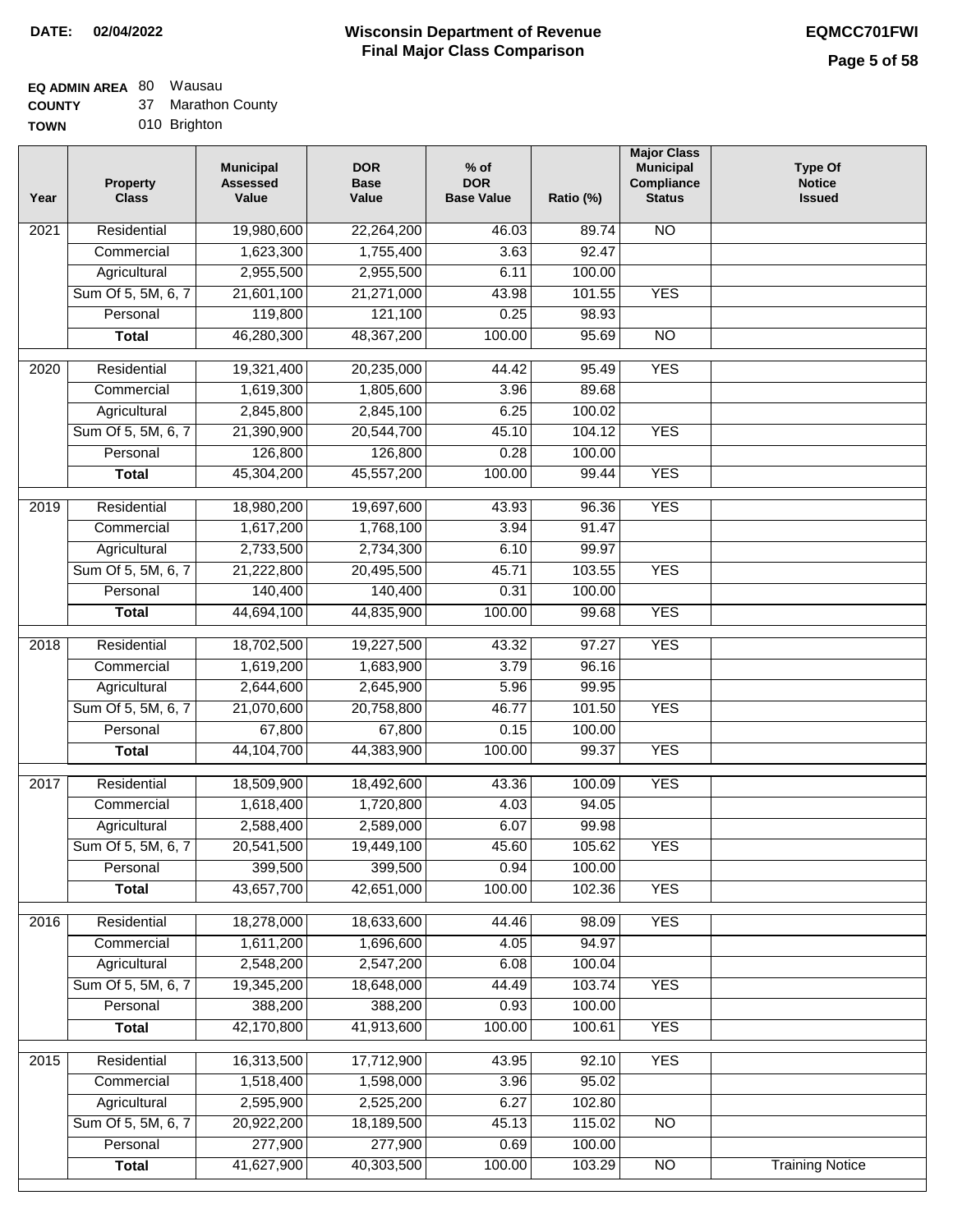## **EQ ADMIN AREA** 80 Wausau

**COUNTY** 37 Marathon County

**TOWN** 012 Cassel

| Year              | <b>Property</b><br><b>Class</b> | <b>Municipal</b><br><b>Assessed</b><br>Value | <b>DOR</b><br><b>Base</b><br>Value | $%$ of<br><b>DOR</b><br><b>Base Value</b> | Ratio (%) | <b>Major Class</b><br><b>Municipal</b><br>Compliance<br><b>Status</b> | <b>Type Of</b><br><b>Notice</b><br><b>Issued</b> |
|-------------------|---------------------------------|----------------------------------------------|------------------------------------|-------------------------------------------|-----------|-----------------------------------------------------------------------|--------------------------------------------------|
| $\overline{202}1$ | Residential                     | 51,838,700                                   | 53,234,900                         | 64.28                                     | 97.38     | <b>YES</b>                                                            |                                                  |
|                   | Commercial                      | 3,619,900                                    | 3,443,400                          | 4.16                                      | 105.13    |                                                                       |                                                  |
|                   | Agricultural                    | 2,634,700                                    | 2,633,500                          | 3.18                                      | 100.05    |                                                                       |                                                  |
|                   | Sum Of 5, 5M, 6, 7              | 24,685,100                                   | 23,291,200                         | 28.12                                     | 105.98    | <b>YES</b>                                                            |                                                  |
|                   | Personal                        | 216,400                                      | 216,400                            | 0.26                                      | 100.00    |                                                                       |                                                  |
|                   | <b>Total</b>                    | 82,994,800                                   | 82,819,400                         | 100.00                                    | 100.21    | <b>YES</b>                                                            |                                                  |
| 2020              | Residential                     | 50,904,700                                   | 50,903,400                         | 63.33                                     | 100.00    | <b>YES</b>                                                            |                                                  |
|                   | Commercial                      | 3,520,300                                    | 3,507,700                          | 4.36                                      | 100.36    |                                                                       |                                                  |
|                   | Agricultural                    | 2,527,100                                    | 2,527,100                          | 3.14                                      | 100.00    |                                                                       |                                                  |
|                   | Sum Of 5, 5M, 6, 7              | 24,676,500                                   | 23,177,900                         | 28.84                                     | 106.47    | <b>YES</b>                                                            |                                                  |
|                   | Personal                        | 256,900                                      | 256,900                            | 0.32                                      | 100.00    |                                                                       |                                                  |
|                   | <b>Total</b>                    | 81,885,500                                   | 80,373,000                         | 100.00                                    | 101.88    | <b>YES</b>                                                            |                                                  |
| 2019              | Residential                     | 38,837,800                                   | 47,594,900                         | 62.44                                     | 81.60     | $\overline{NO}$                                                       |                                                  |
|                   | Commercial                      | 2,917,600                                    | 3,438,900                          | 4.51                                      | 84.84     |                                                                       |                                                  |
|                   | Agricultural                    | 2,420,100                                    | 2,421,200                          | 3.18                                      | 99.95     |                                                                       |                                                  |
|                   | Sum Of 5, 5M, 6, 7              | 22,175,900                                   | 22,541,000                         | 29.57                                     | 98.38     | <b>YES</b>                                                            |                                                  |
|                   | Personal                        | 226,900                                      | 226,900                            | 0.30                                      | 100.00    |                                                                       |                                                  |
|                   | <b>Total</b>                    | 66,578,300                                   | 76,222,900                         | 100.00                                    | 87.35     | $\overline{NO}$                                                       |                                                  |
|                   |                                 |                                              |                                    |                                           |           |                                                                       |                                                  |
| 2018              | Residential                     | 38,512,100                                   | 46,846,300                         | 61.38                                     | 82.21     | $\overline{NO}$                                                       |                                                  |
|                   | Commercial                      | 2,917,600                                    | 3,275,100                          | 4.29                                      | 89.08     |                                                                       |                                                  |
|                   | Agricultural                    | 2,354,900                                    | 2,351,100                          | 3.08                                      | 100.16    |                                                                       |                                                  |
|                   | Sum Of 5, 5M, 6, 7              | 22,123,400                                   | 23,590,400                         | 30.91                                     | 93.78     | <b>YES</b>                                                            |                                                  |
|                   | Personal                        | 234,200                                      | 260,200                            | 0.34                                      | 90.01     |                                                                       |                                                  |
|                   | <b>Total</b>                    | 66,142,200                                   | 76,323,100                         | 100.00                                    | 86.66     | <b>NO</b>                                                             |                                                  |
| $\overline{2017}$ | Residential                     | 38,177,900                                   | 45,362,900                         | 61.72                                     | 84.16     | $\overline{NO}$                                                       |                                                  |
|                   | Commercial                      | 2,820,300                                    | 3,255,200                          | 4.43                                      | 86.64     |                                                                       |                                                  |
|                   | Agricultural                    | 2,291,900                                    | 2,292,700                          | 3.12                                      | 99.97     |                                                                       |                                                  |
|                   | Sum Of 5, 5M, 6, 7              | 22,093,500                                   | 22,090,400                         | 30.06                                     | 100.01    | <b>YES</b>                                                            |                                                  |
|                   | Personal                        | 494,100                                      | 494,100                            | 0.67                                      | 100.00    |                                                                       |                                                  |
|                   | <b>Total</b>                    | 65,877,700                                   | 73,495,300                         | 100.00                                    | 89.64     | <b>NO</b>                                                             |                                                  |
| 2016              | Residential                     | 37,305,300                                   | 41,229,800                         | 58.72                                     | 90.48     | <b>YES</b>                                                            |                                                  |
|                   | Commercial                      | 2,820,300                                    | 3,130,000                          | 4.46                                      | 90.11     |                                                                       |                                                  |
|                   | Agricultural                    | 2,259,100                                    | 2,255,900                          | 3.21                                      | 100.14    |                                                                       |                                                  |
|                   | Sum Of 5, 5M, 6, 7              | 22,088,400                                   | 23,068,500                         | 32.85                                     | 95.75     | <b>YES</b>                                                            |                                                  |
|                   | Personal                        | 486,700                                      | 529,100                            | 0.75                                      | 91.99     |                                                                       |                                                  |
|                   | <b>Total</b>                    | 64,959,800                                   | 70,213,300                         | 100.00                                    | 92.52     | <b>YES</b>                                                            |                                                  |
| 2015              | Residential                     | 36,298,800                                   | 41,382,700                         | 60.00                                     | 87.71     | $\overline{NO}$                                                       |                                                  |
|                   | Commercial                      | 2,869,400                                    | 3,062,100                          | 4.44                                      | 93.71     |                                                                       |                                                  |
|                   | Agricultural                    | 2,115,900                                    | 2,233,900                          | 3.24                                      | 94.72     |                                                                       |                                                  |
|                   | Sum Of 5, 5M, 6, 7              | 21,942,700                                   | 21,785,500                         | 31.59                                     | 100.72    | <b>YES</b>                                                            |                                                  |
|                   | Personal                        | 472,100                                      | 505,700                            | 0.73                                      | 93.36     |                                                                       |                                                  |
|                   | <b>Total</b>                    | 63,698,900                                   | 68,969,900                         | 100.00                                    | 92.36     | NO                                                                    |                                                  |
|                   |                                 |                                              |                                    |                                           |           |                                                                       |                                                  |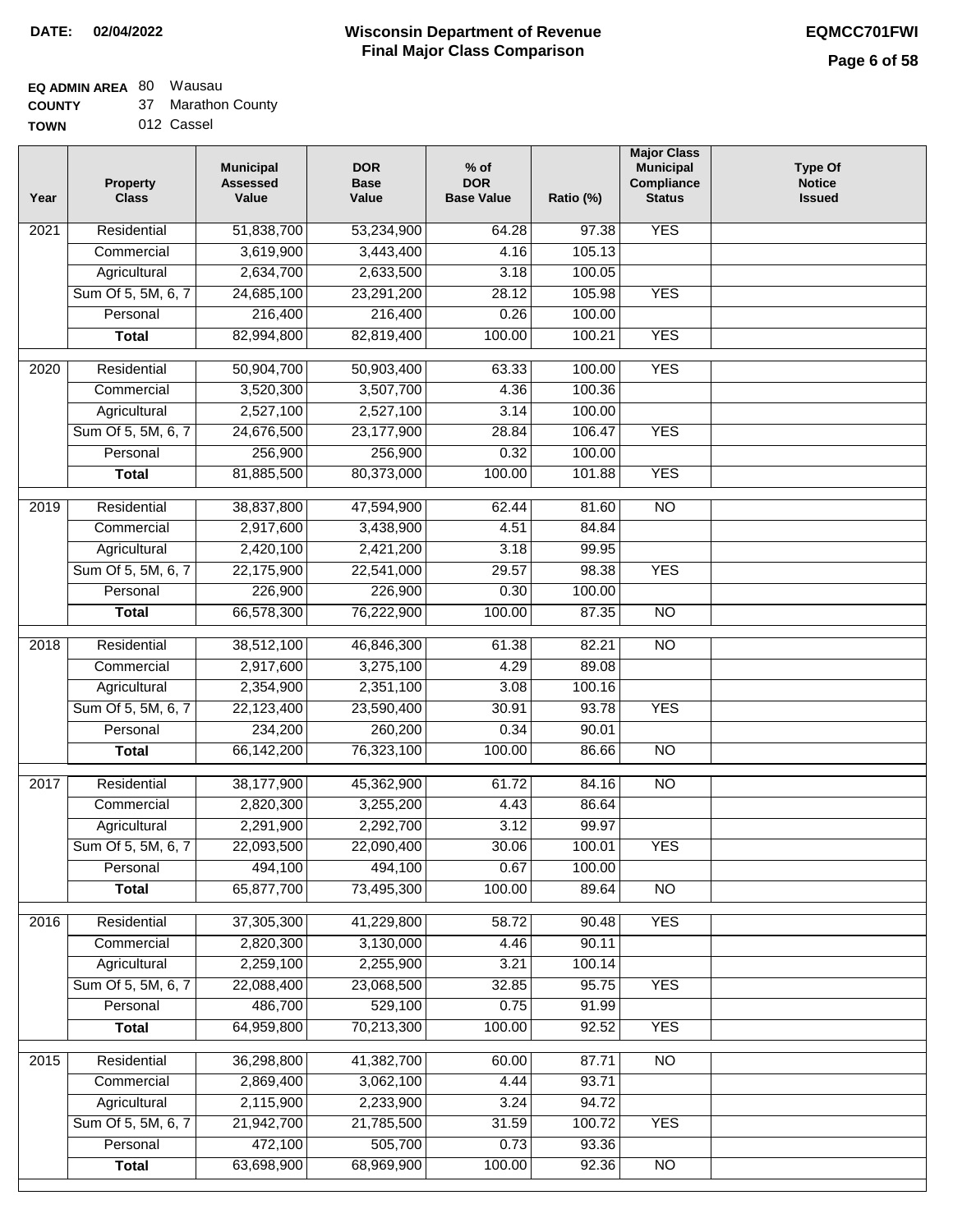### **EQ ADMIN AREA** 80 Wausau

**COUNTY** 37 Marathon County

| <b>TOWN</b> |  | 014 Cleveland |
|-------------|--|---------------|
|-------------|--|---------------|

| Year              | <b>Property</b><br><b>Class</b> | <b>Municipal</b><br><b>Assessed</b><br>Value | <b>DOR</b><br><b>Base</b><br>Value | $%$ of<br><b>DOR</b><br><b>Base Value</b> | Ratio (%) | <b>Major Class</b><br><b>Municipal</b><br>Compliance<br><b>Status</b> | <b>Type Of</b><br><b>Notice</b><br><b>Issued</b> |
|-------------------|---------------------------------|----------------------------------------------|------------------------------------|-------------------------------------------|-----------|-----------------------------------------------------------------------|--------------------------------------------------|
| 2021              | Residential                     | 98,135,000                                   | 116,615,600                        | 83.35                                     | 84.15     | $\overline{NO}$                                                       |                                                  |
|                   | Commercial                      | 2,046,300                                    | 2,370,700                          | 1.69                                      | 86.32     |                                                                       |                                                  |
|                   | Agricultural                    | 2,115,000                                    | 2,115,100                          | 1.51                                      | 100.00    |                                                                       |                                                  |
|                   | Sum Of 5, 5M, 6, 7              | 18,220,200                                   | 18,668,700                         | 13.34                                     | 97.60     | <b>YES</b>                                                            |                                                  |
|                   | Personal                        | 121,300                                      | 136,300                            | 0.10                                      | 88.99     |                                                                       |                                                  |
|                   | <b>Total</b>                    | 120,637,800                                  | 139,906,400                        | 100.00                                    | 86.23     | $\overline{NO}$                                                       |                                                  |
| $\overline{2020}$ | Residential                     | 96,385,800                                   | 109,285,500                        | 82.90                                     | 88.20     | $\overline{NO}$                                                       |                                                  |
|                   | Commercial                      | 2,002,000                                    | 2,396,400                          | 1.82                                      | 83.54     |                                                                       |                                                  |
|                   | Agricultural                    | 2,036,600                                    | 2,035,000                          | 1.54                                      | 100.08    |                                                                       |                                                  |
|                   | Sum Of 5, 5M, 6, 7              | 17,863,300                                   | 17,975,700                         | 13.64                                     | 99.37     | <b>YES</b>                                                            |                                                  |
|                   | Personal                        | 127,300                                      | 141,400                            | 0.11                                      | 90.03     |                                                                       |                                                  |
|                   | <b>Total</b>                    | 118,415,000                                  | 131,834,000                        | 100.00                                    | 89.82     | $\overline{NO}$                                                       |                                                  |
|                   |                                 |                                              |                                    |                                           |           |                                                                       |                                                  |
| $\frac{1}{2019}$  | Residential                     | 95,503,800                                   | 106,936,800                        | 82.63                                     | 89.31     | $\overline{NO}$                                                       |                                                  |
|                   | Commercial                      | 1,925,800                                    | 2,234,900                          | 1.73                                      | 86.17     |                                                                       |                                                  |
|                   | Agricultural                    | 1,950,400                                    | 1,951,300                          | 1.51                                      | 99.95     |                                                                       |                                                  |
|                   | Sum Of 5, 5M, 6, 7              | 17,810,600                                   | 18,164,100                         | 14.04                                     | 98.05     | <b>YES</b>                                                            |                                                  |
|                   | Personal                        | 125,600                                      | 125,600                            | 0.10                                      | 100.00    |                                                                       |                                                  |
|                   | <b>Total</b>                    | 117,316,200                                  | 129,412,700                        | 100.00                                    | 90.65     | $\overline{NO}$                                                       |                                                  |
| 2018              | Residential                     | 94,405,100                                   | 100,296,700                        | 81.92                                     | 94.13     | <b>YES</b>                                                            |                                                  |
|                   | Commercial                      | 1,875,700                                    | 1,932,400                          | 1.58                                      | 97.07     |                                                                       |                                                  |
|                   | Agricultural                    | 1,907,100                                    | 1,902,200                          | 1.55                                      | 100.26    |                                                                       |                                                  |
|                   | Sum Of 5, 5M, 6, 7              | 17,666,700                                   | 18,147,100                         | 14.82                                     | 97.35     | <b>YES</b>                                                            |                                                  |
|                   | Personal                        | 151,100                                      | 159,100                            | 0.13                                      | 94.97     |                                                                       |                                                  |
|                   | <b>Total</b>                    | 116,005,700                                  | 122,437,500                        | 100.00                                    | 94.75     | <b>YES</b>                                                            |                                                  |
| 2017              | Residential                     | 92,915,600                                   | 96,783,100                         | 81.67                                     | 96.00     | <b>YES</b>                                                            |                                                  |
|                   | Commercial                      | 1,778,200                                    | 1,867,300                          | 1.58                                      | 95.23     |                                                                       |                                                  |
|                   | Agricultural                    | 1,855,700                                    | 1,855,100                          | 1.57                                      | 100.03    |                                                                       |                                                  |
|                   | Sum Of 5, 5M, 6, 7              | 17,607,900                                   | 17,422,500                         | 14.70                                     | 101.06    | YES                                                                   |                                                  |
|                   | Personal                        | 582,300                                      | 582,300                            | 0.49                                      | 100.00    |                                                                       |                                                  |
|                   | <b>Total</b>                    | 114,739,700                                  | 118,510,300                        | 100.00                                    | 96.82     | <b>YES</b>                                                            |                                                  |
| 2016              | Residential                     | 91,297,400                                   | 86,577,200                         | 80.11                                     | 105.45    | <b>YES</b>                                                            |                                                  |
|                   | Commercial                      | 1,682,300                                    | 1,703,300                          | 1.58                                      | 98.77     |                                                                       |                                                  |
|                   | Agricultural                    | 1,825,600                                    | 1,823,000                          | 1.69                                      | 100.14    |                                                                       |                                                  |
|                   | Sum Of 5, 5M, 6, 7              | 17,393,100                                   | 17,323,700                         | 16.03                                     | 100.40    | <b>YES</b>                                                            |                                                  |
|                   | Personal                        | 647,600                                      | 641,300                            | 0.59                                      | 100.98    |                                                                       |                                                  |
|                   | <b>Total</b>                    | 112,846,000                                  | 108,068,500                        | 100.00                                    | 104.42    | <b>YES</b>                                                            |                                                  |
|                   |                                 |                                              |                                    |                                           |           |                                                                       |                                                  |
| 2015              | Residential                     | 89,108,000                                   | 88,746,200                         | 81.35                                     | 100.41    | <b>YES</b>                                                            |                                                  |
|                   | Commercial                      | 1,668,200                                    | 1,624,400                          | 1.49                                      | 102.70    |                                                                       |                                                  |
|                   | Agricultural                    | 1,793,900                                    | 1,795,700                          | 1.65                                      | 99.90     |                                                                       |                                                  |
|                   | Sum Of 5, 5M, 6, 7              | 17,197,600                                   | 16,327,100                         | 14.97                                     | 105.33    | <b>YES</b>                                                            |                                                  |
|                   | Personal                        | 568,300                                      | 598,200                            | 0.55                                      | 95.00     |                                                                       |                                                  |
|                   | <b>Total</b>                    | 110,336,000                                  | 109,091,600                        | 100.00                                    | 101.14    | <b>YES</b>                                                            |                                                  |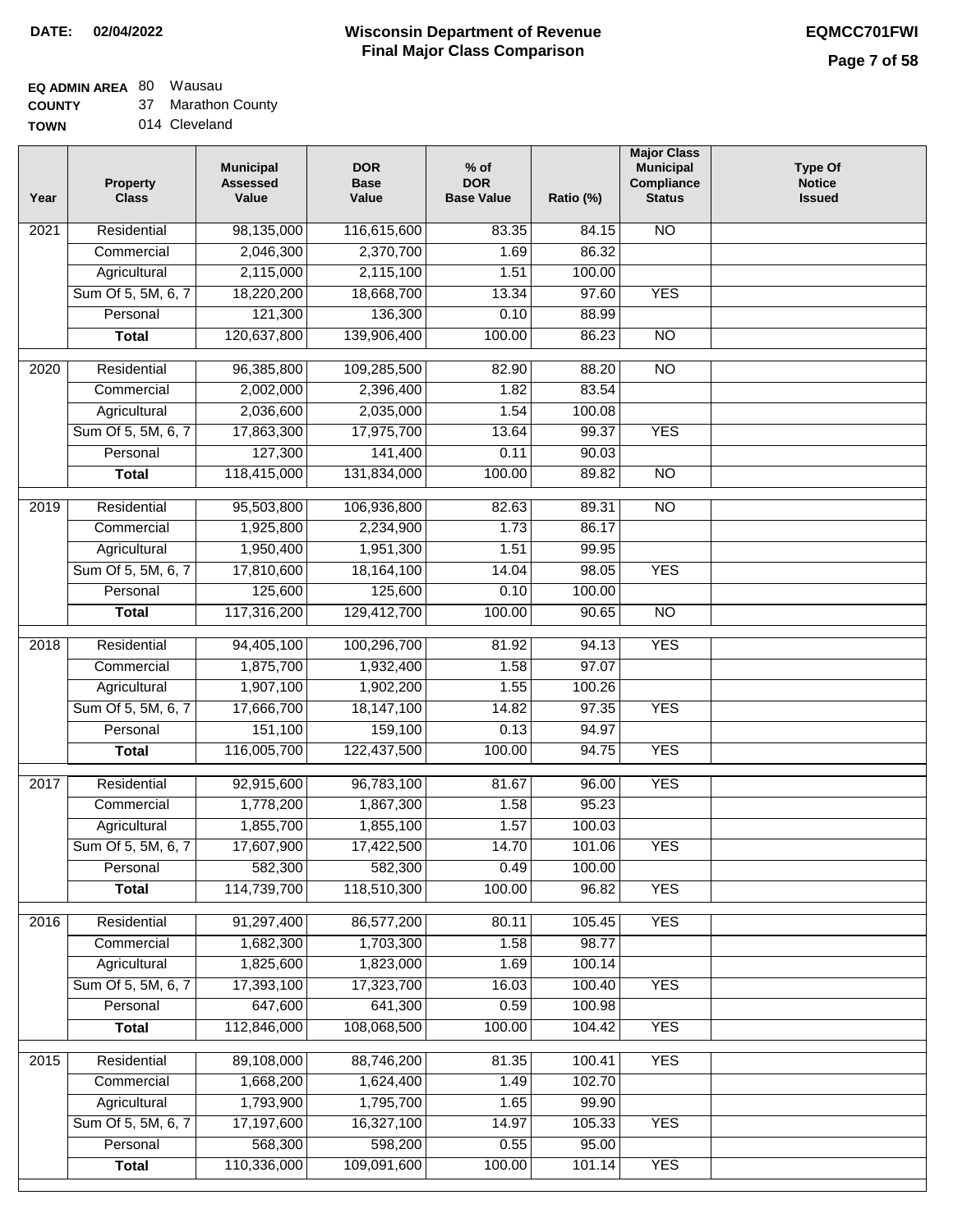### **EQ ADMIN AREA** 80 Wausau

| <b>COUNTY</b> |  | Marathon County |
|---------------|--|-----------------|
|---------------|--|-----------------|

**TOWN** 016 Day

| Year | <b>Property</b><br><b>Class</b>    | <b>Municipal</b><br><b>Assessed</b><br>Value | <b>DOR</b><br><b>Base</b><br>Value | $%$ of<br><b>DOR</b><br><b>Base Value</b> | Ratio (%) | <b>Major Class</b><br><b>Municipal</b><br>Compliance<br><b>Status</b> | <b>Type Of</b><br><b>Notice</b><br><b>Issued</b> |
|------|------------------------------------|----------------------------------------------|------------------------------------|-------------------------------------------|-----------|-----------------------------------------------------------------------|--------------------------------------------------|
| 2021 | Residential                        | 58,141,000                                   | 69,431,500                         | 73.75                                     | 83.74     | <b>NO</b>                                                             |                                                  |
|      | Commercial                         | 1,834,400                                    | 2,053,400                          | 2.18                                      | 89.33     |                                                                       |                                                  |
|      | Agricultural                       | 2,454,900                                    | 2,453,400                          | 2.61                                      | 100.06    |                                                                       |                                                  |
|      | Sum Of 5, 5M, 6, 7                 | 19,413,600                                   | 20,116,000                         | 21.37                                     | 96.51     | <b>YES</b>                                                            |                                                  |
|      | Personal                           | 93,566                                       | 93,500                             | 0.10                                      | 100.07    |                                                                       |                                                  |
|      | <b>Total</b>                       | 81,937,466                                   | 94,147,800                         | 100.00                                    | 87.03     | $\overline{NO}$                                                       |                                                  |
| 2020 | Residential                        | 57,441,500                                   | 64,850,600                         | 72.87                                     | 88.58     | $\overline{NO}$                                                       |                                                  |
|      | Commercial                         | 1,834,400                                    | 2,116,900                          | 2.38                                      | 86.66     |                                                                       |                                                  |
|      | Agricultural                       | 2,347,400                                    | 2,346,400                          | 2.64                                      | 100.04    |                                                                       |                                                  |
|      | Sum Of 5, 5M, 6, 7                 | 19,313,200                                   | 19,576,700                         | 22.00                                     | 98.65     | <b>YES</b>                                                            |                                                  |
|      | Personal                           | 110,270                                      | 110,300                            | 0.12                                      | 99.97     |                                                                       |                                                  |
|      | <b>Total</b>                       | 81,046,770                                   | 89,000,900                         | 100.00                                    | 91.06     | $\overline{NO}$                                                       |                                                  |
| 2019 | Residential                        | 57,203,100                                   | 64,613,800                         | 72.97                                     | 88.53     | $\overline{3}$                                                        |                                                  |
|      | Commercial                         | 1,834,400                                    | 2,075,400                          | 2.34                                      | 88.39     |                                                                       |                                                  |
|      |                                    | 2,195,800                                    | 2,258,300                          | 2.55                                      | 97.23     |                                                                       |                                                  |
|      | Agricultural<br>Sum Of 5, 5M, 6, 7 | 18,997,500                                   | 19,485,100                         | 22.01                                     | 97.50     | <b>YES</b>                                                            |                                                  |
|      | Personal                           | 111,037                                      | 111,000                            | 0.13                                      | 100.03    |                                                                       |                                                  |
|      | <b>Total</b>                       | 80, 341, 837                                 | 88,543,600                         | 100.00                                    | 90.74     | $\overline{NO}$                                                       |                                                  |
|      |                                    |                                              |                                    |                                           |           |                                                                       |                                                  |
| 2018 | Residential                        | 55,823,700                                   | 58,706,200                         | 70.88                                     | 95.09     | <b>YES</b>                                                            |                                                  |
|      | Commercial                         | 1,904,800                                    | 2,052,200                          | 2.48                                      | 92.82     |                                                                       |                                                  |
|      | Agricultural                       | 2,198,200                                    | 2,195,000                          | 2.65                                      | 100.15    |                                                                       |                                                  |
|      | Sum Of 5, 5M, 6, 7                 | 18,772,700                                   | 19,765,600                         | 23.86                                     | 94.98     | <b>YES</b>                                                            |                                                  |
|      | Personal                           | 107,255                                      | 107,300                            | 0.13                                      | 99.96     |                                                                       |                                                  |
|      | <b>Total</b>                       | 78,806,655                                   | 82,826,300                         | 100.00                                    | 95.15     | <b>YES</b>                                                            |                                                  |
| 2017 | Residential                        | 55,434,600                                   | 55,514,600                         | 69.75                                     | 99.86     | <b>YES</b>                                                            |                                                  |
|      | Commercial                         | 1,904,800                                    | 2,094,100                          | 2.63                                      | 90.96     |                                                                       |                                                  |
|      | Agricultural                       | 2,150,300                                    | 2,150,200                          | 2.70                                      | 100.00    |                                                                       |                                                  |
|      | Sum Of 5, 5M, 6, 7                 | 18,951,900                                   | 19,506,700                         | 24.51                                     | 97.16     | <b>YES</b>                                                            |                                                  |
|      | Personal                           | 328,000                                      | 328,000                            | 0.41                                      | 100.00    |                                                                       |                                                  |
|      | <b>Total</b>                       | 78,769,600                                   | 79,593,600                         | 100.00                                    | 98.96     | <b>YES</b>                                                            |                                                  |
| 2016 | Residential                        | 55,058,400                                   | 52,959,500                         | 68.55                                     | 103.96    | <b>YES</b>                                                            |                                                  |
|      | Commercial                         | 1,822,700                                    | 1,900,400                          | 2.46                                      | 95.91     |                                                                       |                                                  |
|      | Agricultural                       | 2,116,000                                    | 2,117,300                          | 2.74                                      | 99.94     |                                                                       |                                                  |
|      | Sum Of 5, 5M, 6, 7                 | 18,788,300                                   | 20,015,000                         | 25.91                                     | 93.87     | <b>YES</b>                                                            |                                                  |
|      | Personal                           | 265,600                                      | 265,600                            | 0.34                                      | 100.00    |                                                                       |                                                  |
|      | <b>Total</b>                       | 78,051,000                                   | 77,257,800                         | 100.00                                    | 101.03    | <b>YES</b>                                                            |                                                  |
| 2015 | Residential                        | 54,471,100                                   | 53,961,600                         | 70.66                                     | 100.94    | <b>YES</b>                                                            |                                                  |
|      | Commercial                         | 1,822,700                                    | 1,827,300                          | 2.39                                      | 99.75     |                                                                       |                                                  |
|      | Agricultural                       | 2,086,100                                    | 2,086,100                          | 2.73                                      | 100.00    |                                                                       |                                                  |
|      | Sum Of 5, 5M, 6, 7                 | 18,155,200                                   | 18,229,100                         | 23.87                                     | 99.59     | <b>YES</b>                                                            |                                                  |
|      | Personal                           | 265,700                                      | 265,700                            | 0.35                                      | 100.00    |                                                                       |                                                  |
|      | <b>Total</b>                       | 76,800,800                                   | 76,369,800                         | 100.00                                    | 100.56    | <b>YES</b>                                                            |                                                  |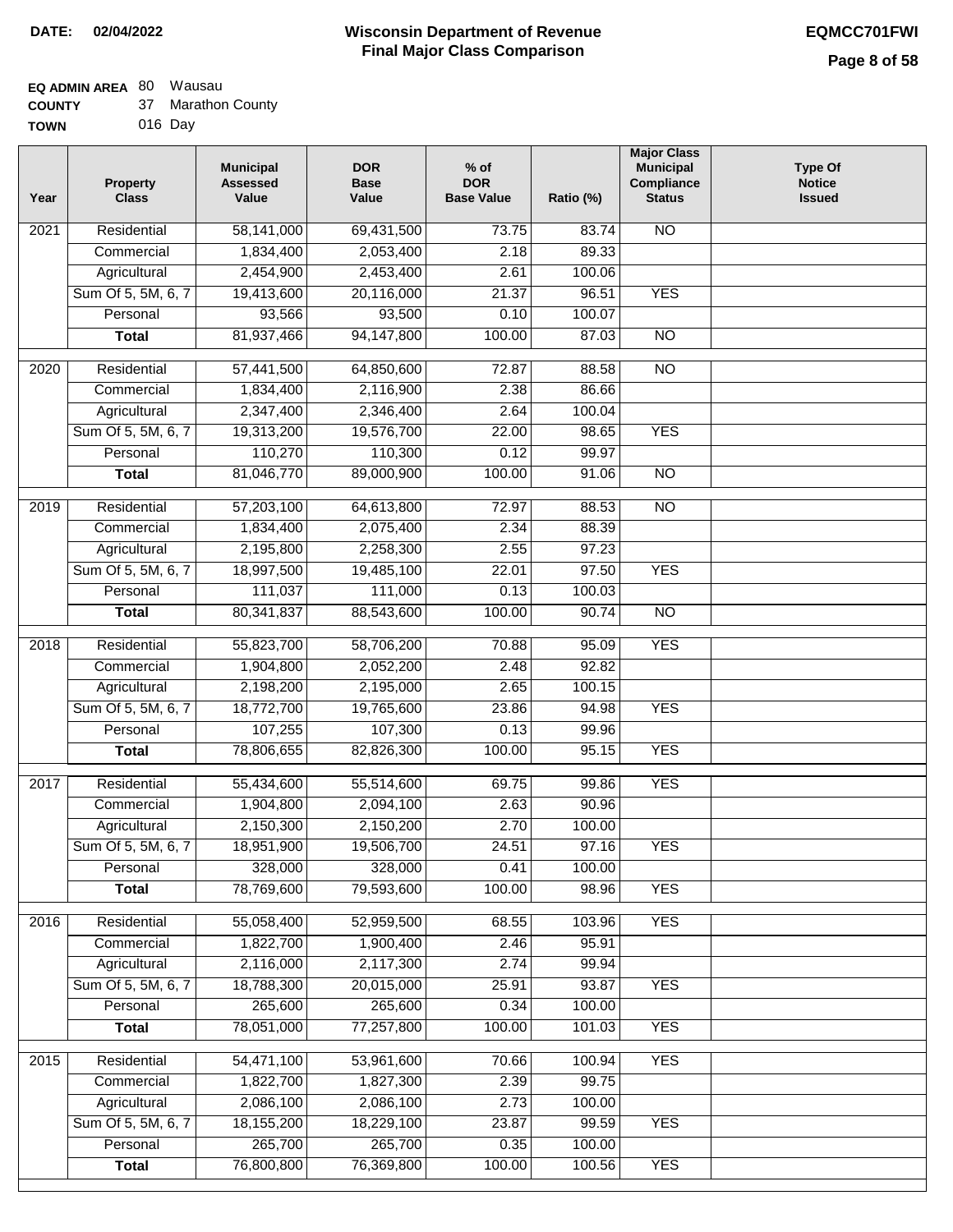### **EQ ADMIN AREA** 80 Wausau

| <b>COUNTY</b> |  | Marathon County |
|---------------|--|-----------------|
|---------------|--|-----------------|

**TOWN** 018 Easton

| Year              | <b>Property</b><br><b>Class</b> | <b>Municipal</b><br><b>Assessed</b><br>Value | <b>DOR</b><br><b>Base</b><br>Value | $%$ of<br><b>DOR</b><br><b>Base Value</b> | Ratio (%) | <b>Major Class</b><br><b>Municipal</b><br>Compliance<br><b>Status</b> | <b>Type Of</b><br><b>Notice</b><br><b>Issued</b> |
|-------------------|---------------------------------|----------------------------------------------|------------------------------------|-------------------------------------------|-----------|-----------------------------------------------------------------------|--------------------------------------------------|
| 2021              | Residential                     | 57,521,200                                   | 66,745,500                         | 69.18                                     | 86.18     | N <sub>O</sub>                                                        |                                                  |
|                   | Commercial                      | 411,000                                      | 530,400                            | 0.55                                      | 77.49     |                                                                       |                                                  |
|                   | Agricultural                    | 2,124,300                                    | 2,372,300                          | 2.46                                      | 89.55     |                                                                       |                                                  |
|                   | Sum Of 5, 5M, 6, 7              | 25,322,200                                   | 26,610,900                         | 27.58                                     | 95.16     | <b>YES</b>                                                            |                                                  |
|                   | Personal                        | 208,000                                      | 217,500                            | 0.23                                      | 95.63     |                                                                       |                                                  |
|                   | <b>Total</b>                    | 85,586,700                                   | 96,476,600                         | 100.00                                    | 88.71     | <b>NO</b>                                                             |                                                  |
| 2020              | Residential                     | 56,196,100                                   | 60,518,400                         | 68.40                                     | 92.86     | <b>YES</b>                                                            |                                                  |
|                   | Commercial                      | 411,000                                      | 546,800                            | 0.62                                      | 75.16     |                                                                       |                                                  |
|                   | Agricultural                    | 2,119,200                                    | 2,229,600                          | 2.52                                      | 95.05     |                                                                       |                                                  |
|                   | Sum Of 5, 5M, 6, 7              | 24,805,100                                   | 24,958,200                         | 28.21                                     | 99.39     | <b>YES</b>                                                            |                                                  |
|                   | Personal                        | 217,600                                      | 228,600                            | 0.26                                      | 95.19     |                                                                       |                                                  |
|                   | <b>Total</b>                    | 83,749,000                                   | 88,481,600                         | 100.00                                    | 94.65     | <b>YES</b>                                                            |                                                  |
| 2019              | Residential                     | 54,900,900                                   | 56,340,900                         | 66.32                                     | 97.44     | <b>YES</b>                                                            |                                                  |
|                   | Commercial                      | 411,000                                      | 536,000                            | 0.63                                      | 76.68     |                                                                       |                                                  |
|                   | Agricultural                    | 2,125,500                                    | 2,150,400                          | 2.53                                      | 98.84     |                                                                       |                                                  |
|                   | Sum Of 5, 5M, 6, 7              | 24,774,400                                   | 25,668,200                         | 30.22                                     | 96.52     | <b>YES</b>                                                            |                                                  |
|                   | Personal                        | 241,900                                      | 254,100                            | 0.30                                      | 95.20     |                                                                       |                                                  |
|                   | <b>Total</b>                    | 82,453,700                                   | 84,949,600                         | 100.00                                    | 97.06     | <b>YES</b>                                                            |                                                  |
|                   |                                 |                                              |                                    |                                           |           |                                                                       |                                                  |
| $\overline{2018}$ | Residential                     | 54,142,800                                   | 59,090,000                         | 68.83                                     | 91.63     | <b>YES</b>                                                            |                                                  |
|                   | Commercial                      | 411,000                                      | 510,500                            | 0.59                                      | 80.51     |                                                                       |                                                  |
|                   | Agricultural                    | 2,125,900                                    | 2,093,200                          | 2.44                                      | 101.56    |                                                                       |                                                  |
|                   | Sum Of 5, 5M, 6, 7              | 24,802,900                                   | 23,909,000                         | 27.85                                     | 103.74    | <b>YES</b>                                                            |                                                  |
|                   | Personal                        | 250,800                                      | 250,800                            | 0.29                                      | 100.00    |                                                                       |                                                  |
|                   | <b>Total</b>                    | 81,733,400                                   | 85,853,500                         | 100.00                                    | 95.20     | <b>YES</b>                                                            |                                                  |
| 2017              | Residential                     | 52,987,400                                   | 56,798,600                         | 68.12                                     | 93.29     | <b>YES</b>                                                            |                                                  |
|                   | Commercial                      | 349,400                                      | 458,100                            | 0.55                                      | 76.27     |                                                                       |                                                  |
|                   | Agricultural                    | 2,126,800                                    | 2,039,000                          | 2.45                                      | 104.31    |                                                                       |                                                  |
|                   | Sum Of 5, 5M, 6, 7              | 24,646,000                                   | 23,815,300                         | 28.56                                     | 103.49    | <b>YES</b>                                                            |                                                  |
|                   | Personal                        | 257,000                                      | 265,000                            | 0.32                                      | 96.98     |                                                                       |                                                  |
|                   | <b>Total</b>                    | 80,366,600                                   | 83,376,000                         | 100.00                                    | 96.39     | <b>YES</b>                                                            |                                                  |
| 2016              | Residential                     | 52,698,100                                   | 55,376,200                         | 67.58                                     | 95.16     | <b>YES</b>                                                            |                                                  |
|                   | Commercial                      | 349,400                                      | 453,600                            | 0.55                                      | 77.03     |                                                                       |                                                  |
|                   | Agricultural                    | 2,129,900                                    | 2,008,000                          | 2.45                                      | 106.07    |                                                                       |                                                  |
|                   | Sum Of 5, 5M, 6, 7              | 24,621,200                                   | 23,813,200                         | 29.06                                     | 103.39    | <b>YES</b>                                                            |                                                  |
|                   | Personal                        | 291,000                                      | 285,300                            | 0.35                                      | 102.00    |                                                                       |                                                  |
|                   | <b>Total</b>                    | 80,089,600                                   | 81,936,300                         | 100.00                                    | 97.75     | <b>YES</b>                                                            |                                                  |
| 2015              | Residential                     | 52,289,400                                   | 52,840,300                         | 68.46                                     | 98.96     | <b>YES</b>                                                            |                                                  |
|                   | Commercial                      | 349,400                                      | 436,200                            | 0.57                                      | 80.10     |                                                                       |                                                  |
|                   | Agricultural                    | 2,121,800                                    | 1,984,800                          | 2.57                                      | 106.90    |                                                                       |                                                  |
|                   | Sum Of 5, 5M, 6, 7              | 23,925,000                                   | 21,638,700                         | 28.04                                     | 110.57    | <b>NO</b>                                                             |                                                  |
|                   | Personal                        | 293,000                                      | 279,100                            | 0.36                                      | 104.98    |                                                                       |                                                  |
|                   | <b>Total</b>                    | 78,978,600                                   | 77,179,100                         | 100.00                                    | 102.33    | N <sub>O</sub>                                                        |                                                  |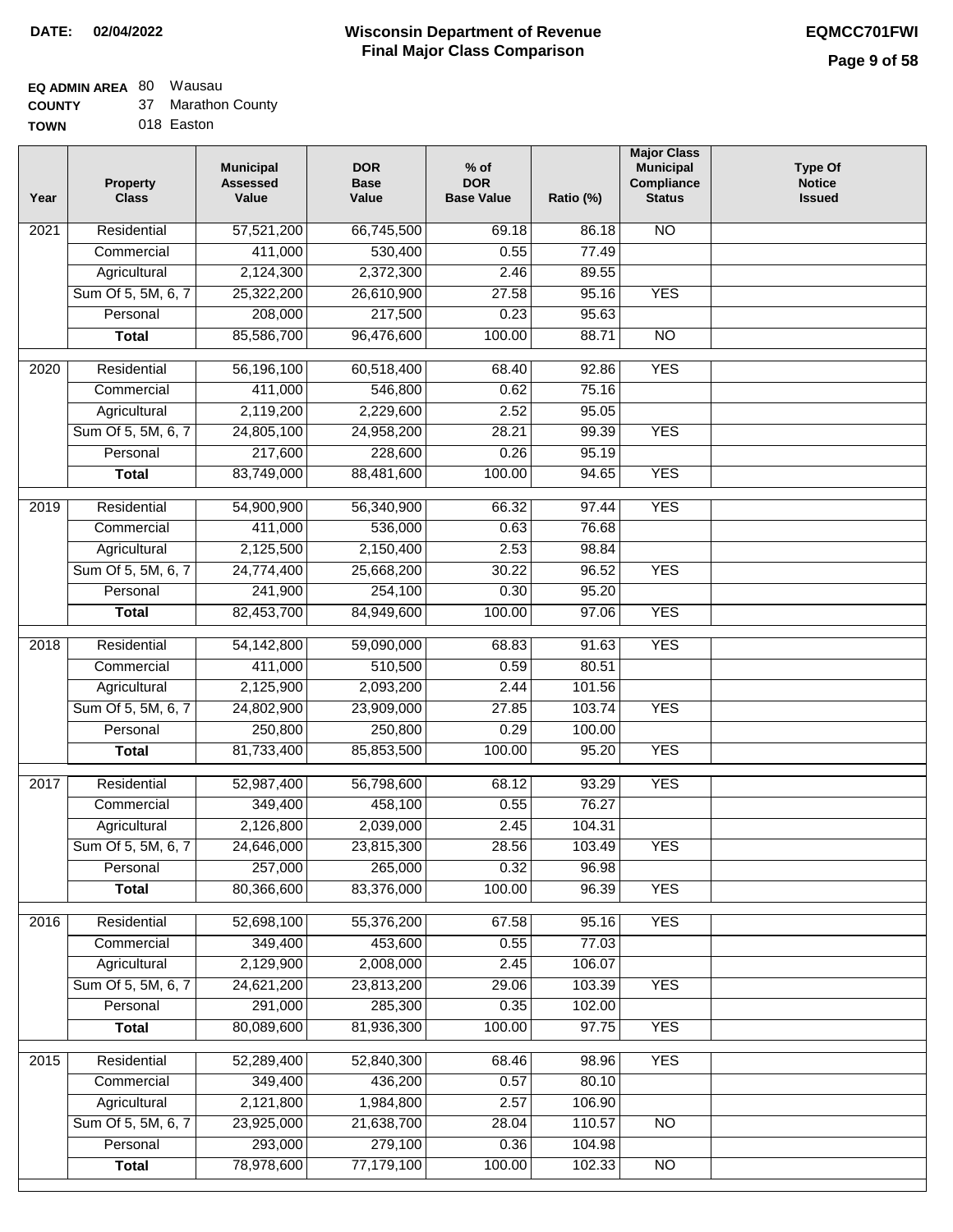**EQ ADMIN AREA** 80 Wausau

**COUNTY TOWN** 37 Marathon County

020 Eau Pleine

| Year              | <b>Property</b><br><b>Class</b>    | <b>Municipal</b><br><b>Assessed</b><br>Value | <b>DOR</b><br><b>Base</b><br>Value | % of<br><b>DOR</b><br><b>Base Value</b> | Ratio (%)      | <b>Major Class</b><br><b>Municipal</b><br>Compliance<br><b>Status</b> | <b>Type Of</b><br><b>Notice</b><br><b>Issued</b> |
|-------------------|------------------------------------|----------------------------------------------|------------------------------------|-----------------------------------------|----------------|-----------------------------------------------------------------------|--------------------------------------------------|
| $\overline{202}1$ | Residential                        | 43,980,400                                   | 47,998,800                         | 69.16                                   | 91.63          | <b>YES</b>                                                            |                                                  |
|                   | Commercial                         | 1,044,900                                    | 939,800                            | 1.35                                    | 111.18         |                                                                       |                                                  |
|                   | Agricultural                       | 2,499,500                                    | 2,497,900                          | 3.60                                    | 100.06         |                                                                       |                                                  |
|                   | Sum Of 5, 5M, 6, 7                 | 19,461,300                                   | 17,811,500                         | 25.66                                   | 109.26         | <b>YES</b>                                                            |                                                  |
|                   | Personal                           | 156,100                                      | 159,300                            | 0.23                                    | 97.99          |                                                                       |                                                  |
|                   | <b>Total</b>                       | 67,142,200                                   | 69,407,300                         | 100.00                                  | 96.74          | <b>YES</b>                                                            |                                                  |
| $\overline{2020}$ | Residential                        | 43,308,100                                   | 45,967,400                         | 68.18                                   | 94.21          | <b>YES</b>                                                            |                                                  |
|                   | Commercial                         | 1,044,900                                    | 968,800                            | 1.44                                    | 107.86         |                                                                       |                                                  |
|                   | Agricultural                       | 2,398,800                                    | 2,397,300                          | 3.56                                    | 100.06         |                                                                       |                                                  |
|                   | Sum Of 5, 5M, 6, 7                 | 19,707,800                                   | 17,939,200                         | 26.61                                   | 109.86         | <b>YES</b>                                                            |                                                  |
|                   | Personal                           | 145,100                                      | 145,100                            | 0.22                                    | 100.00         |                                                                       |                                                  |
|                   | <b>Total</b>                       | 66,604,700                                   | 67,417,800                         | 100.00                                  | 98.79          | <b>YES</b>                                                            |                                                  |
|                   |                                    |                                              |                                    |                                         |                |                                                                       |                                                  |
| $\frac{1}{2019}$  | Residential                        | 42,725,900                                   | 43,349,500                         | 66.90                                   | 98.56          | <b>YES</b>                                                            |                                                  |
|                   | Commercial                         | 1,011,700                                    | 949,800                            | 1.47                                    | 106.52         |                                                                       |                                                  |
|                   | Agricultural                       | 2,306,400                                    | 2,307,100                          | 3.56                                    | 99.97          |                                                                       |                                                  |
|                   | Sum Of 5, 5M, 6, 7                 | 19,648,100                                   | 18,034,000                         | 27.83                                   | 108.95         | <b>YES</b>                                                            |                                                  |
|                   | Personal                           | 161,500                                      | 161,500                            | 0.25                                    | 100.00         |                                                                       |                                                  |
|                   | <b>Total</b>                       | 65,853,600                                   | 64,801,900                         | 100.00                                  | 101.62         | <b>YES</b>                                                            |                                                  |
| 2018              | Residential                        | 35,769,700                                   | 40,824,400                         | 64.22                                   | 87.62          | $\overline{10}$                                                       |                                                  |
|                   | Commercial                         | 941,100                                      | 920,100                            | 1.45                                    | 102.28         |                                                                       |                                                  |
|                   | Agricultural                       | 2,241,700                                    | 2,245,500                          | 3.53                                    | 99.83          |                                                                       |                                                  |
|                   | Sum Of 5, 5M, 6, 7                 | 16,171,900                                   | 19,385,000                         | 30.50                                   | 83.42          | $\overline{3}$                                                        |                                                  |
|                   | Personal                           | 162,500                                      | 191,100                            | 0.30                                    | 85.03          |                                                                       |                                                  |
|                   | <b>Total</b>                       | 55,286,900                                   | 63,566,100                         | 100.00                                  | 86.98          | $\overline{10}$                                                       | 1st Notice of Non-Compliance                     |
| $\overline{2017}$ | Residential                        | 35,566,000                                   | 39,409,600                         | 64.49                                   | 90.25          | <b>YES</b>                                                            |                                                  |
|                   | Commercial                         | 917,100                                      | 910,100                            | 1.49                                    | 100.77         |                                                                       |                                                  |
|                   | Agricultural                       | 2,193,100                                    | 2,190,100                          | 3.58                                    | 100.14         |                                                                       |                                                  |
|                   | Sum Of 5, 5M, 6, 7                 | 16,078,600                                   | 18,523,300                         | 30.31                                   | 86.80          | <b>NO</b>                                                             |                                                  |
|                   | Personal                           | 80,800                                       | 80,800                             | 0.13                                    | 100.00         |                                                                       |                                                  |
|                   | <b>Total</b>                       | 54,835,600                                   | 61,113,900                         | 100.00                                  | 89.73          | <b>NO</b>                                                             |                                                  |
| 2016              | Residential                        | 35,366,700                                   | 41,709,400                         | 66.06                                   | 84.79          | N <sub>O</sub>                                                        |                                                  |
|                   | Commercial                         | 1,027,900                                    | 978,600                            | 1.55                                    | 105.04         |                                                                       |                                                  |
|                   | Agricultural                       | 2,155,500                                    | 2,155,900                          | 3.41                                    | 99.98          |                                                                       |                                                  |
|                   | Sum Of 5, 5M, 6, 7                 | 15,946,000                                   | 18,213,100                         | 28.85                                   | 87.55          | $\overline{NO}$                                                       |                                                  |
|                   | Personal                           | 80,500                                       | 80,500                             | 0.13                                    | 100.00         |                                                                       |                                                  |
|                   | <b>Total</b>                       | 54,576,600                                   | 63,137,500                         | 100.00                                  | 86.44          | $\overline{NO}$                                                       |                                                  |
|                   |                                    |                                              |                                    |                                         |                |                                                                       |                                                  |
| 2015              | Residential                        | 34,839,400                                   | 39,986,300                         | 66.40                                   | 87.13          | N <sub>O</sub>                                                        |                                                  |
|                   | Commercial                         | 1,027,900                                    | 940,900                            | 1.56                                    | 109.25         |                                                                       |                                                  |
|                   | Agricultural<br>Sum Of 5, 5M, 6, 7 | 1,910,900<br>15,786,900                      | 2,126,600<br>17,058,700            | 3.53<br>28.33                           | 89.86<br>92.54 | <b>YES</b>                                                            |                                                  |
|                   | Personal                           | 97,400                                       | 107,000                            | 0.18                                    | 91.03          |                                                                       |                                                  |
|                   | <b>Total</b>                       | 53,662,500                                   | 60,219,500                         | 100.00                                  | 89.11          | N <sub>O</sub>                                                        |                                                  |
|                   |                                    |                                              |                                    |                                         |                |                                                                       |                                                  |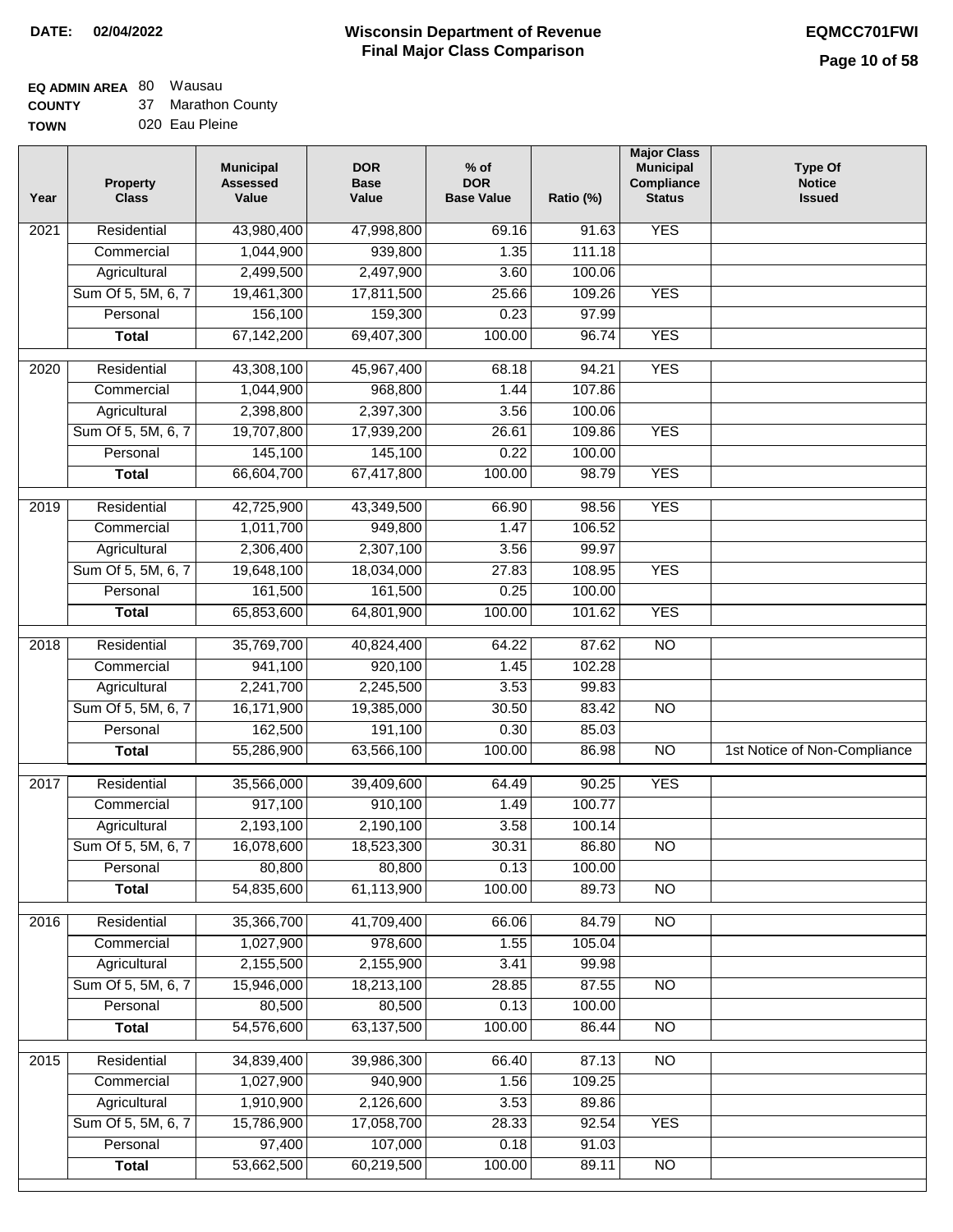## **EQ ADMIN AREA** 80 Wausau

**COUNTY** 37 Marathon County

**TOWN** 022 Elderon

| Year              | <b>Property</b><br><b>Class</b> | <b>Municipal</b><br><b>Assessed</b><br>Value | <b>DOR</b><br><b>Base</b><br>Value | % of<br><b>DOR</b><br><b>Base Value</b> | Ratio (%) | <b>Major Class</b><br><b>Municipal</b><br>Compliance<br><b>Status</b> | <b>Type Of</b><br><b>Notice</b><br><b>Issued</b> |
|-------------------|---------------------------------|----------------------------------------------|------------------------------------|-----------------------------------------|-----------|-----------------------------------------------------------------------|--------------------------------------------------|
| $\overline{202}1$ | Residential                     | 33,547,400                                   | 38,042,400                         | 59.31                                   | 88.18     | <b>NO</b>                                                             |                                                  |
|                   | Commercial                      | 366,700                                      | 382,200                            | 0.60                                    | 95.94     |                                                                       |                                                  |
|                   | Agricultural                    | 1,159,000                                    | 1,273,400                          | 1.99                                    | 91.02     |                                                                       |                                                  |
|                   | Sum Of 5, 5M, 6, 7              | 22,604,000                                   | 24,412,700                         | 38.06                                   | 92.59     | <b>YES</b>                                                            |                                                  |
|                   | Personal                        | 32,900                                       | 29,400                             | 0.05                                    | 111.90    |                                                                       |                                                  |
|                   | <b>Total</b>                    | 57,710,000                                   | 64,140,100                         | 100.00                                  | 89.97     | $\overline{NO}$                                                       |                                                  |
| $\overline{2020}$ | Residential                     | 33,354,100                                   | 37,869,500                         | 60.15                                   | 88.08     | $\overline{NO}$                                                       |                                                  |
|                   | Commercial                      | 366,700                                      | 389,500                            | 0.62                                    | 94.15     |                                                                       |                                                  |
|                   | Agricultural                    | 1,157,200                                    | 1,153,400                          | 1.83                                    | 100.33    |                                                                       |                                                  |
|                   | Sum Of 5, 5M, 6, 7              | 22,535,800                                   | 23,510,500                         | 37.34                                   | 95.85     | <b>YES</b>                                                            |                                                  |
|                   | Personal                        | 35,700                                       | 34,800                             | 0.06                                    | 102.59    |                                                                       |                                                  |
|                   | <b>Total</b>                    | 57,449,500                                   | 62,957,700                         | 100.00                                  | 91.25     | $\overline{NO}$                                                       |                                                  |
| $\frac{2019}{ }$  | Residential                     | 32,742,200                                   | 34,520,400                         | 58.25                                   | 94.85     | <b>YES</b>                                                            |                                                  |
|                   | Commercial                      | 366,700                                      | 381,900                            | 0.64                                    | 96.02     |                                                                       |                                                  |
|                   | Agricultural                    | 1,157,400                                    | 1,106,900                          | 1.87                                    | 104.56    |                                                                       |                                                  |
|                   | Sum Of 5, 5M, 6, 7              | 22,588,600                                   | 23,218,600                         | 39.18                                   | 97.29     | <b>YES</b>                                                            |                                                  |
|                   | Personal                        | 32,000                                       | 32,100                             | 0.05                                    | 99.69     |                                                                       |                                                  |
|                   | <b>Total</b>                    | 56,886,900                                   | 59,259,900                         | 100.00                                  | 96.00     | <b>YES</b>                                                            |                                                  |
| 2018              | Residential                     | 32,180,100                                   | 33,289,900                         | 59.00                                   | 96.67     | <b>YES</b>                                                            |                                                  |
|                   | Commercial                      | 354,400                                      | 352,000                            | 0.62                                    | 100.68    |                                                                       |                                                  |
|                   | Agricultural                    | 1,155,000                                    | 1,072,900                          | 1.90                                    | 107.65    |                                                                       |                                                  |
|                   | Sum Of 5, 5M, 6, 7              | 22,573,200                                   | 21,666,900                         | 38.40                                   | 104.18    | <b>YES</b>                                                            |                                                  |
|                   | Personal                        | 37,700                                       | 37,700                             | 0.07                                    | 100.00    |                                                                       |                                                  |
|                   | <b>Total</b>                    | 56,300,400                                   | 56,419,400                         | 100.00                                  | 99.79     | <b>YES</b>                                                            |                                                  |
| $\overline{2017}$ | Residential                     | 31,692,700                                   | 31,847,100                         | 57.63                                   | 99.52     | <b>YES</b>                                                            |                                                  |
|                   | Commercial                      | 354,400                                      | 359,200                            | 0.65                                    | 98.66     |                                                                       |                                                  |
|                   | Agricultural                    | 1,154,800                                    | 1,046,000                          | 1.89                                    | 110.40    |                                                                       |                                                  |
|                   | Sum Of 5, 5M, 6, 7              | 22,594,700                                   | 21,981,400                         | 39.78                                   | 102.79    | <b>YES</b>                                                            |                                                  |
|                   | Personal                        | 29,800                                       | 29,500                             | 0.05                                    | 101.02    |                                                                       |                                                  |
|                   | <b>Total</b>                    | 55,826,400                                   | 55,263,200                         | 100.00                                  | 101.02    | <b>YES</b>                                                            |                                                  |
| 2016              | Residential                     | 31,352,000                                   | 30,588,200                         | 56.09                                   | 102.50    | <b>YES</b>                                                            |                                                  |
|                   | Commercial                      | 354,400                                      | 355,700                            | 0.65                                    | 99.63     |                                                                       |                                                  |
|                   | Agricultural                    | 1,154,800                                    | 1,030,800                          | 1.89                                    | 112.03    |                                                                       |                                                  |
|                   | Sum Of 5, 5M, 6, 7              | 22,547,800                                   | 22,532,100                         | 41.31                                   | 100.07    | <b>YES</b>                                                            |                                                  |
|                   | Personal                        | 29,000                                       | 31,500                             | 0.06                                    | 92.06     |                                                                       |                                                  |
|                   | <b>Total</b>                    | 55,438,000                                   | 54,538,300                         | 100.00                                  | 101.65    | <b>YES</b>                                                            |                                                  |
| 2015              | Residential                     | 31,224,900                                   | 28,726,400                         | 55.81                                   | 108.70    | <b>YES</b>                                                            |                                                  |
|                   | Commercial                      | 354,400                                      | 342,000                            | 0.66                                    | 103.63    |                                                                       |                                                  |
|                   | Agricultural                    | 1,153,500                                    | 1,019,500                          | 1.98                                    | 113.14    |                                                                       |                                                  |
|                   | Sum Of 5, 5M, 6, 7              | 22,372,800                                   | 21,350,500                         | 41.48                                   | 104.79    | <b>YES</b>                                                            |                                                  |
|                   | Personal                        | 34,200                                       | 31,100                             | 0.06                                    | 109.97    |                                                                       |                                                  |
|                   | <b>Total</b>                    | 55,139,800                                   | 51,469,500                         | 100.00                                  | 107.13    | <b>YES</b>                                                            |                                                  |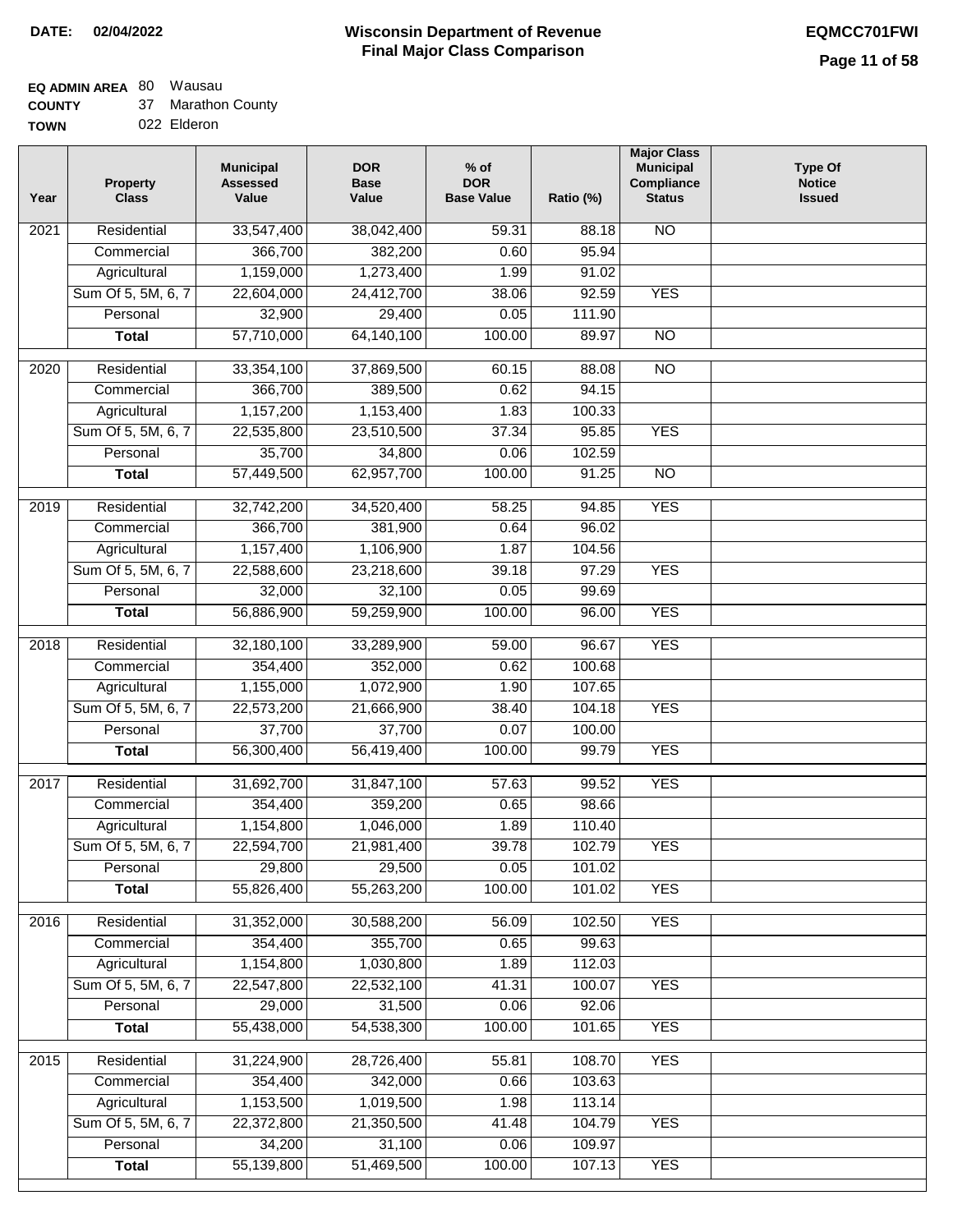# **EQ ADMIN AREA** 80 Wausau

**COUNTY TOW** 37 Marathon County

| ٧Ν | 024 Emmet |
|----|-----------|
|    |           |

| Year              | <b>Property</b><br><b>Class</b> | <b>Municipal</b><br><b>Assessed</b><br>Value | <b>DOR</b><br><b>Base</b><br>Value | $%$ of<br><b>DOR</b><br><b>Base Value</b> | Ratio (%) | <b>Major Class</b><br><b>Municipal</b><br>Compliance<br><b>Status</b> | <b>Type Of</b><br><b>Notice</b><br><b>Issued</b> |
|-------------------|---------------------------------|----------------------------------------------|------------------------------------|-------------------------------------------|-----------|-----------------------------------------------------------------------|--------------------------------------------------|
| 2021              | Residential                     | 43,931,100                                   | 53,510,800                         | 61.58                                     | 82.10     | <b>NO</b>                                                             |                                                  |
|                   | Commercial                      | 1,042,700                                    | 1,149,000                          | 1.32                                      | 90.75     |                                                                       |                                                  |
|                   | Agricultural                    | 2,251,200                                    | 2,247,900                          | 2.59                                      | 100.15    |                                                                       |                                                  |
|                   | Sum Of 5, 5M, 6, 7              | 27,904,100                                   | 29,930,200                         | 34.45                                     | 93.23     | <b>YES</b>                                                            |                                                  |
|                   | Personal                        | 45,500                                       | 53,500                             | 0.06                                      | 85.05     |                                                                       |                                                  |
|                   | <b>Total</b>                    | 75,174,600                                   | 86,891,400                         | 100.00                                    | 86.52     | $\overline{NO}$                                                       |                                                  |
| $\overline{2020}$ | Residential                     | 43,175,600                                   | 51,461,200                         | 60.47                                     | 83.90     | NO                                                                    |                                                  |
|                   | Commercial                      | 988,900                                      | 1,117,800                          | 1.31                                      | 88.47     |                                                                       |                                                  |
|                   | Agricultural                    | 2,156,000                                    | 2,154,900                          | 2.53                                      | 100.05    |                                                                       |                                                  |
|                   | Sum Of 5, 5M, 6, 7              | 28,169,000                                   | 30,309,500                         | 35.61                                     | 92.94     | <b>YES</b>                                                            |                                                  |
|                   | Personal                        | 58,000                                       | 64,400                             | 0.08                                      | 90.06     |                                                                       |                                                  |
|                   | <b>Total</b>                    | 74,547,500                                   | 85,107,800                         | 100.00                                    | 87.59     | <b>NO</b>                                                             |                                                  |
|                   |                                 |                                              |                                    |                                           |           |                                                                       |                                                  |
| $\frac{1}{2019}$  | Residential                     | 42,448,600                                   | 48,267,600                         | 60.03                                     | 87.94     | $\overline{NO}$                                                       |                                                  |
|                   | Commercial                      | 988,900                                      | 1,095,900                          | 1.36                                      | 90.24     |                                                                       |                                                  |
|                   | Agricultural                    | 2,071,400                                    | 2,072,800                          | 2.58                                      | 99.93     |                                                                       |                                                  |
|                   | Sum Of 5, 5M, 6, 7              | 27,924,800                                   | 28,904,200                         | 35.95                                     | 96.61     | <b>YES</b>                                                            |                                                  |
|                   | Personal                        | 63,800                                       | 63,800                             | 0.08                                      | 100.00    |                                                                       |                                                  |
|                   | <b>Total</b>                    | 73,497,500                                   | 80,404,300                         | 100.00                                    | 91.41     | $\overline{NO}$                                                       |                                                  |
| 2018              | Residential                     | 41,266,000                                   | 44,109,600                         | 56.99                                     | 93.55     | <b>YES</b>                                                            |                                                  |
|                   | Commercial                      | 995,100                                      | 1,053,200                          | 1.36                                      | 94.48     |                                                                       |                                                  |
|                   | Agricultural                    | 2,021,800                                    | 2,017,300                          | 2.61                                      | 100.22    |                                                                       |                                                  |
|                   | Sum Of 5, 5M, 6, 7              | 27,683,600                                   | 30,151,100                         | 38.95                                     | 91.82     | <b>YES</b>                                                            |                                                  |
|                   | Personal                        | 67,600                                       | 69,000                             | 0.09                                      | 97.97     |                                                                       |                                                  |
|                   | <b>Total</b>                    | 72,034,100                                   | 77,400,200                         | 100.00                                    | 93.07     | <b>YES</b>                                                            |                                                  |
| 2017              | Residential                     | 40,490,900                                   | 41,296,700                         | 57.79                                     | 98.05     | <b>YES</b>                                                            |                                                  |
|                   | Commercial                      | 471,100                                      | 528,700                            | 0.74                                      | 89.11     |                                                                       |                                                  |
|                   | Agricultural                    | 1,965,900                                    | 1,967,200                          | 2.75                                      | 99.93     |                                                                       |                                                  |
|                   | Sum Of 5, 5M, 6, 7              | 27,420,900                                   | 27,528,000                         | 38.52                                     | 99.61     | <b>YES</b>                                                            |                                                  |
|                   | Personal                        | 140,200                                      | 140,200                            | 0.20                                      | 100.00    |                                                                       |                                                  |
|                   | <b>Total</b>                    | 70,489,000                                   | 71,460,800                         | 100.00                                    | 98.64     | <b>YES</b>                                                            |                                                  |
| 2016              | Residential                     | 39,861,900                                   | 39,437,100                         | 56.25                                     | 101.08    | <b>YES</b>                                                            |                                                  |
|                   | Commercial                      | 433,800                                      | 472,500                            | 0.67                                      | 91.81     |                                                                       |                                                  |
|                   | Agricultural                    | 1,942,500                                    | 1,943,500                          | 2.77                                      | 99.95     |                                                                       |                                                  |
|                   | Sum Of 5, 5M, 6, 7              | 27,247,600                                   | 28,129,300                         | 40.12                                     | 96.87     | <b>YES</b>                                                            |                                                  |
|                   | Personal                        | 131,200                                      | 131,200                            | 0.19                                      | 100.00    |                                                                       |                                                  |
|                   | <b>Total</b>                    | 69,617,000                                   | 70,113,600                         | 100.00                                    | 99.29     | <b>YES</b>                                                            |                                                  |
| 2015              | Residential                     | 39,096,800                                   | 39,575,300                         | 56.88                                     | 98.79     | <b>YES</b>                                                            |                                                  |
|                   | Commercial                      | 433,800                                      | 454,300                            | 0.65                                      | 95.49     |                                                                       |                                                  |
|                   | Agricultural                    | 1,916,300                                    | 1,914,000                          | 2.75                                      | 100.12    |                                                                       |                                                  |
|                   | Sum Of 5, 5M, 6, 7              | 27, 162, 700                                 | 27,500,400                         | 39.52                                     | 98.77     | <b>YES</b>                                                            |                                                  |
|                   | Personal                        | 133,300                                      | 133,300                            | 0.19                                      | 100.00    |                                                                       |                                                  |
|                   | <b>Total</b>                    | 68,742,900                                   | 69,577,300                         | 100.00                                    | 98.80     | <b>YES</b>                                                            |                                                  |
|                   |                                 |                                              |                                    |                                           |           |                                                                       |                                                  |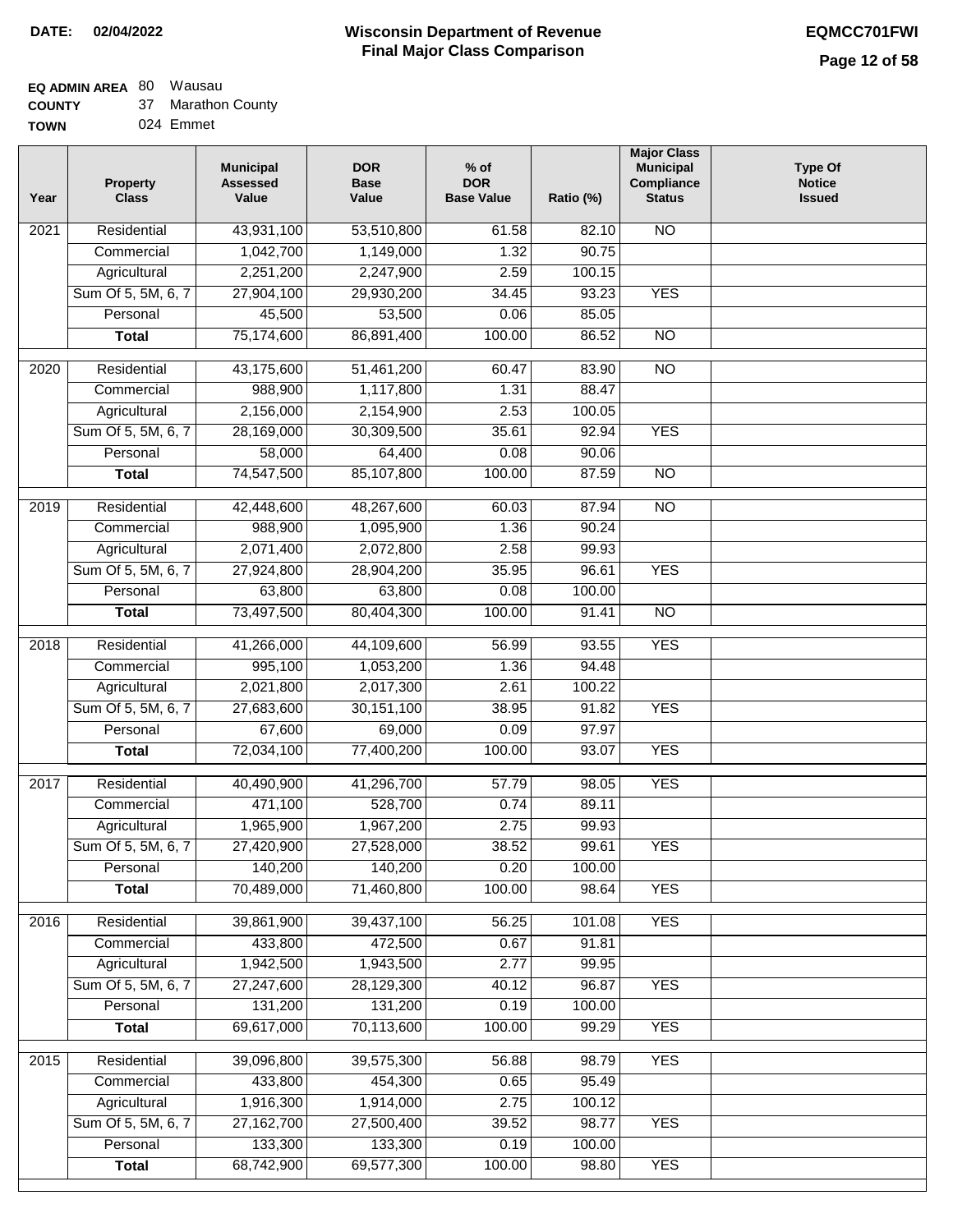# **EQ ADMIN AREA** 80 Wausau

**COUNTY** 37 Marathon County

| <b>TOWN</b> | 026 Frankfort |
|-------------|---------------|
|             |               |

| Year             | <b>Property</b><br><b>Class</b> | <b>Municipal</b><br><b>Assessed</b><br>Value | <b>DOR</b><br><b>Base</b><br>Value | $%$ of<br><b>DOR</b><br><b>Base Value</b> | Ratio (%) | <b>Major Class</b><br><b>Municipal</b><br>Compliance<br><b>Status</b> | <b>Type Of</b><br><b>Notice</b><br><b>Issued</b> |
|------------------|---------------------------------|----------------------------------------------|------------------------------------|-------------------------------------------|-----------|-----------------------------------------------------------------------|--------------------------------------------------|
| 2021             | Residential                     | 21,341,100                                   | 26,473,500                         | 51.88                                     | 80.61     | $\overline{NO}$                                                       |                                                  |
|                  | Commercial                      | 765,400                                      | 946,100                            | 1.85                                      | 80.90     |                                                                       |                                                  |
|                  | Agricultural                    | 2,562,600                                    | 2,846,800                          | 5.58                                      | 90.02     |                                                                       |                                                  |
|                  | Sum Of 5, 5M, 6, 7              | 19,830,100                                   | 20,582,500                         | 40.34                                     | 96.34     | <b>YES</b>                                                            |                                                  |
|                  | Personal                        | 158,600                                      | 176,200                            | 0.35                                      | 90.01     |                                                                       |                                                  |
|                  | <b>Total</b>                    | 44,657,800                                   | 51,025,100                         | 100.00                                    | 87.52     | $\overline{NO}$                                                       |                                                  |
| 2020             | Residential                     | 20,959,700                                   | 24,351,400                         | 50.92                                     | 86.07     | $\overline{NO}$                                                       |                                                  |
|                  | Commercial                      | 765,400                                      | 975,400                            | 2.04                                      | 78.47     |                                                                       |                                                  |
|                  | Agricultural                    | 2,567,700                                    | 2,734,100                          | 5.72                                      | 93.91     |                                                                       |                                                  |
|                  | Sum Of 5, 5M, 6, 7              | 20,087,300                                   | 19,589,500                         | 40.96                                     | 102.54    | <b>YES</b>                                                            |                                                  |
|                  | Personal                        | 161,000                                      | 171,200                            | 0.36                                      | 94.04     |                                                                       |                                                  |
|                  | <b>Total</b>                    | 44,541,100                                   | 47,821,600                         | 100.00                                    | 93.14     | $\overline{NO}$                                                       |                                                  |
|                  |                                 |                                              |                                    |                                           |           |                                                                       |                                                  |
| $\frac{1}{2019}$ | Residential                     | 20,675,600                                   | 22,268,100                         | 49.57                                     | 92.85     | <b>YES</b>                                                            |                                                  |
|                  | Commercial                      | 811,500                                      | 956,300                            | 2.13                                      | 84.86     |                                                                       |                                                  |
|                  | Agricultural                    | 2,628,000                                    | 2,627,900                          | 5.85                                      | 100.00    |                                                                       |                                                  |
|                  | Sum Of 5, 5M, 6, 7              | 20,067,600                                   | 18,894,500                         | 42.06                                     | 106.21    | <b>YES</b>                                                            |                                                  |
|                  | Personal                        | 169,700                                      | 178,600                            | 0.40                                      | 95.02     |                                                                       |                                                  |
|                  | <b>Total</b>                    | 44,352,400                                   | 44,925,400                         | 100.00                                    | 98.72     | <b>YES</b>                                                            |                                                  |
| 2018             | Residential                     | 20,602,100                                   | 21,550,000                         | 47.46                                     | 95.60     | <b>YES</b>                                                            |                                                  |
|                  | Commercial                      | 811,500                                      | 910,700                            | 2.01                                      | 89.11     |                                                                       |                                                  |
|                  | Agricultural                    | 2,635,200                                    | 2,557,500                          | 5.63                                      | 103.04    |                                                                       |                                                  |
|                  | Sum Of 5, 5M, 6, 7              | 19,955,900                                   | 20,221,100                         | 44.53                                     | 98.69     | <b>YES</b>                                                            |                                                  |
|                  | Personal                        | 170,100                                      | 171,900                            | 0.38                                      | 98.95     |                                                                       |                                                  |
|                  | <b>Total</b>                    | 44,174,800                                   | 45,411,200                         | 100.00                                    | 97.28     | <b>YES</b>                                                            |                                                  |
|                  |                                 |                                              |                                    |                                           |           |                                                                       |                                                  |
| 2017             | Residential                     | 20,471,900                                   | 20,796,500                         | 47.46                                     | 98.44     | <b>YES</b>                                                            |                                                  |
|                  | Commercial                      | 811,500                                      | 929,300                            | 2.12                                      | 87.32     |                                                                       |                                                  |
|                  | Agricultural                    | 2,637,400                                    | 2,494,900                          | 5.69                                      | 105.71    |                                                                       |                                                  |
|                  | Sum Of 5, 5M, 6, 7              | 19,897,500                                   | 19,336,900                         | 44.13                                     | 102.90    | YES                                                                   |                                                  |
|                  | Personal                        | 261,000                                      | 261,000                            | 0.60                                      | 100.00    |                                                                       |                                                  |
|                  | <b>Total</b>                    | 44,079,300                                   | 43,818,600                         | 100.00                                    | 100.59    | <b>YES</b>                                                            |                                                  |
| 2016             | Residential                     | 20,058,900                                   | 19,784,800                         | 46.21                                     | 101.39    | <b>YES</b>                                                            |                                                  |
|                  | Commercial                      | 811,500                                      | 893,500                            | 2.09                                      | 90.82     |                                                                       |                                                  |
|                  | Agricultural                    | 2,649,900                                    | 2,466,600                          | 5.76                                      | 107.43    |                                                                       |                                                  |
|                  | Sum Of 5, 5M, 6, 7              | 19,661,400                                   | 19,391,100                         | 45.29                                     | 101.39    | <b>YES</b>                                                            |                                                  |
|                  | Personal                        | 281,500                                      | 281,500                            | 0.66                                      | 100.00    |                                                                       |                                                  |
|                  | <b>Total</b>                    | 43,463,200                                   | 42,817,500                         | 100.00                                    | 101.51    | <b>YES</b>                                                            |                                                  |
| 2015             | Residential                     | 19,982,200                                   | 19,707,800                         | 47.28                                     | 101.39    | <b>YES</b>                                                            |                                                  |
|                  | Commercial                      | 762,400                                      | 811,900                            | 1.95                                      | 93.90     |                                                                       |                                                  |
|                  | Agricultural                    | 2,643,500                                    | 2,433,600                          | 5.84                                      | 108.63    |                                                                       |                                                  |
|                  | Sum Of 5, 5M, 6, 7              | 19,620,300                                   | 18,378,700                         | 44.09                                     | 106.76    | <b>YES</b>                                                            |                                                  |
|                  | Personal                        | 351,700                                      | 355,300                            | 0.85                                      | 98.99     |                                                                       |                                                  |
|                  | <b>Total</b>                    | 43,360,100                                   | 41,687,300                         | 100.00                                    | 104.01    | <b>YES</b>                                                            |                                                  |
|                  |                                 |                                              |                                    |                                           |           |                                                                       |                                                  |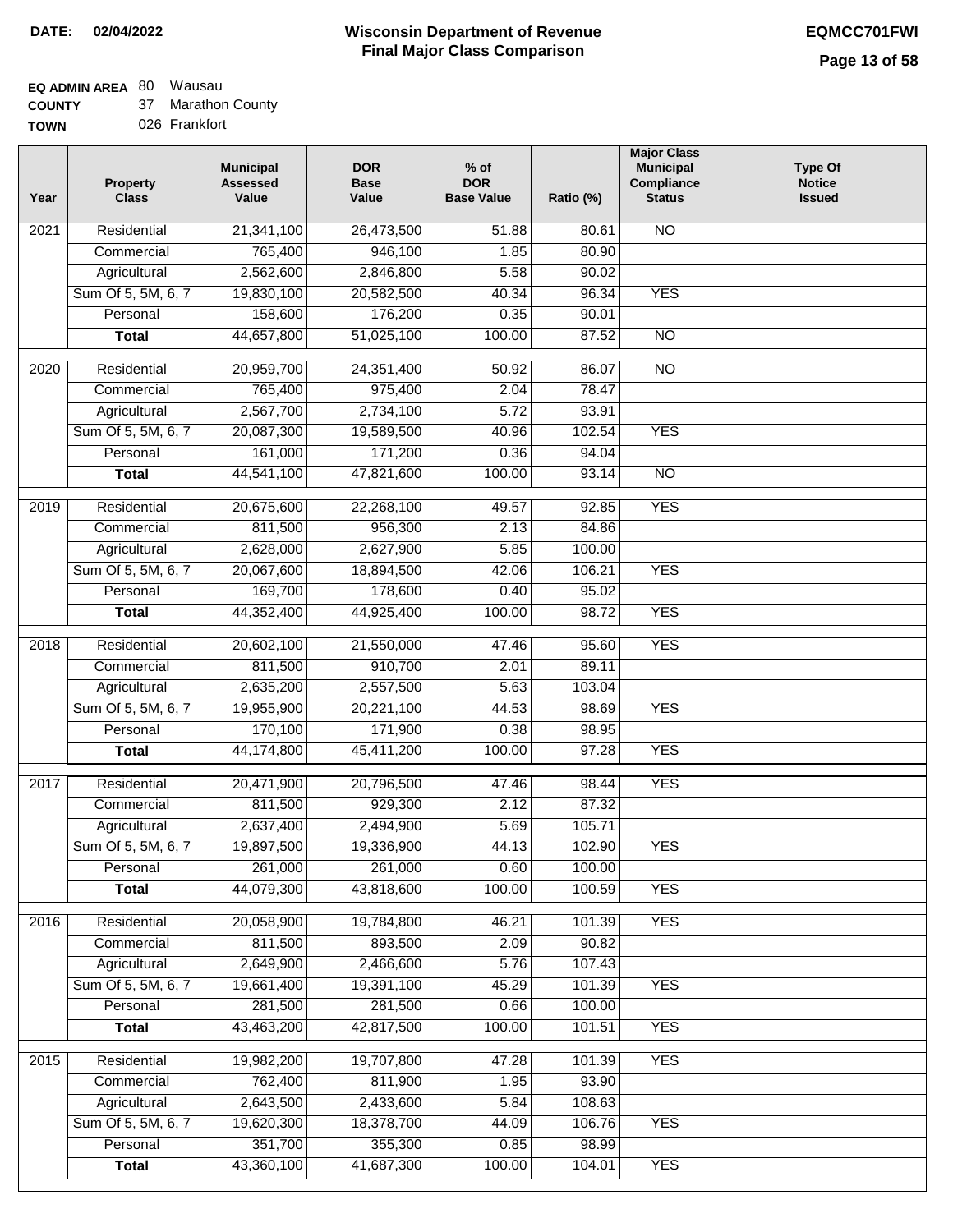### **EQ ADMIN AREA** 80 Wausau

| <b>COUNTY</b> | 37 Marathon County |
|---------------|--------------------|
| <b>TOWN</b>   | 028 Franzen        |

| Year              | <b>Property</b><br><b>Class</b> | <b>Municipal</b><br><b>Assessed</b><br>Value | <b>DOR</b><br><b>Base</b><br>Value | $%$ of<br><b>DOR</b><br><b>Base Value</b> | Ratio (%) | <b>Major Class</b><br><b>Municipal</b><br>Compliance<br><b>Status</b> | <b>Type Of</b><br><b>Notice</b><br><b>Issued</b> |
|-------------------|---------------------------------|----------------------------------------------|------------------------------------|-------------------------------------------|-----------|-----------------------------------------------------------------------|--------------------------------------------------|
| 2021              | Residential                     | 23,784,950                                   | 26,561,800                         | 53.10                                     | 89.55     | $\overline{NO}$                                                       |                                                  |
|                   | Commercial                      | 568,700                                      | 447,500                            | 0.89                                      | 127.08    |                                                                       |                                                  |
|                   | Agricultural                    | 1,456,450                                    | 1,565,300                          | 3.13                                      | 93.05     |                                                                       |                                                  |
|                   | Sum Of 5, 5M, 6, 7              | 17,556,450                                   | 21,268,200                         | 42.51                                     | 82.55     | $\overline{NO}$                                                       |                                                  |
|                   | Personal                        | 164,500                                      | 182,800                            | 0.37                                      | 89.99     |                                                                       |                                                  |
|                   | <b>Total</b>                    | 43,531,050                                   | 50,025,600                         | 100.00                                    | 87.02     | $\overline{NO}$                                                       |                                                  |
| $\overline{2020}$ | Residential                     | 23,594,450                                   | 26,362,100                         | 54.12                                     | 89.50     | $\overline{NO}$                                                       |                                                  |
|                   | Commercial                      | 568,700                                      | 461,300                            | 0.95                                      | 123.28    |                                                                       |                                                  |
|                   | Agricultural                    | 1,429,750                                    | 1,506,500                          | 3.09                                      | 94.91     |                                                                       |                                                  |
|                   | Sum Of 5, 5M, 6, 7              | 17,177,850                                   | 20,193,200                         | 41.46                                     | 85.07     | $\overline{NO}$                                                       |                                                  |
|                   | Personal                        | 168,400                                      | 183,100                            | 0.38                                      | 91.97     |                                                                       |                                                  |
|                   | <b>Total</b>                    | 42,939,150                                   | 48,706,200                         | 100.00                                    | 88.16     | $\overline{NO}$                                                       |                                                  |
|                   |                                 |                                              |                                    |                                           |           |                                                                       |                                                  |
| $\frac{1}{2019}$  | Residential                     | 23,020,100                                   | 23,868,500                         | 52.16                                     | 96.45     | <b>YES</b>                                                            |                                                  |
|                   | Commercial                      | 568,700                                      | 452,200                            | 0.99                                      | 125.76    |                                                                       |                                                  |
|                   | Agricultural                    | 1,390,400                                    | 1,450,400                          | 3.17                                      | 95.86     |                                                                       |                                                  |
|                   | Sum Of 5, 5M, 6, 7              | 17,189,650                                   | 19,791,700                         | 43.25                                     | 86.85     | $\overline{NO}$                                                       |                                                  |
|                   | Personal                        | 180,600                                      | 194,200                            | 0.42                                      | 93.00     |                                                                       |                                                  |
|                   | <b>Total</b>                    | 42,349,450                                   | 45,757,000                         | 100.00                                    | 92.55     | $\overline{NO}$                                                       |                                                  |
| 2018              | Residential                     | 22,752,900                                   | 24,411,600                         | 53.96                                     | 93.21     | <b>YES</b>                                                            |                                                  |
|                   | Commercial                      | 568,700                                      | 430,600                            | 0.95                                      | 132.07    |                                                                       |                                                  |
|                   | Agricultural                    | 1,381,900                                    | 1,412,300                          | 3.12                                      | 97.85     |                                                                       |                                                  |
|                   | Sum Of 5, 5M, 6, 7              | 17,351,700                                   | 18,814,800                         | 41.59                                     | 92.22     | <b>YES</b>                                                            |                                                  |
|                   | Personal                        | 164,400                                      | 173,100                            | 0.38                                      | 94.97     |                                                                       |                                                  |
|                   | <b>Total</b>                    | 42,219,600                                   | 45,242,400                         | 100.00                                    | 93.32     | <b>YES</b>                                                            |                                                  |
| 2017              | Residential                     | 22,569,600                                   | 23,516,800                         | 53.19                                     | 95.97     | <b>YES</b>                                                            |                                                  |
|                   | Commercial                      | 447,400                                      | 439,300                            | 0.99                                      | 101.84    |                                                                       |                                                  |
|                   | Agricultural                    | 1,289,000                                    | 1,369,300                          | 3.10                                      | 94.14     |                                                                       |                                                  |
|                   | Sum Of 5, 5M, 6, 7              | 16,999,700                                   | 18,695,700                         | 42.29                                     | 90.93     | YES                                                                   |                                                  |
|                   | Personal                        | 181,300                                      | 190,900                            | 0.43                                      | 94.97     |                                                                       |                                                  |
|                   | <b>Total</b>                    | 41,487,000                                   | 44,212,000                         | 100.00                                    | 93.84     | <b>YES</b>                                                            |                                                  |
| 2016              | Residential                     | 21,796,000                                   | 22,437,700                         | 51.71                                     | 97.14     | <b>YES</b>                                                            |                                                  |
|                   | Commercial                      | 447,400                                      | 422,400                            | 0.97                                      | 105.92    |                                                                       |                                                  |
|                   | Agricultural                    | 1,307,400                                    | 1,367,100                          | 3.15                                      | 95.63     |                                                                       |                                                  |
|                   | Sum Of 5, 5M, 6, 7              | 16,709,900                                   | 18,949,300                         | 43.67                                     | 88.18     | <b>NO</b>                                                             |                                                  |
|                   | Personal                        | 199,900                                      | 214,900                            | 0.50                                      | 93.02     |                                                                       |                                                  |
|                   | <b>Total</b>                    | 40,460,600                                   | 43,391,400                         | 100.00                                    | 93.25     | $\overline{NO}$                                                       |                                                  |
| 2015              | Residential                     | 21,500,100                                   | 20,938,200                         | 51.50                                     | 102.68    | <b>YES</b>                                                            |                                                  |
|                   | Commercial                      | 447,400                                      | 406,100                            | 1.00                                      | 110.17    |                                                                       |                                                  |
|                   | Agricultural                    | 1,377,500                                    | 1,351,900                          | 3.32                                      | 101.89    |                                                                       |                                                  |
|                   | Sum Of 5, 5M, 6, 7              | 16,373,600                                   | 17,734,200                         | 43.62                                     | 92.33     | <b>YES</b>                                                            |                                                  |
|                   | Personal                        | 227,700                                      | 229,900                            | 0.57                                      | 99.04     |                                                                       |                                                  |
|                   | <b>Total</b>                    | 39,926,300                                   | 40,660,300                         | 100.00                                    | 98.19     | <b>YES</b>                                                            |                                                  |
|                   |                                 |                                              |                                    |                                           |           |                                                                       |                                                  |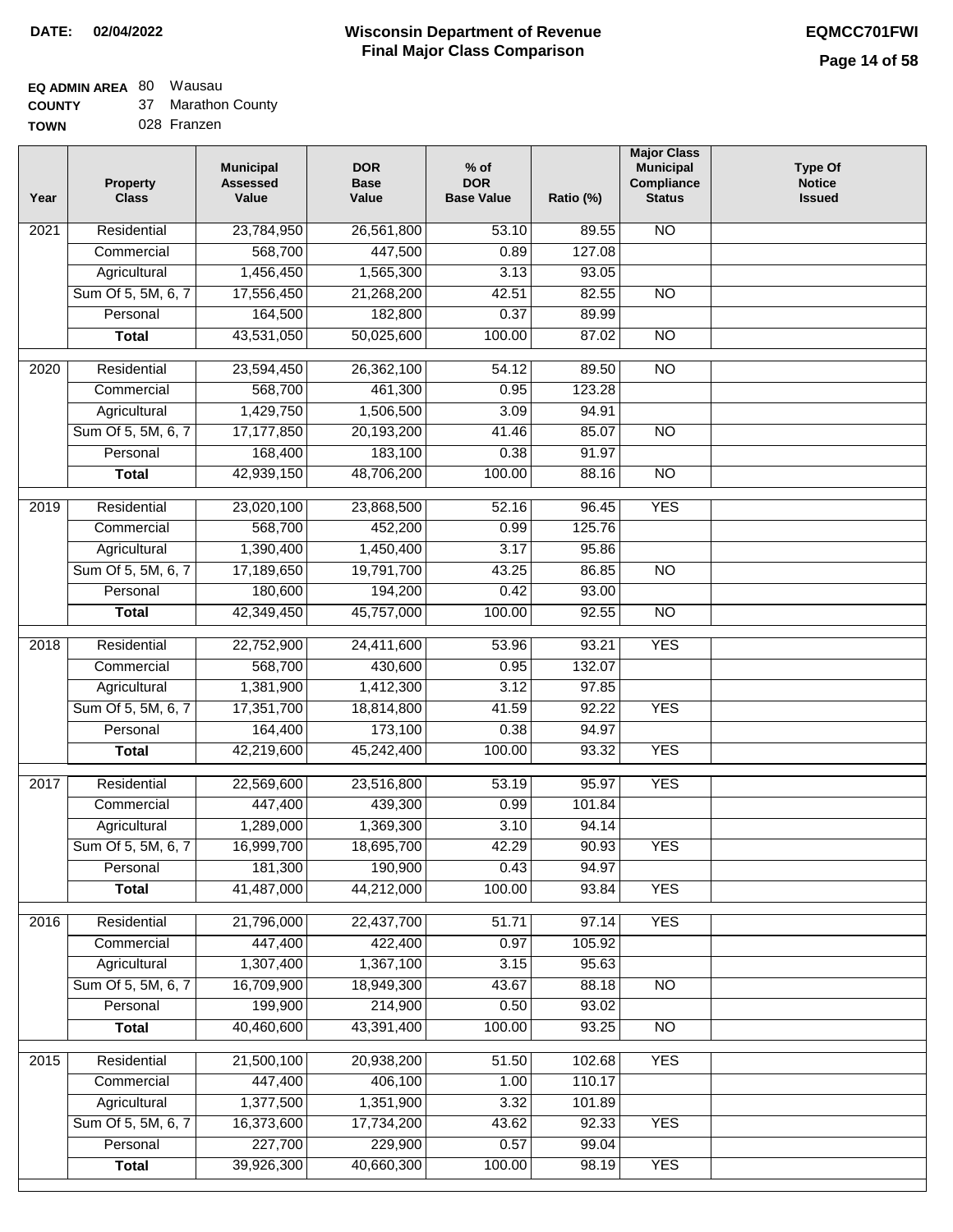**EQ ADMIN AREA** 80 Wausau

**COUNTY TOWN** 37 Marathon County 030 Green Valley

| Year              | <b>Property</b><br><b>Class</b> | <b>Municipal</b><br><b>Assessed</b><br>Value | <b>DOR</b><br><b>Base</b><br>Value | % of<br><b>DOR</b><br><b>Base Value</b> | Ratio (%) | <b>Major Class</b><br><b>Municipal</b><br>Compliance<br><b>Status</b> | <b>Type Of</b><br><b>Notice</b><br><b>Issued</b> |
|-------------------|---------------------------------|----------------------------------------------|------------------------------------|-----------------------------------------|-----------|-----------------------------------------------------------------------|--------------------------------------------------|
| $\overline{202}1$ | Residential                     | 48,885,400                                   | 60,200,300                         | 84.94                                   | 81.20     | <b>NO</b>                                                             |                                                  |
|                   | Commercial                      | 340,000                                      | 396,000                            | 0.56                                    | 85.86     |                                                                       |                                                  |
|                   | Agricultural                    | 726,000                                      | 909,400                            | 1.28                                    | 79.83     |                                                                       |                                                  |
|                   | Sum Of 5, 5M, 6, 7              | 7,858,400                                    | 9,220,200                          | 13.01                                   | 85.23     | N <sub>O</sub>                                                        |                                                  |
|                   | Personal                        | 119,000                                      | 148,800                            | 0.21                                    | 79.97     |                                                                       |                                                  |
|                   | <b>Total</b>                    | 57,928,800                                   | 70,874,700                         | 100.00                                  | 81.73     | $\overline{NO}$                                                       | 1st Notice of Non-Compliance                     |
| $\overline{2020}$ | Residential                     | 48,623,100                                   | 61,723,200                         | 85.18                                   | 78.78     | $\overline{NO}$                                                       |                                                  |
|                   | Commercial                      | 340,000                                      | 408,200                            | 0.56                                    | 83.29     |                                                                       |                                                  |
|                   | Agricultural                    | 700,600                                      | 876,100                            | 1.21                                    | 79.97     |                                                                       |                                                  |
|                   | Sum Of 5, 5M, 6, 7              | 7,973,100                                    | 9,304,500                          | 12.84                                   | 85.69     | $\overline{NO}$                                                       |                                                  |
|                   | Personal                        | 121,900                                      | 152,400                            | 0.21                                    | 79.99     |                                                                       |                                                  |
|                   | <b>Total</b>                    | 57,758,700                                   | 72,464,400                         | 100.00                                  | 79.71     | $\overline{NO}$                                                       |                                                  |
| 2019              | Residential                     | 48,409,000                                   | 58,418,200                         | 86.39                                   | 82.87     | $\overline{N}$                                                        |                                                  |
|                   | Commercial                      | 340,000                                      | 400,200                            | 0.59                                    | 84.96     |                                                                       |                                                  |
|                   | Agricultural                    | 712,300                                      | 839,000                            | 1.24                                    | 84.90     |                                                                       |                                                  |
|                   | Sum Of 5, 5M, 6, 7              | 7,061,600                                    | 7,813,400                          | 11.55                                   | 90.38     | <b>YES</b>                                                            |                                                  |
|                   | Personal                        | 130,500                                      | 153,500                            | 0.23                                    | 85.02     |                                                                       |                                                  |
|                   | <b>Total</b>                    | 56,653,400                                   | 67,624,300                         | 100.00                                  | 83.78     | $\overline{NO}$                                                       |                                                  |
| 2018              | Residential                     | 48,105,300                                   | 52,783,200                         | 84.86                                   | 91.14     | <b>YES</b>                                                            |                                                  |
|                   | Commercial                      | 338,700                                      | 379,700                            | 0.61                                    | 89.20     |                                                                       |                                                  |
|                   | Agricultural                    | 765,200                                      | 816,800                            | 1.31                                    | 93.68     |                                                                       |                                                  |
|                   | Sum Of 5, 5M, 6, 7              | 6,932,300                                    | 8,081,600                          | 12.99                                   | 85.78     | $\overline{10}$                                                       |                                                  |
|                   | Personal                        | 127,900                                      | 136,500                            | 0.22                                    | 93.70     |                                                                       |                                                  |
|                   | <b>Total</b>                    | 56,269,400                                   | 62,197,800                         | 100.00                                  | 90.47     | <b>NO</b>                                                             |                                                  |
| 2017              | Residential                     | 47,937,600                                   | 51,073,600                         | 85.13                                   | 93.86     | <b>YES</b>                                                            |                                                  |
|                   | Commercial                      | 338,700                                      | 387,400                            | 0.65                                    | 87.43     |                                                                       |                                                  |
|                   | Agricultural                    | 781,000                                      | 796,100                            | 1.33                                    | 98.10     |                                                                       |                                                  |
|                   | Sum Of 5, 5M, 6, 7              | 7,038,300                                    | 7,602,200                          | 12.67                                   | 92.58     | <b>YES</b>                                                            |                                                  |
|                   | Personal                        | 130,800                                      | 137,600                            | 0.23                                    | 95.06     |                                                                       |                                                  |
|                   | <b>Total</b>                    | 56,226,400                                   | 59,996,900                         | 100.00                                  | 93.72     | <b>YES</b>                                                            |                                                  |
| 2016              | Residential                     | 47,222,800                                   | 47,473,100                         | 84.91                                   | 99.47     | <b>YES</b>                                                            |                                                  |
|                   | Commercial                      | 338,700                                      | 372,500                            | 0.67                                    | 90.93     |                                                                       |                                                  |
|                   | Agricultural                    | 780,800                                      | 780,600                            | 1.40                                    | 100.03    |                                                                       |                                                  |
|                   | Sum Of 5, 5M, 6, 7              | 6,443,400                                    | 7,146,100                          | 12.78                                   | 90.17     | <b>YES</b>                                                            |                                                  |
|                   | Personal                        | 131,500                                      | 138,400                            | 0.25                                    | 95.01     |                                                                       |                                                  |
|                   | <b>Total</b>                    | 54,917,200                                   | 55,910,700                         | 100.00                                  | 98.22     | <b>YES</b>                                                            |                                                  |
| 2015              | Residential                     | 46,908,500                                   | 49,623,200                         | 85.71                                   | 94.53     | <b>YES</b>                                                            |                                                  |
|                   | Commercial                      | 338,700                                      | 358,200                            | 0.62                                    | 94.56     |                                                                       |                                                  |
|                   | Agricultural                    | 771,600                                      | 772,500                            | 1.33                                    | 99.88     |                                                                       |                                                  |
|                   | Sum Of 5, 5M, 6, 7              | 6,460,100                                    | 7,011,500                          | 12.11                                   | 92.14     | <b>YES</b>                                                            |                                                  |
|                   | Personal                        | 133,200                                      | 133,200                            | 0.23                                    | 100.00    |                                                                       |                                                  |
|                   | <b>Total</b>                    | 54,612,100                                   | 57,898,600                         | 100.00                                  | 94.32     | <b>YES</b>                                                            |                                                  |
|                   |                                 |                                              |                                    |                                         |           |                                                                       |                                                  |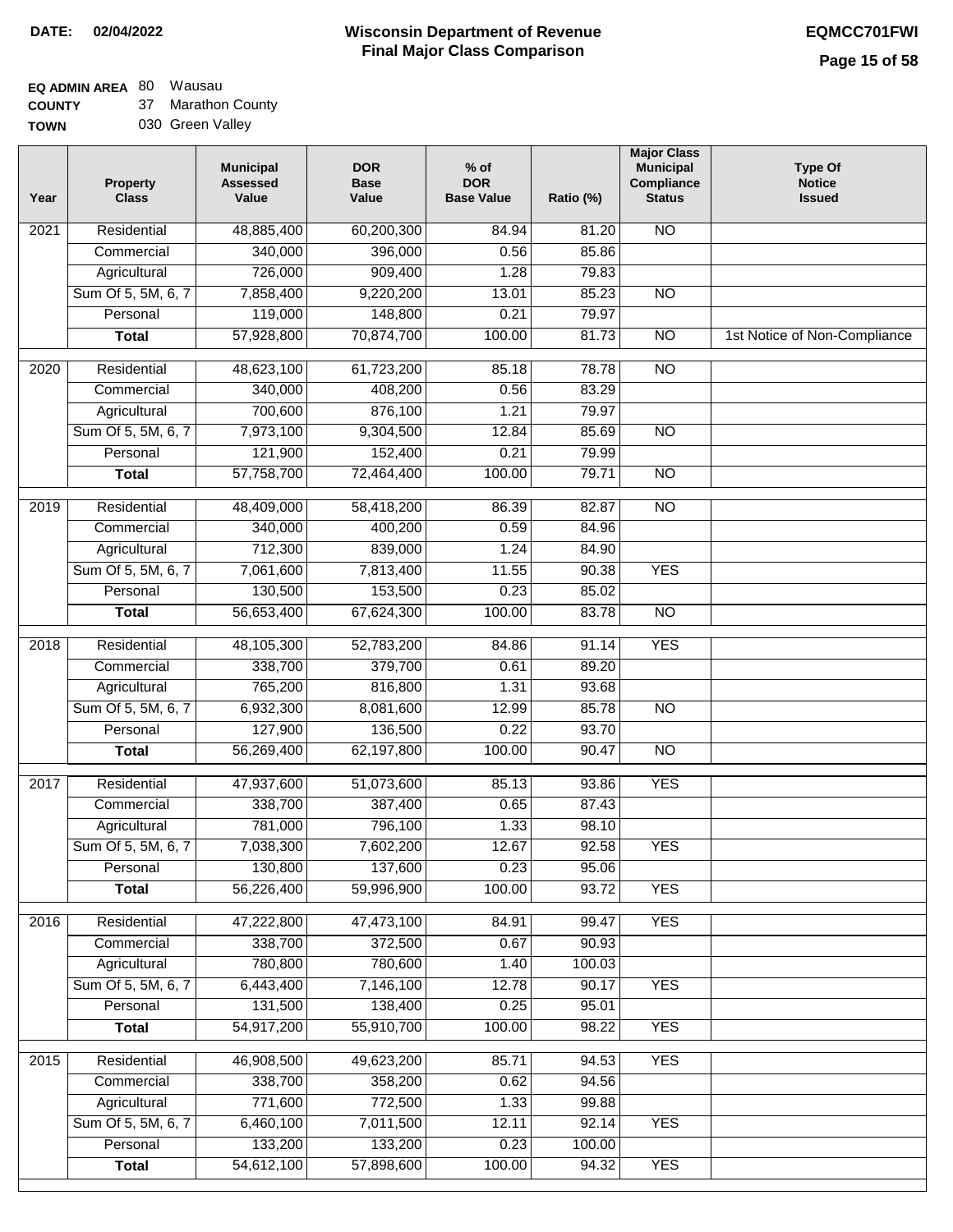### **EQ ADMIN AREA** 80 Wausau

**COUNTY TOWN** 37 Marathon County

032 Guenther

| Year | <b>Property</b><br><b>Class</b> | <b>Municipal</b><br><b>Assessed</b><br>Value | <b>DOR</b><br><b>Base</b><br>Value | $%$ of<br><b>DOR</b><br><b>Base Value</b> | Ratio (%) | <b>Major Class</b><br><b>Municipal</b><br>Compliance<br><b>Status</b> | <b>Type Of</b><br><b>Notice</b><br><b>Issued</b> |
|------|---------------------------------|----------------------------------------------|------------------------------------|-------------------------------------------|-----------|-----------------------------------------------------------------------|--------------------------------------------------|
| 2021 | Residential                     | 16,559,500                                   | 17,941,700                         | 48.29                                     | 92.30     | <b>YES</b>                                                            |                                                  |
|      | Commercial                      | 820,000                                      | 892,700                            | 2.40                                      | 91.86     |                                                                       |                                                  |
|      | Agricultural                    | 670,900                                      | 740,400                            | 1.99                                      | 90.61     |                                                                       |                                                  |
|      | Sum Of 5, 5M, 6, 7              | 15,136,100                                   | 17,428,200                         | 46.90                                     | 86.85     | N <sub>O</sub>                                                        |                                                  |
|      | Personal                        | 138,600                                      | 154,000                            | 0.41                                      | 90.00     |                                                                       |                                                  |
|      | <b>Total</b>                    | 33,325,100                                   | 37,157,000                         | 100.00                                    | 89.69     | $\overline{NO}$                                                       |                                                  |
| 2020 | Residential                     | 16,321,700                                   | 17,676,900                         | 49.31                                     | 92.33     | <b>YES</b>                                                            |                                                  |
|      | Commercial                      | 593,300                                      | 660,600                            | 1.84                                      | 89.81     |                                                                       |                                                  |
|      | Agricultural                    | 688,200                                      | 720,300                            | 2.01                                      | 95.54     |                                                                       |                                                  |
|      | Sum Of 5, 5M, 6, 7              | 14,934,450                                   | 16,642,100                         | 46.43                                     | 89.74     | <b>NO</b>                                                             |                                                  |
|      | Personal                        | 139,100                                      | 146,500                            | 0.41                                      | 94.95     |                                                                       |                                                  |
|      | <b>Total</b>                    | 32,676,750                                   | 35,846,400                         | 100.00                                    | 91.16     | $\overline{NO}$                                                       |                                                  |
| 2019 | Residential                     | 15,960,700                                   | 16,016,000                         | 46.80                                     | 99.65     | <b>YES</b>                                                            |                                                  |
|      | Commercial                      | 593,300                                      | 647,600                            | 1.89                                      | 91.62     |                                                                       |                                                  |
|      | Agricultural                    | 694,000                                      | 694,200                            | 2.03                                      | 99.97     |                                                                       |                                                  |
|      | Sum Of 5, 5M, 6, 7              | 15,223,850                                   | 16,783,900                         | 49.05                                     | 90.71     | <b>YES</b>                                                            |                                                  |
|      | Personal                        | 78,600                                       | 78,600                             | 0.23                                      | 100.00    |                                                                       |                                                  |
|      | <b>Total</b>                    | 32,550,450                                   | 34,220,300                         | 100.00                                    | 95.12     | <b>YES</b>                                                            |                                                  |
|      |                                 |                                              |                                    |                                           |           |                                                                       |                                                  |
| 2018 | Residential                     | 15,720,800                                   | 15,506,900                         | 47.80                                     | 101.38    | <b>YES</b>                                                            |                                                  |
|      | Commercial                      | 706,200                                      | 730,300                            | 2.25                                      | 96.70     |                                                                       |                                                  |
|      | Agricultural                    | 680,700                                      | 673,000                            | 2.07                                      | 101.14    |                                                                       |                                                  |
|      | Sum Of 5, 5M, 6, 7              | 15,207,550                                   | 15,452,500                         | 47.64                                     | 98.41     | <b>YES</b>                                                            |                                                  |
|      | Personal                        | 76,300                                       | 76,300                             | 0.24                                      | 100.00    |                                                                       |                                                  |
|      | <b>Total</b>                    | 32,391,550                                   | 32,439,000                         | 100.00                                    | 99.85     | <b>YES</b>                                                            |                                                  |
| 2017 | Residential                     | 15,400,500                                   | 14,736,200                         | 46.03                                     | 104.51    | <b>YES</b>                                                            |                                                  |
|      | Commercial                      | 794,000                                      | 838,500                            | 2.62                                      | 94.69     |                                                                       |                                                  |
|      | Agricultural                    | 668,800                                      | 658,200                            | 2.06                                      | 101.61    |                                                                       |                                                  |
|      | Sum Of 5, 5M, 6, 7              | 15,049,850                                   | 15,572,500                         | 48.64                                     | 96.64     | <b>YES</b>                                                            |                                                  |
|      | Personal                        | 210,000                                      | 210,000                            | 0.66                                      | 100.00    |                                                                       |                                                  |
|      | <b>Total</b>                    | 32,123,150                                   | 32,015,400                         | 100.00                                    | 100.34    | <b>YES</b>                                                            |                                                  |
| 2016 | Residential                     | 15,210,700                                   | 14,148,000                         | 44.47                                     | 107.51    | <b>YES</b>                                                            |                                                  |
|      | Commercial                      | 763,800                                      | 784,400                            | 2.47                                      | 97.37     |                                                                       |                                                  |
|      | Agricultural                    | 674,300                                      | 651,400                            | 2.05                                      | 103.52    |                                                                       |                                                  |
|      | Sum Of 5, 5M, 6, 7              | 14,876,150                                   | 16,006,300                         | 50.31                                     | 92.94     | <b>YES</b>                                                            |                                                  |
|      | Personal                        | 228,700                                      | 224,200                            | 0.70                                      | 102.01    |                                                                       |                                                  |
|      | <b>Total</b>                    | 31,753,650                                   | 31,814,300                         | 100.00                                    | 99.81     | <b>YES</b>                                                            |                                                  |
| 2015 | Residential                     | 15,180,600                                   | 14,265,700                         | 46.05                                     | 106.41    | <b>YES</b>                                                            |                                                  |
|      | Commercial                      | 646,300                                      | 691,400                            | 2.23                                      | 93.48     |                                                                       |                                                  |
|      | Agricultural                    | 670,600                                      | 649,600                            | 2.10                                      | 103.23    |                                                                       |                                                  |
|      | Sum Of 5, 5M, 6, 7              | 15,117,500                                   | 15,219,500                         | 49.13                                     | 99.33     | <b>YES</b>                                                            |                                                  |
|      | Personal                        | 153,100                                      | 150,100                            | 0.48                                      | 102.00    |                                                                       |                                                  |
|      | <b>Total</b>                    | 31,768,100                                   | 30,976,300                         | 100.00                                    | 102.56    | <b>YES</b>                                                            |                                                  |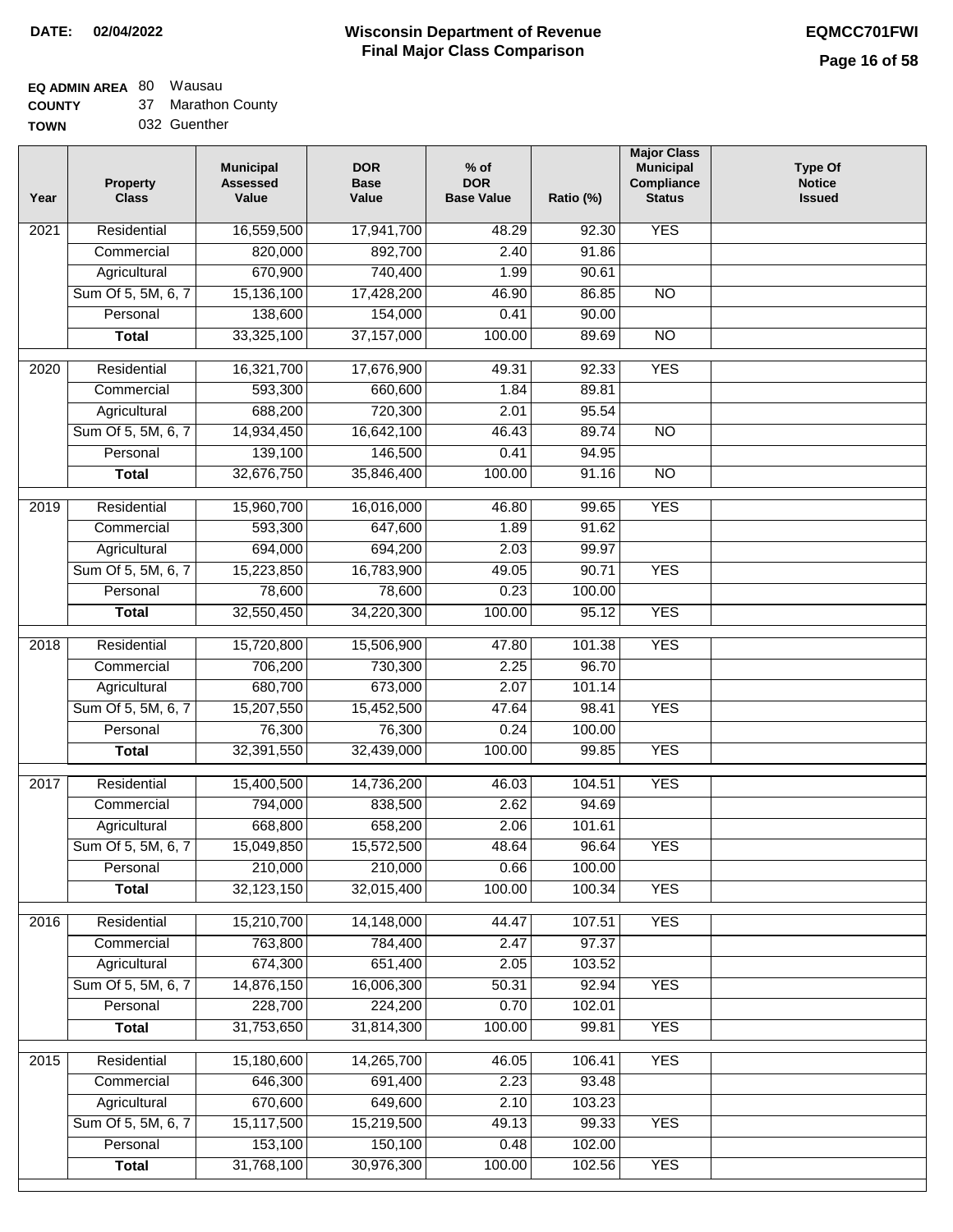#### **EQ ADMIN AREA** 80 Wausau

| <b>COUNTY</b> | 37 Marathon County |
|---------------|--------------------|
| <b>TOWN</b>   | 034 Halsey         |

| Year              | <b>Property</b><br><b>Class</b> | <b>Municipal</b><br><b>Assessed</b><br>Value | <b>DOR</b><br><b>Base</b><br>Value | $%$ of<br><b>DOR</b><br><b>Base Value</b> | Ratio (%) | <b>Major Class</b><br><b>Municipal</b><br>Compliance<br><b>Status</b> | <b>Type Of</b><br><b>Notice</b><br><b>Issued</b> |
|-------------------|---------------------------------|----------------------------------------------|------------------------------------|-------------------------------------------|-----------|-----------------------------------------------------------------------|--------------------------------------------------|
| 2021              | Residential                     | 21,251,700                                   | 26,671,700                         | 60.26                                     | 79.68     | $\overline{NO}$                                                       |                                                  |
|                   | Commercial                      | 453,700                                      | 549,600                            | 1.24                                      | 82.55     |                                                                       |                                                  |
|                   | Agricultural                    | 1,741,100                                    | 1,896,100                          | 4.28                                      | 91.83     |                                                                       |                                                  |
|                   | Sum Of 5, 5M, 6, 7              | 15,007,400                                   | 15,109,400                         | 34.14                                     | 99.32     | <b>YES</b>                                                            |                                                  |
|                   | Personal                        | 33,900                                       | 34,400                             | 0.08                                      | 98.55     |                                                                       |                                                  |
|                   | <b>Total</b>                    | 38,487,800                                   | 44,261,200                         | 100.00                                    | 86.96     | $\overline{NO}$                                                       | 1st Notice of Non-Compliance                     |
| 2020              | Residential                     | 20,916,900                                   | 25,580,800                         | 59.88                                     | 81.77     | $\overline{NO}$                                                       |                                                  |
|                   | Commercial                      | 550,600                                      | 702,300                            | 1.64                                      | 78.40     |                                                                       |                                                  |
|                   | Agricultural                    | 1,784,700                                    | 1,738,000                          | 4.07                                      | 102.69    |                                                                       |                                                  |
|                   | Sum Of 5, 5M, 6, 7              | 14,865,800                                   | 14,640,500                         | 34.27                                     | 101.54    | <b>YES</b>                                                            |                                                  |
|                   | Personal                        | 58,000                                       | 58,100                             | 0.14                                      | 99.83     |                                                                       |                                                  |
|                   | <b>Total</b>                    | 38,176,000                                   | 42,719,700                         | 100.00                                    | 89.36     | $\overline{NO}$                                                       |                                                  |
| 2019              | Residential                     | 20,844,400                                   | 24,064,300                         | $\frac{1}{58.46}$                         | 86.62     | NO                                                                    |                                                  |
|                   | Commercial                      | 550,600                                      | 688,500                            | 1.67                                      | 79.97     |                                                                       |                                                  |
|                   | Agricultural                    | 1,765,700                                    | 1,641,800                          | 3.99                                      | 107.55    |                                                                       |                                                  |
|                   | Sum Of 5, 5M, 6, 7              | 14,863,100                                   | 14,709,600                         | 35.73                                     | 101.04    | <b>YES</b>                                                            |                                                  |
|                   | Personal                        | 55,600                                       | 59,600                             | 0.14                                      | 93.29     |                                                                       |                                                  |
|                   | <b>Total</b>                    | 38,079,400                                   | 41,163,800                         | 100.00                                    | 92.51     | N <sub>O</sub>                                                        |                                                  |
| 2018              | Residential                     | 20,677,800                                   | 23,189,000                         | 56.82                                     | 89.17     | NO                                                                    |                                                  |
|                   | Commercial                      | 534,300                                      | 639,100                            | 1.57                                      | 83.60     |                                                                       |                                                  |
|                   | Agricultural                    | 1,761,900                                    | 1,600,300                          | 3.92                                      | 110.10    |                                                                       |                                                  |
|                   | Sum Of 5, 5M, 6, 7              | 15,043,500                                   | 15,325,000                         | 37.55                                     | 98.16     | <b>YES</b>                                                            |                                                  |
|                   | Personal                        | 59,000                                       | 59,000                             | 0.14                                      | 100.00    |                                                                       |                                                  |
|                   | <b>Total</b>                    | 38,076,500                                   | 40,812,400                         | 100.00                                    | 93.30     | <b>NO</b>                                                             |                                                  |
| $\overline{2017}$ | Residential                     | 20,563,000                                   | 22,845,800                         | 57.02                                     | 90.01     | <b>YES</b>                                                            |                                                  |
|                   | Commercial                      | 437,400                                      | 553,300                            | 1.38                                      | 79.05     |                                                                       |                                                  |
|                   | Agricultural                    | 1,762,100                                    | 1,559,800                          | 3.89                                      | 112.97    |                                                                       |                                                  |
|                   | Sum Of 5, 5M, 6, 7              | 15,075,800                                   | 14,927,700                         | 37.26                                     | 100.99    | <b>YES</b>                                                            |                                                  |
|                   | Personal                        | 178,800                                      | 180,500                            | 0.45                                      | 99.06     |                                                                       |                                                  |
|                   | <b>Total</b>                    | 38,017,100                                   | 40,067,100                         | 100.00                                    | 94.88     | <b>YES</b>                                                            |                                                  |
| 2016              | Residential                     | 20,358,700                                   | 21,463,700                         | 56.13                                     | 94.85     | <b>YES</b>                                                            |                                                  |
|                   | Commercial                      | 437,400                                      | 532,000                            | 1.39                                      | 82.22     |                                                                       |                                                  |
|                   | Agricultural                    | 1,762,100                                    | 1,535,400                          | 4.02                                      | 114.76    |                                                                       |                                                  |
|                   | Sum Of 5, 5M, 6, 7              | 15,121,500                                   | 14,596,900                         | 38.17                                     | 103.59    | <b>YES</b>                                                            |                                                  |
|                   | Personal                        | 114,600                                      | 112,300                            | 0.29                                      | 102.05    |                                                                       |                                                  |
|                   | <b>Total</b>                    | 37,794,300                                   | 38,240,300                         | 100.00                                    | 98.83     | <b>YES</b>                                                            |                                                  |
| 2015              | Residential                     | 20,049,500                                   | 19,776,200                         | 53.10                                     | 101.38    | <b>YES</b>                                                            |                                                  |
|                   | Commercial                      | 440,600                                      | 536,000                            | 1.44                                      | 82.20     |                                                                       |                                                  |
|                   | Agricultural                    | 1,774,500                                    | 1,520,900                          | 4.08                                      | 116.67    |                                                                       |                                                  |
|                   | Sum Of 5, 5M, 6, 7              | 15,911,700                                   | 15,323,200                         | 41.14                                     | 103.84    | <b>YES</b>                                                            |                                                  |
|                   | Personal                        | 93,600                                       | 90,000                             | 0.24                                      | 104.00    |                                                                       |                                                  |
|                   | <b>Total</b>                    | 38,269,900                                   | 37,246,300                         | 100.00                                    | 102.75    | <b>YES</b>                                                            |                                                  |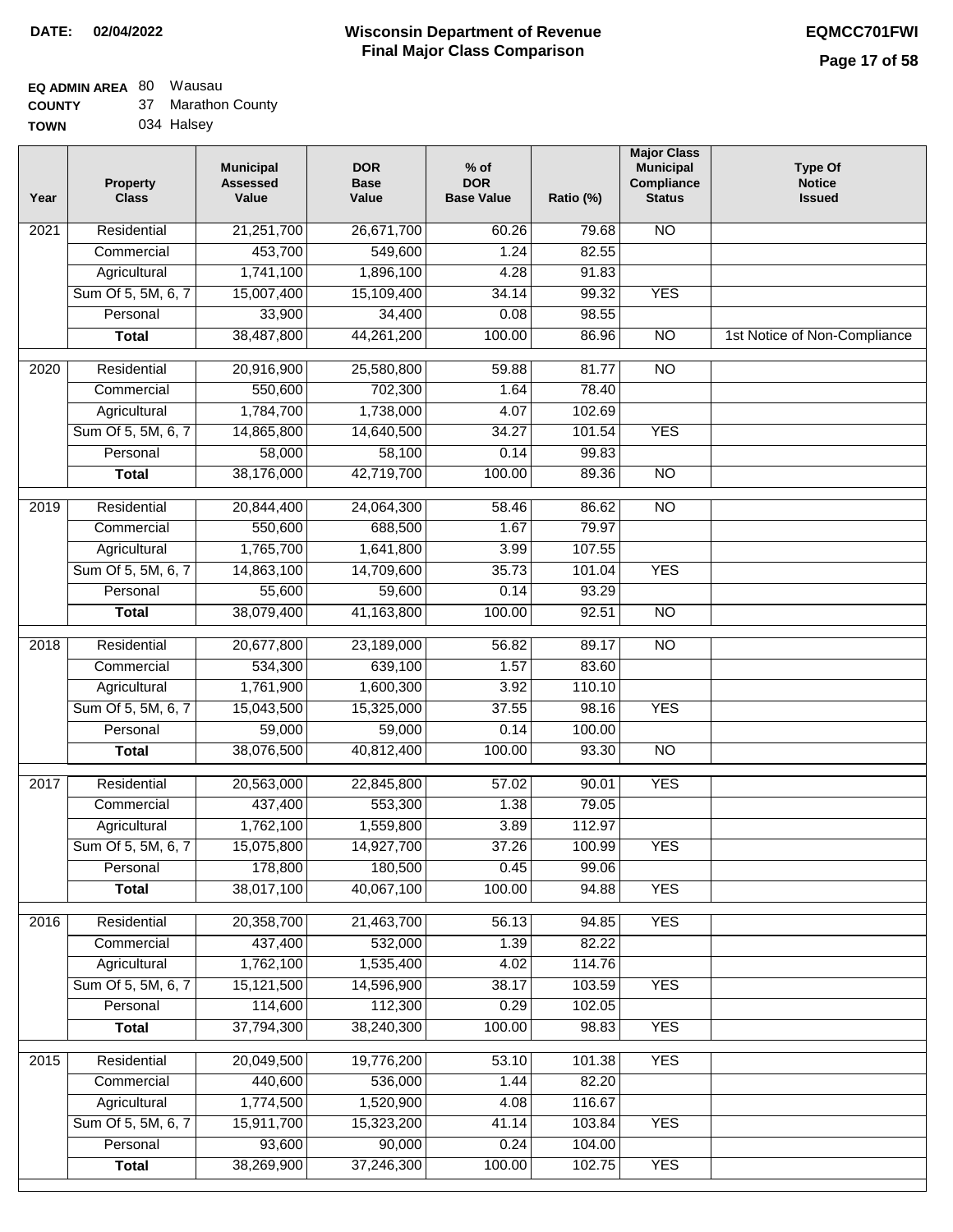62.00

**Ratio (%)** 

81.71

**Major Class Municipal Compliance Status**

NO

**Type Of Notice Issued**

#### **EQ ADMIN AREA** 80 Wausau  $\sim$

| <b>COUNTY</b> | 37 Marathon County |
|---------------|--------------------|
| $T^{\prime}$  | $026$ Hamburg      |

| <b>TOWN</b> | 036 Hamburg                     |                                              |                                    |                                           |
|-------------|---------------------------------|----------------------------------------------|------------------------------------|-------------------------------------------|
| Year        | <b>Property</b><br><b>Class</b> | <b>Municipal</b><br><b>Assessed</b><br>Value | <b>DOR</b><br><b>Base</b><br>Value | $%$ of<br><b>DOR</b><br><b>Base Value</b> |
| 2021        | Residential                     | 34,530,800                                   | 42,262,700                         | 62(                                       |
|             | Commercial                      | 707,800                                      | 810,900                            | 1.1                                       |
|             | Agricultural                    | 2,043,600                                    | 2,188,000                          | 3.2                                       |
|             | Sum Of 5, 5M, 6, 7              | 20,642,200                                   | 22,843,800                         | 33.5                                      |

|                   | Commercial         | 707,800    | 810,900    | 1.19   | 87.29  |                 |  |
|-------------------|--------------------|------------|------------|--------|--------|-----------------|--|
|                   | Agricultural       | 2,043,600  | 2,188,000  | 3.21   | 93.40  |                 |  |
|                   | Sum Of 5, 5M, 6, 7 | 20,642,200 | 22,843,800 | 33.51  | 90.36  | <b>YES</b>      |  |
|                   | Personal           | 63,800     | 61,400     | 0.09   | 103.91 |                 |  |
|                   | <b>Total</b>       | 57,988,200 | 68,166,800 | 100.00 | 85.07  | <b>NO</b>       |  |
| $\overline{2020}$ | Residential        | 34,639,600 | 41,202,500 | 61.78  | 84.07  | $\overline{NO}$ |  |
|                   | Commercial         | 728,800    | 878,800    | 1.32   | 82.93  |                 |  |
|                   | Agricultural       | 2,183,800  | 2,050,000  | 3.07   | 106.53 |                 |  |
|                   | Sum Of 5, 5M, 6, 7 | 20,639,400 | 22,543,700 | 33.80  | 91.55  | <b>YES</b>      |  |
|                   | Personal           | 20,800     | 18,900     | 0.03   | 110.05 |                 |  |
|                   | <b>Total</b>       | 58,212,400 | 66,693,900 | 100.00 | 87.28  | $\overline{NO}$ |  |
|                   |                    |            |            |        |        |                 |  |
| 2019              | Residential        | 33,905,100 | 38,240,300 | 59.98  | 88.66  | $\overline{NO}$ |  |
|                   | Commercial         | 580,400    | 729,100    | 1.14   | 79.60  |                 |  |
|                   | Agricultural       | 2,180,700  | 1,967,900  | 3.09   | 110.81 |                 |  |
|                   | Sum Of 5, 5M, 6, 7 | 20,562,700 | 22,794,600 | 35.75  | 90.21  | <b>YES</b>      |  |
|                   | Personal           | 22,300     | 23,900     | 0.04   | 93.31  |                 |  |
|                   | <b>Total</b>       | 57,251,200 | 63,755,800 | 100.00 | 89.80  | $\overline{NO}$ |  |
| $\overline{2018}$ | Residential        | 33,670,900 | 36,882,800 | 60.34  | 91.29  | <b>YES</b>      |  |
|                   | Commercial         | 582,400    | 694,300    | 1.14   | 83.88  |                 |  |
|                   | Agricultural       | 2,181,000  | 1,907,700  | 3.12   | 114.33 |                 |  |
|                   | Sum Of 5, 5M, 6, 7 | 20,579,600 | 21,620,300 | 35.37  | 95.19  | <b>YES</b>      |  |
|                   | Personal           | 22,000     | 22,000     | 0.04   | 100.00 |                 |  |
|                   | <b>Total</b>       | 57,035,900 | 61,127,100 | 100.00 | 93.31  | <b>YES</b>      |  |
|                   |                    |            |            |        |        |                 |  |
| $\overline{20}17$ | Residential        | 33,621,800 | 36,469,000 | 61.60  | 92.19  | <b>YES</b>      |  |
|                   | Commercial         | 581,500    | 712,300    | 1.20   | 81.64  |                 |  |
|                   | Agricultural       | 2,167,300  | 1,839,400  | 3.11   | 117.83 |                 |  |
|                   | Sum Of 5, 5M, 6, 7 | 20,791,100 | 20,150,100 | 34.04  | 103.18 | <b>YES</b>      |  |
|                   | Personal           | 27,800     | 28,100     | 0.05   | 98.93  |                 |  |
|                   | <b>Total</b>       | 57,189,500 | 59,198,900 | 100.00 | 96.61  | <b>YES</b>      |  |
| 2016              | Residential        | 33,348,800 | 34,144,500 | 59.86  | 97.67  | <b>YES</b>      |  |
|                   | Commercial         | 581,500    | 684,900    | 1.20   | 84.90  |                 |  |
|                   | Agricultural       | 2,169,700  | 1,827,200  | 3.20   | 118.74 |                 |  |
|                   | Sum Of 5, 5M, 6, 7 | 20,408,800 | 20,319,000 | 35.62  | 100.44 | <b>YES</b>      |  |
|                   | Personal           | 65,300     | 64,000     | 0.11   | 102.03 |                 |  |
|                   | <b>Total</b>       | 56,574,100 | 57,039,600 | 100.00 | 99.18  | <b>YES</b>      |  |
| 2015              | Residential        | 33,114,600 | 31,685,600 | 57.31  | 104.51 | <b>YES</b>      |  |
|                   | Commercial         | 607,900    | 688,700    | 1.25   | 88.27  |                 |  |
|                   | Agricultural       | 2,179,900  | 1,816,400  | 3.29   | 120.01 |                 |  |
|                   | Sum Of 5, 5M, 6, 7 | 20,746,800 | 21,033,500 | 38.04  | 98.64  | <b>YES</b>      |  |
|                   | Personal           | 68,000     | 63,600     | 0.12   | 106.92 |                 |  |
|                   | <b>Total</b>       | 56,717,200 | 55,287,800 | 100.00 | 102.59 | <b>YES</b>      |  |
|                   |                    |            |            |        |        |                 |  |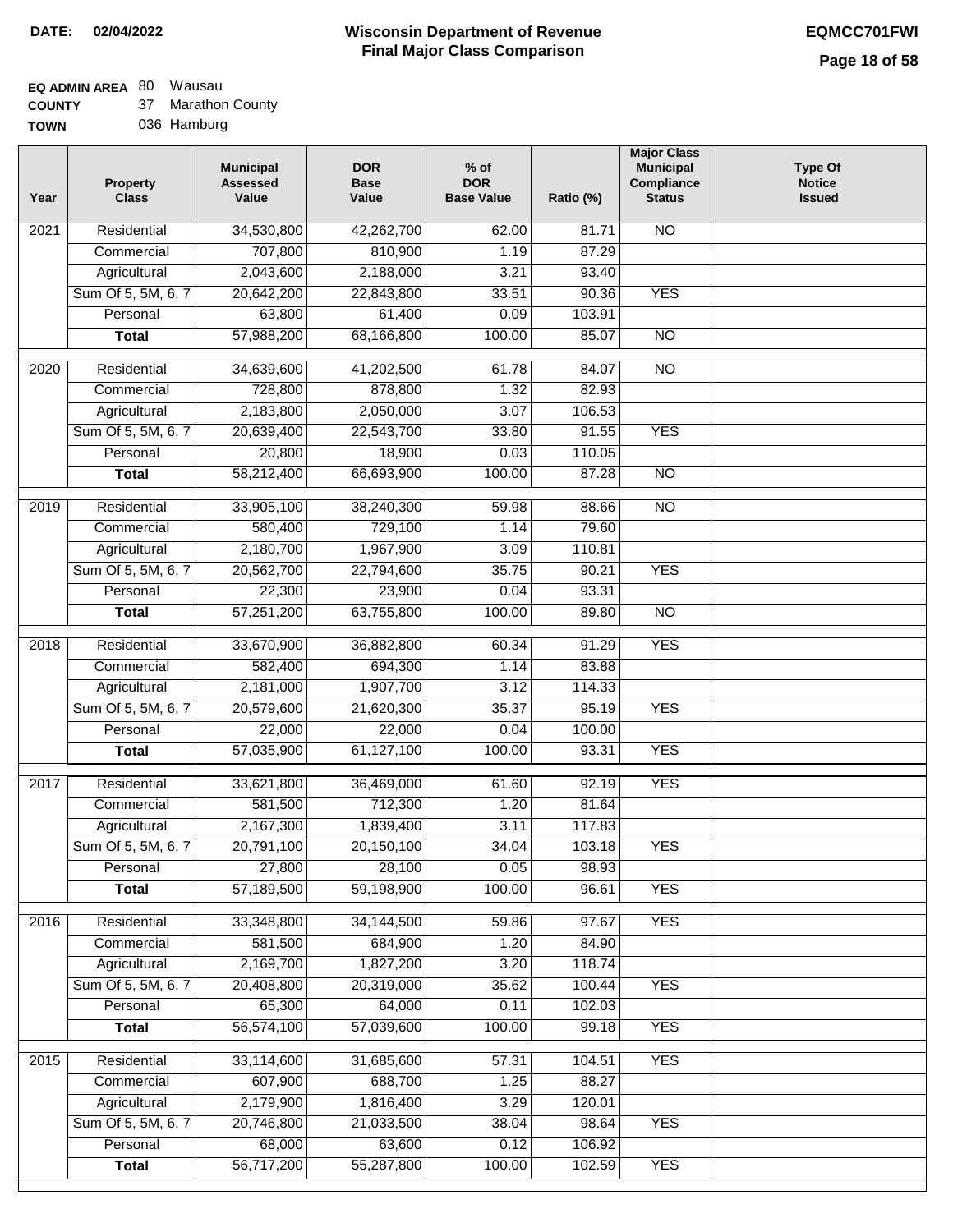# **EQ ADMIN AREA** 80 Wausau

**COUNTY** 37 Marathon County

**TOWN** 038 Harrison

| Year              | <b>Property</b><br><b>Class</b> | <b>Municipal</b><br><b>Assessed</b><br>Value | <b>DOR</b><br><b>Base</b><br>Value | % of<br><b>DOR</b><br><b>Base Value</b> | Ratio (%) | <b>Major Class</b><br><b>Municipal</b><br>Compliance<br><b>Status</b> | <b>Type Of</b><br><b>Notice</b><br><b>Issued</b> |
|-------------------|---------------------------------|----------------------------------------------|------------------------------------|-----------------------------------------|-----------|-----------------------------------------------------------------------|--------------------------------------------------|
| $\overline{202}1$ | Residential                     | 11,694,300                                   | 13,581,900                         | 43.62                                   | 86.10     | <b>NO</b>                                                             |                                                  |
|                   | Commercial                      | 461,500                                      | 453,300                            | 1.46                                    | 101.81    |                                                                       |                                                  |
|                   | Agricultural                    | 811,100                                      | 865,200                            | 2.78                                    | 93.75     |                                                                       |                                                  |
|                   | Sum Of 5, 5M, 6, 7              | 14,823,000                                   | 16,225,600                         | 52.11                                   | 91.36     | <b>YES</b>                                                            |                                                  |
|                   | Personal                        | 9,500                                        | 9,900                              | 0.03                                    | 95.96     |                                                                       |                                                  |
|                   | <b>Total</b>                    | 27,799,400                                   | 31,135,900                         | 100.00                                  | 89.28     | $\overline{NO}$                                                       |                                                  |
| $\overline{2020}$ | Residential                     | 11,229,300                                   | 12,130,100                         | 41.88                                   | 92.57     | <b>YES</b>                                                            |                                                  |
|                   | Commercial                      | 461,500                                      | 467,400                            | 1.61                                    | 98.74     |                                                                       |                                                  |
|                   | Agricultural                    | 829,200                                      | 749,500                            | 2.59                                    | 110.63    |                                                                       |                                                  |
|                   | Sum Of 5, 5M, 6, 7              | 14,655,500                                   | 15,608,100                         | 53.89                                   | 93.90     | <b>YES</b>                                                            |                                                  |
|                   | Personal                        | 10,500                                       | 9,400                              | 0.03                                    | 111.70    |                                                                       |                                                  |
|                   | <b>Total</b>                    | 27,186,000                                   | 28,964,500                         | 100.00                                  | 93.86     | <b>YES</b>                                                            |                                                  |
| $\frac{2019}{ }$  | Residential                     | 10,858,200                                   | 11,343,300                         | 39.02                                   | 95.72     | <b>YES</b>                                                            |                                                  |
|                   | Commercial                      | 461,500                                      | 458,200                            | 1.58                                    | 100.72    |                                                                       |                                                  |
|                   | Agricultural                    | 829,500                                      | 718,300                            | 2.47                                    | 115.48    |                                                                       |                                                  |
|                   | Sum Of 5, 5M, 6, 7              | 14,817,000                                   | 16,542,000                         | 56.90                                   | 89.57     | $\overline{NO}$                                                       |                                                  |
|                   | Personal                        | 10,700                                       | 10,700                             | 0.04                                    | 100.00    |                                                                       |                                                  |
|                   | <b>Total</b>                    | 26,976,900                                   | 29,072,500                         | 100.00                                  | 92.79     | $\overline{NO}$                                                       |                                                  |
| 2018              | Residential                     | 10,663,700                                   | 10,930,800                         | 41.09                                   | 97.56     | <b>YES</b>                                                            |                                                  |
|                   | Commercial                      | 461,500                                      | 436,400                            | 1.64                                    | 105.75    |                                                                       |                                                  |
|                   | Agricultural                    | 829,800                                      | 698,900                            | 2.63                                    | 118.73    |                                                                       |                                                  |
|                   | Sum Of 5, 5M, 6, 7              | 14,736,400                                   | 14,526,000                         | 54.60                                   | 101.45    | <b>YES</b>                                                            |                                                  |
|                   | Personal                        | 11,500                                       | 11,500                             | 0.04                                    | 100.00    |                                                                       |                                                  |
|                   | <b>Total</b>                    | 26,702,900                                   | 26,603,600                         | 100.00                                  | 100.37    | <b>YES</b>                                                            |                                                  |
| $\overline{2017}$ | Residential                     | 10,634,700                                   | 10,901,600                         | 40.77                                   | 97.55     | <b>YES</b>                                                            |                                                  |
|                   | Commercial                      | 457,500                                      | 441,200                            | 1.65                                    | 103.69    |                                                                       |                                                  |
|                   | Agricultural                    | 829,800                                      | 681,900                            | 2.55                                    | 121.69    |                                                                       |                                                  |
|                   | Sum Of 5, 5M, 6, 7              | 14,629,700                                   | 14,676,500                         | 54.89                                   | 99.68     | <b>YES</b>                                                            |                                                  |
|                   | Personal                        | 38,600                                       | 38,600                             | 0.14                                    | 100.00    |                                                                       |                                                  |
|                   | <b>Total</b>                    | 26,590,300                                   | 26,739,800                         | 100.00                                  | 99.44     | <b>YES</b>                                                            |                                                  |
| 2016              | Residential                     | 10,627,900                                   | 10,475,800                         | 41.22                                   | 101.45    | <b>YES</b>                                                            |                                                  |
|                   | Commercial                      | 457,500                                      | 436,900                            | 1.72                                    | 104.72    |                                                                       |                                                  |
|                   | Agricultural                    | 829,800                                      | 671,800                            | 2.64                                    | 123.52    |                                                                       |                                                  |
|                   | Sum Of 5, 5M, 6, 7              | 14,232,900                                   | 13,794,100                         | 54.28                                   | 103.18    | <b>YES</b>                                                            |                                                  |
|                   | Personal                        | 37,400                                       | 35,600                             | 0.14                                    | 105.06    |                                                                       |                                                  |
|                   | <b>Total</b>                    | 26,185,500                                   | 25,414,200                         | 100.00                                  | 103.03    | <b>YES</b>                                                            |                                                  |
| 2015              | Residential                     | 10,736,100                                   | 10,063,200                         | 41.99                                   | 106.69    | <b>YES</b>                                                            |                                                  |
|                   | Commercial                      | 397,000                                      | 364,700                            | 1.52                                    | 108.86    |                                                                       |                                                  |
|                   | Agricultural                    | 919,900                                      | 666,600                            | 2.78                                    | 138.00    |                                                                       |                                                  |
|                   | Sum Of 5, 5M, 6, 7              | 15,221,100                                   | 12,809,500                         | 53.45                                   | 118.83    | <b>NO</b>                                                             |                                                  |
|                   | Personal                        | 70,200                                       | 61,600                             | 0.26                                    | 113.96    |                                                                       |                                                  |
|                   | <b>Total</b>                    | 27,344,300                                   | 23,965,600                         | 100.00                                  | 114.10    | N <sub>O</sub>                                                        | <b>Non-Compliance Notice</b>                     |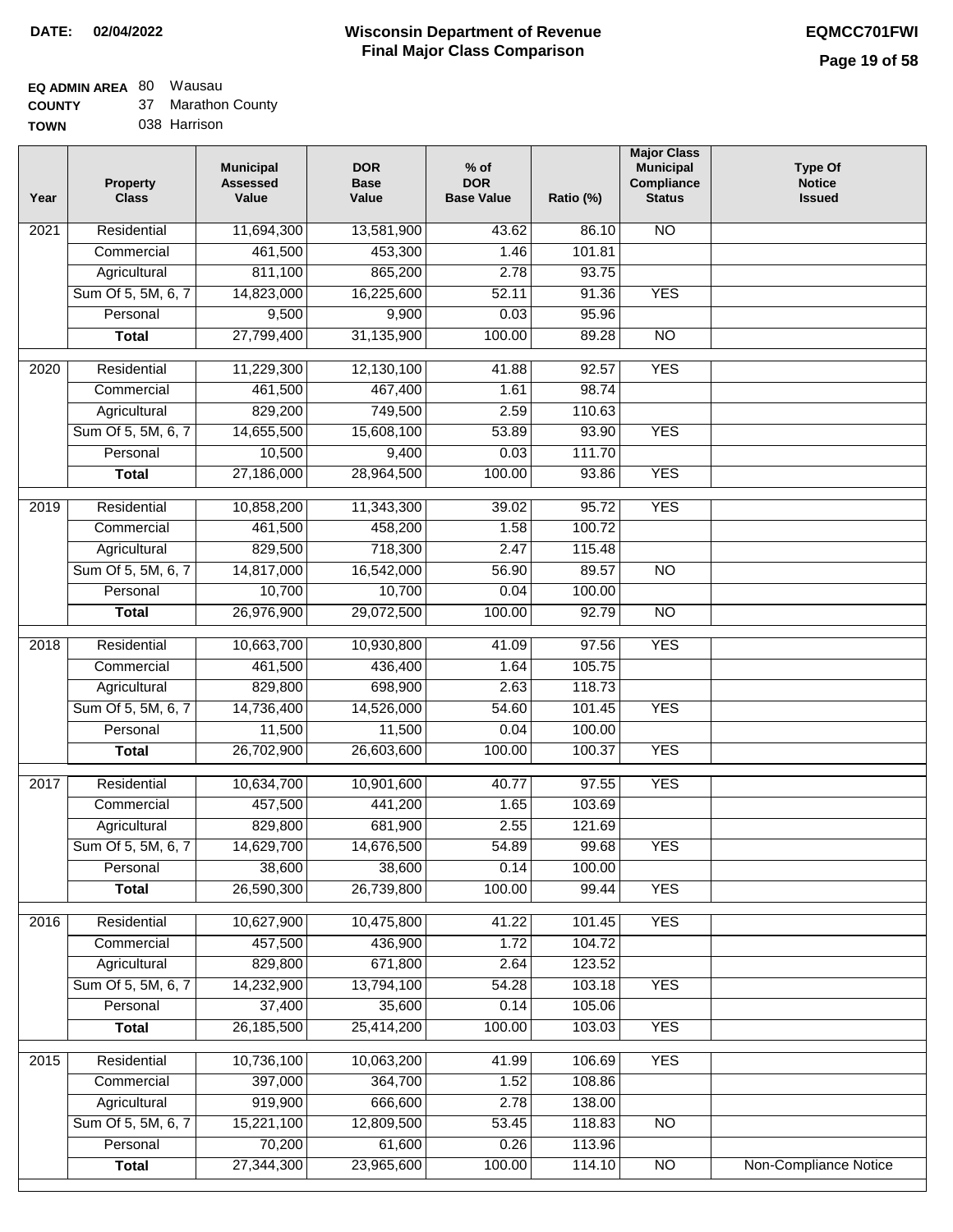#### **Wisconsin Department of Revenue Final Major Class Comparison DATE: 02/04/2022 EQMCC701FWI**

#### **EQ ADMIN AREA** 80 Wausau  $\sim$

| <b>COUNTY</b> | 37 Marathon County |
|---------------|--------------------|
| <b>TOWN</b>   | 040 Hewitt         |

| Year             | <b>Property</b><br><b>Class</b> | <b>Municipal</b><br><b>Assessed</b><br>Value | <b>DOR</b><br><b>Base</b><br>Value | $%$ of<br><b>DOR</b><br><b>Base Value</b> | Ratio (%) | <b>Major Class</b><br><b>Municipal</b><br><b>Compliance</b><br><b>Status</b> | <b>Type Of</b><br><b>Notice</b><br><b>Issued</b> |
|------------------|---------------------------------|----------------------------------------------|------------------------------------|-------------------------------------------|-----------|------------------------------------------------------------------------------|--------------------------------------------------|
| 2021             | Residential                     | 27,391,000                                   | 33,390,500                         | 56.80                                     | 82.03     | <b>NO</b>                                                                    |                                                  |
|                  | Commercial                      | 1,388,500                                    | 1,433,200                          | 2.44                                      | 96.88     |                                                                              |                                                  |
|                  | Agricultural                    | 1,258,300                                    | 1,372,900                          | 2.34                                      | 91.65     |                                                                              |                                                  |
|                  | Sum Of 5, 5M, 6, 7              | 20,879,300                                   | 22,566,000                         | 38.39                                     | 92.53     | <b>YES</b>                                                                   |                                                  |
|                  | Personal                        | 27,100                                       | 24,600                             | 0.04                                      | 110.16    |                                                                              |                                                  |
|                  | <b>Total</b>                    | 50,944,200                                   | 58,787,200                         | 100.00                                    | 86.66     | $\overline{NO}$                                                              |                                                  |
| 2020             | Residential                     | 26,887,500                                   | 30,501,600                         | 54.33                                     | 88.15     | $\overline{10}$                                                              |                                                  |
|                  | Commercial                      | 1,388,500                                    | 1,477,500                          | 2.63                                      | 93.98     |                                                                              |                                                  |
|                  | Agricultural                    | 1,348,400                                    | 1,328,100                          | 2.37                                      | 101.53    |                                                                              |                                                  |
|                  | Sum Of 5, 5M, 6, 7              | 21,670,900                                   | 22,805,000                         | 40.62                                     | 95.03     | <b>YES</b>                                                                   |                                                  |
|                  | Personal                        | 33,500                                       | 30,300                             | 0.05                                      | 110.56    |                                                                              |                                                  |
|                  | <b>Total</b>                    | 51,328,800                                   | 56,142,500                         | 100.00                                    | 91.43     | $\overline{NO}$                                                              |                                                  |
| $\frac{1}{2019}$ | Residential                     | 25,960,900                                   | 28,254,900                         | 51.82                                     | 91.88     | <b>YES</b>                                                                   |                                                  |
|                  | Commercial                      | 1,385,800                                    | 1,446,200                          | 2.65                                      | 95.82     |                                                                              |                                                  |
|                  | Agricultural                    | 1,351,000                                    | 1,276,400                          | 2.34                                      | 105.84    |                                                                              |                                                  |
|                  | Sum Of 5, 5M, 6, 7              | 21,614,300                                   | 23,515,300                         | 43.13                                     | 91.92     | <b>YES</b>                                                                   |                                                  |
|                  | Personal                        | 31,000                                       | 32,300                             | 0.06                                      | 95.98     |                                                                              |                                                  |
|                  | <b>Total</b>                    | 50,343,000                                   | 54,525,100                         | 100.00                                    | 92.33     | <b>YES</b>                                                                   |                                                  |
| 2018             | Residential                     | 25,516,700                                   | 28,064,900                         | 54.12                                     | 90.92     | <b>YES</b>                                                                   |                                                  |
|                  | Commercial                      | 1,387,200                                    | 1,377,300                          | 2.66                                      | 100.72    |                                                                              |                                                  |
|                  | Agricultural                    | 1,432,200                                    | 1,246,600                          | 2.40                                      | 114.89    |                                                                              |                                                  |
|                  | Sum Of 5, 5M, 6, 7              | 21,398,000                                   | 21,127,800                         | 40.75                                     | 101.28    | <b>YES</b>                                                                   |                                                  |
|                  | Personal                        | 36,700                                       | 36,700                             | 0.07                                      | 100.00    |                                                                              |                                                  |
|                  | <b>Total</b>                    | 49,770,800                                   | 51,853,300                         | 100.00                                    | 95.98     | <b>YES</b>                                                                   |                                                  |
| 2017             | Residential                     | 25,020,200                                   | 27,568,400                         | 53.70                                     | 90.76     | <b>YES</b>                                                                   |                                                  |
|                  | Commercial                      | 1,387,200                                    | 1,405,400                          | 2.74                                      | 98.70     |                                                                              |                                                  |
|                  | Agricultural                    | 1,350,500                                    | 1,214,200                          | 2.36                                      | 111.23    |                                                                              |                                                  |
|                  | Sum Of 5, 5M, 6, 7              | 21,274,900                                   | 21,124,500                         | 41.14                                     | 100.71    | <b>YES</b>                                                                   |                                                  |
|                  | Personal                        | 28,800                                       | 29,400                             | 0.06                                      | 97.96     |                                                                              |                                                  |
|                  | <b>Total</b>                    | 49,061,600                                   | 51,341,900                         | 100.00                                    | 95.56     | <b>YES</b>                                                                   |                                                  |
|                  |                                 |                                              |                                    |                                           |           |                                                                              |                                                  |
| 2016             | Residential                     | 24,516,100                                   | 26,013,500                         | 52.47                                     | 94.24     | <b>YES</b>                                                                   |                                                  |
|                  | Commercial                      | 1,387,200                                    | 1,317,200                          | 2.66                                      | 105.31    |                                                                              |                                                  |
|                  | Agricultural                    | 1,350,400                                    | 1,201,100                          | 2.42                                      | 112.43    |                                                                              |                                                  |
|                  | Sum Of 5, 5M, 6, 7              | 21,296,700                                   | 20,818,200                         | 41.99                                     | 102.30    | <b>YES</b>                                                                   |                                                  |
|                  | Personal                        | 238,200                                      | 229,000                            | 0.46                                      | 104.02    |                                                                              |                                                  |
|                  | <b>Total</b>                    | 48,788,600                                   | 49,579,000                         | 100.00                                    | 98.41     | <b>YES</b>                                                                   |                                                  |
| 2015             | Residential                     | 24,078,400                                   | 24,608,300                         | 52.72                                     | 97.85     | <b>YES</b>                                                                   |                                                  |
|                  | Commercial                      | 1,387,200                                    | 1,266,600                          | 2.71                                      | 109.52    |                                                                              |                                                  |
|                  | Agricultural                    | 1,349,100                                    | 1,181,000                          | 2.53                                      | 114.23    |                                                                              |                                                  |
|                  | Sum Of 5, 5M, 6, 7              | 21,348,500                                   | 19,420,400                         | 41.60                                     | 109.93    | <b>YES</b>                                                                   |                                                  |
|                  | Personal                        | 213,900                                      | 203,800                            | 0.44                                      | 104.96    |                                                                              |                                                  |
|                  | <b>Total</b>                    | 48,377,100                                   | 46,680,100                         | 100.00                                    | 103.64    | <b>YES</b>                                                                   |                                                  |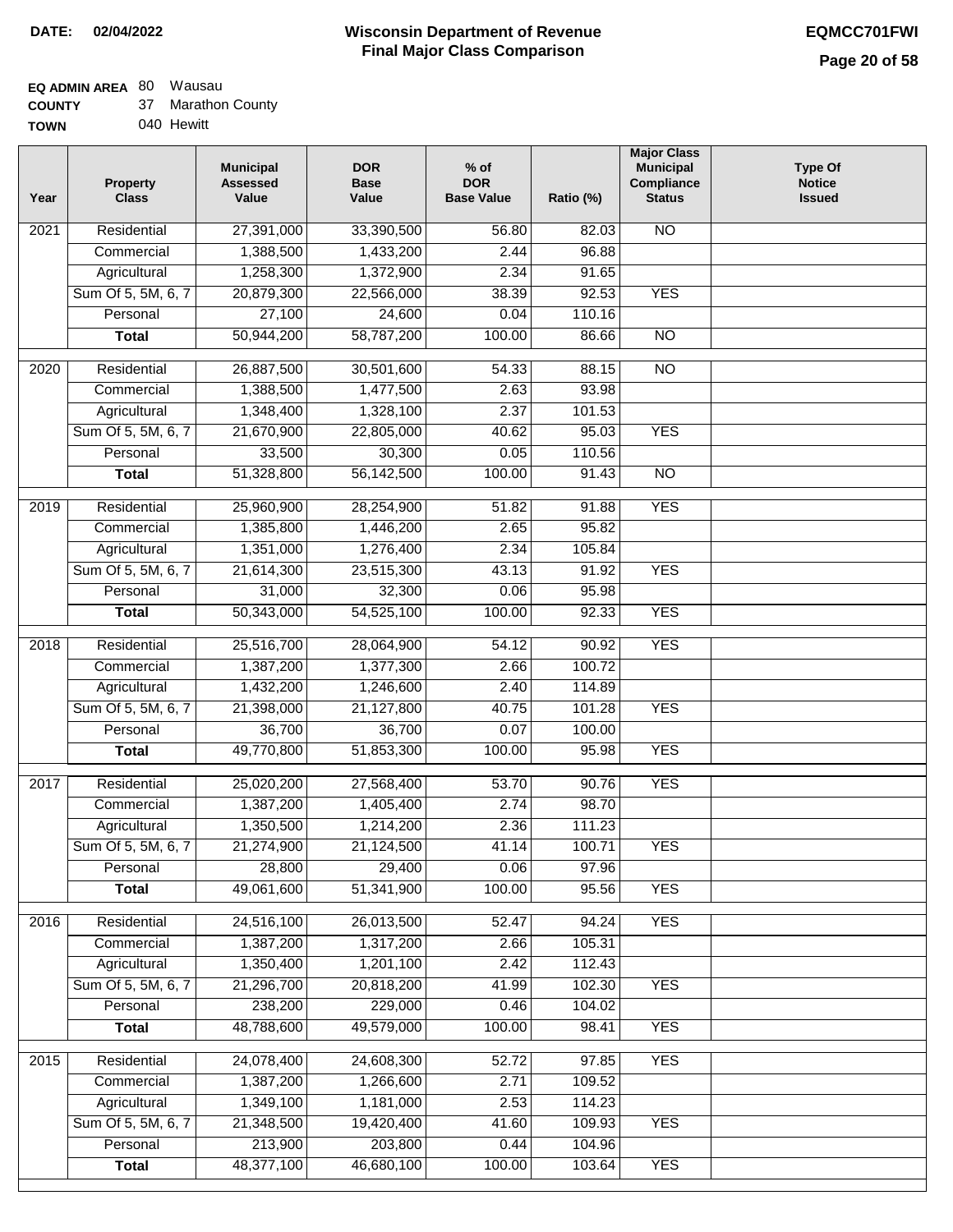### **Wisconsin Department of Revenue DATE: 02/04/2022 EQMCC701FWI Final Major Class Comparison**

# **EQ ADMIN AREA** 80 Wausau

**Total**

48,895,600

50,896,100

100.00

96.07

YES

| <b>COUNTY</b> | 37 Marathon County |
|---------------|--------------------|
| <b>TOWN</b>   | 042 Holton         |

| Year              | <b>Property</b><br><b>Class</b> | <b>Municipal</b><br><b>Assessed</b><br>Value | <b>DOR</b><br><b>Base</b><br>Value | $%$ of<br><b>DOR</b><br><b>Base Value</b> | Ratio (%) | <b>Major Class</b><br><b>Municipal</b><br>Compliance<br><b>Status</b> | <b>Type Of</b><br><b>Notice</b><br><b>Issued</b> |
|-------------------|---------------------------------|----------------------------------------------|------------------------------------|-------------------------------------------|-----------|-----------------------------------------------------------------------|--------------------------------------------------|
| 2021              | Residential                     | 36,177,300                                   | 36,433,600                         | 60.07                                     | 99.30     | <b>YES</b>                                                            |                                                  |
|                   | Commercial                      | 1,181,600                                    | 1,302,200                          | 2.15                                      | 90.74     |                                                                       |                                                  |
|                   | Agricultural                    | 3,590,500                                    | 3,589,500                          | 5.92                                      | 100.03    |                                                                       |                                                  |
|                   | Sum Of 5, 5M, 6, 7              | 21,096,800                                   | 19,254,300                         | 31.75                                     | 109.57    | <b>YES</b>                                                            |                                                  |
|                   | Personal                        | 72,700                                       | 72,700                             | 0.12                                      | 100.00    |                                                                       |                                                  |
|                   | <b>Total</b>                    | 62,118,900                                   | 60,652,300                         | 100.00                                    | 102.42    | <b>YES</b>                                                            |                                                  |
| $\overline{2020}$ | Residential                     | 27,544,300                                   | 33,273,200                         | 58.09                                     | 82.78     | $\overline{NO}$                                                       |                                                  |
|                   | Commercial                      | 1,047,800                                    | 1,346,400                          | 2.35                                      | 77.82     |                                                                       |                                                  |
|                   | Agricultural                    | 2,844,000                                    | 3,151,700                          | 5.50                                      | 90.24     |                                                                       |                                                  |
|                   | Sum Of 5, 5M, 6, 7              | 19,816,900                                   | 19,421,500                         | 33.91                                     | 102.04    | <b>YES</b>                                                            |                                                  |
|                   | Personal                        | 76,600                                       | 85,100                             | 0.15                                      | 90.01     |                                                                       |                                                  |
|                   | <b>Total</b>                    | 51,329,600                                   | 57,277,900                         | 100.00                                    | 89.62     | $\overline{NO}$                                                       | 2nd Notice of Non-Compliance                     |
| 2019              | Residential                     | 27,412,000                                   | 32,836,900                         | 58.02                                     | 83.48     | $\overline{NO}$                                                       |                                                  |
|                   | Commercial                      | 1,047,800                                    | 1,320,000                          | 2.33                                      | 79.38     |                                                                       |                                                  |
|                   | Agricultural                    | 2,816,200                                    | 3,020,900                          | 5.34                                      | 93.22     |                                                                       |                                                  |
|                   | Sum Of 5, 5M, 6, 7              | 19,646,200                                   | 19,336,200                         | 34.17                                     | 101.60    | <b>YES</b>                                                            |                                                  |
|                   | Personal                        | 75,800                                       | 81,600                             | 0.14                                      | 92.89     |                                                                       |                                                  |
|                   | <b>Total</b>                    | 50,998,000                                   | 56,595,600                         | 100.00                                    | 90.11     | $\overline{NO}$                                                       | 1st Notice of Non-Compliance                     |
| 2018              | Residential                     | 27,228,200                                   | 31,703,800                         | 56.65                                     | 85.88     | $\overline{10}$                                                       |                                                  |
|                   | Commercial                      | 1,047,800                                    | 1,257,100                          | 2.25                                      | 83.35     |                                                                       |                                                  |
|                   | Agricultural                    | 2,661,100                                    | 2,954,900                          | 5.28                                      | 90.06     |                                                                       |                                                  |
|                   | Sum Of 5, 5M, 6, 7              | 19,557,700                                   | 19,960,300                         | 35.67                                     | 97.98     | <b>YES</b>                                                            |                                                  |
|                   | Personal                        | 77,800                                       | 86,400                             | 0.15                                      | 90.05     |                                                                       |                                                  |
|                   | <b>Total</b>                    | 50,572,600                                   | 55,962,500                         | 100.00                                    | 90.37     | <b>NO</b>                                                             |                                                  |
| $\overline{2017}$ | Residential                     | 27,114,200                                   | 31,891,600                         | 57.42                                     | 85.02     | $\overline{NO}$                                                       |                                                  |
|                   | Commercial                      | 1,042,800                                    | 1,282,700                          | 2.31                                      | 81.30     |                                                                       |                                                  |
|                   | Agricultural                    | 2,327,300                                    | 2,878,300                          | 5.18                                      | 80.86     |                                                                       |                                                  |
|                   | Sum Of 5, 5M, 6, 7              | 19,215,700                                   | 18,943,300                         | 34.11                                     | 101.44    | <b>YES</b>                                                            |                                                  |
|                   | Personal                        | 488,400                                      | 542,700                            | 0.98                                      | 89.99     |                                                                       |                                                  |
|                   | <b>Total</b>                    | 50,188,400                                   | 55,538,600                         | 100.00                                    | 90.37     | $\overline{NO}$                                                       |                                                  |
| 2016              | Residential                     | 26,858,800                                   | 31,665,300                         | 56.87                                     | 84.82     | N <sub>O</sub>                                                        |                                                  |
|                   | Commercial                      | 1,042,800                                    | 1,270,000                          | 2.28                                      | 82.11     |                                                                       |                                                  |
|                   | Agricultural                    | 2,616,700                                    | 2,837,100                          | 5.10                                      | 92.23     |                                                                       |                                                  |
|                   | Sum Of 5, 5M, 6, 7              | 19,064,200                                   | 19,348,500                         | 34.75                                     | 98.53     | <b>YES</b>                                                            |                                                  |
|                   | Personal                        | 534,000                                      | 556,200                            | 1.00                                      | 96.01     |                                                                       |                                                  |
|                   | <b>Total</b>                    | 50,116,500                                   | 55,677,100                         | 100.00                                    | 90.01     | N <sub>O</sub>                                                        |                                                  |
| 2015              | Residential                     | 26,383,700                                   | 28,349,500                         | 55.70                                     | 93.07     | <b>YES</b>                                                            |                                                  |
|                   | Commercial                      | 1,042,800                                    | 1,221,100                          | 2.40                                      | 85.40     |                                                                       |                                                  |
|                   | Agricultural                    | 2,691,000                                    | 2,805,000                          | 5.51                                      | 95.94     |                                                                       |                                                  |
|                   | Sum Of 5, 5M, 6, 7              | 18,551,200                                   | 18,286,500                         | 35.93                                     | 101.45    | <b>YES</b>                                                            |                                                  |
|                   | Personal                        | 226,900                                      | 234,000                            | 0.46                                      | 96.97     |                                                                       |                                                  |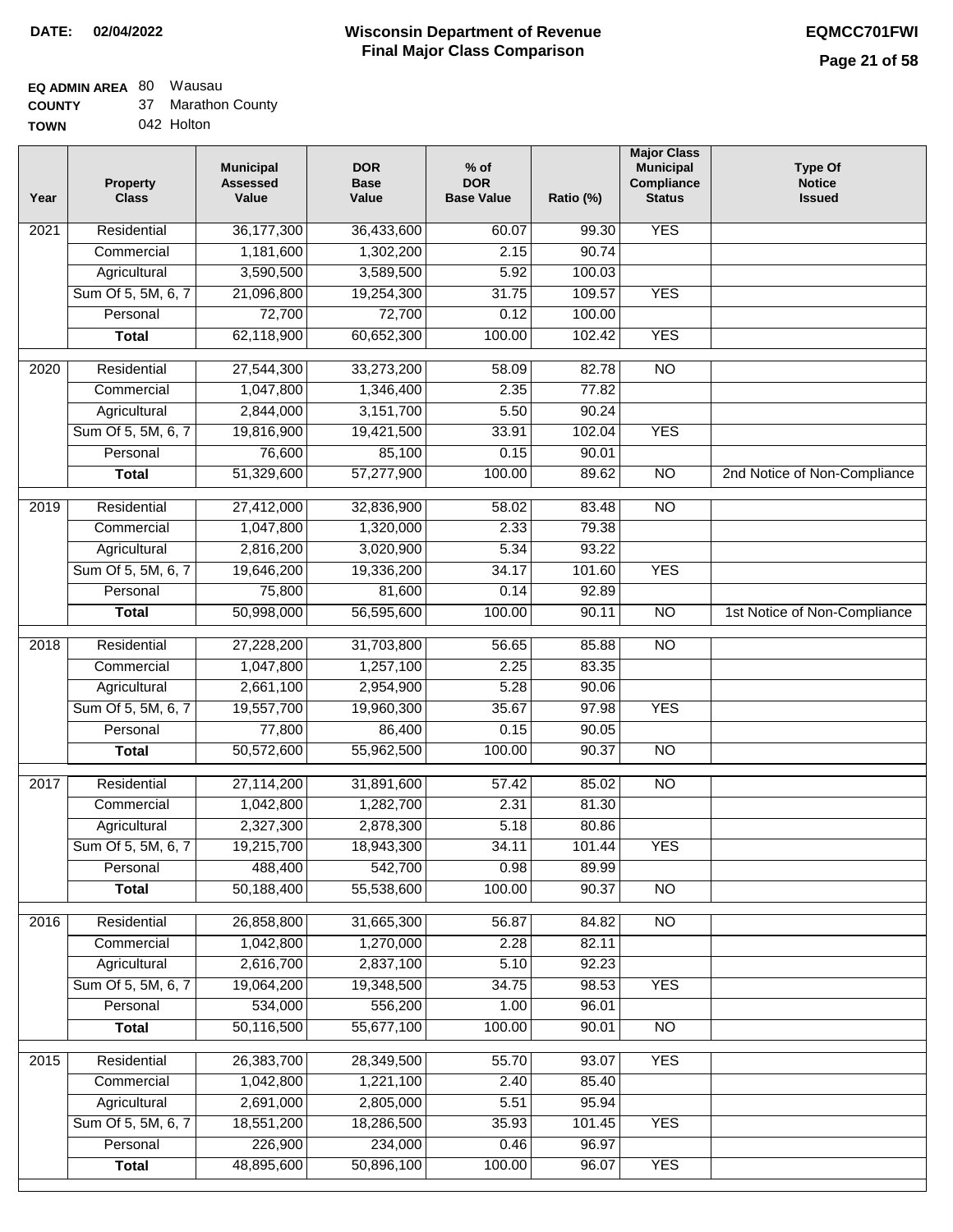# **EQ ADMIN AREA** 80 Wausau

Sum Of 5, 5M, 6, 7 **Personal Total**

 15,968,200 191,800 43,961,500

 15,489,100 191,800 42,976,800

 36.04 0.45 100.00

 103.09 100.00 102.29

YES

YES

| <b>COUNTY</b> | 37 Marathon County |
|---------------|--------------------|
| <b>TOWN</b>   | 044 Hull           |

| Year | <b>Property</b><br><b>Class</b> | <b>Municipal</b><br><b>Assessed</b><br>Value | <b>DOR</b><br><b>Base</b><br>Value | $%$ of<br><b>DOR</b><br><b>Base Value</b> | Ratio (%) | <b>Major Class</b><br><b>Municipal</b><br>Compliance<br><b>Status</b> | <b>Type Of</b><br><b>Notice</b><br><b>Issued</b> |
|------|---------------------------------|----------------------------------------------|------------------------------------|-------------------------------------------|-----------|-----------------------------------------------------------------------|--------------------------------------------------|
| 2021 | Residential                     | 26,932,200                                   | 34,996,000                         | 60.48                                     | 76.96     | $\overline{NO}$                                                       |                                                  |
|      | Commercial                      | 1,294,100                                    | 1,285,200                          | 2.22                                      | 100.69    |                                                                       |                                                  |
|      | Agricultural                    | 2,877,500                                    | 2,876,600                          | 4.97                                      | 100.03    |                                                                       |                                                  |
|      | Sum Of 5, 5M, 6, 7              | 17,340,900                                   | 18,608,600                         | 32.16                                     | 93.19     | <b>YES</b>                                                            |                                                  |
|      | Personal                        | 89,600                                       | 101,800                            | 0.18                                      | 88.02     |                                                                       |                                                  |
|      | <b>Total</b>                    | 48,534,300                                   | 57,868,200                         | 100.00                                    | 83.87     | $\overline{NO}$                                                       |                                                  |
| 2020 | Residential                     | 26,485,400                                   | 32,257,800                         | 59.32                                     | 82.11     | $\overline{NO}$                                                       |                                                  |
|      | Commercial                      | 1,294,100                                    | 1,324,900                          | 2.44                                      | 97.68     |                                                                       |                                                  |
|      | Agricultural                    | 2,765,400                                    | 2,766,500                          | 5.09                                      | 99.96     |                                                                       |                                                  |
|      | Sum Of 5, 5M, 6, 7              | 17,373,500                                   | 17,873,900                         | 32.87                                     | 97.20     | <b>YES</b>                                                            |                                                  |
|      | Personal                        | 142,300                                      | 158,100                            | 0.29                                      | 90.01     |                                                                       |                                                  |
|      | <b>Total</b>                    | 48,060,700                                   | 54,381,200                         | 100.00                                    | 88.38     | $\overline{NO}$                                                       |                                                  |
| 2019 | Residential                     | 26,160,800                                   | 30,300,400                         | 58.67                                     | 86.34     | $\overline{NO}$                                                       |                                                  |
|      | Commercial                      | 1,294,100                                    | 1,298,900                          | 2.52                                      | 99.63     |                                                                       |                                                  |
|      | Agricultural                    | 2,666,800                                    | 2,657,600                          | 5.15                                      | 100.35    |                                                                       |                                                  |
|      | Sum Of 5, 5M, 6, 7              | 17,299,100                                   | 17,262,900                         | 33.43                                     | 100.21    | <b>YES</b>                                                            |                                                  |
|      | Personal                        | 126,300                                      | 126,300                            | 0.24                                      | 100.00    |                                                                       |                                                  |
|      | Total                           | 47,547,100                                   | 51,646,100                         | 100.00                                    | 92.06     | $\overline{NO}$                                                       |                                                  |
| 2018 | Residential                     | 25,863,600                                   | 27,819,100                         | 55.71                                     | 92.97     | <b>YES</b>                                                            |                                                  |
|      | Commercial                      | 674,400                                      | 646,800                            | 1.30                                      | 104.27    |                                                                       |                                                  |
|      | Agricultural                    | 2,578,900                                    | 2,577,800                          | 5.16                                      | 100.04    |                                                                       |                                                  |
|      | Sum Of 5, 5M, 6, 7              | 17,304,400                                   | 18,779,600                         | 37.61                                     | 92.14     | <b>YES</b>                                                            |                                                  |
|      | Personal                        | 109,600                                      | 114,200                            | 0.23                                      | 95.97     |                                                                       |                                                  |
|      | <b>Total</b>                    | 46,530,900                                   | 49,937,500                         | 100.00                                    | 93.18     | <b>YES</b>                                                            |                                                  |
| 2017 | Residential                     | 25,448,300                                   | 26,622,300                         | 56.13                                     | 95.59     | <b>YES</b>                                                            |                                                  |
|      | Commercial                      | 674,400                                      | 660,100                            | 1.39                                      | 102.17    |                                                                       |                                                  |
|      | Agricultural                    | 2,518,500                                    | 2,521,500                          | 5.32                                      | 99.88     |                                                                       |                                                  |
|      | Sum Of 5, 5M, 6, 7              | 17,145,100                                   | 17,449,300                         | 36.79                                     | 98.26     | <b>YES</b>                                                            |                                                  |
|      | Personal                        | 176,700                                      | 176,700                            | 0.37                                      | 100.00    |                                                                       |                                                  |
|      | <b>Total</b>                    | 45,963,000                                   | 47,429,900                         | 100.00                                    | 96.91     | <b>YES</b>                                                            |                                                  |
| 2016 | Residential                     | 25,029,300                                   | 26,926,400                         | 56.91                                     | 92.95     | <b>YES</b>                                                            |                                                  |
|      | Commercial                      | 647,500                                      | 626,900                            | 1.32                                      | 103.29    |                                                                       |                                                  |
|      | Agricultural                    | 2,486,000                                    | 2,484,700                          | 5.25                                      | 100.05    |                                                                       |                                                  |
|      | Sum Of 5, 5M, 6, 7              | 16,546,600                                   | 17,090,300                         | 36.12                                     | 96.82     | <b>YES</b>                                                            |                                                  |
|      | Personal                        | 185,700                                      | 185,700                            | 0.39                                      | 100.00    |                                                                       |                                                  |
|      | <b>Total</b>                    | 44,895,100                                   | 47,314,000                         | 100.00                                    | 94.89     | <b>YES</b>                                                            |                                                  |
| 2015 | Residential                     | 24,704,500                                   | 24,245,400                         | 56.42                                     | 101.89    | <b>YES</b>                                                            |                                                  |
|      | Commercial                      | 647,500                                      | 602,800                            | 1.40                                      | 107.42    |                                                                       |                                                  |
|      | Agricultural                    | 2,449,500                                    | 2,447,700                          | 5.70                                      | 100.07    |                                                                       |                                                  |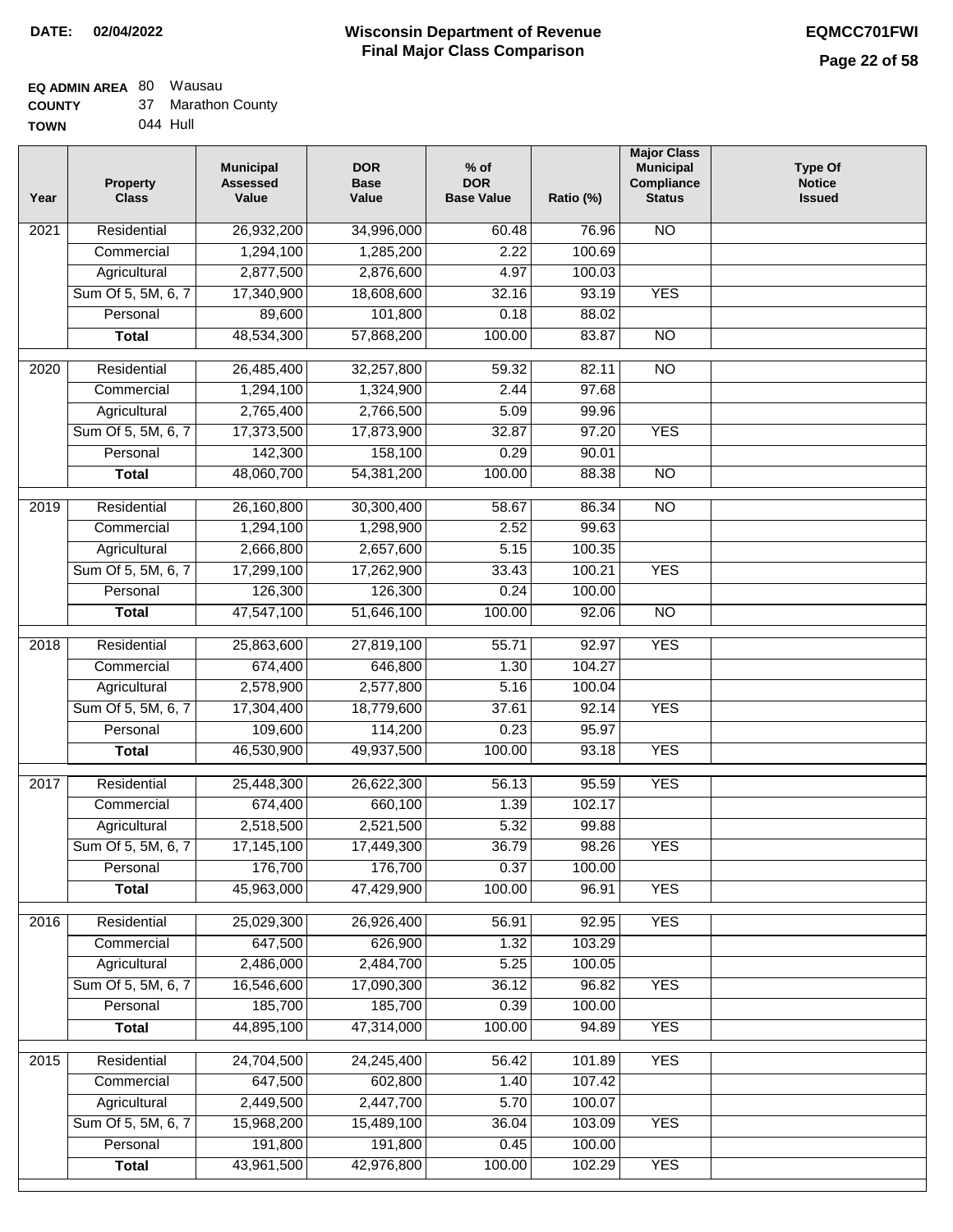#### **Wisconsin Department of Revenue Final Major Class Comparison DATE: 02/04/2022 EQMCC701FWI**

#### **EQ ADMIN AREA** 80 Wausau **COUNTY**  $27 - M_{21}$

| <b>COUNTY</b> | 37 | <b>Marathon County</b> |
|---------------|----|------------------------|
| TOWN          |    | 046 Johnson            |

| Year              | <b>Property</b><br><b>Class</b> | <b>Municipal</b><br><b>Assessed</b><br>Value | <b>DOR</b><br><b>Base</b><br>Value | $%$ of<br><b>DOR</b><br><b>Base Value</b> | Ratio (%) | <b>Major Class</b><br><b>Municipal</b><br>Compliance<br><b>Status</b> | <b>Type Of</b><br><b>Notice</b><br><b>Issued</b> |
|-------------------|---------------------------------|----------------------------------------------|------------------------------------|-------------------------------------------|-----------|-----------------------------------------------------------------------|--------------------------------------------------|
| 2021              | Residential                     | 23,099,600                                   | 28,748,500                         | 52.74                                     | 80.35     | <b>NO</b>                                                             |                                                  |
|                   | Commercial                      | 1,029,200                                    | 1,103,300                          | 2.02                                      | 93.28     |                                                                       |                                                  |
|                   | Agricultural                    | 2,927,100                                    | 2,926,000                          | 5.37                                      | 100.04    |                                                                       |                                                  |
|                   | Sum Of 5, 5M, 6, 7              | 20,264,300                                   | 21,327,800                         | 39.13                                     | 95.01     | <b>YES</b>                                                            |                                                  |
|                   | Personal                        | 364,600                                      | 405,100                            | 0.74                                      | 90.00     |                                                                       |                                                  |
|                   | <b>Total</b>                    | 47,684,800                                   | 54,510,700                         | 100.00                                    | 87.48     | $\overline{NO}$                                                       |                                                  |
| $\overline{2020}$ | Residential                     | 22,739,000                                   | 27,575,600                         | 52.59                                     | 82.46     | $\overline{NO}$                                                       |                                                  |
|                   | Commercial                      | 1,029,400                                    | 1,137,600                          | 2.17                                      | 90.49     |                                                                       |                                                  |
|                   | Agricultural                    | 2,807,600                                    | 2,805,300                          | 5.35                                      | 100.08    |                                                                       |                                                  |
|                   | Sum Of 5, 5M, 6, 7              | 20,143,700                                   | 20,510,000                         | 39.11                                     | 98.21     | <b>YES</b>                                                            |                                                  |
|                   | Personal                        | 369,400                                      | 410,500                            | 0.78                                      | 89.99     |                                                                       |                                                  |
|                   | <b>Total</b>                    | 47,089,100                                   | 52,439,000                         | 100.00                                    | 89.80     | <b>NO</b>                                                             |                                                  |
|                   |                                 |                                              |                                    |                                           |           |                                                                       |                                                  |
| $\frac{1}{2019}$  | Residential                     | 22,583,900                                   | 25,929,200                         | 53.54                                     | 87.10     | $\overline{NO}$                                                       |                                                  |
|                   | Commercial                      | 1,007,100                                    | 1,094,100                          | 2.26                                      | 92.05     |                                                                       |                                                  |
|                   | Agricultural                    | 2,700,800                                    | 2,698,300                          | 5.57                                      | 100.09    |                                                                       |                                                  |
|                   | Sum Of 5, 5M, 6, 7              | 18,106,600                                   | 18,372,600                         | 37.94                                     | 98.55     | <b>YES</b>                                                            |                                                  |
|                   | Personal                        | 335,200                                      | 335,200                            | 0.69                                      | 100.00    |                                                                       |                                                  |
|                   | <b>Total</b>                    | 44,733,600                                   | 48,429,400                         | 100.00                                    | 92.37     | $\overline{NO}$                                                       |                                                  |
| 2018              | Residential                     | 22,622,800                                   | 24,413,800                         | 51.58                                     | 92.66     | <b>YES</b>                                                            |                                                  |
|                   | Commercial                      | 927,900                                      | 1,002,400                          | 2.12                                      | 92.57     |                                                                       |                                                  |
|                   | Agricultural                    | 2,619,400                                    | 2,620,600                          | 5.54                                      | 99.95     |                                                                       |                                                  |
|                   | Sum Of 5, 5M, 6, 7              | 17,953,400                                   | 18,991,500                         | 40.12                                     | 94.53     | <b>YES</b>                                                            |                                                  |
|                   | Personal                        | 289,100                                      | 304,300                            | 0.64                                      | 95.00     |                                                                       |                                                  |
|                   | <b>Total</b>                    | 44,412,600                                   | 47,332,600                         | 100.00                                    | 93.83     | <b>YES</b>                                                            |                                                  |
| 2017              | Residential                     | 22,422,300                                   | 24,434,600                         | 52.61                                     | 91.76     | <b>YES</b>                                                            |                                                  |
|                   | Commercial                      | 917,900                                      | 1,012,100                          | 2.18                                      | 90.69     |                                                                       |                                                  |
|                   | Agricultural                    | 2,555,000                                    | 2,555,600                          | 5.50                                      | 99.98     |                                                                       |                                                  |
|                   | Sum Of 5, 5M, 6, 7              | 17,784,600                                   | 18,116,000                         | 39.01                                     | 98.17     | <b>YES</b>                                                            |                                                  |
|                   | Personal                        | 326,400                                      | 326,400                            | 0.70                                      | 100.00    |                                                                       |                                                  |
|                   | <b>Total</b>                    | 44,006,200                                   | 46,444,700                         | 100.00                                    | 94.75     | <b>YES</b>                                                            |                                                  |
| 2016              | Residential                     | 22,080,000                                   | 22,661,900                         | 50.78                                     | 97.43     | <b>YES</b>                                                            |                                                  |
|                   | Commercial                      | 370,300                                      | 446,600                            | 1.00                                      | 82.92     |                                                                       |                                                  |
|                   | Agricultural                    | 2,529,900                                    | 2,526,000                          | 5.66                                      | 100.15    |                                                                       |                                                  |
|                   | Sum Of 5, 5M, 6, 7              | 17,648,800                                   | 18,314,500                         | 41.04                                     | 96.37     | <b>YES</b>                                                            |                                                  |
|                   | Personal                        | 662,000                                      | 682,400                            | 1.53                                      | 97.01     |                                                                       |                                                  |
|                   | <b>Total</b>                    | 43,291,000                                   | 44,631,400                         | 100.00                                    | 97.00     | <b>YES</b>                                                            |                                                  |
| 2015              | Residential                     | 22,013,400                                   | 22,836,100                         | 51.69                                     | 96.40     | <b>YES</b>                                                            |                                                  |
|                   | Commercial                      | 360,500                                      | 419,700                            | 0.95                                      | 85.89     |                                                                       |                                                  |
|                   | Agricultural                    | 2,488,800                                    | 2,490,000                          | 5.64                                      | 99.95     |                                                                       |                                                  |
|                   | Sum Of 5, 5M, 6, 7              | 17,371,100                                   | 17,706,300                         | 40.08                                     | 98.11     | <b>YES</b>                                                            |                                                  |
|                   | Personal                        | 728,300                                      | 728,300                            | 1.65                                      | 100.00    |                                                                       |                                                  |
|                   | <b>Total</b>                    | 42,962,100                                   | 44,180,400                         | 100.00                                    | 97.24     | <b>YES</b>                                                            |                                                  |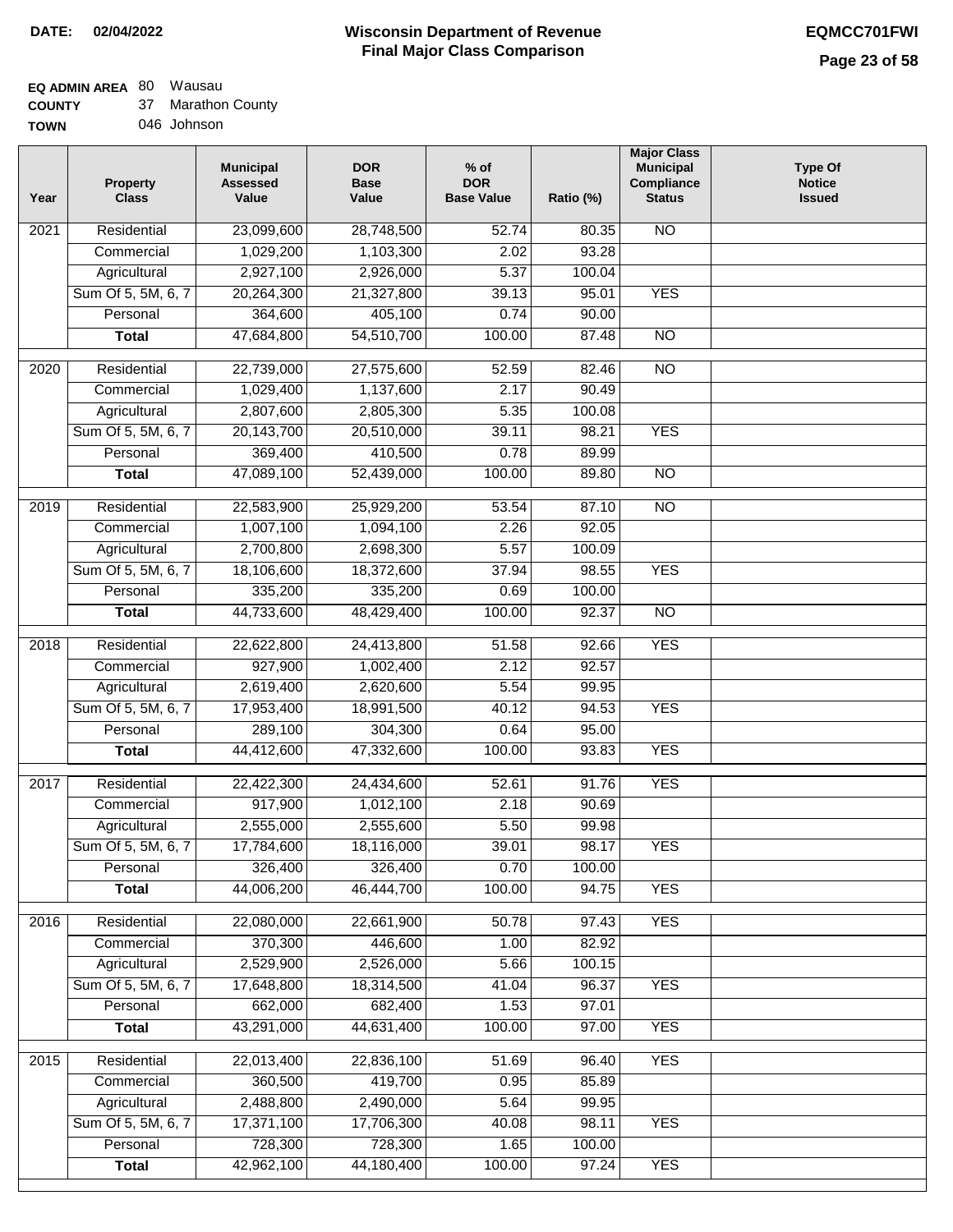# **EQ ADMIN AREA** 80 Wausau

**COUNTY TOW** 37 Marathon County

| ''' ' | . | יט ווטוומשוטו |
|-------|---|---------------|
| /Ν    |   | 048 Knowlton  |

| Year             | <b>Property</b><br><b>Class</b> | <b>Municipal</b><br><b>Assessed</b><br>Value | <b>DOR</b><br><b>Base</b><br>Value | $%$ of<br><b>DOR</b><br><b>Base Value</b> | Ratio (%) | <b>Major Class</b><br><b>Municipal</b><br>Compliance<br><b>Status</b> | <b>Type Of</b><br><b>Notice</b><br><b>Issued</b> |
|------------------|---------------------------------|----------------------------------------------|------------------------------------|-------------------------------------------|-----------|-----------------------------------------------------------------------|--------------------------------------------------|
| 2021             | Residential                     | 214,325,700                                  | 258,320,800                        | 90.99                                     | 82.97     | $\overline{NO}$                                                       |                                                  |
|                  | Commercial                      | 4,723,100                                    | 5,167,100                          | 1.82                                      | 91.41     |                                                                       |                                                  |
|                  | Agricultural                    | 506,700                                      | 626,300                            | 0.22                                      | 80.90     |                                                                       |                                                  |
|                  | Sum Of 5, 5M, 6, 7              | 15,809,500                                   | 19,604,400                         | 6.91                                      | 80.64     |                                                                       |                                                  |
|                  | Personal                        | 146,900                                      | 173,900                            | 0.06                                      | 84.47     |                                                                       |                                                  |
|                  | <b>Total</b>                    | 235,511,900                                  | 283,892,500                        | 100.00                                    | 82.96     | <b>NO</b>                                                             |                                                  |
| 2020             | Residential                     | 211,493,000                                  | 250,092,500                        | 91.00                                     | 84.57     | <b>NO</b>                                                             |                                                  |
|                  | Commercial                      | 4,254,300                                    | 4,712,000                          | 1.71                                      | 90.29     |                                                                       |                                                  |
|                  | Agricultural                    | 432,100                                      | 599,600                            | 0.22                                      | 72.06     |                                                                       |                                                  |
|                  | Sum Of 5, 5M, 6, 7              | 15,864,800                                   | 19,247,700                         | 7.00                                      | 82.42     |                                                                       |                                                  |
|                  | Personal                        | 150,600                                      | 177,400                            | 0.06                                      | 84.89     |                                                                       |                                                  |
|                  | <b>Total</b>                    | 232,194,800                                  | 274,829,200                        | 100.00                                    | 84.49     | $\overline{NO}$                                                       |                                                  |
|                  |                                 |                                              |                                    |                                           |           |                                                                       |                                                  |
| $\frac{1}{2019}$ | Residential                     | 207,005,900                                  | 233,193,500                        | 90.01                                     | 88.77     | $\overline{NO}$                                                       |                                                  |
|                  | Commercial                      | 4,250,300                                    | 4,615,000                          | 1.78                                      | 92.10     |                                                                       |                                                  |
|                  | Agricultural                    | 432,500                                      | 573,700                            | 0.22                                      | 75.39     |                                                                       |                                                  |
|                  | Sum Of 5, 5M, 6, 7              | 16,528,700                                   | 20,517,900                         | 7.92                                      | 80.56     |                                                                       |                                                  |
|                  | Personal                        | 161,300                                      | 179,200                            | 0.07                                      | 90.01     |                                                                       |                                                  |
|                  | <b>Total</b>                    | 228,378,700                                  | 259,079,300                        | 100.00                                    | 88.15     | $\overline{NO}$                                                       |                                                  |
| 2018             | Residential                     | 203,144,800                                  | 224,413,700                        | 89.58                                     | 90.52     | <b>YES</b>                                                            |                                                  |
|                  | Commercial                      | 4,092,800                                    | 4,228,800                          | 1.69                                      | 96.78     |                                                                       |                                                  |
|                  | Agricultural                    | 432,600                                      | 560,500                            | 0.22                                      | 77.18     |                                                                       |                                                  |
|                  | Sum Of 5, 5M, 6, 7              | 17,131,800                                   | 20,930,600                         | 8.35                                      | 81.85     |                                                                       |                                                  |
|                  | Personal                        | 359,900                                      | 397,700                            | 0.16                                      | 90.50     |                                                                       |                                                  |
|                  | <b>Total</b>                    | 225, 161, 900                                | 250,531,300                        | 100.00                                    | 89.87     | <b>YES</b>                                                            |                                                  |
| 2017             | Residential                     | 200,415,100                                  | 208,768,500                        | 89.39                                     | 96.00     | <b>YES</b>                                                            |                                                  |
|                  | Commercial                      | 4,092,300                                    | 4,359,000                          | 1.87                                      | 93.88     |                                                                       |                                                  |
|                  | Agricultural                    | 432,800                                      | 544,400                            | 0.23                                      | 79.50     |                                                                       |                                                  |
|                  | Sum Of 5, 5M, 6, 7              | 17,267,100                                   | 19,700,800                         | 8.44                                      | 87.65     |                                                                       |                                                  |
|                  | Personal                        | 162,300                                      | 170,800                            | 0.07                                      | 95.02     |                                                                       |                                                  |
|                  | <b>Total</b>                    | 222,369,600                                  | 233,543,500                        | 100.00                                    | 95.22     | <b>YES</b>                                                            |                                                  |
|                  |                                 |                                              |                                    |                                           |           |                                                                       |                                                  |
| 2016             | Residential                     | 198,238,900                                  | 202,506,300                        | 90.23                                     | 97.89     | <b>YES</b>                                                            |                                                  |
|                  | Commercial                      | 4,075,800                                    | 4,174,600                          | 1.86                                      | 97.63     |                                                                       |                                                  |
|                  | Agricultural                    | 434,200                                      | 539,100                            | 0.24                                      | 80.54     |                                                                       |                                                  |
|                  | Sum Of 5, 5M, 6, 7              | 17,124,100                                   | 17,023,200                         | 7.59                                      | 100.59    |                                                                       |                                                  |
|                  | Personal                        | 185,600                                      | 185,600                            | 0.08                                      | 100.00    |                                                                       |                                                  |
|                  | <b>Total</b>                    | 220,058,600                                  | 224,428,800                        | 100.00                                    | 98.05     | <b>YES</b>                                                            |                                                  |
| 2015             | Residential                     | 195,399,700                                  | 195,861,100                        | 89.35                                     | 99.76     | <b>YES</b>                                                            |                                                  |
|                  | Commercial                      | 4,186,200                                    | 4,292,600                          | 1.96                                      | 97.52     |                                                                       |                                                  |
|                  | Agricultural                    | 427,200                                      | 594,400                            | 0.27                                      | 71.87     |                                                                       |                                                  |
|                  | Sum Of 5, 5M, 6, 7              | 17,838,600                                   | 18,289,100                         | 8.34                                      | 97.54     | <b>YES</b>                                                            |                                                  |
|                  | Personal                        | 176,500                                      | 178,300                            | 0.08                                      | 98.99     |                                                                       |                                                  |
|                  | <b>Total</b>                    | 218,028,200                                  | 219,215,500                        | 100.00                                    | 99.46     | <b>YES</b>                                                            |                                                  |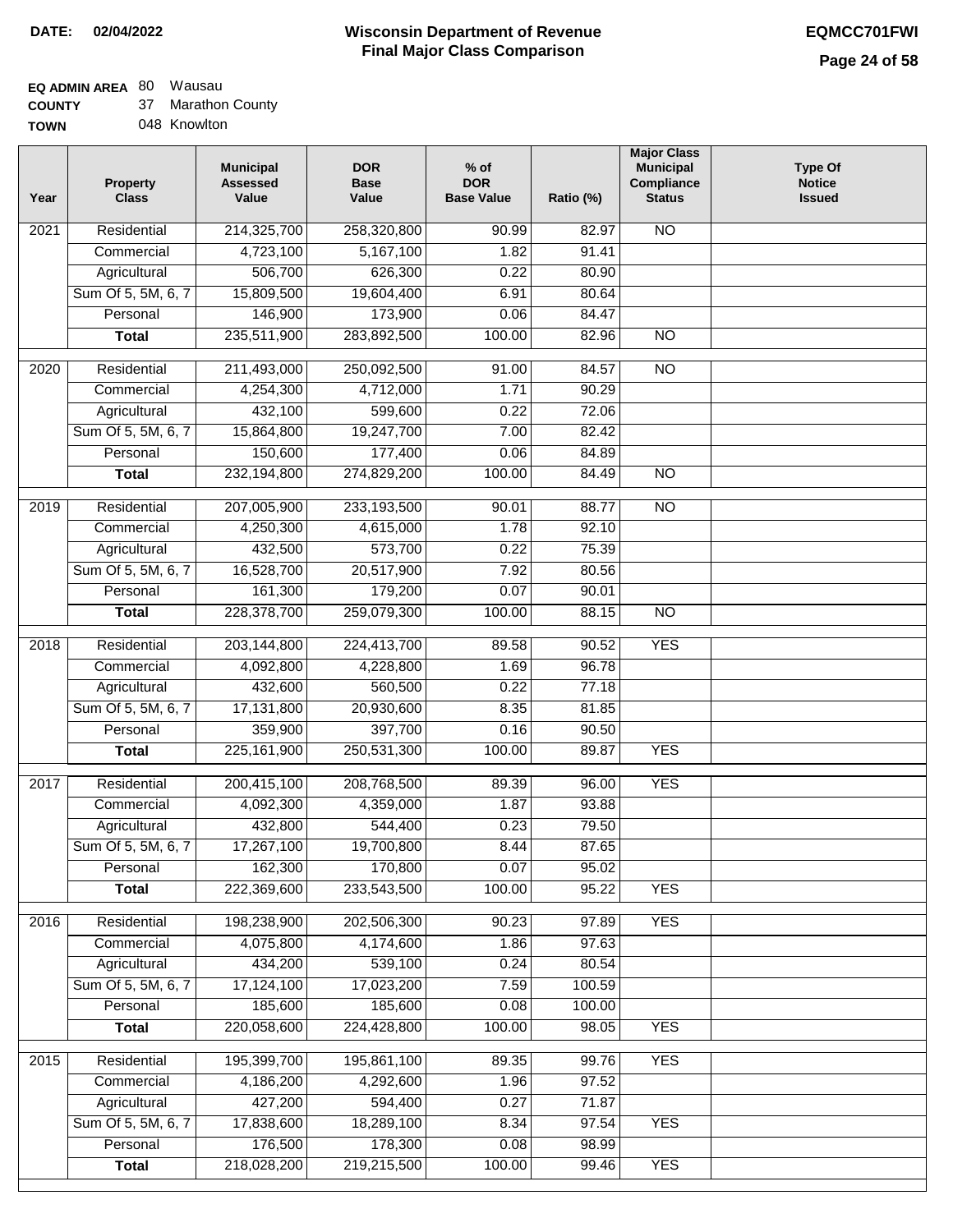**EQ ADMIN AREA** 80 Wausau **COUNTY TOWN** 37 Marathon County 052 Maine

| Year | Property<br><b>Class</b> | <b>Municipal</b><br>Assessed<br>Value | <b>DOR</b><br><b>Base</b><br>Value | $%$ of<br><b>DOR</b><br><b>Base Value</b> | Ratio (%) | <b>Major Class</b><br><b>Municipal</b><br>Compliance<br><b>Status</b> | <b>Type Of</b><br><b>Notice</b><br><b>Issued</b> |
|------|--------------------------|---------------------------------------|------------------------------------|-------------------------------------------|-----------|-----------------------------------------------------------------------|--------------------------------------------------|
| 2015 | Residential              | 145,505,100                           | 148,329,900                        | 78.61                                     | 98.10     | <b>YES</b>                                                            |                                                  |
|      | Commercial               | 10,295,200                            | 11,631,100                         | 6.16                                      | 88.51     | NO                                                                    |                                                  |
|      | Agricultural             | ,569,000                              | 1,568,600                          | 0.83                                      | 100.03    |                                                                       |                                                  |
|      | Sum Of 5, 5M, 6, 7       | 25,780,500                            | 25,868,000                         | 13.71                                     | 99.66     | <b>YES</b>                                                            |                                                  |
|      | Personal                 | ,285,873                              | 1,285,900                          | 0.68                                      | 100.00    |                                                                       |                                                  |
|      | <b>Total</b>             | 184,435,673                           | 188,683,500                        | 100.00                                    | 97.75     | <b>NO</b>                                                             |                                                  |
|      |                          |                                       |                                    |                                           |           |                                                                       |                                                  |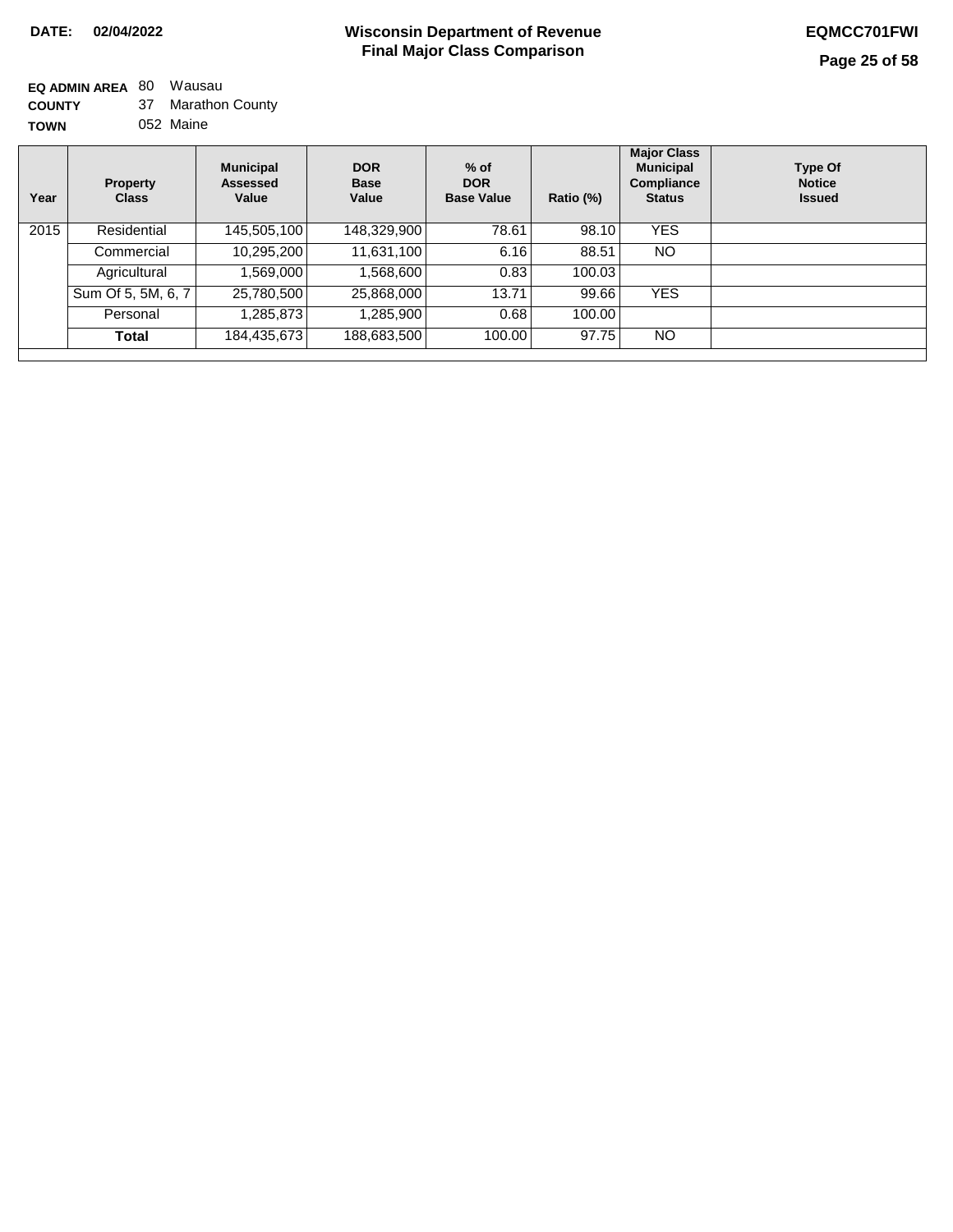## **EQ ADMIN AREA** 80 Wausau

**COUNTY TOWN** 37 Marathon County

054 Marathon

| Residential<br><b>NO</b><br>$\overline{202}1$<br>68,947,100<br>79,584,800<br>72.05<br>86.63<br>2,897,600<br>3,815,300<br>3.45<br>75.95<br>Commercial<br>1,320,500<br>Agricultural<br>1,535,100<br>1.39<br>86.02<br>Sum Of 5, 5M, 6, 7<br>24,756,196<br>25,413,500<br>23.01<br>97.41<br><b>YES</b><br>91,200<br>106,100<br>Personal<br>0.10<br>85.96<br>98,012,596<br>110,454,800<br>100.00<br>88.74<br>$\overline{NO}$<br><b>Total</b><br>$\overline{2020}$<br>Residential<br>67,982,800<br>76,147,200<br>70.88<br>89.28<br>$\overline{10}$<br>2,912,300<br>Commercial<br>3,921,600<br>3.65<br>74.26<br>1.34<br>1,325,400<br>1,440,100<br>92.04<br>Agricultural<br>Sum Of 5, 5M, 6, 7<br>24,787,096<br>25,802,100<br>24.02<br>96.07<br><b>YES</b><br>103,200<br>114,600<br>0.11<br>Personal<br>90.05<br>97,110,796<br>107,425,600<br>100.00<br>$\overline{NO}$<br><b>Total</b><br>90.40<br>2019<br>Residential<br>67,386,400<br>75,379,600<br>71.20<br>89.40<br>$\overline{NO}$<br>2,912,300<br>3,856,000<br>3.64<br>75.53<br>Commercial<br>1,242,800<br>1,379,600<br>1.30<br>90.08<br>Agricultural<br><b>YES</b><br>Sum Of 5, 5M, 6, 7<br>25,146,096<br>25,145,100<br>23.75<br>100.00<br>104,100<br>115,600<br>Personal<br>0.11<br>90.05<br>96,791,696<br>105,875,900<br>100.00<br><b>Total</b><br>91.42<br>$\overline{NO}$<br>Residential<br>66,913,000<br>74,090,900<br><b>YES</b><br>2018<br>69.90<br>90.31<br>2,912,300<br>Commercial<br>3,672,400<br>3.46<br>79.30<br>1,268,400<br>1,337,900<br>Agricultural<br>1.26<br>94.81<br>Sum Of 5, 5M, 6, 7<br>25,331,096<br>26,774,100<br>25.26<br>94.61<br><b>YES</b><br>Personal<br>110,800<br>115,400<br>0.11<br>96.01<br>96,535,596<br>105,990,700<br>100.00<br><b>YES</b><br><b>Total</b><br>91.08<br>2017<br>Residential<br>65,813,500<br>70,264,800<br>93.66<br><b>YES</b><br>70.11<br>Commercial<br>3,065,900<br>3,942,900<br>3.93<br>77.76<br>1,304,000<br>1,305,300<br>1.30<br>99.90<br>Agricultural<br>25, 157, 196<br>24.23<br>103.58<br>Sum Of 5, 5M, 6, 7<br>24,287,600<br><b>YES</b><br>411,800<br>0.42<br>Personal<br>420,300<br>97.98<br>95,752,396<br>100,220,900<br>100.00<br>95.54<br><b>YES</b><br><b>Total</b><br><b>YES</b><br>Residential<br>65,016,200<br>64,363,200<br>2016<br>68.01<br>101.01<br>3,025,700<br>4.08<br>78.29<br>Commercial<br>3,864,500<br>1,283,100<br>1,283,700<br>1.36<br>99.95<br>Agricultural<br>Sum Of 5, 5M, 6, 7<br>25,114,496<br>24,779,600<br>26.18<br><b>YES</b><br>101.35<br>347,600<br>347,600<br>100.00<br>Personal<br>0.37<br>94,787,096<br>94,638,600<br>100.00<br><b>YES</b><br><b>Total</b><br>100.16<br><b>YES</b><br>Residential<br>64,676,200<br>62,608,600<br>68.04<br>103.30<br>2015<br>3,025,700<br>3,701,300<br>4.02<br>81.75<br>Commercial<br>1,260,600<br>1,246,400<br>1.35<br>101.14<br>Agricultural<br>Sum Of 5, 5M, 6, 7<br>25,679,596<br>24, 157, 100<br>26.25<br>106.30<br><b>YES</b><br>307,100<br>299,100<br>102.67<br>Personal<br>0.33<br>94,949,196<br>92,012,500<br>100.00<br><b>YES</b><br><b>Total</b><br>103.19 | Year | <b>Property</b><br><b>Class</b> | <b>Municipal</b><br><b>Assessed</b><br>Value | <b>DOR</b><br><b>Base</b><br>Value | $%$ of<br><b>DOR</b><br><b>Base Value</b> | Ratio (%) | <b>Major Class</b><br><b>Municipal</b><br>Compliance<br><b>Status</b> | <b>Type Of</b><br><b>Notice</b><br><b>Issued</b> |
|--------------------------------------------------------------------------------------------------------------------------------------------------------------------------------------------------------------------------------------------------------------------------------------------------------------------------------------------------------------------------------------------------------------------------------------------------------------------------------------------------------------------------------------------------------------------------------------------------------------------------------------------------------------------------------------------------------------------------------------------------------------------------------------------------------------------------------------------------------------------------------------------------------------------------------------------------------------------------------------------------------------------------------------------------------------------------------------------------------------------------------------------------------------------------------------------------------------------------------------------------------------------------------------------------------------------------------------------------------------------------------------------------------------------------------------------------------------------------------------------------------------------------------------------------------------------------------------------------------------------------------------------------------------------------------------------------------------------------------------------------------------------------------------------------------------------------------------------------------------------------------------------------------------------------------------------------------------------------------------------------------------------------------------------------------------------------------------------------------------------------------------------------------------------------------------------------------------------------------------------------------------------------------------------------------------------------------------------------------------------------------------------------------------------------------------------------------------------------------------------------------------------------------------------------------------------------------------------------------------------------------------------------------------------------------------------------------------------------------------------------------------------------------------------------------------------------------------------------------------------------------------------------------------------------------------------------------------------------------------------------------------------------------------------------|------|---------------------------------|----------------------------------------------|------------------------------------|-------------------------------------------|-----------|-----------------------------------------------------------------------|--------------------------------------------------|
|                                                                                                                                                                                                                                                                                                                                                                                                                                                                                                                                                                                                                                                                                                                                                                                                                                                                                                                                                                                                                                                                                                                                                                                                                                                                                                                                                                                                                                                                                                                                                                                                                                                                                                                                                                                                                                                                                                                                                                                                                                                                                                                                                                                                                                                                                                                                                                                                                                                                                                                                                                                                                                                                                                                                                                                                                                                                                                                                                                                                                                                  |      |                                 |                                              |                                    |                                           |           |                                                                       |                                                  |
|                                                                                                                                                                                                                                                                                                                                                                                                                                                                                                                                                                                                                                                                                                                                                                                                                                                                                                                                                                                                                                                                                                                                                                                                                                                                                                                                                                                                                                                                                                                                                                                                                                                                                                                                                                                                                                                                                                                                                                                                                                                                                                                                                                                                                                                                                                                                                                                                                                                                                                                                                                                                                                                                                                                                                                                                                                                                                                                                                                                                                                                  |      |                                 |                                              |                                    |                                           |           |                                                                       |                                                  |
|                                                                                                                                                                                                                                                                                                                                                                                                                                                                                                                                                                                                                                                                                                                                                                                                                                                                                                                                                                                                                                                                                                                                                                                                                                                                                                                                                                                                                                                                                                                                                                                                                                                                                                                                                                                                                                                                                                                                                                                                                                                                                                                                                                                                                                                                                                                                                                                                                                                                                                                                                                                                                                                                                                                                                                                                                                                                                                                                                                                                                                                  |      |                                 |                                              |                                    |                                           |           |                                                                       |                                                  |
|                                                                                                                                                                                                                                                                                                                                                                                                                                                                                                                                                                                                                                                                                                                                                                                                                                                                                                                                                                                                                                                                                                                                                                                                                                                                                                                                                                                                                                                                                                                                                                                                                                                                                                                                                                                                                                                                                                                                                                                                                                                                                                                                                                                                                                                                                                                                                                                                                                                                                                                                                                                                                                                                                                                                                                                                                                                                                                                                                                                                                                                  |      |                                 |                                              |                                    |                                           |           |                                                                       |                                                  |
|                                                                                                                                                                                                                                                                                                                                                                                                                                                                                                                                                                                                                                                                                                                                                                                                                                                                                                                                                                                                                                                                                                                                                                                                                                                                                                                                                                                                                                                                                                                                                                                                                                                                                                                                                                                                                                                                                                                                                                                                                                                                                                                                                                                                                                                                                                                                                                                                                                                                                                                                                                                                                                                                                                                                                                                                                                                                                                                                                                                                                                                  |      |                                 |                                              |                                    |                                           |           |                                                                       |                                                  |
|                                                                                                                                                                                                                                                                                                                                                                                                                                                                                                                                                                                                                                                                                                                                                                                                                                                                                                                                                                                                                                                                                                                                                                                                                                                                                                                                                                                                                                                                                                                                                                                                                                                                                                                                                                                                                                                                                                                                                                                                                                                                                                                                                                                                                                                                                                                                                                                                                                                                                                                                                                                                                                                                                                                                                                                                                                                                                                                                                                                                                                                  |      |                                 |                                              |                                    |                                           |           |                                                                       |                                                  |
|                                                                                                                                                                                                                                                                                                                                                                                                                                                                                                                                                                                                                                                                                                                                                                                                                                                                                                                                                                                                                                                                                                                                                                                                                                                                                                                                                                                                                                                                                                                                                                                                                                                                                                                                                                                                                                                                                                                                                                                                                                                                                                                                                                                                                                                                                                                                                                                                                                                                                                                                                                                                                                                                                                                                                                                                                                                                                                                                                                                                                                                  |      |                                 |                                              |                                    |                                           |           |                                                                       |                                                  |
|                                                                                                                                                                                                                                                                                                                                                                                                                                                                                                                                                                                                                                                                                                                                                                                                                                                                                                                                                                                                                                                                                                                                                                                                                                                                                                                                                                                                                                                                                                                                                                                                                                                                                                                                                                                                                                                                                                                                                                                                                                                                                                                                                                                                                                                                                                                                                                                                                                                                                                                                                                                                                                                                                                                                                                                                                                                                                                                                                                                                                                                  |      |                                 |                                              |                                    |                                           |           |                                                                       |                                                  |
|                                                                                                                                                                                                                                                                                                                                                                                                                                                                                                                                                                                                                                                                                                                                                                                                                                                                                                                                                                                                                                                                                                                                                                                                                                                                                                                                                                                                                                                                                                                                                                                                                                                                                                                                                                                                                                                                                                                                                                                                                                                                                                                                                                                                                                                                                                                                                                                                                                                                                                                                                                                                                                                                                                                                                                                                                                                                                                                                                                                                                                                  |      |                                 |                                              |                                    |                                           |           |                                                                       |                                                  |
|                                                                                                                                                                                                                                                                                                                                                                                                                                                                                                                                                                                                                                                                                                                                                                                                                                                                                                                                                                                                                                                                                                                                                                                                                                                                                                                                                                                                                                                                                                                                                                                                                                                                                                                                                                                                                                                                                                                                                                                                                                                                                                                                                                                                                                                                                                                                                                                                                                                                                                                                                                                                                                                                                                                                                                                                                                                                                                                                                                                                                                                  |      |                                 |                                              |                                    |                                           |           |                                                                       |                                                  |
|                                                                                                                                                                                                                                                                                                                                                                                                                                                                                                                                                                                                                                                                                                                                                                                                                                                                                                                                                                                                                                                                                                                                                                                                                                                                                                                                                                                                                                                                                                                                                                                                                                                                                                                                                                                                                                                                                                                                                                                                                                                                                                                                                                                                                                                                                                                                                                                                                                                                                                                                                                                                                                                                                                                                                                                                                                                                                                                                                                                                                                                  |      |                                 |                                              |                                    |                                           |           |                                                                       |                                                  |
|                                                                                                                                                                                                                                                                                                                                                                                                                                                                                                                                                                                                                                                                                                                                                                                                                                                                                                                                                                                                                                                                                                                                                                                                                                                                                                                                                                                                                                                                                                                                                                                                                                                                                                                                                                                                                                                                                                                                                                                                                                                                                                                                                                                                                                                                                                                                                                                                                                                                                                                                                                                                                                                                                                                                                                                                                                                                                                                                                                                                                                                  |      |                                 |                                              |                                    |                                           |           |                                                                       |                                                  |
|                                                                                                                                                                                                                                                                                                                                                                                                                                                                                                                                                                                                                                                                                                                                                                                                                                                                                                                                                                                                                                                                                                                                                                                                                                                                                                                                                                                                                                                                                                                                                                                                                                                                                                                                                                                                                                                                                                                                                                                                                                                                                                                                                                                                                                                                                                                                                                                                                                                                                                                                                                                                                                                                                                                                                                                                                                                                                                                                                                                                                                                  |      |                                 |                                              |                                    |                                           |           |                                                                       |                                                  |
|                                                                                                                                                                                                                                                                                                                                                                                                                                                                                                                                                                                                                                                                                                                                                                                                                                                                                                                                                                                                                                                                                                                                                                                                                                                                                                                                                                                                                                                                                                                                                                                                                                                                                                                                                                                                                                                                                                                                                                                                                                                                                                                                                                                                                                                                                                                                                                                                                                                                                                                                                                                                                                                                                                                                                                                                                                                                                                                                                                                                                                                  |      |                                 |                                              |                                    |                                           |           |                                                                       |                                                  |
|                                                                                                                                                                                                                                                                                                                                                                                                                                                                                                                                                                                                                                                                                                                                                                                                                                                                                                                                                                                                                                                                                                                                                                                                                                                                                                                                                                                                                                                                                                                                                                                                                                                                                                                                                                                                                                                                                                                                                                                                                                                                                                                                                                                                                                                                                                                                                                                                                                                                                                                                                                                                                                                                                                                                                                                                                                                                                                                                                                                                                                                  |      |                                 |                                              |                                    |                                           |           |                                                                       |                                                  |
|                                                                                                                                                                                                                                                                                                                                                                                                                                                                                                                                                                                                                                                                                                                                                                                                                                                                                                                                                                                                                                                                                                                                                                                                                                                                                                                                                                                                                                                                                                                                                                                                                                                                                                                                                                                                                                                                                                                                                                                                                                                                                                                                                                                                                                                                                                                                                                                                                                                                                                                                                                                                                                                                                                                                                                                                                                                                                                                                                                                                                                                  |      |                                 |                                              |                                    |                                           |           |                                                                       |                                                  |
|                                                                                                                                                                                                                                                                                                                                                                                                                                                                                                                                                                                                                                                                                                                                                                                                                                                                                                                                                                                                                                                                                                                                                                                                                                                                                                                                                                                                                                                                                                                                                                                                                                                                                                                                                                                                                                                                                                                                                                                                                                                                                                                                                                                                                                                                                                                                                                                                                                                                                                                                                                                                                                                                                                                                                                                                                                                                                                                                                                                                                                                  |      |                                 |                                              |                                    |                                           |           |                                                                       |                                                  |
|                                                                                                                                                                                                                                                                                                                                                                                                                                                                                                                                                                                                                                                                                                                                                                                                                                                                                                                                                                                                                                                                                                                                                                                                                                                                                                                                                                                                                                                                                                                                                                                                                                                                                                                                                                                                                                                                                                                                                                                                                                                                                                                                                                                                                                                                                                                                                                                                                                                                                                                                                                                                                                                                                                                                                                                                                                                                                                                                                                                                                                                  |      |                                 |                                              |                                    |                                           |           |                                                                       |                                                  |
|                                                                                                                                                                                                                                                                                                                                                                                                                                                                                                                                                                                                                                                                                                                                                                                                                                                                                                                                                                                                                                                                                                                                                                                                                                                                                                                                                                                                                                                                                                                                                                                                                                                                                                                                                                                                                                                                                                                                                                                                                                                                                                                                                                                                                                                                                                                                                                                                                                                                                                                                                                                                                                                                                                                                                                                                                                                                                                                                                                                                                                                  |      |                                 |                                              |                                    |                                           |           |                                                                       |                                                  |
|                                                                                                                                                                                                                                                                                                                                                                                                                                                                                                                                                                                                                                                                                                                                                                                                                                                                                                                                                                                                                                                                                                                                                                                                                                                                                                                                                                                                                                                                                                                                                                                                                                                                                                                                                                                                                                                                                                                                                                                                                                                                                                                                                                                                                                                                                                                                                                                                                                                                                                                                                                                                                                                                                                                                                                                                                                                                                                                                                                                                                                                  |      |                                 |                                              |                                    |                                           |           |                                                                       |                                                  |
|                                                                                                                                                                                                                                                                                                                                                                                                                                                                                                                                                                                                                                                                                                                                                                                                                                                                                                                                                                                                                                                                                                                                                                                                                                                                                                                                                                                                                                                                                                                                                                                                                                                                                                                                                                                                                                                                                                                                                                                                                                                                                                                                                                                                                                                                                                                                                                                                                                                                                                                                                                                                                                                                                                                                                                                                                                                                                                                                                                                                                                                  |      |                                 |                                              |                                    |                                           |           |                                                                       |                                                  |
|                                                                                                                                                                                                                                                                                                                                                                                                                                                                                                                                                                                                                                                                                                                                                                                                                                                                                                                                                                                                                                                                                                                                                                                                                                                                                                                                                                                                                                                                                                                                                                                                                                                                                                                                                                                                                                                                                                                                                                                                                                                                                                                                                                                                                                                                                                                                                                                                                                                                                                                                                                                                                                                                                                                                                                                                                                                                                                                                                                                                                                                  |      |                                 |                                              |                                    |                                           |           |                                                                       |                                                  |
|                                                                                                                                                                                                                                                                                                                                                                                                                                                                                                                                                                                                                                                                                                                                                                                                                                                                                                                                                                                                                                                                                                                                                                                                                                                                                                                                                                                                                                                                                                                                                                                                                                                                                                                                                                                                                                                                                                                                                                                                                                                                                                                                                                                                                                                                                                                                                                                                                                                                                                                                                                                                                                                                                                                                                                                                                                                                                                                                                                                                                                                  |      |                                 |                                              |                                    |                                           |           |                                                                       |                                                  |
|                                                                                                                                                                                                                                                                                                                                                                                                                                                                                                                                                                                                                                                                                                                                                                                                                                                                                                                                                                                                                                                                                                                                                                                                                                                                                                                                                                                                                                                                                                                                                                                                                                                                                                                                                                                                                                                                                                                                                                                                                                                                                                                                                                                                                                                                                                                                                                                                                                                                                                                                                                                                                                                                                                                                                                                                                                                                                                                                                                                                                                                  |      |                                 |                                              |                                    |                                           |           |                                                                       |                                                  |
|                                                                                                                                                                                                                                                                                                                                                                                                                                                                                                                                                                                                                                                                                                                                                                                                                                                                                                                                                                                                                                                                                                                                                                                                                                                                                                                                                                                                                                                                                                                                                                                                                                                                                                                                                                                                                                                                                                                                                                                                                                                                                                                                                                                                                                                                                                                                                                                                                                                                                                                                                                                                                                                                                                                                                                                                                                                                                                                                                                                                                                                  |      |                                 |                                              |                                    |                                           |           |                                                                       |                                                  |
|                                                                                                                                                                                                                                                                                                                                                                                                                                                                                                                                                                                                                                                                                                                                                                                                                                                                                                                                                                                                                                                                                                                                                                                                                                                                                                                                                                                                                                                                                                                                                                                                                                                                                                                                                                                                                                                                                                                                                                                                                                                                                                                                                                                                                                                                                                                                                                                                                                                                                                                                                                                                                                                                                                                                                                                                                                                                                                                                                                                                                                                  |      |                                 |                                              |                                    |                                           |           |                                                                       |                                                  |
|                                                                                                                                                                                                                                                                                                                                                                                                                                                                                                                                                                                                                                                                                                                                                                                                                                                                                                                                                                                                                                                                                                                                                                                                                                                                                                                                                                                                                                                                                                                                                                                                                                                                                                                                                                                                                                                                                                                                                                                                                                                                                                                                                                                                                                                                                                                                                                                                                                                                                                                                                                                                                                                                                                                                                                                                                                                                                                                                                                                                                                                  |      |                                 |                                              |                                    |                                           |           |                                                                       |                                                  |
|                                                                                                                                                                                                                                                                                                                                                                                                                                                                                                                                                                                                                                                                                                                                                                                                                                                                                                                                                                                                                                                                                                                                                                                                                                                                                                                                                                                                                                                                                                                                                                                                                                                                                                                                                                                                                                                                                                                                                                                                                                                                                                                                                                                                                                                                                                                                                                                                                                                                                                                                                                                                                                                                                                                                                                                                                                                                                                                                                                                                                                                  |      |                                 |                                              |                                    |                                           |           |                                                                       |                                                  |
|                                                                                                                                                                                                                                                                                                                                                                                                                                                                                                                                                                                                                                                                                                                                                                                                                                                                                                                                                                                                                                                                                                                                                                                                                                                                                                                                                                                                                                                                                                                                                                                                                                                                                                                                                                                                                                                                                                                                                                                                                                                                                                                                                                                                                                                                                                                                                                                                                                                                                                                                                                                                                                                                                                                                                                                                                                                                                                                                                                                                                                                  |      |                                 |                                              |                                    |                                           |           |                                                                       |                                                  |
|                                                                                                                                                                                                                                                                                                                                                                                                                                                                                                                                                                                                                                                                                                                                                                                                                                                                                                                                                                                                                                                                                                                                                                                                                                                                                                                                                                                                                                                                                                                                                                                                                                                                                                                                                                                                                                                                                                                                                                                                                                                                                                                                                                                                                                                                                                                                                                                                                                                                                                                                                                                                                                                                                                                                                                                                                                                                                                                                                                                                                                                  |      |                                 |                                              |                                    |                                           |           |                                                                       |                                                  |
|                                                                                                                                                                                                                                                                                                                                                                                                                                                                                                                                                                                                                                                                                                                                                                                                                                                                                                                                                                                                                                                                                                                                                                                                                                                                                                                                                                                                                                                                                                                                                                                                                                                                                                                                                                                                                                                                                                                                                                                                                                                                                                                                                                                                                                                                                                                                                                                                                                                                                                                                                                                                                                                                                                                                                                                                                                                                                                                                                                                                                                                  |      |                                 |                                              |                                    |                                           |           |                                                                       |                                                  |
|                                                                                                                                                                                                                                                                                                                                                                                                                                                                                                                                                                                                                                                                                                                                                                                                                                                                                                                                                                                                                                                                                                                                                                                                                                                                                                                                                                                                                                                                                                                                                                                                                                                                                                                                                                                                                                                                                                                                                                                                                                                                                                                                                                                                                                                                                                                                                                                                                                                                                                                                                                                                                                                                                                                                                                                                                                                                                                                                                                                                                                                  |      |                                 |                                              |                                    |                                           |           |                                                                       |                                                  |
|                                                                                                                                                                                                                                                                                                                                                                                                                                                                                                                                                                                                                                                                                                                                                                                                                                                                                                                                                                                                                                                                                                                                                                                                                                                                                                                                                                                                                                                                                                                                                                                                                                                                                                                                                                                                                                                                                                                                                                                                                                                                                                                                                                                                                                                                                                                                                                                                                                                                                                                                                                                                                                                                                                                                                                                                                                                                                                                                                                                                                                                  |      |                                 |                                              |                                    |                                           |           |                                                                       |                                                  |
|                                                                                                                                                                                                                                                                                                                                                                                                                                                                                                                                                                                                                                                                                                                                                                                                                                                                                                                                                                                                                                                                                                                                                                                                                                                                                                                                                                                                                                                                                                                                                                                                                                                                                                                                                                                                                                                                                                                                                                                                                                                                                                                                                                                                                                                                                                                                                                                                                                                                                                                                                                                                                                                                                                                                                                                                                                                                                                                                                                                                                                                  |      |                                 |                                              |                                    |                                           |           |                                                                       |                                                  |
|                                                                                                                                                                                                                                                                                                                                                                                                                                                                                                                                                                                                                                                                                                                                                                                                                                                                                                                                                                                                                                                                                                                                                                                                                                                                                                                                                                                                                                                                                                                                                                                                                                                                                                                                                                                                                                                                                                                                                                                                                                                                                                                                                                                                                                                                                                                                                                                                                                                                                                                                                                                                                                                                                                                                                                                                                                                                                                                                                                                                                                                  |      |                                 |                                              |                                    |                                           |           |                                                                       |                                                  |
|                                                                                                                                                                                                                                                                                                                                                                                                                                                                                                                                                                                                                                                                                                                                                                                                                                                                                                                                                                                                                                                                                                                                                                                                                                                                                                                                                                                                                                                                                                                                                                                                                                                                                                                                                                                                                                                                                                                                                                                                                                                                                                                                                                                                                                                                                                                                                                                                                                                                                                                                                                                                                                                                                                                                                                                                                                                                                                                                                                                                                                                  |      |                                 |                                              |                                    |                                           |           |                                                                       |                                                  |
|                                                                                                                                                                                                                                                                                                                                                                                                                                                                                                                                                                                                                                                                                                                                                                                                                                                                                                                                                                                                                                                                                                                                                                                                                                                                                                                                                                                                                                                                                                                                                                                                                                                                                                                                                                                                                                                                                                                                                                                                                                                                                                                                                                                                                                                                                                                                                                                                                                                                                                                                                                                                                                                                                                                                                                                                                                                                                                                                                                                                                                                  |      |                                 |                                              |                                    |                                           |           |                                                                       |                                                  |
|                                                                                                                                                                                                                                                                                                                                                                                                                                                                                                                                                                                                                                                                                                                                                                                                                                                                                                                                                                                                                                                                                                                                                                                                                                                                                                                                                                                                                                                                                                                                                                                                                                                                                                                                                                                                                                                                                                                                                                                                                                                                                                                                                                                                                                                                                                                                                                                                                                                                                                                                                                                                                                                                                                                                                                                                                                                                                                                                                                                                                                                  |      |                                 |                                              |                                    |                                           |           |                                                                       |                                                  |
|                                                                                                                                                                                                                                                                                                                                                                                                                                                                                                                                                                                                                                                                                                                                                                                                                                                                                                                                                                                                                                                                                                                                                                                                                                                                                                                                                                                                                                                                                                                                                                                                                                                                                                                                                                                                                                                                                                                                                                                                                                                                                                                                                                                                                                                                                                                                                                                                                                                                                                                                                                                                                                                                                                                                                                                                                                                                                                                                                                                                                                                  |      |                                 |                                              |                                    |                                           |           |                                                                       |                                                  |
|                                                                                                                                                                                                                                                                                                                                                                                                                                                                                                                                                                                                                                                                                                                                                                                                                                                                                                                                                                                                                                                                                                                                                                                                                                                                                                                                                                                                                                                                                                                                                                                                                                                                                                                                                                                                                                                                                                                                                                                                                                                                                                                                                                                                                                                                                                                                                                                                                                                                                                                                                                                                                                                                                                                                                                                                                                                                                                                                                                                                                                                  |      |                                 |                                              |                                    |                                           |           |                                                                       |                                                  |
|                                                                                                                                                                                                                                                                                                                                                                                                                                                                                                                                                                                                                                                                                                                                                                                                                                                                                                                                                                                                                                                                                                                                                                                                                                                                                                                                                                                                                                                                                                                                                                                                                                                                                                                                                                                                                                                                                                                                                                                                                                                                                                                                                                                                                                                                                                                                                                                                                                                                                                                                                                                                                                                                                                                                                                                                                                                                                                                                                                                                                                                  |      |                                 |                                              |                                    |                                           |           |                                                                       |                                                  |
|                                                                                                                                                                                                                                                                                                                                                                                                                                                                                                                                                                                                                                                                                                                                                                                                                                                                                                                                                                                                                                                                                                                                                                                                                                                                                                                                                                                                                                                                                                                                                                                                                                                                                                                                                                                                                                                                                                                                                                                                                                                                                                                                                                                                                                                                                                                                                                                                                                                                                                                                                                                                                                                                                                                                                                                                                                                                                                                                                                                                                                                  |      |                                 |                                              |                                    |                                           |           |                                                                       |                                                  |
|                                                                                                                                                                                                                                                                                                                                                                                                                                                                                                                                                                                                                                                                                                                                                                                                                                                                                                                                                                                                                                                                                                                                                                                                                                                                                                                                                                                                                                                                                                                                                                                                                                                                                                                                                                                                                                                                                                                                                                                                                                                                                                                                                                                                                                                                                                                                                                                                                                                                                                                                                                                                                                                                                                                                                                                                                                                                                                                                                                                                                                                  |      |                                 |                                              |                                    |                                           |           |                                                                       |                                                  |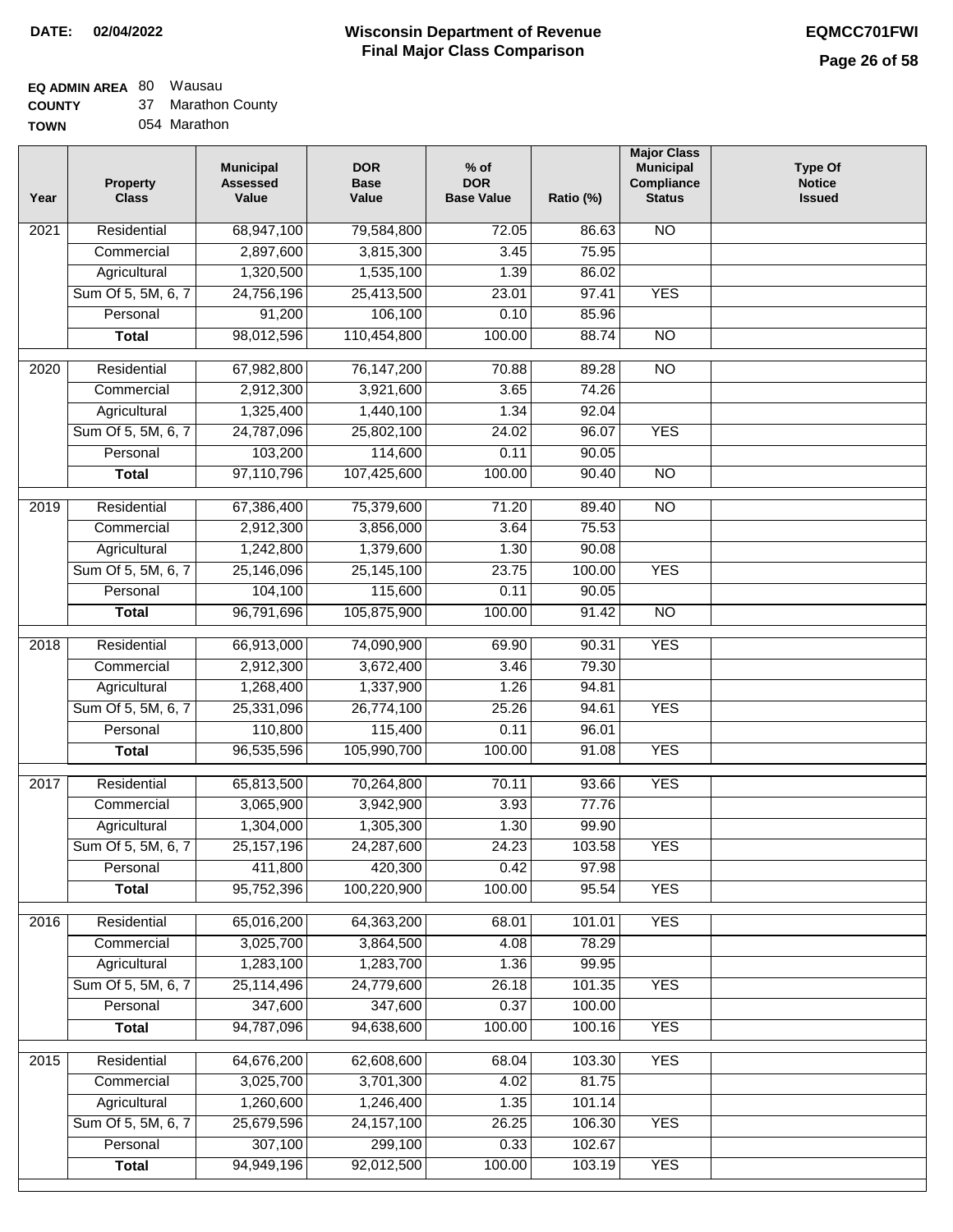#### **EQ ADMIN AREA** 80 Wausau  $\sim$

| <b>COUNTY</b> | 37 | Marathon County |
|---------------|----|-----------------|
| <b>TOWN</b>   |    | 056 Mcmillan    |

| N <sub>O</sub><br>$\overline{202}1$<br>Residential<br>170,626,800<br>204,998,100<br>89.59<br>83.23<br>4,917,100<br>2.35<br>91.33<br>Commercial<br>5,383,600<br>Agricultural<br>1,852,900<br>2,128,800<br>0.93<br>87.04<br>Sum Of 5, 5M, 6, 7<br>15,555,400<br>16,081,300<br>7.03<br>96.73<br>196,000<br>225,300<br>Personal<br>0.10<br>87.00<br>193,148,200<br>228,817,100<br>100.00<br>$\overline{NO}$<br><b>Total</b><br>84.41<br>192,006,100<br>2020<br>Residential<br>169,373,900<br>89.09<br>88.21<br>$\overline{10}$<br>4,662,400<br>5,246,700<br>2.43<br>88.86<br>Commercial<br>2,022,100<br>2,023,000<br>0.94<br>99.96<br>Agricultural<br>Sum Of 5, 5M, 6, 7<br>16,011,200<br>16,043,300<br>7.43<br>100.20<br>199,400<br>221,500<br>Personal<br>0.10<br>90.02<br>192,301,100<br>215,508,500<br>100.00<br>89.23<br>$\overline{NO}$<br><b>Total</b><br><b>YES</b><br>2019<br>Residential<br>168,107,400<br>183,301,600<br>88.65<br>91.71<br>4,714,300<br>2.47<br>92.18<br>Commercial<br>5,114,000<br>1,947,600<br>1,948,800<br>0.94<br>99.94<br>Agricultural<br>Sum Of 5, 5M, 6, 7<br>16,271,600<br>16,196,700<br>7.83<br>100.46<br>215,700<br>215,700<br>Personal<br>0.10<br>100.00<br>191,256,600<br>206,776,800<br>100.00<br><b>YES</b><br>92.49<br><b>Total</b><br>2018<br>Residential<br>167,523,500<br>172,428,600<br>97.16<br><b>YES</b><br>88.04 |  |
|----------------------------------------------------------------------------------------------------------------------------------------------------------------------------------------------------------------------------------------------------------------------------------------------------------------------------------------------------------------------------------------------------------------------------------------------------------------------------------------------------------------------------------------------------------------------------------------------------------------------------------------------------------------------------------------------------------------------------------------------------------------------------------------------------------------------------------------------------------------------------------------------------------------------------------------------------------------------------------------------------------------------------------------------------------------------------------------------------------------------------------------------------------------------------------------------------------------------------------------------------------------------------------------------------------------------------------------------------------------|--|
|                                                                                                                                                                                                                                                                                                                                                                                                                                                                                                                                                                                                                                                                                                                                                                                                                                                                                                                                                                                                                                                                                                                                                                                                                                                                                                                                                                |  |
|                                                                                                                                                                                                                                                                                                                                                                                                                                                                                                                                                                                                                                                                                                                                                                                                                                                                                                                                                                                                                                                                                                                                                                                                                                                                                                                                                                |  |
|                                                                                                                                                                                                                                                                                                                                                                                                                                                                                                                                                                                                                                                                                                                                                                                                                                                                                                                                                                                                                                                                                                                                                                                                                                                                                                                                                                |  |
|                                                                                                                                                                                                                                                                                                                                                                                                                                                                                                                                                                                                                                                                                                                                                                                                                                                                                                                                                                                                                                                                                                                                                                                                                                                                                                                                                                |  |
|                                                                                                                                                                                                                                                                                                                                                                                                                                                                                                                                                                                                                                                                                                                                                                                                                                                                                                                                                                                                                                                                                                                                                                                                                                                                                                                                                                |  |
|                                                                                                                                                                                                                                                                                                                                                                                                                                                                                                                                                                                                                                                                                                                                                                                                                                                                                                                                                                                                                                                                                                                                                                                                                                                                                                                                                                |  |
|                                                                                                                                                                                                                                                                                                                                                                                                                                                                                                                                                                                                                                                                                                                                                                                                                                                                                                                                                                                                                                                                                                                                                                                                                                                                                                                                                                |  |
|                                                                                                                                                                                                                                                                                                                                                                                                                                                                                                                                                                                                                                                                                                                                                                                                                                                                                                                                                                                                                                                                                                                                                                                                                                                                                                                                                                |  |
|                                                                                                                                                                                                                                                                                                                                                                                                                                                                                                                                                                                                                                                                                                                                                                                                                                                                                                                                                                                                                                                                                                                                                                                                                                                                                                                                                                |  |
|                                                                                                                                                                                                                                                                                                                                                                                                                                                                                                                                                                                                                                                                                                                                                                                                                                                                                                                                                                                                                                                                                                                                                                                                                                                                                                                                                                |  |
|                                                                                                                                                                                                                                                                                                                                                                                                                                                                                                                                                                                                                                                                                                                                                                                                                                                                                                                                                                                                                                                                                                                                                                                                                                                                                                                                                                |  |
|                                                                                                                                                                                                                                                                                                                                                                                                                                                                                                                                                                                                                                                                                                                                                                                                                                                                                                                                                                                                                                                                                                                                                                                                                                                                                                                                                                |  |
|                                                                                                                                                                                                                                                                                                                                                                                                                                                                                                                                                                                                                                                                                                                                                                                                                                                                                                                                                                                                                                                                                                                                                                                                                                                                                                                                                                |  |
|                                                                                                                                                                                                                                                                                                                                                                                                                                                                                                                                                                                                                                                                                                                                                                                                                                                                                                                                                                                                                                                                                                                                                                                                                                                                                                                                                                |  |
|                                                                                                                                                                                                                                                                                                                                                                                                                                                                                                                                                                                                                                                                                                                                                                                                                                                                                                                                                                                                                                                                                                                                                                                                                                                                                                                                                                |  |
|                                                                                                                                                                                                                                                                                                                                                                                                                                                                                                                                                                                                                                                                                                                                                                                                                                                                                                                                                                                                                                                                                                                                                                                                                                                                                                                                                                |  |
|                                                                                                                                                                                                                                                                                                                                                                                                                                                                                                                                                                                                                                                                                                                                                                                                                                                                                                                                                                                                                                                                                                                                                                                                                                                                                                                                                                |  |
|                                                                                                                                                                                                                                                                                                                                                                                                                                                                                                                                                                                                                                                                                                                                                                                                                                                                                                                                                                                                                                                                                                                                                                                                                                                                                                                                                                |  |
|                                                                                                                                                                                                                                                                                                                                                                                                                                                                                                                                                                                                                                                                                                                                                                                                                                                                                                                                                                                                                                                                                                                                                                                                                                                                                                                                                                |  |
| Commercial<br>4,613,900<br>4,774,900<br>2.44<br>96.63                                                                                                                                                                                                                                                                                                                                                                                                                                                                                                                                                                                                                                                                                                                                                                                                                                                                                                                                                                                                                                                                                                                                                                                                                                                                                                          |  |
| 1,898,800<br>1,897,200<br>Agricultural<br>0.97<br>100.08                                                                                                                                                                                                                                                                                                                                                                                                                                                                                                                                                                                                                                                                                                                                                                                                                                                                                                                                                                                                                                                                                                                                                                                                                                                                                                       |  |
| Sum Of 5, 5M, 6, 7<br>16,291,200<br>16,526,300<br>98.58<br>8.44                                                                                                                                                                                                                                                                                                                                                                                                                                                                                                                                                                                                                                                                                                                                                                                                                                                                                                                                                                                                                                                                                                                                                                                                                                                                                                |  |
| Personal<br>224,300<br>224,300<br>0.11<br>100.00                                                                                                                                                                                                                                                                                                                                                                                                                                                                                                                                                                                                                                                                                                                                                                                                                                                                                                                                                                                                                                                                                                                                                                                                                                                                                                               |  |
| 190,551,700<br>195,851,300<br>100.00<br><b>YES</b><br><b>Total</b><br>97.29                                                                                                                                                                                                                                                                                                                                                                                                                                                                                                                                                                                                                                                                                                                                                                                                                                                                                                                                                                                                                                                                                                                                                                                                                                                                                    |  |
| $\overline{20}17$<br>Residential<br>165,480,200<br>172,249,200<br><b>YES</b><br>88.02<br>96.07                                                                                                                                                                                                                                                                                                                                                                                                                                                                                                                                                                                                                                                                                                                                                                                                                                                                                                                                                                                                                                                                                                                                                                                                                                                                 |  |
| 2.37<br>Commercial<br>4,379,900<br>4,633,600<br>94.52                                                                                                                                                                                                                                                                                                                                                                                                                                                                                                                                                                                                                                                                                                                                                                                                                                                                                                                                                                                                                                                                                                                                                                                                                                                                                                          |  |
| 1,856,400<br>1,860,800<br>0.95<br>100.24<br>Agricultural                                                                                                                                                                                                                                                                                                                                                                                                                                                                                                                                                                                                                                                                                                                                                                                                                                                                                                                                                                                                                                                                                                                                                                                                                                                                                                       |  |
| 8.22<br>Sum Of 5, 5M, 6, 7<br>16,229,400<br>16,092,400<br>100.85                                                                                                                                                                                                                                                                                                                                                                                                                                                                                                                                                                                                                                                                                                                                                                                                                                                                                                                                                                                                                                                                                                                                                                                                                                                                                               |  |
| 0.44<br>Personal<br>856,600<br>856,600<br>100.00                                                                                                                                                                                                                                                                                                                                                                                                                                                                                                                                                                                                                                                                                                                                                                                                                                                                                                                                                                                                                                                                                                                                                                                                                                                                                                               |  |
| 188,806,900<br>195,688,200<br>100.00<br>96.48<br><b>YES</b><br><b>Total</b>                                                                                                                                                                                                                                                                                                                                                                                                                                                                                                                                                                                                                                                                                                                                                                                                                                                                                                                                                                                                                                                                                                                                                                                                                                                                                    |  |
| <b>YES</b><br>Residential<br>163,489,000<br>163,689,600<br>2016<br>87.56<br>99.88                                                                                                                                                                                                                                                                                                                                                                                                                                                                                                                                                                                                                                                                                                                                                                                                                                                                                                                                                                                                                                                                                                                                                                                                                                                                              |  |
| 4,273,100<br>4,352,700<br>2.33<br>98.17<br>Commercial                                                                                                                                                                                                                                                                                                                                                                                                                                                                                                                                                                                                                                                                                                                                                                                                                                                                                                                                                                                                                                                                                                                                                                                                                                                                                                          |  |
| Agricultural<br>1,842,700<br>1,842,400<br>0.99<br>100.02                                                                                                                                                                                                                                                                                                                                                                                                                                                                                                                                                                                                                                                                                                                                                                                                                                                                                                                                                                                                                                                                                                                                                                                                                                                                                                       |  |
| Sum Of 5, 5M, 6, 7<br>16,114,600<br>16,233,700<br>8.68<br>99.27                                                                                                                                                                                                                                                                                                                                                                                                                                                                                                                                                                                                                                                                                                                                                                                                                                                                                                                                                                                                                                                                                                                                                                                                                                                                                                |  |
| Personal<br>826,100<br>826,100<br>0.44<br>100.00                                                                                                                                                                                                                                                                                                                                                                                                                                                                                                                                                                                                                                                                                                                                                                                                                                                                                                                                                                                                                                                                                                                                                                                                                                                                                                               |  |
| 186,545,500<br>186,944,500<br>100.00<br>99.79<br><b>YES</b><br><b>Total</b>                                                                                                                                                                                                                                                                                                                                                                                                                                                                                                                                                                                                                                                                                                                                                                                                                                                                                                                                                                                                                                                                                                                                                                                                                                                                                    |  |
| <b>YES</b><br>2015<br>Residential<br>160,971,900<br>166,059,400<br>88.42<br>96.94                                                                                                                                                                                                                                                                                                                                                                                                                                                                                                                                                                                                                                                                                                                                                                                                                                                                                                                                                                                                                                                                                                                                                                                                                                                                              |  |
| 4,273,500<br>4,185,700<br>2.23<br>102.10<br>Commercial                                                                                                                                                                                                                                                                                                                                                                                                                                                                                                                                                                                                                                                                                                                                                                                                                                                                                                                                                                                                                                                                                                                                                                                                                                                                                                         |  |
| 1,825,500<br>1,824,200<br>0.97<br>100.07<br>Agricultural                                                                                                                                                                                                                                                                                                                                                                                                                                                                                                                                                                                                                                                                                                                                                                                                                                                                                                                                                                                                                                                                                                                                                                                                                                                                                                       |  |
| Sum Of 5, 5M, 6, 7<br>16,019,600<br>14,948,400<br>7.96<br>107.17<br><b>YES</b>                                                                                                                                                                                                                                                                                                                                                                                                                                                                                                                                                                                                                                                                                                                                                                                                                                                                                                                                                                                                                                                                                                                                                                                                                                                                                 |  |
| 783,000<br>783,000<br>Personal<br>0.42<br>100.00                                                                                                                                                                                                                                                                                                                                                                                                                                                                                                                                                                                                                                                                                                                                                                                                                                                                                                                                                                                                                                                                                                                                                                                                                                                                                                               |  |
| 183,873,500<br>187,800,700<br>100.00<br><b>YES</b><br><b>Total</b><br>97.91                                                                                                                                                                                                                                                                                                                                                                                                                                                                                                                                                                                                                                                                                                                                                                                                                                                                                                                                                                                                                                                                                                                                                                                                                                                                                    |  |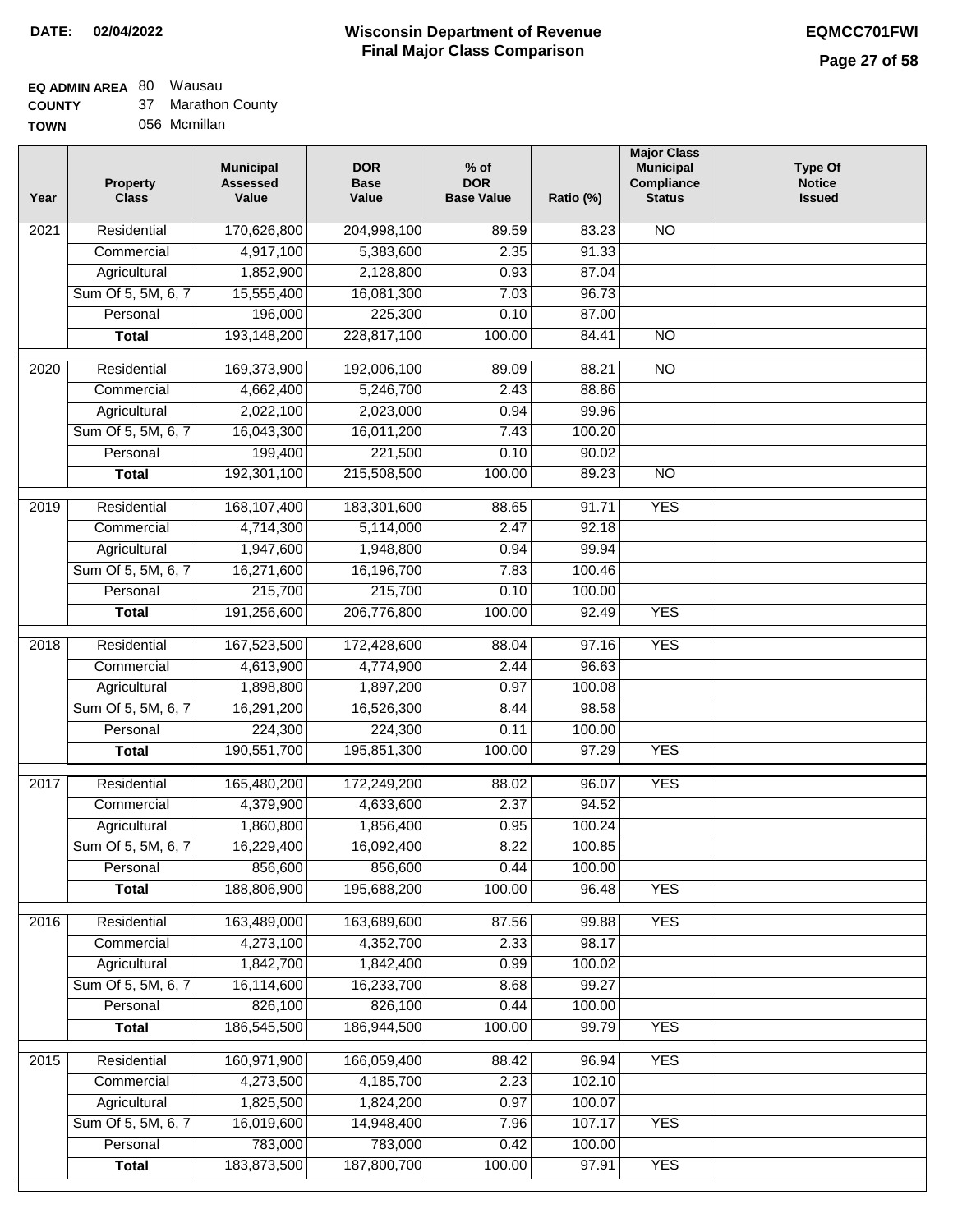## **EQ ADMIN AREA** 80 Wausau

| <b>COUNTY</b> | 37 Marathon County |
|---------------|--------------------|
| <b>TOWN</b>   | 058 Mosinee        |

| Year              | <b>Property</b><br><b>Class</b> | <b>Municipal</b><br><b>Assessed</b><br>Value | <b>DOR</b><br><b>Base</b><br>Value | $%$ of<br><b>DOR</b><br><b>Base Value</b> | Ratio (%) | <b>Major Class</b><br><b>Municipal</b><br>Compliance<br><b>Status</b> | <b>Type Of</b><br><b>Notice</b><br><b>Issued</b> |
|-------------------|---------------------------------|----------------------------------------------|------------------------------------|-------------------------------------------|-----------|-----------------------------------------------------------------------|--------------------------------------------------|
| $\overline{202}1$ | Residential                     | 143,190,100                                  | 192,127,200                        | 85.90                                     | 74.53     | N <sub>O</sub>                                                        |                                                  |
|                   | Commercial                      | 4,594,900                                    | 5,066,800                          | 2.27                                      | 90.69     |                                                                       |                                                  |
|                   | Agricultural                    | 702,900                                      | 937,700                            | 0.42                                      | 74.96     |                                                                       |                                                  |
|                   | Sum Of 5, 5M, 6, 7              | 19,531,200                                   | 25,316,800                         | 11.32                                     | 77.15     | $\overline{NO}$                                                       |                                                  |
|                   | Personal                        | 163,300                                      | 217,800                            | 0.10                                      | 74.98     |                                                                       |                                                  |
|                   | <b>Total</b>                    | 168, 182, 400                                | 223,666,300                        | 100.00                                    | 75.19     | $\overline{NO}$                                                       | 1st Notice of Non-Compliance                     |
| $\overline{2020}$ | Residential                     | 138,658,200                                  | 173,911,000                        | 85.05                                     | 79.73     | $\overline{NO}$                                                       |                                                  |
|                   | Commercial                      | 4,594,900                                    | 5,223,600                          | 2.55                                      | 87.96     |                                                                       |                                                  |
|                   | Agricultural                    | 719,600                                      | 900,000                            | 0.44                                      | 79.96     |                                                                       |                                                  |
|                   | Sum Of 5, 5M, 6, 7              | 19,479,600                                   | 24,207,200                         | 11.84                                     | 80.47     | $\overline{NO}$                                                       |                                                  |
|                   | Personal                        | 190,100                                      | 237,700                            | 0.12                                      | 79.97     |                                                                       |                                                  |
|                   | <b>Total</b>                    | 163,642,400                                  | 204,479,500                        | 100.00                                    | 80.03     | $\overline{NO}$                                                       |                                                  |
| 2019              | Residential                     | 136,005,900                                  | 165,627,700                        | 85.03                                     | 82.12     | $\overline{NO}$                                                       |                                                  |
|                   | Commercial                      | 4,594,900                                    | 5,170,400                          | 2.65                                      | 88.87     |                                                                       |                                                  |
|                   | Agricultural                    | 734,900                                      | 865,300                            | 0.44                                      | 84.93     |                                                                       |                                                  |
|                   | Sum Of 5, 5M, 6, 7              | 19,316,700                                   | 22,446,600                         | 11.52                                     | 86.06     | $\overline{NO}$                                                       |                                                  |
|                   | Personal                        | 573,700                                      | 674,900                            | 0.35                                      | 85.01     |                                                                       |                                                  |
|                   | <b>Total</b>                    | 161,226,100                                  | 194,784,900                        | 100.00                                    | 82.77     | $\overline{NO}$                                                       |                                                  |
| 2018              | Residential                     | 133,368,900                                  | 151,858,800                        | 83.60                                     | 87.82     | N <sub>O</sub>                                                        |                                                  |
|                   | Commercial                      | 4,594,900                                    | 4,946,800                          | 2.72                                      | 92.89     |                                                                       |                                                  |
|                   | Agricultural                    | 801,600                                      | 842,600                            | 0.46                                      | 95.13     |                                                                       |                                                  |
|                   | Sum Of 5, 5M, 6, 7              | 19,485,800                                   | 23,838,200                         | 13.12                                     | 81.74     | $\overline{10}$                                                       |                                                  |
|                   | Personal                        | 148,800                                      | 156,400                            | 0.09                                      | 95.14     |                                                                       |                                                  |
|                   | <b>Total</b>                    | 158,400,000                                  | 181,642,800                        | 100.00                                    | 87.20     | <b>NO</b>                                                             |                                                  |
| $\overline{2017}$ | Residential                     | 131,692,100                                  | 137,732,600                        | 83.53                                     | 95.61     | <b>YES</b>                                                            |                                                  |
|                   | Commercial                      | 4,594,900                                    | 5,047,800                          | 3.06                                      | 91.03     |                                                                       |                                                  |
|                   | Agricultural                    | 781,700                                      | 821,600                            | 0.50                                      | 95.14     |                                                                       |                                                  |
|                   | Sum Of 5, 5M, 6, 7              | 19,060,200                                   | 20,920,900                         | 12.69                                     | 91.11     | <b>YES</b>                                                            |                                                  |
|                   | Personal                        | 348,000                                      | 366,400                            | 0.22                                      | 94.98     |                                                                       |                                                  |
|                   | <b>Total</b>                    | 156,476,900                                  | 164,889,300                        | 100.00                                    | 94.90     | <b>YES</b>                                                            |                                                  |
| 2016              | Residential                     | 129,975,300                                  | 133,240,900                        | 83.02                                     | 97.55     | <b>YES</b>                                                            |                                                  |
|                   | Commercial                      | 4,550,000                                    | 4,951,000                          | 3.08                                      | 91.90     |                                                                       |                                                  |
|                   | Agricultural                    | 809,700                                      | 808,900                            | 0.50                                      | 100.10    |                                                                       |                                                  |
|                   | Sum Of 5, 5M, 6, 7              | 19,078,100                                   | 21,188,700                         | 13.20                                     | 90.04     | <b>YES</b>                                                            |                                                  |
|                   | Personal                        | 293,200                                      | 308,700                            | 0.19                                      | 94.98     |                                                                       |                                                  |
|                   | <b>Total</b>                    | 154,706,300                                  | 160,498,200                        | 100.00                                    | 96.39     | <b>YES</b>                                                            |                                                  |
| 2015              | Residential                     | 128,568,400                                  | 132,857,400                        | 82.46                                     | 96.77     | <b>YES</b>                                                            |                                                  |
|                   | Commercial                      | 4,480,900                                    | 4,688,700                          | 2.91                                      | 95.57     |                                                                       |                                                  |
|                   | Agricultural                    | 791,000                                      | 792,700                            | 0.49                                      | 99.79     |                                                                       |                                                  |
|                   | Sum Of 5, 5M, 6, 7              | 19,078,200                                   | 22,442,700                         | 13.93                                     | 85.01     | <b>NO</b>                                                             |                                                  |
|                   | Personal                        | 345,000                                      | 345,000                            | 0.21                                      | 100.00    |                                                                       |                                                  |
|                   | <b>Total</b>                    | 153,263,500                                  | 161,126,500                        | 100.00                                    | 95.12     | <b>NO</b>                                                             |                                                  |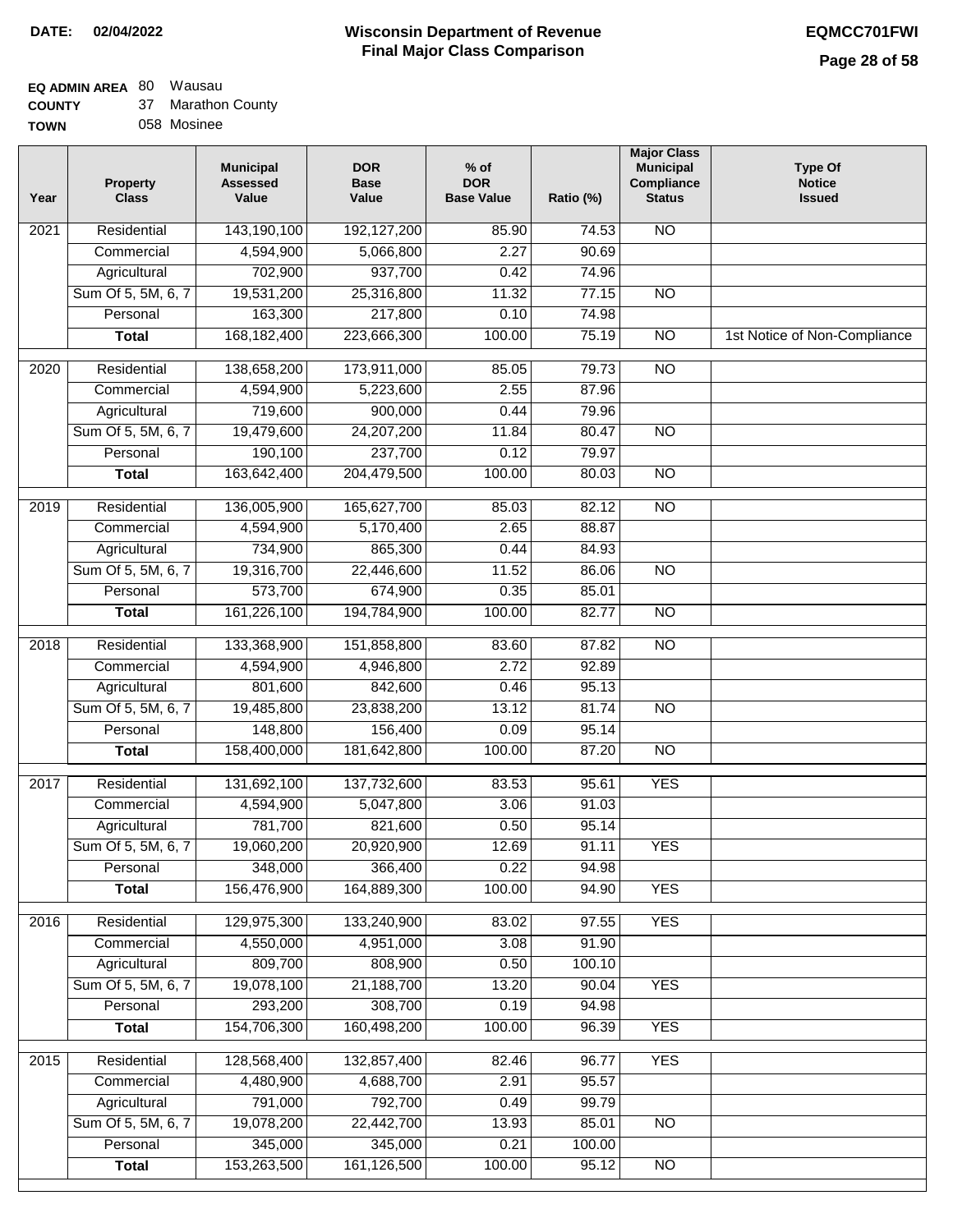#### **EQ ADMIN AREA** 80 Wausau  $\sim$

| <b>COUNTY</b> | 37 Marathon County |
|---------------|--------------------|
| <b>TOWN</b>   | 060 Norrie         |

| Year              | <b>Property</b><br><b>Class</b> | <b>Municipal</b><br><b>Assessed</b><br>Value | <b>DOR</b><br><b>Base</b><br>Value | $%$ of<br><b>DOR</b><br><b>Base Value</b> | Ratio (%) | <b>Major Class</b><br><b>Municipal</b><br>Compliance<br><b>Status</b> | <b>Type Of</b><br><b>Notice</b><br><b>Issued</b> |
|-------------------|---------------------------------|----------------------------------------------|------------------------------------|-------------------------------------------|-----------|-----------------------------------------------------------------------|--------------------------------------------------|
| 2021              | Residential                     | 49,800,200                                   | 57,640,100                         | 66.55                                     | 86.40     | N <sub>O</sub>                                                        |                                                  |
|                   | Commercial                      | 1,725,100                                    | 1,694,100                          | 1.96                                      | 101.83    |                                                                       |                                                  |
|                   | Agricultural                    | 1,328,000                                    | 1,418,600                          | 1.64                                      | 93.61     |                                                                       |                                                  |
|                   | Sum Of 5, 5M, 6, 7              | 24,373,300                                   | 25,771,300                         | 29.75                                     | 94.58     | <b>YES</b>                                                            |                                                  |
|                   | Personal                        | 89,400                                       | 93,200                             | 0.11                                      | 95.92     |                                                                       |                                                  |
|                   | <b>Total</b>                    | 77,316,000                                   | 86,617,300                         | 100.00                                    | 89.26     | $\overline{NO}$                                                       |                                                  |
| 2020              | Residential                     | 48,999,600                                   | 56,809,100                         | 67.08                                     | 86.25     | $\overline{NO}$                                                       |                                                  |
|                   | Commercial                      | 1,725,100                                    | 1,746,500                          | 2.06                                      | 98.77     |                                                                       |                                                  |
|                   | Agricultural                    | 1,401,900                                    | 1,342,400                          | 1.59                                      | 104.43    |                                                                       |                                                  |
|                   | Sum Of 5, 5M, 6, 7              | 24,433,700                                   | 24,684,600                         | 29.15                                     | 98.98     | <b>YES</b>                                                            |                                                  |
|                   | Personal                        | 95,800                                       | 101,200                            | 0.12                                      | 94.66     |                                                                       |                                                  |
|                   | <b>Total</b>                    | 76,656,100                                   | 84,683,800                         | 100.00                                    | 90.52     | $\overline{NO}$                                                       |                                                  |
| 2019              | Residential                     | 48,822,800                                   | 52,428,100                         | 65.95                                     | 93.12     | <b>YES</b>                                                            |                                                  |
|                   | Commercial                      | 1,662,700                                    | 1,647,600                          | 2.07                                      | 100.92    |                                                                       |                                                  |
|                   | Agricultural                    | 1,406,000                                    | 1,292,000                          | 1.63                                      | 108.82    |                                                                       |                                                  |
|                   | Sum Of 5, 5M, 6, 7              | 24,150,900                                   | 24,032,000                         | 30.23                                     | 100.49    | <b>YES</b>                                                            |                                                  |
|                   | Personal                        | 101,100                                      | 102,500                            | 0.13                                      | 98.63     |                                                                       |                                                  |
|                   | <b>Total</b>                    | 76,143,500                                   | 79,502,200                         | 100.00                                    | 95.78     | <b>YES</b>                                                            |                                                  |
|                   |                                 |                                              |                                    |                                           |           |                                                                       |                                                  |
| $\overline{2018}$ | Residential                     | 48,026,900                                   | 50,613,700                         | 66.33                                     | 94.89     | <b>YES</b>                                                            |                                                  |
|                   | Commercial                      | 1,662,700                                    | 1,569,100                          | 2.06                                      | 105.97    |                                                                       |                                                  |
|                   | Agricultural                    | 1,406,500                                    | 1,254,500                          | 1.64                                      | 112.12    |                                                                       |                                                  |
|                   | Sum Of 5, 5M, 6, 7              | 23,994,700                                   | 22,740,700                         | 29.80                                     | 105.51    | <b>YES</b>                                                            |                                                  |
|                   | Personal                        | 126,500                                      | 126,500                            | 0.17                                      | 100.00    |                                                                       |                                                  |
|                   | <b>Total</b>                    | 75,217,300                                   | 76,304,500                         | 100.00                                    | 98.58     | <b>YES</b>                                                            |                                                  |
| 2017              | Residential                     | 47,845,700                                   | 48,963,600                         | 65.61                                     | 97.72     | <b>YES</b>                                                            |                                                  |
|                   | Commercial                      | 1,523,900                                    | 1,459,500                          | 1.96                                      | 104.41    |                                                                       |                                                  |
|                   | Agricultural                    | 1,407,700                                    | 1,224,800                          | 1.64                                      | 114.93    |                                                                       |                                                  |
|                   | Sum Of 5, 5M, 6, 7              | 23,700,100                                   | 22,611,300                         | 30.30                                     | 104.82    | <b>YES</b>                                                            |                                                  |
|                   | Personal                        | 371,400                                      | 371,400                            | 0.50                                      | 100.00    |                                                                       |                                                  |
|                   | <b>Total</b>                    | 74,848,800                                   | 74,630,600                         | 100.00                                    | 100.29    | <b>YES</b>                                                            |                                                  |
| 2016              | Residential                     | 47,238,900                                   | 47,408,600                         | 64.26                                     | 99.64     | <b>YES</b>                                                            |                                                  |
|                   | Commercial                      | 1,523,900                                    | 1,445,000                          | 1.96                                      | 105.46    |                                                                       |                                                  |
|                   | Agricultural                    | 1,408,000                                    | 1,204,600                          | 1.63                                      | 116.89    |                                                                       |                                                  |
|                   | Sum Of 5, 5M, 6, 7              | 23,559,600                                   | 23,369,700                         | 31.68                                     | 100.81    | <b>YES</b>                                                            |                                                  |
|                   | Personal                        | 372,300                                      | 351,200                            | 0.48                                      | 106.01    |                                                                       |                                                  |
|                   | <b>Total</b>                    | 74,102,700                                   | 73,779,100                         | 100.00                                    | 100.44    | <b>YES</b>                                                            |                                                  |
| 2015              | Residential                     | 46,887,500                                   | 43,589,900                         | 63.50                                     | 107.57    | <b>YES</b>                                                            |                                                  |
|                   | Commercial                      | 1,494,700                                    | 1,363,000                          | 1.99                                      | 109.66    |                                                                       |                                                  |
|                   | Agricultural                    | 1,408,300                                    | 1,192,200                          | 1.74                                      | 118.13    |                                                                       |                                                  |
|                   | Sum Of 5, 5M, 6, 7              | 23,222,400                                   | 22,153,700                         | 32.27                                     | 104.82    | <b>YES</b>                                                            |                                                  |
|                   | Personal                        | 349,500                                      | 342,600                            | 0.50                                      | 102.01    |                                                                       |                                                  |
|                   | <b>Total</b>                    | 73,362,400                                   | 68,641,400                         | 100.00                                    | 106.88    | <b>YES</b>                                                            |                                                  |
|                   |                                 |                                              |                                    |                                           |           |                                                                       |                                                  |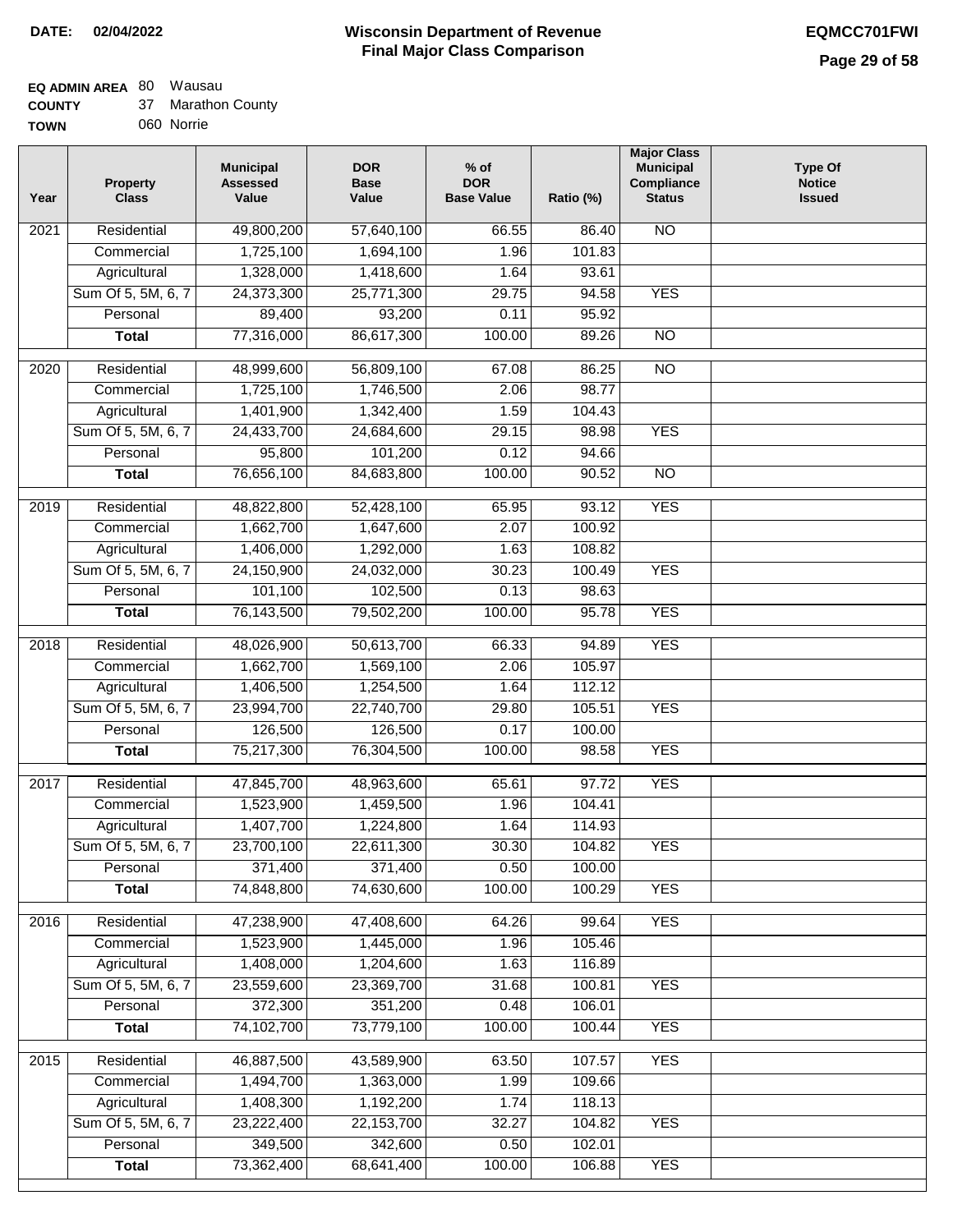#### **Wisconsin Department of Revenue Final Major Class Comparison DATE: 02/04/2022 EQMCC701FWI**

# **EQ ADMIN AREA** 80 Wausau

| <b>COUNTY</b> | 37 Marathon County |
|---------------|--------------------|
| <b>TOWN</b>   | 062 Plover         |

| Year | <b>Property</b><br><b>Class</b> | <b>Municipal</b><br><b>Assessed</b><br>Value | <b>DOR</b><br><b>Base</b><br>Value | $%$ of<br><b>DOR</b><br><b>Base Value</b> | Ratio (%) | <b>Major Class</b><br><b>Municipal</b><br>Compliance<br><b>Status</b> | <b>Type Of</b><br><b>Notice</b><br><b>Issued</b> |
|------|---------------------------------|----------------------------------------------|------------------------------------|-------------------------------------------|-----------|-----------------------------------------------------------------------|--------------------------------------------------|
| 2021 | Residential                     | 27,950,000                                   | 33,256,600                         | 59.72                                     | 84.04     | $\overline{N}$                                                        |                                                  |
|      | Commercial                      | 249,600                                      | 246,700                            | 0.44                                      | 101.18    |                                                                       |                                                  |
|      | Agricultural                    | 967,600                                      | 967,300                            | 1.74                                      | 100.03    |                                                                       |                                                  |
|      | Sum Of 5, 5M, 6, 7              | 19,127,900                                   | 21,027,800                         | 37.76                                     | 90.96     | <b>YES</b>                                                            |                                                  |
|      | Personal                        | 188,265                                      | 188,300                            | 0.34                                      | 99.98     |                                                                       |                                                  |
|      | <b>Total</b>                    | 48,483,365                                   | 55,686,700                         | 100.00                                    | 87.06     | <b>NO</b>                                                             |                                                  |
| 2020 | Residential                     | 27,818,900                                   | 30,699,700                         | 58.33                                     | 90.62     | <b>YES</b>                                                            |                                                  |
|      | Commercial                      | 241,800                                      | 246,300                            | 0.47                                      | 98.17     |                                                                       |                                                  |
|      | Agricultural                    | 883,600                                      | 883,200                            | 1.68                                      | 100.05    |                                                                       |                                                  |
|      | Sum Of 5, 5M, 6, 7              | 19,109,700                                   | 20,614,700                         | 39.17                                     | 92.70     | <b>YES</b>                                                            |                                                  |
|      | Personal                        | 188,236                                      | 188,200                            | 0.36                                      | 100.02    |                                                                       |                                                  |
|      | <b>Total</b>                    | 48,242,236                                   | 52,632,100                         | 100.00                                    | 91.66     | <b>YES</b>                                                            |                                                  |
| 2019 | Residential                     | 27,401,400                                   | 28,839,100                         | 55.76                                     | 95.01     | <b>YES</b>                                                            |                                                  |
|      | Commercial                      | 241,800                                      | 241,500                            | 0.47                                      | 100.12    |                                                                       |                                                  |
|      | Agricultural                    | 842,800                                      | 841,400                            | 1.63                                      | 100.17    |                                                                       |                                                  |
|      | Sum Of 5, 5M, 6, 7              | 19,203,500                                   | 21,609,000                         | 41.78                                     | 88.87     | $\overline{NO}$                                                       |                                                  |
|      | Personal                        | 192,255                                      | 192,200                            | 0.37                                      | 100.03    |                                                                       |                                                  |
|      | <b>Total</b>                    | 47,881,755                                   | 51,723,200                         | 100.00                                    | 92.57     | $\overline{N}$                                                        |                                                  |
| 2018 |                                 |                                              |                                    |                                           |           | <b>YES</b>                                                            |                                                  |
|      | Residential                     | 27,287,400                                   | 29,606,900                         | 58.79                                     | 92.17     |                                                                       |                                                  |
|      | Commercial                      | 241,100                                      | 229,300                            | 0.46                                      | 105.15    |                                                                       |                                                  |
|      | Agricultural                    | 824,100                                      | 823,400                            | 1.64                                      | 100.09    |                                                                       |                                                  |
|      | Sum Of 5, 5M, 6, 7              | 19,560,300                                   | 19,529,700                         | 38.78                                     | 100.16    | <b>YES</b>                                                            |                                                  |
|      | Personal                        | 168,242                                      | 168,300                            | 0.33                                      | 99.97     | <b>YES</b>                                                            |                                                  |
|      | <b>Total</b>                    | 48,081,142                                   | 50,357,600                         | 100.00                                    | 95.48     |                                                                       |                                                  |
| 2017 | Residential                     | 26,867,000                                   | 28,085,700                         | 56.90                                     | 95.66     | <b>YES</b>                                                            |                                                  |
|      | Commercial                      | 240,200                                      | 233,000                            | 0.47                                      | 103.09    |                                                                       |                                                  |
|      | Agricultural                    | 822,400                                      | 821,400                            | 1.66                                      | 100.12    |                                                                       |                                                  |
|      | Sum Of 5, 5M, 6, 7              | 19,806,600                                   | 20,007,400                         | 40.53                                     | 99.00     | YES                                                                   |                                                  |
|      | Personal                        | 214,497                                      | 214,400                            | 0.43                                      | 100.05    |                                                                       |                                                  |
|      | <b>Total</b>                    | 47,950,697                                   | 49,361,900                         | 100.00                                    | 97.14     | <b>YES</b>                                                            |                                                  |
| 2016 | Residential                     | 26,308,300                                   | 26,636,700                         | 56.83                                     | 98.77     | <b>YES</b>                                                            |                                                  |
|      | Commercial                      | 325,700                                      | 317,200                            | 0.68                                      | 102.68    |                                                                       |                                                  |
|      | Agricultural                    | 845,800                                      | 803,700                            | 1.71                                      | 105.24    |                                                                       |                                                  |
|      | Sum Of 5, 5M, 6, 7              | 19,317,100                                   | 18,927,700                         | 40.38                                     | 102.06    | <b>YES</b>                                                            |                                                  |
|      | Personal                        | 196,615                                      | 187,200                            | 0.40                                      | 105.03    |                                                                       |                                                  |
|      | <b>Total</b>                    | 46,993,515                                   | 46,872,500                         | 100.00                                    | 100.26    | <b>YES</b>                                                            |                                                  |
| 2015 | Residential                     | 26, 161, 800                                 | 25,528,100                         | 57.46                                     | 102.48    | <b>YES</b>                                                            |                                                  |
|      | Commercial                      | 325,700                                      | 305,000                            | 0.69                                      | 106.79    |                                                                       |                                                  |
|      | Agricultural                    | 836,600                                      | 795,200                            | 1.79                                      | 105.21    |                                                                       |                                                  |
|      | Sum Of 5, 5M, 6, 7              | 19,301,100                                   | 17,577,800                         | 39.57                                     | 109.80    | <b>YES</b>                                                            |                                                  |
|      | Personal                        | 230,589                                      | 219,600                            | 0.49                                      | 105.00    |                                                                       |                                                  |
|      | <b>Total</b>                    | 46,855,789                                   | 44,425,700                         | 100.00                                    | 105.47    | <b>YES</b>                                                            |                                                  |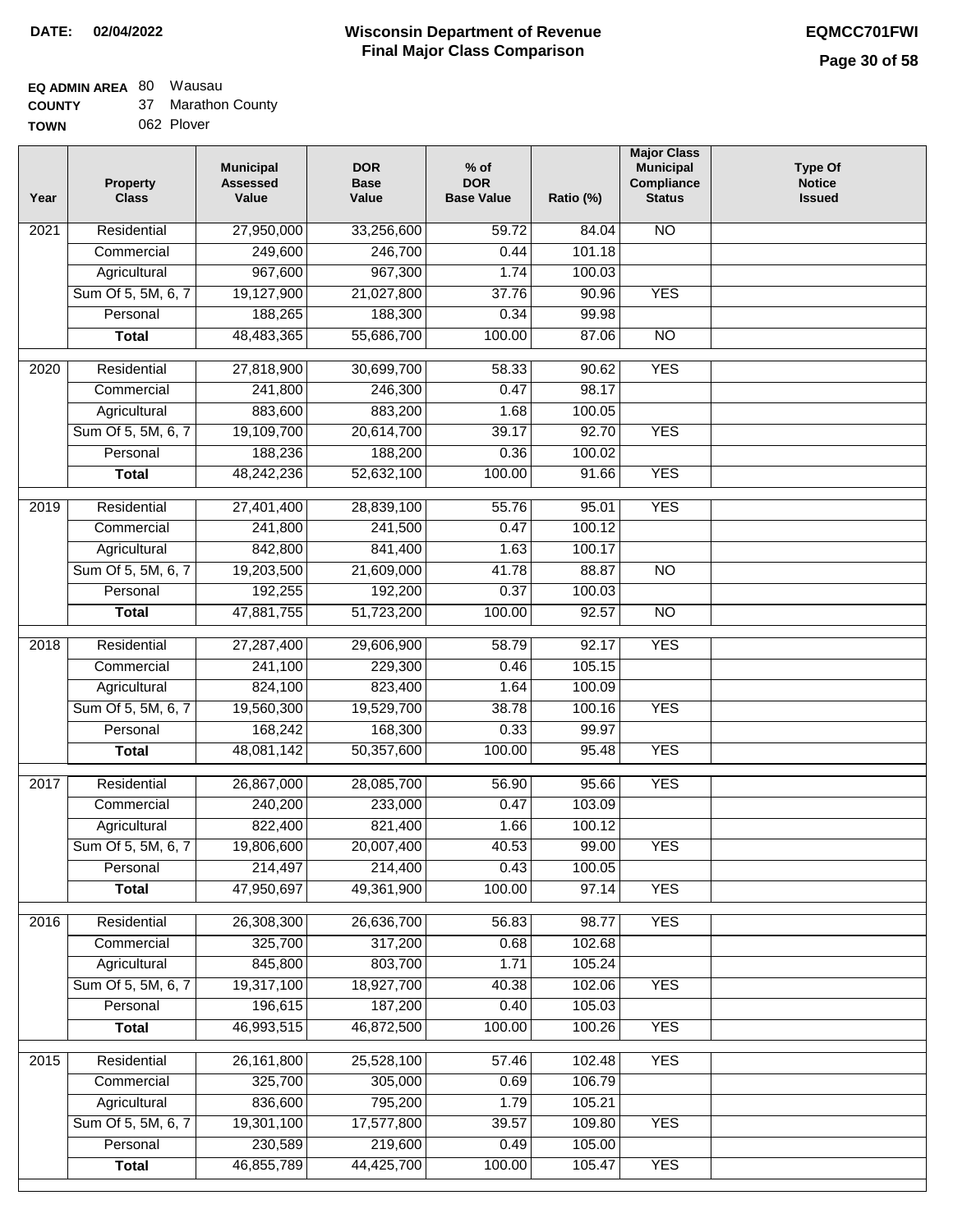#### **EQ ADMIN AREA** 80 Wausau 5

| 37 Marathon County<br><b>COUNTY</b> |  |
|-------------------------------------|--|

**TOWN** 064 Reid

| Year              | <b>Property</b><br><b>Class</b> | <b>Municipal</b><br><b>Assessed</b><br>Value | <b>DOR</b><br><b>Base</b><br>Value | % of<br><b>DOR</b><br><b>Base Value</b> | Ratio (%) | <b>Major Class</b><br><b>Municipal</b><br>Compliance<br><b>Status</b> | <b>Type Of</b><br><b>Notice</b><br><b>Issued</b> |
|-------------------|---------------------------------|----------------------------------------------|------------------------------------|-----------------------------------------|-----------|-----------------------------------------------------------------------|--------------------------------------------------|
| $\overline{202}1$ | Residential                     | 70,658,500                                   | 79,521,300                         | 72.16                                   | 88.85     | $\overline{NO}$                                                       |                                                  |
|                   | Commercial                      | 1,259,000                                    | 1,339,900                          | 1.22                                    | 93.96     |                                                                       |                                                  |
|                   | Agricultural                    | 1,366,700                                    | 1,475,000                          | 1.34                                    | 92.66     |                                                                       |                                                  |
|                   | Sum Of 5, 5M, 6, 7              | 27,560,400                                   | 27,738,400                         | 25.17                                   | 99.36     | <b>YES</b>                                                            |                                                  |
|                   | Personal                        | 122,400                                      | 132,000                            | 0.12                                    | 92.73     |                                                                       |                                                  |
|                   | <b>Total</b>                    | 100,967,000                                  | 110,206,600                        | 100.00                                  | 91.62     | $\overline{NO}$                                                       |                                                  |
| $\overline{2020}$ | Residential                     | 69,980,300                                   | 78,790,000                         | 72.93                                   | 88.82     | $\overline{NO}$                                                       |                                                  |
|                   | Commercial                      | 1,244,000                                    | 1,364,600                          | 1.26                                    | 91.16     |                                                                       |                                                  |
|                   | Agricultural                    | 1,409,700                                    | 1,413,500                          | 1.31                                    | 99.73     |                                                                       |                                                  |
|                   | Sum Of 5, 5M, 6, 7              | 27,180,300                                   | 26,324,800                         | 24.37                                   | 103.25    | <b>YES</b>                                                            |                                                  |
|                   | Personal                        | 134,700                                      | 139,600                            | 0.13                                    | 96.49     |                                                                       |                                                  |
|                   | <b>Total</b>                    | 99,949,000                                   | 108,032,500                        | 100.00                                  | 92.52     | $\overline{NO}$                                                       |                                                  |
| 2019              | Residential                     | 69,434,500                                   | 72,433,100                         | 71.11                                   | 95.86     | <b>YES</b>                                                            |                                                  |
|                   | Commercial                      | 1,244,000                                    | 1,337,800                          | 1.31                                    | 92.99     |                                                                       |                                                  |
|                   | Agricultural                    | 1,414,000                                    | 1,358,500                          | 1.33                                    | 104.09    |                                                                       |                                                  |
|                   | Sum Of 5, 5M, 6, 7              | 27,751,300                                   | 26,592,100                         | 26.11                                   | 104.36    | <b>YES</b>                                                            |                                                  |
|                   | Personal                        | 134,500                                      | 137,800                            | 0.14                                    | 97.61     |                                                                       |                                                  |
|                   | <b>Total</b>                    | 99,978,300                                   | 101,859,300                        | 100.00                                  | 98.15     | <b>YES</b>                                                            |                                                  |
|                   |                                 |                                              |                                    |                                         |           |                                                                       |                                                  |
| 2018              | Residential                     | 68,466,200                                   | 73,650,800                         | 72.57                                   | 92.96     | <b>YES</b>                                                            |                                                  |
|                   | Commercial                      | 1,244,000                                    | 1,274,100                          | 1.26                                    | 97.64     |                                                                       |                                                  |
|                   | Agricultural                    | 1,414,400                                    | 1,322,100                          | 1.30                                    | 106.98    |                                                                       |                                                  |
|                   | Sum Of 5, 5M, 6, 7              | 27,850,700                                   | 25, 131, 500                       | 24.76                                   | 110.82    | $\overline{10}$                                                       |                                                  |
|                   | Personal                        | 115,700                                      | 115,700                            | 0.11                                    | 100.00    |                                                                       |                                                  |
|                   | <b>Total</b>                    | 99,091,000                                   | 101,494,200                        | 100.00                                  | 97.63     | <b>NO</b>                                                             |                                                  |
| 2017              | Residential                     | 68,130,200                                   | 70,253,100                         | 71.38                                   | 96.98     | <b>YES</b>                                                            |                                                  |
|                   | Commercial                      | 1,244,000                                    | 1,300,100                          | 1.32                                    | 95.68     |                                                                       |                                                  |
|                   | Agricultural                    | 1,417,700                                    | 1,291,400                          | 1.31                                    | 109.78    |                                                                       |                                                  |
|                   | Sum Of 5, 5M, 6, 7              | 27,646,000                                   | 25,448,700                         | 25.86                                   | 108.63    | <b>YES</b>                                                            |                                                  |
|                   | Personal                        | 129,400                                      | 129,400                            | 0.13                                    | 100.00    |                                                                       |                                                  |
|                   | <b>Total</b>                    | 98,567,300                                   | 98,422,700                         | 100.00                                  | 100.15    | <b>YES</b>                                                            |                                                  |
| 2016              | Residential                     | 66,696,100                                   | 67,469,600                         | 69.92                                   | 98.85     | <b>YES</b>                                                            |                                                  |
|                   | Commercial                      | 1,244,000                                    | 1,287,200                          | 1.33                                    | 96.64     |                                                                       |                                                  |
|                   | Agricultural                    | 1,418,400                                    | 1,270,300                          | 1.32                                    | 111.66    |                                                                       |                                                  |
|                   | Sum Of 5, 5M, 6, 7              | 27,591,300                                   | 26,349,600                         | 27.31                                   | 104.71    | <b>YES</b>                                                            |                                                  |
|                   | Personal                        | 127,900                                      | 119,500                            | 0.12                                    | 107.03    |                                                                       |                                                  |
|                   | <b>Total</b>                    | 97,077,700                                   | 96,496,200                         | 100.00                                  | 100.60    | <b>YES</b>                                                            |                                                  |
| 2015              | Residential                     | 65,930,600                                   | 60,685,600                         | 68.69                                   | 108.64    | <b>YES</b>                                                            |                                                  |
|                   | Commercial                      | 1,244,000                                    | 1,237,700                          | 1.40                                    | 100.51    |                                                                       |                                                  |
|                   | Agricultural                    | 1,430,400                                    | 1,261,200                          | 1.43                                    | 113.42    |                                                                       |                                                  |
|                   | Sum Of 5, 5M, 6, 7              | 27,458,800                                   | 25,036,900                         | 28.34                                   | 109.67    | <b>YES</b>                                                            |                                                  |
|                   | Personal                        | 130,600                                      | 120,900                            | 0.14                                    | 108.02    |                                                                       |                                                  |
|                   | <b>Total</b>                    | 96,194,400                                   | 88,342,300                         | 100.00                                  | 108.89    | <b>YES</b>                                                            |                                                  |
|                   |                                 |                                              |                                    |                                         |           |                                                                       |                                                  |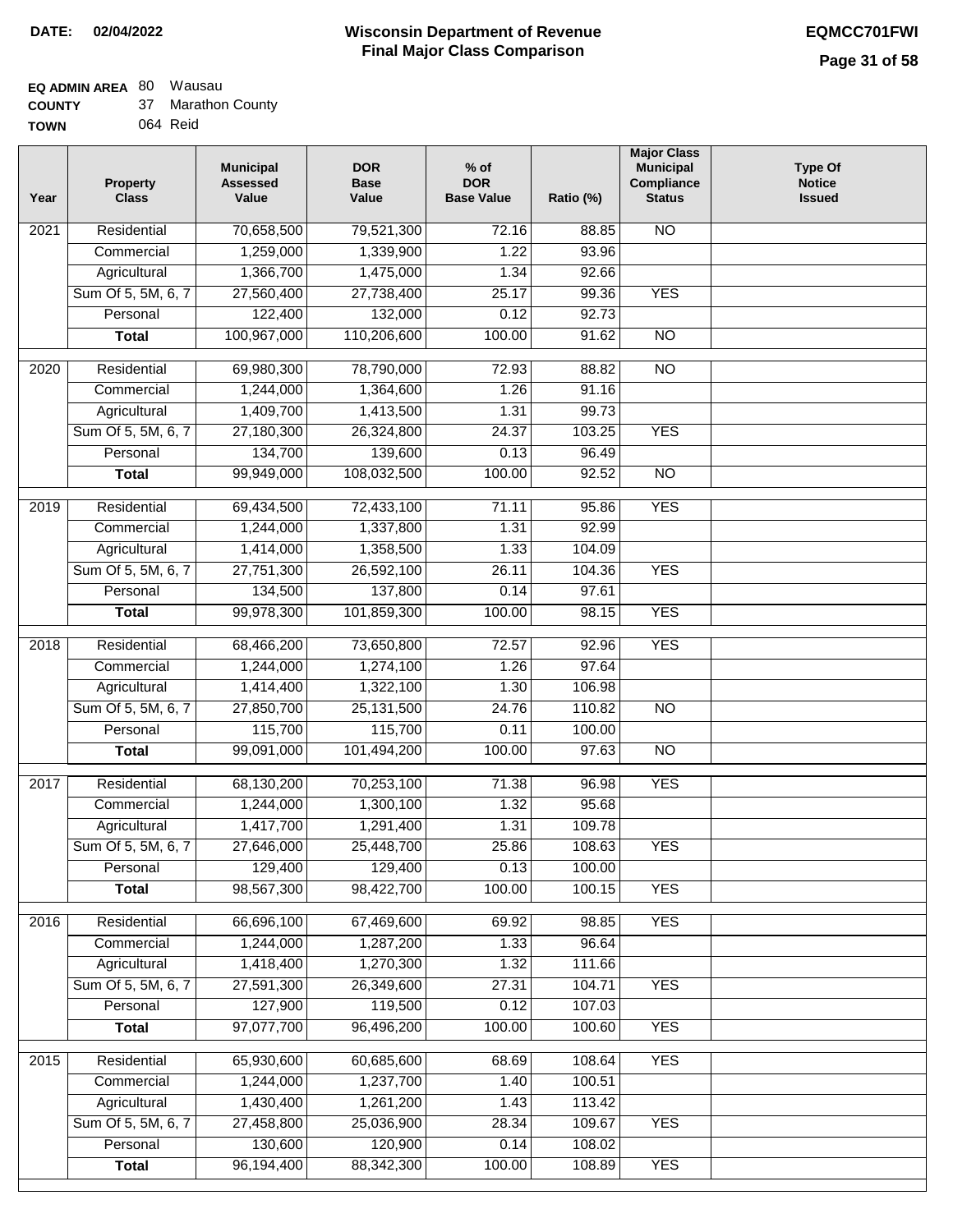#### **EQ ADMIN AREA** 80 Wausau **COUNTY**

| <b>COUNTY</b> | 37 Marathon County |
|---------------|--------------------|
| <b>TOWN</b>   | 066 Rib Falls      |

| Year | <b>Property</b><br><b>Class</b> | <b>Municipal</b><br><b>Assessed</b><br>Value | <b>DOR</b><br><b>Base</b><br>Value | $%$ of<br><b>DOR</b><br><b>Base Value</b> | Ratio (%) | <b>Major Class</b><br><b>Municipal</b><br>Compliance<br><b>Status</b> | <b>Type Of</b><br><b>Notice</b><br><b>Issued</b> |
|------|---------------------------------|----------------------------------------------|------------------------------------|-------------------------------------------|-----------|-----------------------------------------------------------------------|--------------------------------------------------|
| 2021 | Residential                     | 58,470,500                                   | 72,286,100                         | 77.62                                     | 80.89     | <b>NO</b>                                                             |                                                  |
|      | Commercial                      | 658,700                                      | 1,108,800                          | 1.19                                      | 59.41     |                                                                       |                                                  |
|      | Agricultural                    | 2,442,000                                    | 2,441,400                          | 2.62                                      | 100.02    |                                                                       |                                                  |
|      | Sum Of 5, 5M, 6, 7              | 14,667,300                                   | 17,099,300                         | 18.36                                     | 85.78     | $\overline{NO}$                                                       |                                                  |
|      | Personal                        | 164,500                                      | 198,200                            | 0.21                                      | 83.00     |                                                                       |                                                  |
|      | <b>Total</b>                    | 76,403,000                                   | 93,133,800                         | 100.00                                    | 82.04     | $\overline{NO}$                                                       |                                                  |
| 2020 | Residential                     | 58,148,500                                   | 69,814,100                         | 77.10                                     | 83.29     | $\overline{10}$                                                       |                                                  |
|      | Commercial                      | 658,700                                      | 1,143,100                          | 1.26                                      | 57.62     |                                                                       |                                                  |
|      | Agricultural                    | 2,334,800                                    | 2,334,200                          | 2.58                                      | 100.03    |                                                                       |                                                  |
|      | Sum Of 5, 5M, 6, 7              | 14,630,100                                   | 17,063,700                         | 18.84                                     | 85.74     | $\overline{NO}$                                                       |                                                  |
|      | Personal                        | 168,900                                      | 194,100                            | 0.21                                      | 87.02     |                                                                       |                                                  |
|      | <b>Total</b>                    | 75,941,000                                   | 90,549,200                         | 100.00                                    | 83.87     | $\overline{NO}$                                                       |                                                  |
|      |                                 |                                              |                                    |                                           |           |                                                                       |                                                  |
| 2019 | Residential                     | 57,680,300                                   | 65,345,300                         | 75.74                                     | 88.27     | $\overline{NO}$                                                       |                                                  |
|      | Commercial                      | 658,700                                      | 1,120,700                          | 1.30                                      | 58.78     |                                                                       |                                                  |
|      | Agricultural                    | 2,246,100                                    | 2,246,600                          | 2.60                                      | 99.98     |                                                                       |                                                  |
|      | Sum Of 5, 5M, 6, 7              | 14,515,400                                   | 17,363,000                         | 20.12                                     | 83.60     | $\overline{NO}$                                                       |                                                  |
|      | Personal                        | 180,300                                      | 200,300                            | 0.23                                      | 90.01     |                                                                       |                                                  |
|      | <b>Total</b>                    | 75,280,800                                   | 86,275,900                         | 100.00                                    | 87.26     | $\overline{NO}$                                                       |                                                  |
| 2018 | Residential                     | 57,016,300                                   | 63,091,500                         | 76.42                                     | 90.37     | <b>YES</b>                                                            |                                                  |
|      | Commercial                      | 732,400                                      | 1,067,300                          | 1.29                                      | 68.62     |                                                                       |                                                  |
|      | Agricultural                    | 2,184,300                                    | 2,180,500                          | 2.64                                      | 100.17    |                                                                       |                                                  |
|      | Sum Of 5, 5M, 6, 7              | 14,636,900                                   | 16,026,700                         | 19.41                                     | 91.33     | <b>YES</b>                                                            |                                                  |
|      | Personal                        | 180,000                                      | 189,500                            | 0.23                                      | 94.99     |                                                                       |                                                  |
|      | <b>Total</b>                    | 74,749,900                                   | 82,555,500                         | 100.00                                    | 90.55     | <b>YES</b>                                                            |                                                  |
| 2017 | Residential                     | 57,015,700                                   | 60,693,300                         | 76.62                                     | 93.94     | <b>YES</b>                                                            |                                                  |
|      | Commercial                      | 890,500                                      | 1,267,000                          | 1.60                                      | 70.28     |                                                                       |                                                  |
|      | Agricultural                    | 2,128,300                                    | 2,131,600                          | 2.69                                      | 99.85     |                                                                       |                                                  |
|      | Sum Of 5, 5M, 6, 7              | 14,907,000                                   | 14,874,500                         | 18.78                                     | 100.22    | <b>YES</b>                                                            |                                                  |
|      | Personal                        | 252,000                                      | 252,000                            | 0.32                                      | 100.00    |                                                                       |                                                  |
|      | <b>Total</b>                    | 75,193,500                                   | 79,218,400                         | 100.00                                    | 94.92     | <b>YES</b>                                                            |                                                  |
| 2016 | Residential                     | 56,831,800                                   | 55,883,300                         | 74.75                                     | 101.70    | <b>YES</b>                                                            |                                                  |
|      | Commercial                      | 890,400                                      | 1,218,300                          | 1.63                                      | 73.09     |                                                                       |                                                  |
|      | Agricultural                    | 2,090,900                                    | 2,091,700                          | 2.80                                      | 99.96     |                                                                       |                                                  |
|      | Sum Of 5, 5M, 6, 7              | 15,023,500                                   | 15,323,300                         | 20.50                                     | 98.04     | <b>YES</b>                                                            |                                                  |
|      | Personal                        | 247,000                                      | 247,000                            | 0.33                                      | 100.00    |                                                                       |                                                  |
|      | <b>Total</b>                    | 75,083,600                                   | 74,763,600                         | 100.00                                    | 100.43    | <b>YES</b>                                                            |                                                  |
|      |                                 |                                              |                                    |                                           |           |                                                                       |                                                  |
| 2015 | Residential                     | 55,759,200                                   | 54,924,400                         | 73.79                                     | 101.52    | <b>YES</b>                                                            |                                                  |
|      | Commercial                      | 890,400                                      | 1,171,500                          | 1.57                                      | 76.01     |                                                                       |                                                  |
|      | Agricultural                    | 2,070,800                                    | 2,071,600                          | 2.78                                      | 99.96     |                                                                       |                                                  |
|      | Sum Of 5, 5M, 6, 7              | 15,109,300                                   | 16,073,300                         | 21.60                                     | 94.00     | <b>YES</b>                                                            |                                                  |
|      | Personal                        | 188,500                                      | 188,500                            | 0.25                                      | 100.00    |                                                                       |                                                  |
|      | <b>Total</b>                    | 74,018,200                                   | 74,429,300                         | 100.00                                    | 99.45     | <b>YES</b>                                                            |                                                  |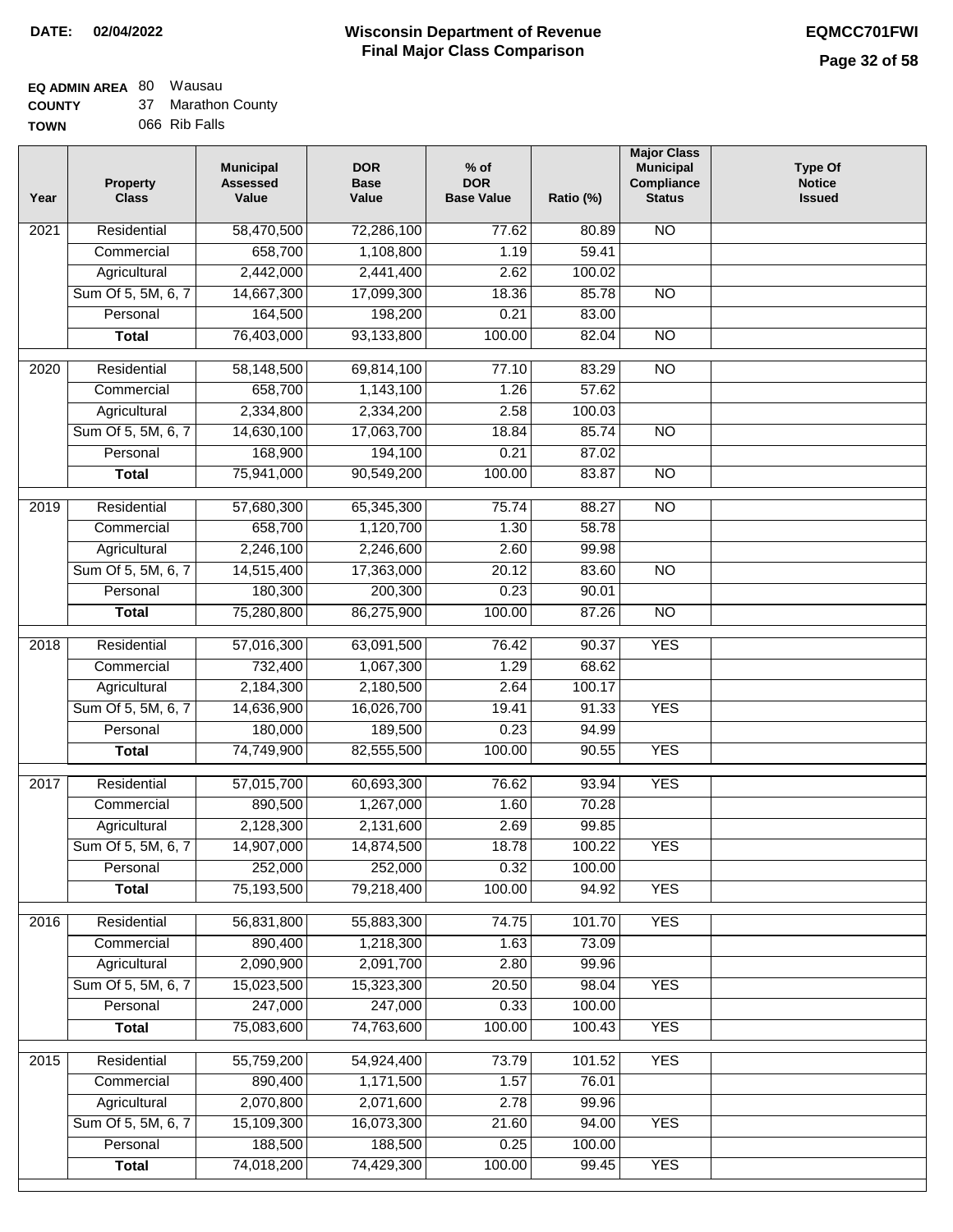**EQ ADMIN AREA** 80 Wausau

**COUNTY TOWN** 37 Marathon County 068 Rib Mountain

| Year             | <b>Property</b><br><b>Class</b> | <b>Municipal</b><br><b>Assessed</b><br>Value | <b>DOR</b><br><b>Base</b><br>Value | $%$ of<br><b>DOR</b><br><b>Base Value</b> | Ratio (%) | <b>Major Class</b><br><b>Municipal</b><br>Compliance<br><b>Status</b> | <b>Type Of</b><br><b>Notice</b><br><b>Issued</b> |
|------------------|---------------------------------|----------------------------------------------|------------------------------------|-------------------------------------------|-----------|-----------------------------------------------------------------------|--------------------------------------------------|
| 2021             | Residential                     | 642,923,400                                  | 698,733,100                        | 71.96                                     | 92.01     | <b>YES</b>                                                            |                                                  |
|                  | Commercial                      | 222,489,100                                  | 239,276,100                        | 24.64                                     | 92.98     | <b>YES</b>                                                            |                                                  |
|                  | Agricultural                    | 120,200                                      | 128,900                            | 0.01                                      | 93.25     |                                                                       |                                                  |
|                  | Sum Of 5, 5M, 6, 7              | 11,961,300                                   | 13,768,700                         | 1.42                                      | 86.87     |                                                                       |                                                  |
|                  | Personal                        | 17,742,300                                   | 19,077,700                         | 1.96                                      | 93.00     |                                                                       |                                                  |
|                  | <b>Total</b>                    | 895,236,300                                  | 970,984,500                        | 100.00                                    | 92.20     | <b>YES</b>                                                            |                                                  |
| $\frac{1}{2020}$ | Residential                     | 636,909,900                                  | 665,565,700                        | 71.45                                     | 95.69     | <b>YES</b>                                                            |                                                  |
|                  | Commercial                      | 218,669,600                                  | 232,760,700                        | 24.99                                     | 93.95     | <b>YES</b>                                                            |                                                  |
|                  | Agricultural                    | 124,000                                      | 123,900                            | 0.01                                      | 100.08    |                                                                       |                                                  |
|                  | Sum Of 5, 5M, 6, 7              | 12,123,800                                   | 14,691,000                         | 1.58                                      | 82.53     |                                                                       |                                                  |
|                  | Personal                        | 18,310,500                                   | 18,310,500                         | 1.97                                      | 100.00    |                                                                       |                                                  |
|                  | <b>Total</b>                    | 886,137,800                                  | 931,451,800                        | 100.00                                    | 95.14     | <b>YES</b>                                                            |                                                  |
|                  |                                 |                                              |                                    |                                           |           |                                                                       |                                                  |
| 2019             | Residential                     | 625,326,500                                  | 599,676,000                        | 70.56                                     | 104.28    | <b>YES</b>                                                            |                                                  |
|                  | Commercial                      | 218,251,000                                  | 218,865,200                        | 25.75                                     | 99.72     | <b>YES</b>                                                            |                                                  |
|                  | Agricultural                    | 119,200                                      | 119,100                            | 0.01                                      | 100.08    |                                                                       |                                                  |
|                  | Sum Of 5, 5M, 6, 7              | 12,286,300                                   | 14,015,200                         | 1.65                                      | 87.66     |                                                                       |                                                  |
|                  | Personal                        | 17,722,300                                   | 17,222,800                         | 2.03                                      | 102.90    |                                                                       |                                                  |
|                  | <b>Total</b>                    | 873,705,300                                  | 849,898,300                        | 100.00                                    | 102.80    | <b>YES</b>                                                            |                                                  |
| 2018             | Residential                     | 511,652,400                                  | 578,527,600                        | 70.60                                     | 88.44     | $\overline{NO}$                                                       |                                                  |
|                  | Commercial                      | 195,089,800                                  | 207,770,200                        | 25.36                                     | 93.90     | <b>YES</b>                                                            |                                                  |
|                  | Agricultural                    | 168,900                                      | 180,700                            | 0.02                                      | 93.47     |                                                                       |                                                  |
|                  | Sum Of 5, 5M, 6, 7              | 8,358,000                                    | 11,170,000                         | 1.36                                      | 74.83     |                                                                       |                                                  |
|                  | Personal                        | 20,500,200                                   | 21,792,500                         | 2.66                                      | 94.07     |                                                                       |                                                  |
|                  | <b>Total</b>                    | 735,769,300                                  | 819,441,000                        | 100.00                                    | 89.79     | $\overline{10}$                                                       |                                                  |
| 2017             | Residential                     | 506,472,700                                  | 556,362,700                        | 70.84                                     | 91.03     | <b>YES</b>                                                            |                                                  |
|                  | Commercial                      | 191,321,900                                  | 188,672,100                        | 24.02                                     | 101.40    | <b>YES</b>                                                            |                                                  |
|                  | Agricultural                    | 177,300                                      | 186,700                            | 0.02                                      | 94.97     |                                                                       |                                                  |
|                  | Sum Of 5, 5M, 6, 7              | 8,242,900                                    | 10,305,400                         | 1.31                                      | 79.99     |                                                                       |                                                  |
|                  | Personal                        | 28,356,000                                   | 29,848,400                         | 3.80                                      | 95.00     |                                                                       |                                                  |
|                  | <b>Total</b>                    | 734,570,800                                  | 785,375,300                        | 100.00                                    | 93.53     | <b>YES</b>                                                            |                                                  |
|                  |                                 |                                              |                                    |                                           |           |                                                                       |                                                  |
| 2016             | Residential                     | 502,183,300                                  | 535,529,000                        | 70.29                                     | 93.77     | <b>YES</b>                                                            |                                                  |
|                  | Commercial                      | 186,319,000                                  | 188,458,600                        | 24.73                                     | 98.86     | <b>YES</b>                                                            |                                                  |
|                  | Agricultural                    | 183,400                                      | 184,200                            | 0.02                                      | 99.57     |                                                                       |                                                  |
|                  | Sum Of 5, 5M, 6, 7              | 8,130,700                                    | 9,879,400                          | 1.30                                      | 82.30     |                                                                       |                                                  |
|                  | Personal                        | 26,467,400                                   | 27,860,500                         | 3.66                                      | 95.00     |                                                                       |                                                  |
|                  | <b>Total</b>                    | 723,283,800                                  | 761,911,700                        | 100.00                                    | 94.93     | <b>YES</b>                                                            |                                                  |
| 2015             | Residential                     | 498,317,300                                  | 505,934,900                        | 71.00                                     | 98.49     | <b>YES</b>                                                            |                                                  |
|                  | Commercial                      | 179,688,500                                  | 166,552,700                        | 23.37                                     | 107.89    | <b>YES</b>                                                            |                                                  |
|                  | Agricultural                    | 188,900                                      | 189,300                            | 0.03                                      | 99.79     |                                                                       |                                                  |
|                  | Sum Of 5, 5M, 6, 7              | 8,155,800                                    | 11,655,300                         | 1.64                                      | 69.98     |                                                                       |                                                  |
|                  | Personal                        | 28,262,300                                   | 28,262,300                         | 3.97                                      | 100.00    |                                                                       |                                                  |
|                  | <b>Total</b>                    | 714,612,800                                  | 712,594,500                        | 100.00                                    | 100.28    | <b>YES</b>                                                            |                                                  |
|                  |                                 |                                              |                                    |                                           |           |                                                                       |                                                  |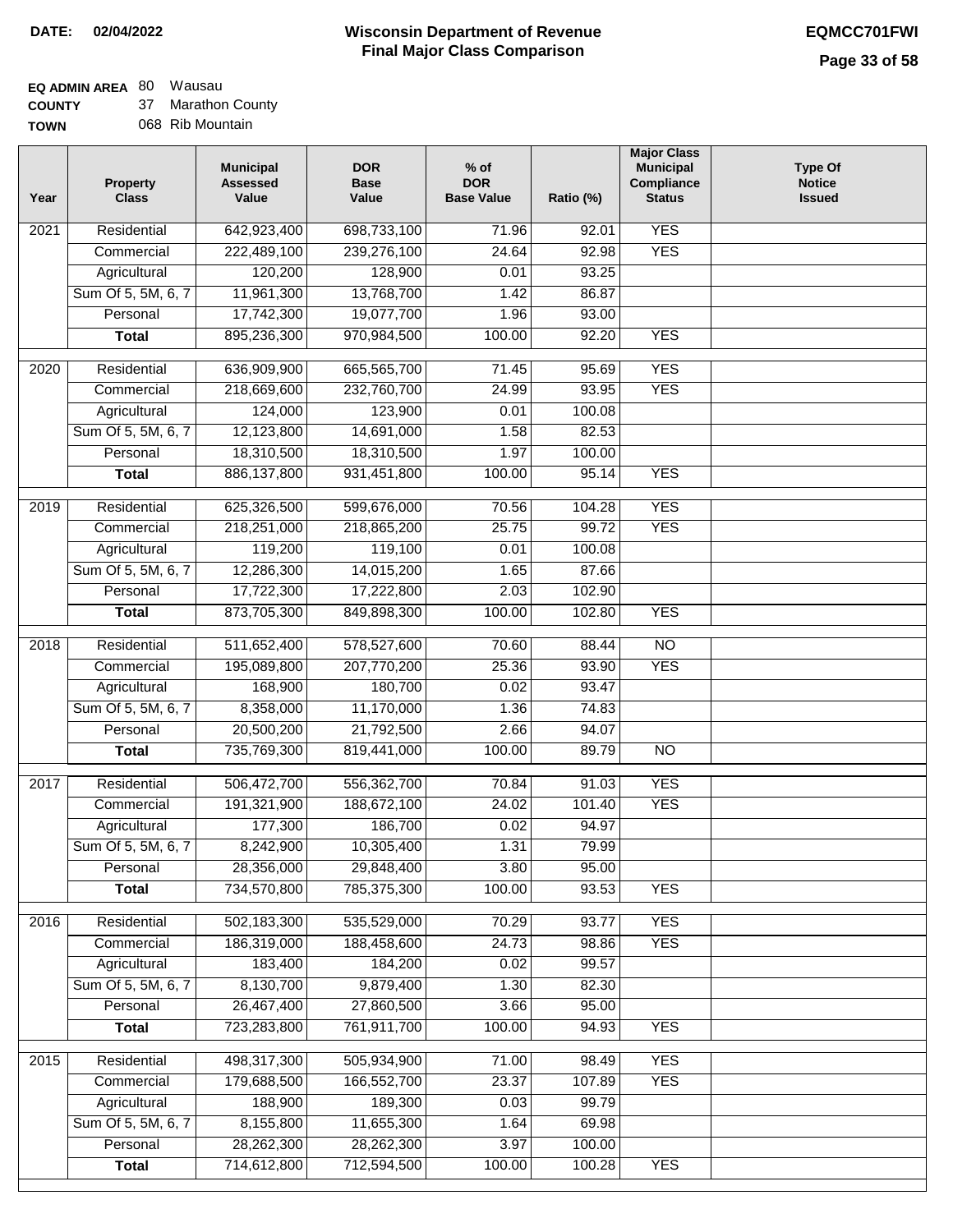### **EQ ADMIN AREA** 80 Wausau

**COUNTY** 37 Marathon County

| <b>TOWN</b> | 070 Rietbrock |
|-------------|---------------|

| Year              | <b>Property</b><br><b>Class</b> | <b>Municipal</b><br><b>Assessed</b><br>Value | <b>DOR</b><br><b>Base</b><br>Value | % of<br><b>DOR</b><br><b>Base Value</b> | Ratio (%) | <b>Major Class</b><br><b>Municipal</b><br>Compliance<br><b>Status</b> | <b>Type Of</b><br><b>Notice</b><br><b>Issued</b> |
|-------------------|---------------------------------|----------------------------------------------|------------------------------------|-----------------------------------------|-----------|-----------------------------------------------------------------------|--------------------------------------------------|
| 2021              | Residential                     | 30,256,500                                   | 35,722,100                         | 60.33                                   | 84.70     | N <sub>O</sub>                                                        |                                                  |
|                   | Commercial                      | 682,200                                      | 728,600                            | 1.23                                    | 93.63     |                                                                       |                                                  |
|                   | Agricultural                    | 2,823,900                                    | 2,823,000                          | 4.77                                    | 100.03    |                                                                       |                                                  |
|                   | Sum Of 5, 5M, 6, 7              | 19,940,700                                   | 19,872,600                         | 33.56                                   | 100.34    | <b>YES</b>                                                            |                                                  |
|                   | Personal                        | 57,000                                       | 61,300                             | 0.10                                    | 92.99     |                                                                       |                                                  |
|                   | <b>Total</b>                    | 53,760,300                                   | 59,207,600                         | 100.00                                  | 90.80     | $\overline{NO}$                                                       |                                                  |
| 2020              | Residential                     | 29,821,200                                   | 34,412,000                         | 60.01                                   | 86.66     | $\overline{NO}$                                                       |                                                  |
|                   | Commercial                      | 686,100                                      | 755,500                            | 1.32                                    | 90.81     |                                                                       |                                                  |
|                   | Agricultural                    | 2,700,600                                    | 2,701,200                          | 4.71                                    | 99.98     |                                                                       |                                                  |
|                   | Sum Of 5, 5M, 6, 7              | 20,058,900                                   | 19,412,000                         | 33.85                                   | 103.33    | <b>YES</b>                                                            |                                                  |
|                   | Personal                        | 60,900                                       | 64,100                             | 0.11                                    | 95.01     |                                                                       |                                                  |
|                   | <b>Total</b>                    | 53,327,700                                   | 57,344,800                         | 100.00                                  | 92.99     | $\overline{NO}$                                                       |                                                  |
|                   |                                 |                                              |                                    |                                         |           |                                                                       |                                                  |
| 2019              | Residential                     | 29,389,200                                   | 32,059,000                         | 58.56                                   | 91.67     | <b>YES</b>                                                            |                                                  |
|                   | Commercial                      | 686,100                                      | 740,700                            | 1.35                                    | 92.63     |                                                                       |                                                  |
|                   | Agricultural                    | 2,592,000                                    | 2,597,600                          | 4.75                                    | 99.78     |                                                                       |                                                  |
|                   | Sum Of 5, 5M, 6, 7              | 19,815,900                                   | 19,284,500                         | 35.23                                   | 102.76    | <b>YES</b>                                                            |                                                  |
|                   | Personal                        | 61,600                                       | 61,600                             | 0.11                                    | 100.00    |                                                                       |                                                  |
|                   | <b>Total</b>                    | 52,544,800                                   | 54,743,400                         | 100.00                                  | 95.98     | <b>YES</b>                                                            |                                                  |
| 2018              | Residential                     | 29,195,900                                   | 29,979,700                         | 56.26                                   | 97.39     | <b>YES</b>                                                            |                                                  |
|                   | Commercial                      | 626,100                                      | 648,300                            | 1.22                                    | 96.58     |                                                                       |                                                  |
|                   | Agricultural                    | 2,524,800                                    | 2,521,800                          | 4.73                                    | 100.12    |                                                                       |                                                  |
|                   | Sum Of 5, 5M, 6, 7              | 19,702,600                                   | 20,035,700                         | 37.60                                   | 98.34     | <b>YES</b>                                                            |                                                  |
|                   | Personal                        | 103,600                                      | 104,700                            | 0.20                                    | 98.95     |                                                                       |                                                  |
|                   | <b>Total</b>                    | 52,153,000                                   | 53,290,200                         | 100.00                                  | 97.87     | <b>YES</b>                                                            |                                                  |
| 2017              | Residential                     | 29,010,200                                   | 29,509,900                         | 56.59                                   | 98.31     | <b>YES</b>                                                            |                                                  |
|                   | Commercial                      | 626,100                                      | 661,600                            | 1.27                                    | 94.63     |                                                                       |                                                  |
|                   | Agricultural                    | 2,470,000                                    | 2,466,000                          | 4.73                                    | 100.16    |                                                                       |                                                  |
|                   | Sum Of 5, 5M, 6, 7              | 19,412,400                                   | 19,116,800                         | 36.66                                   | 101.55    | YES                                                                   |                                                  |
|                   | Personal                        | 389,600                                      | 389,600                            | 0.75                                    | 100.00    |                                                                       |                                                  |
|                   | <b>Total</b>                    | 51,908,300                                   | 52,143,900                         | 100.00                                  | 99.55     | <b>YES</b>                                                            |                                                  |
| 2016              | Residential                     | 28,890,200                                   | 27,733,100                         | 55.08                                   | 104.17    | <b>YES</b>                                                            |                                                  |
|                   | Commercial                      | 626,100                                      | 636,200                            | 1.26                                    | 98.41     |                                                                       |                                                  |
|                   | Agricultural                    | 2,425,400                                    | 2,427,400                          | 4.82                                    | 99.92     |                                                                       |                                                  |
|                   | Sum Of 5, 5M, 6, 7              | 19,139,900                                   | 19,128,700                         | 37.99                                   | 100.06    | <b>YES</b>                                                            |                                                  |
|                   | Personal                        | 442,500                                      | 421,400                            | 0.84                                    | 105.01    |                                                                       |                                                  |
|                   | <b>Total</b>                    | 51,524,100                                   | 50,346,800                         | 100.00                                  | 102.34    | <b>YES</b>                                                            |                                                  |
|                   |                                 |                                              |                                    |                                         |           |                                                                       |                                                  |
| $\overline{2015}$ | Residential                     | 28,533,400                                   | 25,573,500                         | 53.97                                   | 111.57    | N <sub>O</sub>                                                        |                                                  |
|                   | Commercial                      | 484,300                                      | 481,800                            | 1.02                                    | 100.52    |                                                                       |                                                  |
|                   | Agricultural                    | 2,403,000                                    | 2,401,100                          | 5.07                                    | 100.08    |                                                                       |                                                  |
|                   | Sum Of 5, 5M, 6, 7              | 18,761,500                                   | 18,480,100                         | 39.00                                   | 101.52    | <b>YES</b>                                                            |                                                  |
|                   | Personal                        | 484,800                                      | 448,900                            | 0.95                                    | 108.00    |                                                                       |                                                  |
|                   | <b>Total</b>                    | 50,667,000                                   | 47,385,400                         | 100.00                                  | 106.93    | N <sub>O</sub>                                                        |                                                  |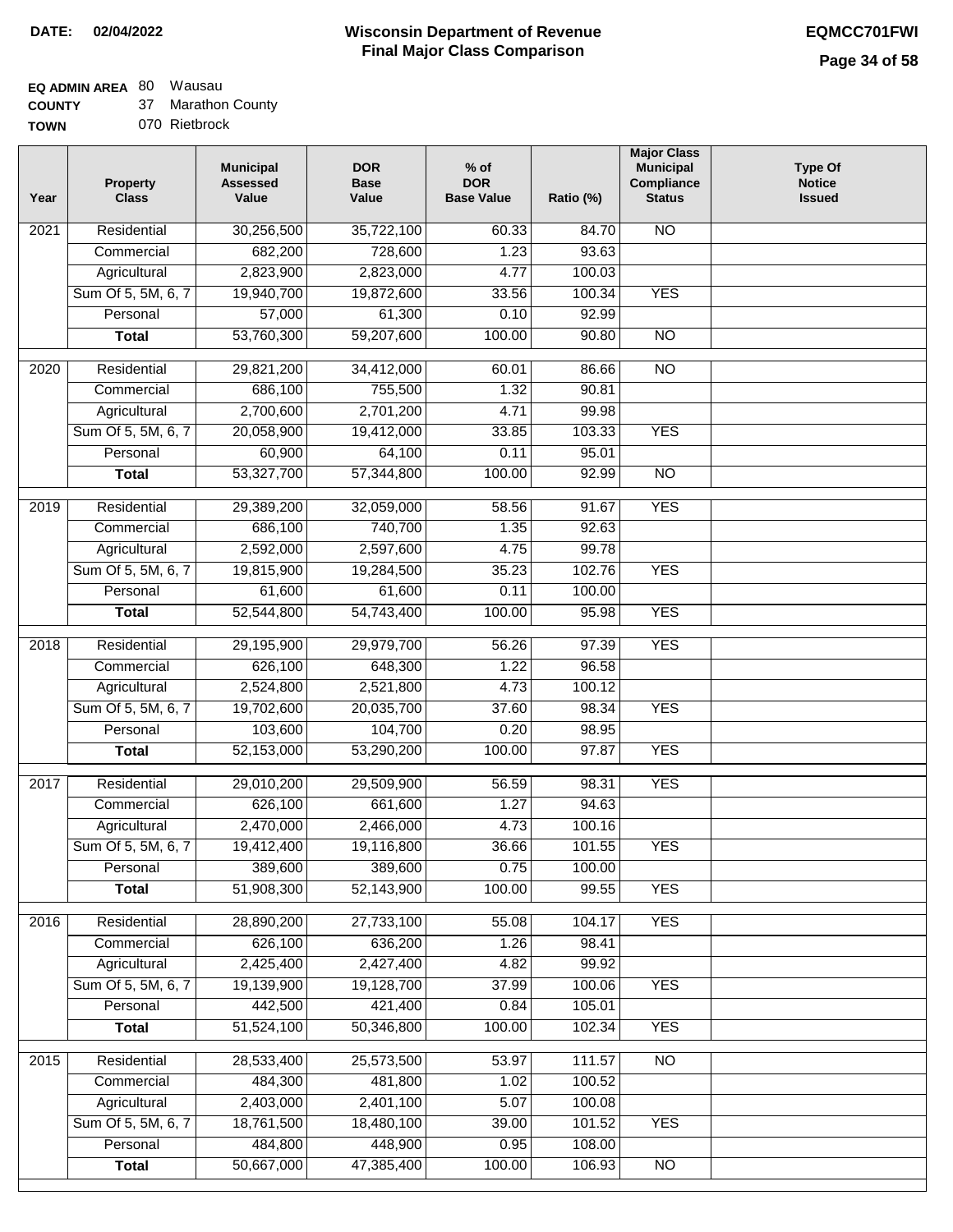# **EQ ADMIN AREA** 80 Wausau

| <b>COUNTY</b> |  | Marathon County |  |
|---------------|--|-----------------|--|
|---------------|--|-----------------|--|

**TOWN** 072 Ringle

| Year | <b>Property</b><br><b>Class</b> | <b>Municipal</b><br><b>Assessed</b><br>Value | <b>DOR</b><br><b>Base</b><br>Value | $%$ of<br><b>DOR</b><br><b>Base Value</b> | Ratio (%) | <b>Major Class</b><br><b>Municipal</b><br>Compliance<br><b>Status</b> | <b>Type Of</b><br><b>Notice</b><br><b>Issued</b> |
|------|---------------------------------|----------------------------------------------|------------------------------------|-------------------------------------------|-----------|-----------------------------------------------------------------------|--------------------------------------------------|
| 2021 | Residential                     | 151,357,800                                  | 158,534,400                        | 81.49                                     | 95.47     | <b>YES</b>                                                            |                                                  |
|      | Commercial                      | 4,346,100                                    | 3,350,500                          | 1.72                                      | 129.71    |                                                                       |                                                  |
|      | Agricultural                    | 864,300                                      | 833,500                            | 0.43                                      | 103.70    |                                                                       |                                                  |
|      | Sum Of 5, 5M, 6, 7              | 31, 181, 300                                 | 31,590,700                         | 16.24                                     | 98.70     | <b>YES</b>                                                            |                                                  |
|      | Personal                        | 234,900                                      | 227,100                            | 0.12                                      | 103.43    |                                                                       |                                                  |
|      | <b>Total</b>                    | 187,984,400                                  | 194,536,200                        | 100.00                                    | 96.63     | <b>YES</b>                                                            |                                                  |
| 2020 | Residential                     | 150,249,000                                  | 145,736,600                        | 80.81                                     | 103.10    | <b>YES</b>                                                            |                                                  |
|      | Commercial                      | 4,062,800                                    | 3,129,600                          | 1.74                                      | 129.82    |                                                                       |                                                  |
|      | Agricultural                    | 799,100                                      | 788,700                            | 0.44                                      | 101.32    |                                                                       |                                                  |
|      | Sum Of 5, 5M, 6, 7              | 31,192,000                                   | 30,454,500                         | 16.89                                     | 102.42    | <b>YES</b>                                                            |                                                  |
|      | Personal                        | 238,300                                      | 226,900                            | 0.13                                      | 105.02    |                                                                       |                                                  |
|      | <b>Total</b>                    | 186,541,200                                  | 180,336,300                        | 100.00                                    | 103.44    | <b>YES</b>                                                            |                                                  |
| 2019 | Residential                     | 113,898,000                                  | 136,805,300                        | 81.31                                     | 83.26     | <b>NO</b>                                                             |                                                  |
|      | Commercial                      | 2,692,700                                    | 2,844,700                          | 1.69                                      | 94.66     |                                                                       |                                                  |
|      | Agricultural                    | 807,700                                      | 885,300                            | 0.53                                      | 91.23     |                                                                       |                                                  |
|      | Sum Of 5, 5M, 6, 7              | 23,939,900                                   | 27,607,300                         | 16.41                                     | 86.72     | <b>NO</b>                                                             |                                                  |
|      | Personal                        | 96,500                                       | 113,500                            | 0.07                                      | 85.02     |                                                                       |                                                  |
|      | <b>Total</b>                    | 141,434,800                                  | 168,256,100                        | 100.00                                    | 84.06     | $\overline{NO}$                                                       |                                                  |
| 2018 | Residential                     | 111,638,600                                  | 130,309,900                        | 82.07                                     | 85.67     | <b>NO</b>                                                             |                                                  |
|      | Commercial                      | 2,484,900                                    | 2,420,400                          | 1.52                                      | 102.66    |                                                                       |                                                  |
|      | Agricultural                    | 808,200                                      | 857,500                            | 0.54                                      | 94.25     |                                                                       |                                                  |
|      | Sum Of 5, 5M, 6, 7              | 23,763,200                                   | 25,084,600                         | 15.80                                     | 94.73     | <b>YES</b>                                                            |                                                  |
|      | Personal                        | 97,300                                       | 110,600                            | 0.07                                      | 87.97     |                                                                       |                                                  |
|      | <b>Total</b>                    | 138,792,200                                  | 158,783,000                        | 100.00                                    | 87.41     | <b>NO</b>                                                             |                                                  |
| 2017 | Residential                     | 109,863,500                                  | 123,731,300                        | 81.00                                     | 88.79     | $\overline{NO}$                                                       |                                                  |
|      | Commercial                      | 2,323,500                                    | 2,282,600                          | 1.49                                      | 101.79    |                                                                       |                                                  |
|      | Agricultural                    | 811,200                                      | 841,300                            | 0.55                                      | 96.42     |                                                                       |                                                  |
|      | Sum Of 5, 5M, 6, 7              | 23,621,000                                   | 25,437,000                         | 16.65                                     | 92.86     | <b>YES</b>                                                            |                                                  |
|      | Personal                        | 420,800                                      | 457,400                            | 0.30                                      | 92.00     |                                                                       |                                                  |
|      | <b>Total</b>                    | 137,040,000                                  | 152,749,600                        | 100.00                                    | 89.72     | <b>NO</b>                                                             |                                                  |
| 2016 | Residential                     | 108,616,400                                  | 116,785,500                        | 79.69                                     | 93.01     | <b>YES</b>                                                            |                                                  |
|      | Commercial                      | 2,149,200                                    | 2,072,400                          | 1.41                                      | 103.71    |                                                                       |                                                  |
|      | Agricultural                    | 811,500                                      | 829,400                            | 0.57                                      | 97.84     |                                                                       |                                                  |
|      | Sum Of 5, 5M, 6, 7              | 23,973,700                                   | 26,443,300                         | 18.04                                     | 90.66     | <b>YES</b>                                                            |                                                  |
|      | Personal                        | 404,000                                      | 412,300                            | 0.28                                      | 97.99     |                                                                       |                                                  |
|      | <b>Total</b>                    | 135,954,800                                  | 146,542,900                        | 100.00                                    | 92.77     | <b>YES</b>                                                            |                                                  |
| 2015 | Residential                     | 107,693,600                                  | 111,315,300                        | 79.57                                     | 96.75     | <b>YES</b>                                                            |                                                  |
|      | Commercial                      | 2,149,200                                    | 1,966,400                          | 1.41                                      | 109.30    |                                                                       |                                                  |
|      | Agricultural                    | 812,800                                      | 818,800                            | 0.59                                      | 99.27     |                                                                       |                                                  |
|      | Sum Of 5, 5M, 6, 7              | 24,428,200                                   | 25,557,000                         | 18.27                                     | 95.58     | <b>YES</b>                                                            |                                                  |
|      | Personal                        | 238,600                                      | 238,600                            | 0.17                                      | 100.00    |                                                                       |                                                  |
|      | <b>Total</b>                    | 135,322,400                                  | 139,896,100                        | 100.00                                    | 96.73     | <b>YES</b>                                                            |                                                  |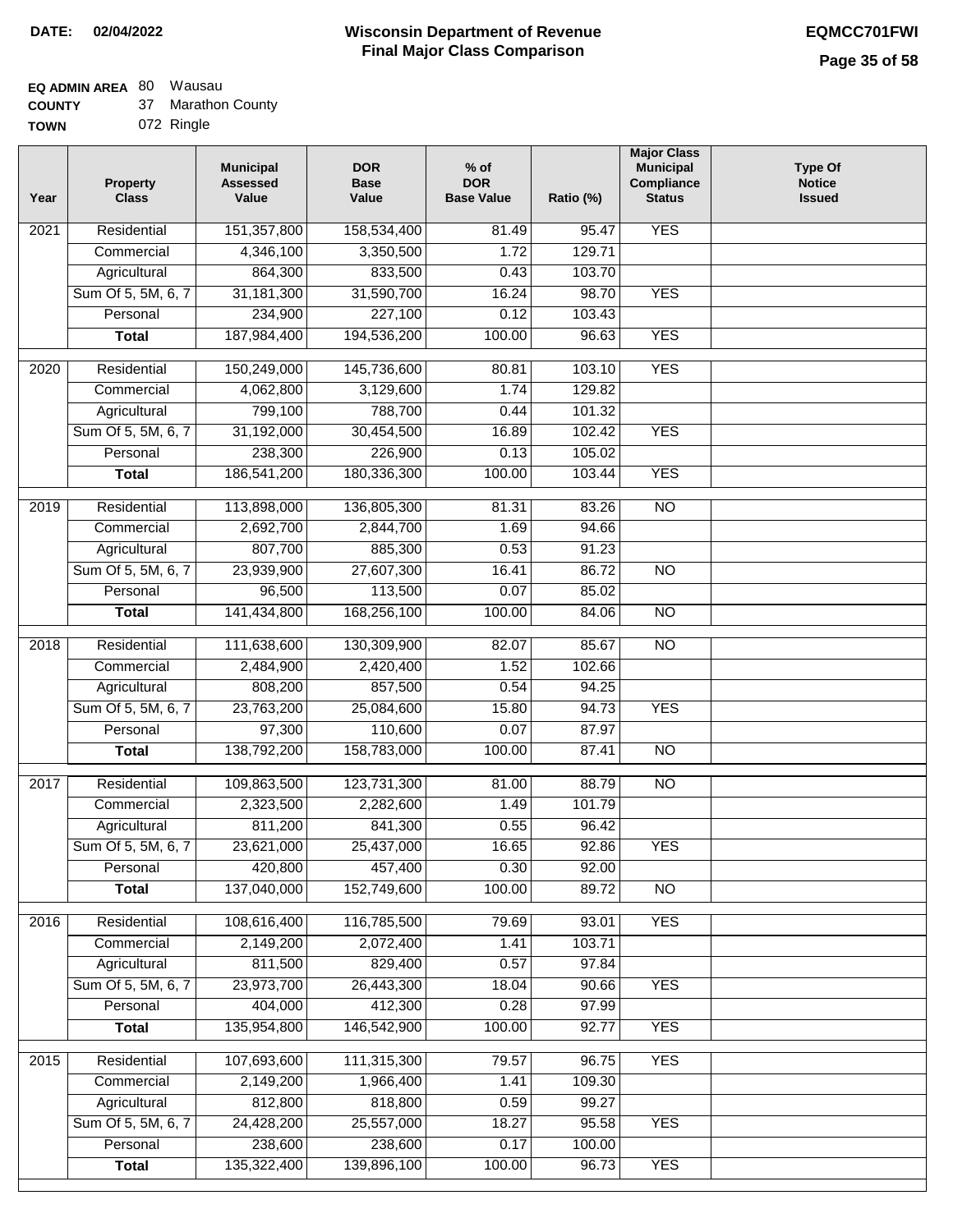**Major Class Municipal Compliance**

**Type Of Notice** 

# **EQ ADMIN AREA** 80 Wausau

**COUNTY TOWN** 37 Marathon County

| <b>TOWN</b> | 074 Spencer              |                                              |                                    |                                           |           |
|-------------|--------------------------|----------------------------------------------|------------------------------------|-------------------------------------------|-----------|
| Year        | Property<br><b>Class</b> | <b>Municipal</b><br><b>Assessed</b><br>Value | <b>DOR</b><br><b>Base</b><br>Value | $%$ of<br><b>DOR</b><br><b>Base Value</b> | Ratio (%) |
| 2021        | Residential              | 98,321,600                                   | 122,338,900                        | 89.17                                     | 80.3      |
|             | Commercial               | 2,344,000                                    | 2,467,500                          | 1.80                                      | 94.       |
|             | Agricultural             | 1,442,200                                    | 1,780,800                          | 1.30                                      | 80.       |
|             | Sum Of 5, 5M, 6, 7       | 9,979,400                                    | 10,496,000                         | 7.65                                      | 95.0      |
|             | Personal                 | 93,400                                       | 115,300                            | 0.08                                      | 81.1      |
|             | <b>Total</b>             | 112,180,600                                  | 137,198,500                        | 100.00                                    | 81.       |
|             |                          |                                              |                                    |                                           |           |
| 2020        | Residential              | 96,796,500                                   | 113,637,900                        | 88.57                                     | 85.       |
|             | Commercial               | 2,253,000                                    | 2,410,100                          | 1.88                                      | 93.4      |
|             | Agricultural             | 1,431,600                                    | 1,716,500                          | 1.34                                      | 83.4      |
|             | Sum Of 5, 5M, 6, 7       | 10,007,300                                   | 10,410,800                         | 8.11                                      | 96.       |
|             | Personal                 | 105,900                                      | 127,600                            | 0.10                                      | 82.9      |
|             | Total                    | 110,594,300                                  | 128,302,900                        | 100.00                                    | 86.3      |
| 2019        | Residential              | 96,362,000                                   | 107,732,600                        | 87.81                                     | 89.4      |
|             |                          |                                              |                                    |                                           |           |
|             | Commercial               | 2,249,400                                    | 2,358,600                          | 1.92                                      | 95.3      |

| Year              | <b>Class</b>       | Value       | Value       | <b>Base Value</b> | Ratio (%) | <b>Status</b>   | <b>Issued</b> |
|-------------------|--------------------|-------------|-------------|-------------------|-----------|-----------------|---------------|
| 2021              | Residential        | 98,321,600  | 122,338,900 | 89.17             | 80.37     | $\overline{NO}$ |               |
|                   | Commercial         | 2,344,000   | 2,467,500   | 1.80              | 94.99     |                 |               |
|                   | Agricultural       | 1,442,200   | 1,780,800   | 1.30              | 80.99     |                 |               |
|                   | Sum Of 5, 5M, 6, 7 | 9,979,400   | 10,496,000  | 7.65              | 95.08     |                 |               |
|                   | Personal           | 93,400      | 115,300     | 0.08              | 81.01     |                 |               |
|                   | <b>Total</b>       | 112,180,600 | 137,198,500 | 100.00            | 81.77     | $\overline{NO}$ |               |
| 2020              | Residential        | 96,796,500  | 113,637,900 | 88.57             | 85.18     | $\overline{NO}$ |               |
|                   | Commercial         | 2,253,000   | 2,410,100   | 1.88              | 93.48     |                 |               |
|                   | Agricultural       | 1,431,600   | 1,716,500   | 1.34              | 83.40     |                 |               |
|                   | Sum Of 5, 5M, 6, 7 | 10,007,300  | 10,410,800  | 8.11              | 96.12     |                 |               |
|                   | Personal           | 105,900     | 127,600     | 0.10              | 82.99     |                 |               |
|                   | <b>Total</b>       | 110,594,300 | 128,302,900 | 100.00            | 86.20     | $\overline{NO}$ |               |
| $\overline{2019}$ | Residential        | 96,362,000  | 107,732,600 | 87.81             | 89.45     | $\overline{NO}$ |               |
|                   | Commercial         | 2,249,400   | 2,358,600   | 1.92              | 95.37     |                 |               |
|                   | Agricultural       | 1,660,800   | 1,654,300   | 1.35              | 100.39    |                 |               |
|                   | Sum Of 5, 5M, 6, 7 | 10,205,400  | 10,818,100  | 8.82              | 94.34     |                 |               |
|                   | Personal           | 116,100     | 127,600     | 0.10              | 90.99     |                 |               |
|                   | <b>Total</b>       | 110,593,700 | 122,691,200 | 100.00            | 90.14     | $\overline{NO}$ |               |
|                   |                    |             |             |                   |           |                 |               |
| $\overline{2018}$ | Residential        | 95,829,800  | 106,080,800 | 87.86             | 90.34     | <b>YES</b>      |               |
|                   | Commercial         | 2,249,500   | 2,243,900   | 1.86              | 100.25    |                 |               |
|                   | Agricultural       | 1,665,300   | 1,613,300   | 1.34              | 103.22    |                 |               |
|                   | Sum Of 5, 5M, 6, 7 | 9,991,600   | 10,671,900  | 8.84              | 93.63     |                 |               |
|                   | Personal           | 118,700     | 133,300     | 0.11              | 89.05     |                 |               |
|                   | <b>Total</b>       | 109,854,900 | 120,743,200 | 100.00            | 90.98     | <b>YES</b>      |               |
| 2017              | Residential        | 94,264,100  | 100,299,500 | 86.47             | 93.98     | <b>YES</b>      |               |
|                   | Commercial         | 2,333,600   | 2,372,400   | 2.05              | 98.36     |                 |               |
|                   | Agricultural       | 1,611,800   | 1,523,900   | 1.31              | 105.77    |                 |               |
|                   | Sum Of 5, 5M, 6, 7 | 10,332,100  | 11,059,000  | 9.53              | 93.43     |                 |               |
|                   | Personal           | 688,200     | 732,100     | 0.63              | 94.00     |                 |               |
|                   | <b>Total</b>       | 109,229,800 | 115,986,900 | 100.00            | 94.17     | <b>YES</b>      |               |
| $\overline{2016}$ | Residential        | 93,136,900  | 98,134,200  | 86.26             | 94.91     | <b>YES</b>      |               |
|                   | Commercial         | 2,748,200   | 2,689,400   | 2.36              | 102.19    |                 |               |
|                   | Agricultural       | 1,671,100   | 1,556,100   | 1.37              | 107.39    |                 |               |
|                   | Sum Of 5, 5M, 6, 7 | 10,093,600  | 10,509,800  | 9.24              | 96.04     |                 |               |
|                   | Personal           | 833,900     | 877,800     | 0.77              | 95.00     |                 |               |
|                   | <b>Total</b>       | 108,483,700 | 113,767,300 | 100.00            | 95.36     | <b>YES</b>      |               |
| 2015              | Residential        | 91,846,500  | 93,047,200  | 86.51             | 98.71     | <b>YES</b>      |               |
|                   | Commercial         | 2,742,900   | 2,579,500   | 2.40              | 106.33    |                 |               |
|                   | Agricultural       | 1,672,700   | 1,541,000   | 1.43              | 108.55    |                 |               |
|                   | Sum Of 5, 5M, 6, 7 | 10,110,800  | 9,638,500   | 8.96              | 104.90    | <b>YES</b>      |               |
|                   | Personal           | 744,400     | 751,900     | 0.70              | 99.00     |                 |               |
|                   | <b>Total</b>       | 107,117,300 | 107,558,100 | 100.00            | 99.59     | <b>YES</b>      |               |
|                   |                    |             |             |                   |           |                 |               |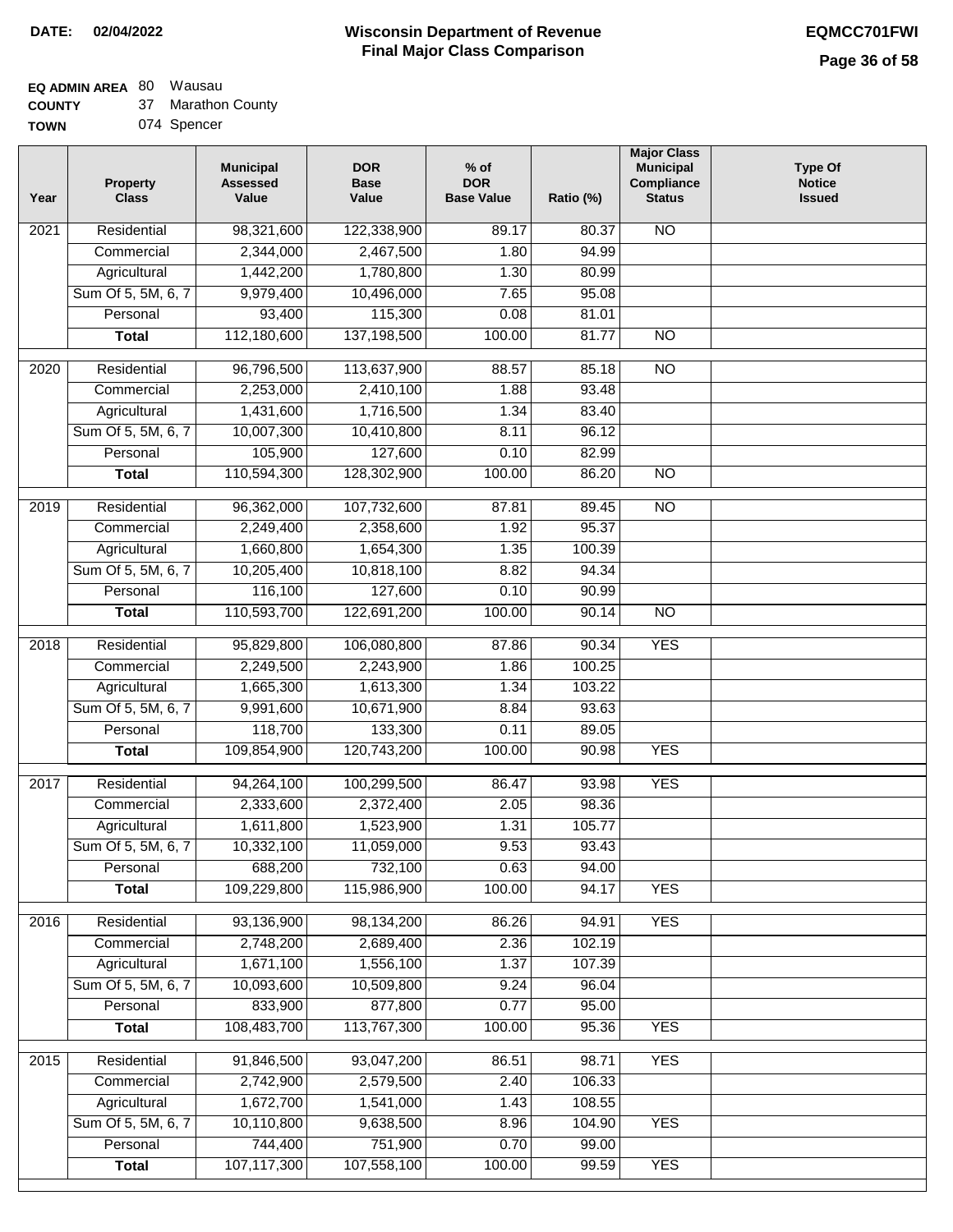### **Wisconsin Department of Revenue DATE: 02/04/2022 EQMCC701FWI Final Major Class Comparison**

**Major Class**

# **EQ ADMIN AREA** 80 Wausau

| <b>COUNTY</b> | 37 Marathon County |
|---------------|--------------------|
| <b>TOWN</b>   | 076 Stettin        |

| Year              | <b>Property</b><br><b>Class</b> | <b>Municipal</b><br><b>Assessed</b><br>Value | <b>DOR</b><br><b>Base</b><br>Value | $%$ of<br><b>DOR</b><br><b>Base Value</b> | Ratio (%) | majul Ulass<br><b>Municipal</b><br>Compliance<br><b>Status</b> | <b>Type Of</b><br><b>Notice</b><br><b>Issued</b> |
|-------------------|---------------------------------|----------------------------------------------|------------------------------------|-------------------------------------------|-----------|----------------------------------------------------------------|--------------------------------------------------|
| $\overline{2021}$ | Residential                     | 265,996,400                                  | 258,500,600                        | 86.48                                     | 102.90    | <b>YES</b>                                                     |                                                  |
|                   | Commercial                      | 15,591,000                                   | 12,647,500                         | 4.23                                      | 123.27    |                                                                |                                                  |
|                   | Agricultural                    | 2,036,100                                    | 1,978,000                          | 0.66                                      | 102.94    |                                                                |                                                  |
|                   | Sum Of 5, 5M, 6, 7              | 29,141,000                                   | 25,470,300                         | 8.52                                      | 114.41    |                                                                |                                                  |
|                   | Personal                        | 342,800                                      | 332,900                            | 0.11                                      | 102.97    |                                                                |                                                  |
|                   | <b>Total</b>                    | 313, 107, 300                                | 298,929,300                        | 100.00                                    | 104.74    | <b>YES</b>                                                     |                                                  |
| $\overline{2020}$ | Residential                     | 209,508,900                                  | 233,248,700                        | 85.40                                     | 89.82     | $\overline{10}$                                                |                                                  |
|                   | Commercial                      | 12,243,400                                   | 12,651,700                         | 4.63                                      | 96.77     |                                                                |                                                  |
|                   | Agricultural                    | 1,428,300                                    | 1,910,000                          | 0.70                                      | 74.78     |                                                                |                                                  |
|                   | Sum Of 5, 5M, 6, 7              | 22,238,200                                   | 25,024,800                         | 9.16                                      | 88.86     |                                                                |                                                  |
|                   | Personal                        | 258,800                                      | 284,400                            | 0.10                                      | 91.00     |                                                                |                                                  |
|                   | <b>Total</b>                    | 245,677,600                                  | 273,119,600                        | 100.00                                    | 89.95     | $\overline{NO}$                                                |                                                  |
|                   |                                 |                                              |                                    |                                           |           |                                                                |                                                  |
| $\frac{2019}{ }$  | Residential                     | 206,300,400                                  | 225,984,800                        | 84.99                                     | 91.29     | <b>YES</b>                                                     |                                                  |
|                   | Commercial                      | 12,252,900                                   | 12,393,900                         | 4.66                                      | 98.86     |                                                                |                                                  |
|                   | Agricultural                    | 1,673,700                                    | 1,831,100                          | 0.69                                      | 91.40     |                                                                |                                                  |
|                   | Sum Of 5, 5M, 6, 7              | 22,625,800                                   | 25,420,100                         | 9.56                                      | 89.01     |                                                                |                                                  |
|                   | Personal                        | 251,300                                      | 264,600                            | 0.10                                      | 94.97     |                                                                |                                                  |
|                   | <b>Total</b>                    | 243,104,100                                  | 265,894,500                        | 100.00                                    | 91.43     | <b>YES</b>                                                     |                                                  |
| 2018              | Residential                     | 204,405,600                                  | 221,880,200                        | 85.23                                     | 92.12     | <b>YES</b>                                                     |                                                  |
|                   | Commercial                      | 11,820,900                                   | 11,370,600                         | 4.37                                      | 103.96    |                                                                |                                                  |
|                   | Agricultural                    | 1,674,600                                    | 1,786,300                          | 0.69                                      | 93.75     |                                                                |                                                  |
|                   | Sum Of 5, 5M, 6, 7              | 22,756,300                                   | 24,962,600                         | 9.59                                      | 91.16     |                                                                |                                                  |
|                   | Personal                        | 291,500                                      | 320,400                            | 0.12                                      | 90.98     |                                                                |                                                  |
|                   | <b>Total</b>                    | 240,948,900                                  | 260,320,100                        | 100.00                                    | 92.56     | <b>YES</b>                                                     |                                                  |
| 2017              | Residential                     | 200,746,100                                  | 211,647,100                        | 84.35                                     | 94.85     | <b>YES</b>                                                     |                                                  |
|                   | Commercial                      | 12,117,600                                   | 11,891,500                         | 4.74                                      | 101.90    |                                                                |                                                  |
|                   | Agricultural                    | 1,676,600                                    | 1,742,400                          | 0.69                                      | 96.22     |                                                                |                                                  |
|                   | Sum Of 5, 5M, 6, 7              | 22,628,700                                   | 24,339,400                         | 9.70                                      | 92.97     |                                                                |                                                  |
|                   | Personal                        | 1,257,200                                    | 1,296,100                          | 0.52                                      | 97.00     |                                                                |                                                  |
|                   | <b>Total</b>                    | 238,426,200                                  | 250,916,500                        | 100.00                                    | 95.02     | <b>YES</b>                                                     |                                                  |
| 2016              | Residential                     | 196,660,700                                  | 190,520,900                        | 82.97                                     | 103.22    | <b>YES</b>                                                     |                                                  |
|                   | Commercial                      | 11,975,000                                   | 11,628,300                         | 5.06                                      | 102.98    |                                                                |                                                  |
|                   | Agricultural                    | 1,711,000                                    | 1,749,700                          | 0.76                                      | 97.79     |                                                                |                                                  |
|                   | Sum Of 5, 5M, 6, 7              | 22,934,700                                   | 24,511,700                         | 10.68                                     | 93.57     | <b>YES</b>                                                     |                                                  |
|                   | Personal                        | 1,215,200                                    | 1,203,200                          | 0.52                                      | 101.00    |                                                                |                                                  |
|                   | <b>Total</b>                    | 234,496,600                                  | 229,613,800                        | 100.00                                    | 102.13    | <b>YES</b>                                                     |                                                  |
| $\overline{2015}$ | Residential                     | 195,079,500                                  | 198,759,300                        | 84.57                                     | 98.15     | <b>YES</b>                                                     |                                                  |
|                   | Commercial                      | 10,967,700                                   | 10,187,700                         | 4.33                                      | 107.66    |                                                                |                                                  |
|                   | Agricultural                    | 1,714,200                                    | 1,734,000                          | 0.74                                      | 98.86     |                                                                |                                                  |
|                   | Sum Of 5, 5M, 6, 7              | 23,028,600                                   | 23,397,900                         | 9.96                                      | 98.42     | <b>YES</b>                                                     |                                                  |
|                   | Personal                        | 946,600                                      | 946,600                            | 0.40                                      | 100.00    |                                                                |                                                  |
|                   | <b>Total</b>                    | 231,736,600                                  | 235,025,500                        | 100.00                                    | 98.60     | <b>YES</b>                                                     |                                                  |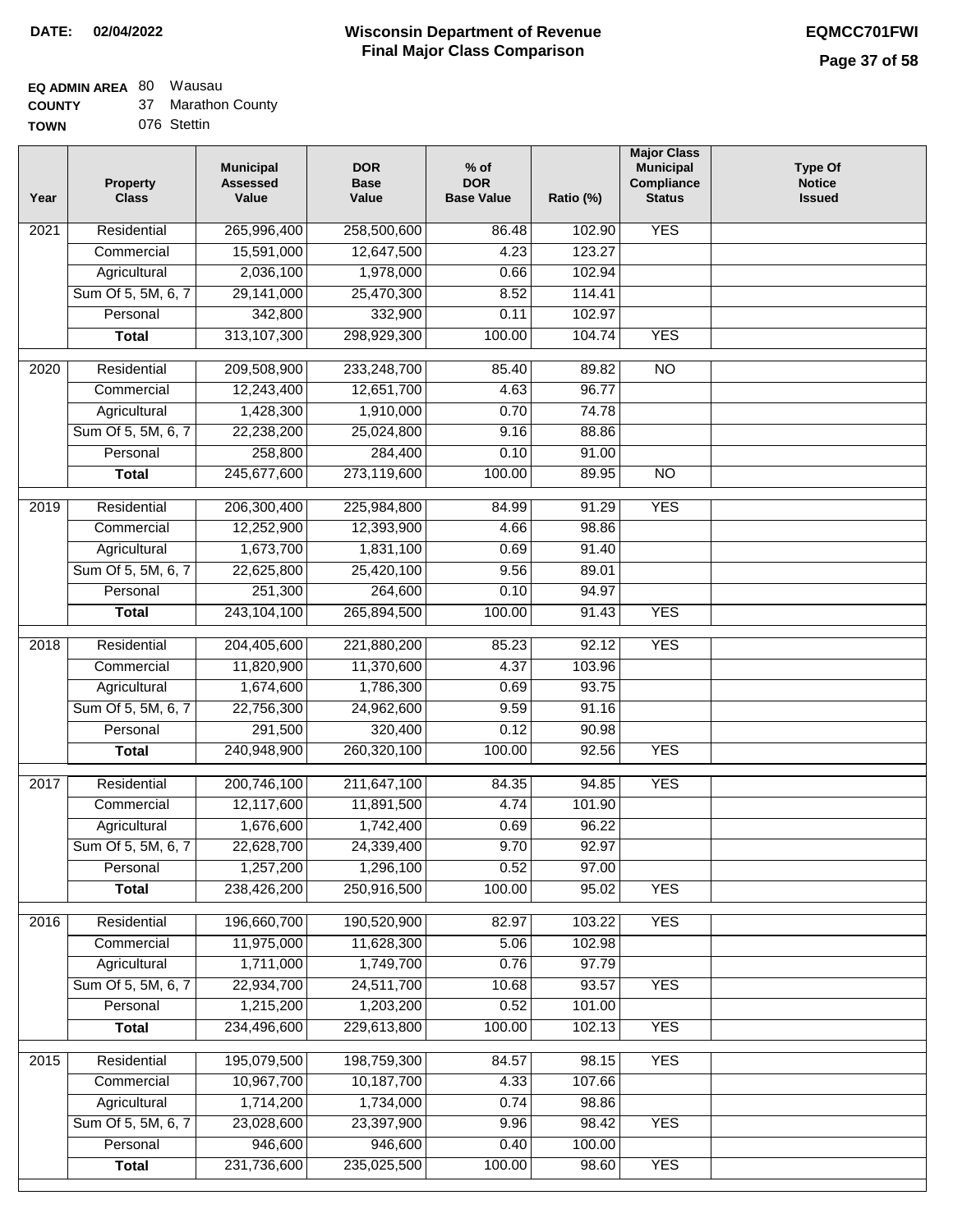## **EQ ADMIN AREA** 80 Wausau

**COUNTY** 37 Marathon County

**TOWN** 078 Texas

| Year              | <b>Property</b><br><b>Class</b> | <b>Municipal</b><br><b>Assessed</b><br>Value | <b>DOR</b><br><b>Base</b><br>Value | $%$ of<br><b>DOR</b><br><b>Base Value</b> | Ratio (%) | <b>Major Class</b><br><b>Municipal</b><br>Compliance<br><b>Status</b> | <b>Type Of</b><br><b>Notice</b><br><b>Issued</b> |
|-------------------|---------------------------------|----------------------------------------------|------------------------------------|-------------------------------------------|-----------|-----------------------------------------------------------------------|--------------------------------------------------|
| $\overline{202}1$ | Residential                     | 85,668,600                                   | 99,859,200                         | 76.45                                     | 85.79     | N <sub>O</sub>                                                        |                                                  |
|                   | Commercial                      | 4,331,600                                    | 4,655,600                          | 3.56                                      | 93.04     |                                                                       |                                                  |
|                   | Agricultural                    | 1,739,600                                    | 1,847,500                          | 1.41                                      | 94.16     |                                                                       |                                                  |
|                   | Sum Of 5, 5M, 6, 7              | 24,634,800                                   | 24,009,100                         | 18.38                                     | 102.61    | <b>YES</b>                                                            |                                                  |
|                   | Personal                        | 263,200                                      | 254,700                            | 0.19                                      | 103.34    |                                                                       |                                                  |
|                   | <b>Total</b>                    | 116,637,800                                  | 130,626,100                        | 100.00                                    | 89.29     | $\overline{NO}$                                                       |                                                  |
| $\overline{2020}$ | Residential                     | 83,998,100                                   | 90,973,900                         | 75.17                                     | 92.33     | <b>YES</b>                                                            |                                                  |
|                   | Commercial                      | 4,166,300                                    | 4,615,400                          | 3.81                                      | 90.27     |                                                                       |                                                  |
|                   | Agricultural                    | 1,745,700                                    | 1,716,100                          | 1.42                                      | 101.72    |                                                                       |                                                  |
|                   | Sum Of 5, 5M, 6, 7              | 24,636,900                                   | 23,432,300                         | 19.36                                     | 105.14    | <b>YES</b>                                                            |                                                  |
|                   | Personal                        | 278,700                                      | 289,600                            | 0.24                                      | 96.24     |                                                                       |                                                  |
|                   | <b>Total</b>                    | 114,825,700                                  | 121,027,300                        | 100.00                                    | 94.88     | <b>YES</b>                                                            |                                                  |
| 2019              | Residential                     | 83,602,600                                   | 86,250,700                         | 73.67                                     | 96.93     | <b>YES</b>                                                            |                                                  |
|                   | Commercial                      | 4,166,300                                    | 4,524,900                          | 3.86                                      | 92.07     |                                                                       |                                                  |
|                   | Agricultural                    | 1,752,400                                    | 1,653,600                          | 1.41                                      | 105.97    |                                                                       |                                                  |
|                   | Sum Of 5, 5M, 6, 7              | 24,601,500                                   | 24,351,800                         | 20.80                                     | 101.03    | <b>YES</b>                                                            |                                                  |
|                   | Personal                        | 298,700                                      | 303,600                            | 0.26                                      | 98.39     |                                                                       |                                                  |
|                   | <b>Total</b>                    | 114,421,500                                  | 117,084,600                        | 100.00                                    | 97.73     | <b>YES</b>                                                            |                                                  |
| 2018              | Residential                     | 83,009,900                                   | 87,396,200                         | 75.19                                     | 94.98     | <b>YES</b>                                                            |                                                  |
|                   | Commercial                      | 4,674,600                                    | 5,017,600                          | 4.32                                      | 93.16     |                                                                       |                                                  |
|                   | Agricultural                    | 1,753,800                                    | 1,610,600                          | 1.39                                      | 108.89    |                                                                       |                                                  |
|                   | Sum Of 5, 5M, 6, 7              | 24,603,800                                   | 21,888,500                         | 18.83                                     | 112.41    | $\overline{10}$                                                       |                                                  |
|                   | Personal                        | 318,300                                      | 318,300                            | 0.27                                      | 100.00    |                                                                       |                                                  |
|                   | <b>Total</b>                    | 114,360,400                                  | 116,231,200                        | 100.00                                    | 98.39     | $\overline{10}$                                                       |                                                  |
| 2017              | Residential                     | 82,396,900                                   | 85,206,700                         | 74.34                                     | 96.70     | <b>YES</b>                                                            |                                                  |
|                   | Commercial                      | 4,618,800                                    | 5,086,600                          | 4.44                                      | 90.80     |                                                                       |                                                  |
|                   | Agricultural                    | 1,757,000                                    | 1,571,000                          | 1.37                                      | 111.84    |                                                                       |                                                  |
|                   | Sum Of 5, 5M, 6, 7              | 24,539,900                                   | 22,087,900                         | 19.27                                     | 111.10    | NO                                                                    |                                                  |
|                   | Personal                        | 671,700                                      | 665,100                            | 0.58                                      | 100.99    |                                                                       |                                                  |
|                   | <b>Total</b>                    | 113,984,300                                  | 114,617,300                        | 100.00                                    | 99.45     | <b>NO</b>                                                             |                                                  |
| 2016              | Residential                     | 82,430,100                                   | 81,963,400                         | 72.43                                     | 100.57    | <b>YES</b>                                                            |                                                  |
|                   | Commercial                      | 5,261,400                                    | 5,766,800                          | 5.10                                      | 91.24     |                                                                       |                                                  |
|                   | Agricultural                    | 1,766,800                                    | 1,547,800                          | 1.37                                      | 114.15    |                                                                       |                                                  |
|                   | Sum Of 5, 5M, 6, 7              | 24,622,700                                   | 23,270,000                         | 20.56                                     | 105.81    | <b>YES</b>                                                            |                                                  |
|                   | Personal                        | 631,600                                      | 607,300                            | 0.54                                      | 104.00    |                                                                       |                                                  |
|                   | <b>Total</b>                    | 114,712,600                                  | 113, 155, 300                      | 100.00                                    | 101.38    | <b>YES</b>                                                            |                                                  |
| 2015              | Residential                     | 81,879,400                                   | 78,301,700                         | 71.95                                     | 104.57    | <b>YES</b>                                                            |                                                  |
|                   | Commercial                      | 5,311,100                                    | 5,572,400                          | 5.12                                      | 95.31     | <b>YES</b>                                                            |                                                  |
|                   | Agricultural                    | 1,766,800                                    | 1,531,700                          | 1.41                                      | 115.35    |                                                                       |                                                  |
|                   | Sum Of 5, 5M, 6, 7              | 24,224,000                                   | 22,725,700                         | 20.88                                     | 106.59    | <b>YES</b>                                                            |                                                  |
|                   | Personal                        | 738,200                                      | 703,100                            | 0.65                                      | 104.99    |                                                                       |                                                  |
|                   | <b>Total</b>                    | 113,919,500                                  | 108,834,600                        | 100.00                                    | 104.67    | <b>YES</b>                                                            |                                                  |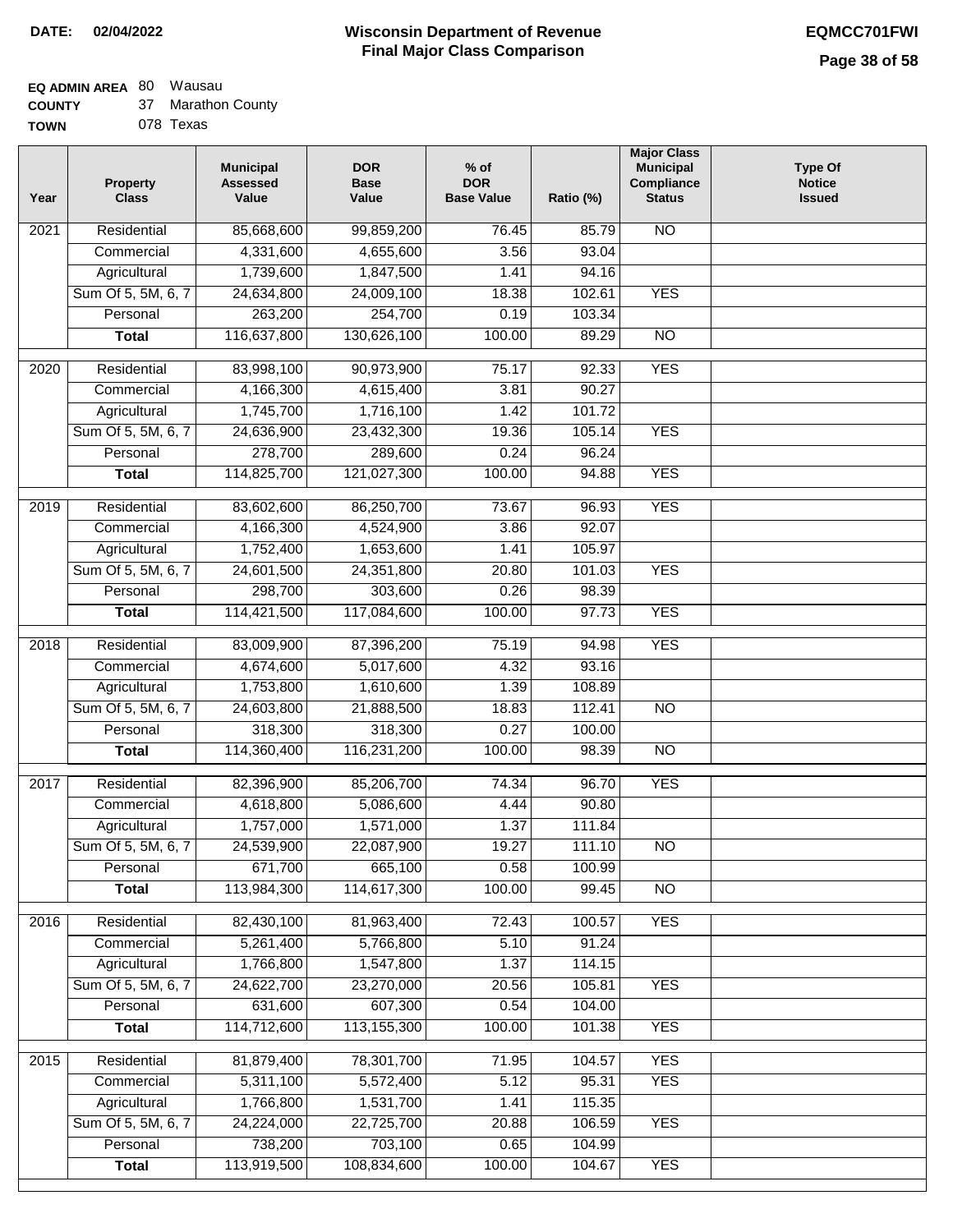#### **Wisconsin Department of Revenue Final Major Class Comparison DATE: 02/04/2022 EQMCC701FWI**

# **EQ ADMIN AREA** 80 Wausau

| <b>COUNTY</b> | 37 Marathon County |
|---------------|--------------------|
| <b>TOWN</b>   | 080 Wausau         |

| Year              | <b>Property</b><br><b>Class</b> | <b>Municipal</b><br><b>Assessed</b><br>Value | <b>DOR</b><br><b>Base</b><br>Value | $%$ of<br><b>DOR</b><br><b>Base Value</b> | Ratio (%)        | <b>Major Class</b><br><b>Municipal</b><br>Compliance<br><b>Status</b> | <b>Type Of</b><br><b>Notice</b><br><b>Issued</b> |
|-------------------|---------------------------------|----------------------------------------------|------------------------------------|-------------------------------------------|------------------|-----------------------------------------------------------------------|--------------------------------------------------|
| 2021              | Residential                     | 130,599,600                                  | 163,689,900                        | 81.53                                     | 79.78            | $\overline{NO}$                                                       |                                                  |
|                   | Commercial                      | 5,956,300                                    | 7,006,900                          | 3.49                                      | 85.01            |                                                                       |                                                  |
|                   | Agricultural                    | 1,669,100                                    | 1,805,400                          | 0.90                                      | 92.45            |                                                                       |                                                  |
|                   | Sum Of 5, 5M, 6, 7              | 27,158,000                                   | 27,725,300                         | 13.81                                     | 97.95            | <b>YES</b>                                                            |                                                  |
|                   | Personal                        | 492,900                                      | 535,600                            | 0.27                                      | 92.03            |                                                                       |                                                  |
|                   | <b>Total</b>                    | 165,875,900                                  | 200,763,100                        | 100.00                                    | 82.62            | $\overline{NO}$                                                       |                                                  |
| $\overline{2020}$ | Residential                     | 128,989,200                                  | 148,569,000                        | 79.97                                     |                  | $\overline{10}$                                                       |                                                  |
|                   | Commercial                      | 6,130,200                                    | 7,473,400                          | 4.02                                      | 86.82<br>82.03   |                                                                       |                                                  |
|                   | Agricultural                    | 1,684,700                                    |                                    | 0.86                                      | 105.83           |                                                                       |                                                  |
|                   | Sum Of 5, 5M, 6, 7              |                                              | 1,591,900<br>27,566,400            | 14.84                                     | 97.85            | <b>YES</b>                                                            |                                                  |
|                   | Personal                        | 26,972,800                                   |                                    | 0.31                                      | 96.93            |                                                                       |                                                  |
|                   |                                 | 558,200                                      | 575,900                            |                                           |                  |                                                                       |                                                  |
|                   | <b>Total</b>                    | 164,335,100                                  | 185,776,600                        | 100.00                                    | 88.46            | $\overline{NO}$                                                       |                                                  |
| 2019              | Residential                     | 127,970,200                                  | 139, 175, 200                      | 80.08                                     | 91.95            | <b>YES</b>                                                            |                                                  |
|                   | Commercial                      | 5,887,800                                    | 7,081,700                          | 4.07                                      | 83.14            |                                                                       |                                                  |
|                   | Agricultural                    | 1,688,200                                    | 1,535,300                          | 0.88                                      | 109.96           |                                                                       |                                                  |
|                   | Sum Of 5, 5M, 6, 7              | 26,224,700                                   | 25,606,100                         | 14.73                                     | 102.42           | <b>YES</b>                                                            |                                                  |
|                   | Personal                        | 394,200                                      | 402,400                            | 0.23                                      | 97.96            |                                                                       |                                                  |
|                   | <b>Total</b>                    | 162, 165, 100                                | 173,800,700                        | 100.00                                    | 93.31            | <b>YES</b>                                                            |                                                  |
| 2018              | Residential                     | 127,321,900                                  | 137,141,900                        | 80.23                                     | 92.84            | <b>YES</b>                                                            |                                                  |
|                   | Commercial                      | 5,769,400                                    | 6,631,100                          | 3.88                                      | 87.01            |                                                                       |                                                  |
|                   | Agricultural                    | 1,689,200                                    | 1,494,500                          | 0.87                                      | 113.03           |                                                                       |                                                  |
|                   | Sum Of 5, 5M, 6, 7              | 26,172,200                                   | 25,280,400                         | 14.79                                     | 103.53           | <b>YES</b>                                                            |                                                  |
|                   | Personal                        | 387,500                                      | 387,500                            | 0.23                                      | 100.00           |                                                                       |                                                  |
|                   | <b>Total</b>                    | 161,340,200                                  | 170,935,400                        | 100.00                                    | 94.39            | <b>YES</b>                                                            |                                                  |
| 2017              | Residential                     | 124,623,000                                  | 130,516,900                        | 78.98                                     | 95.48            | <b>YES</b>                                                            |                                                  |
|                   | Commercial                      | 5,608,400                                    | 6,602,200                          | 4.00                                      | 84.95            |                                                                       |                                                  |
|                   | Agricultural                    | 1,689,200                                    | 1,457,300                          | 0.88                                      | 115.91           |                                                                       |                                                  |
|                   | Sum Of 5, 5M, 6, 7              |                                              |                                    |                                           |                  |                                                                       |                                                  |
|                   | Personal                        | 26,290,900<br>1,874,500                      | 24,818,300<br>1,855,900            | 15.02<br>1.12                             | 105.93<br>101.00 | YES                                                                   |                                                  |
|                   | <b>Total</b>                    | 160,086,000                                  | 165,250,600                        | 100.00                                    | 96.87            | <b>YES</b>                                                            |                                                  |
|                   |                                 |                                              |                                    |                                           |                  |                                                                       |                                                  |
| 2016              | Residential                     | 121,198,500                                  | 122,371,500                        | 77.07                                     | 99.04            | <b>YES</b>                                                            |                                                  |
|                   | Commercial                      | 5,564,500                                    | 6,761,600                          | 4.26                                      | 82.30            |                                                                       |                                                  |
|                   | Agricultural                    | 1,688,600                                    | 1,434,300                          | 0.90                                      | 117.73           |                                                                       |                                                  |
|                   | Sum Of 5, 5M, 6, 7              | 30,611,900                                   | 26,587,900                         | 16.75                                     | 115.13           | <b>NO</b>                                                             |                                                  |
|                   | Personal                        | 1,632,900                                    | 1,616,700                          | 1.02                                      | 101.00           |                                                                       |                                                  |
|                   | <b>Total</b>                    | 160,696,400                                  | 158,772,000                        | 100.00                                    | 101.21           | N <sub>O</sub>                                                        | 1st Notice of Non-Compliance                     |
| 2015              | Residential                     | 119,381,700                                  | 121,857,400                        | 78.19                                     | 97.97            | <b>YES</b>                                                            |                                                  |
|                   | Commercial                      | 5,569,600                                    | 6,501,500                          | 4.17                                      | 85.67            |                                                                       |                                                  |
|                   | Agricultural                    | 1,687,400                                    | 1,416,300                          | 0.91                                      | 119.14           |                                                                       |                                                  |
|                   | Sum Of 5, 5M, 6, 7              | 30,125,700                                   | 24,746,100                         | 15.88                                     | 121.74           | $\overline{NO}$                                                       |                                                  |
|                   | Personal                        | 1,385,100                                    | 1,319,200                          | 0.85                                      | 105.00           |                                                                       |                                                  |
|                   | <b>Total</b>                    | 158,149,500                                  | 155,840,500                        | 100.00                                    | 101.48           | N <sub>O</sub>                                                        |                                                  |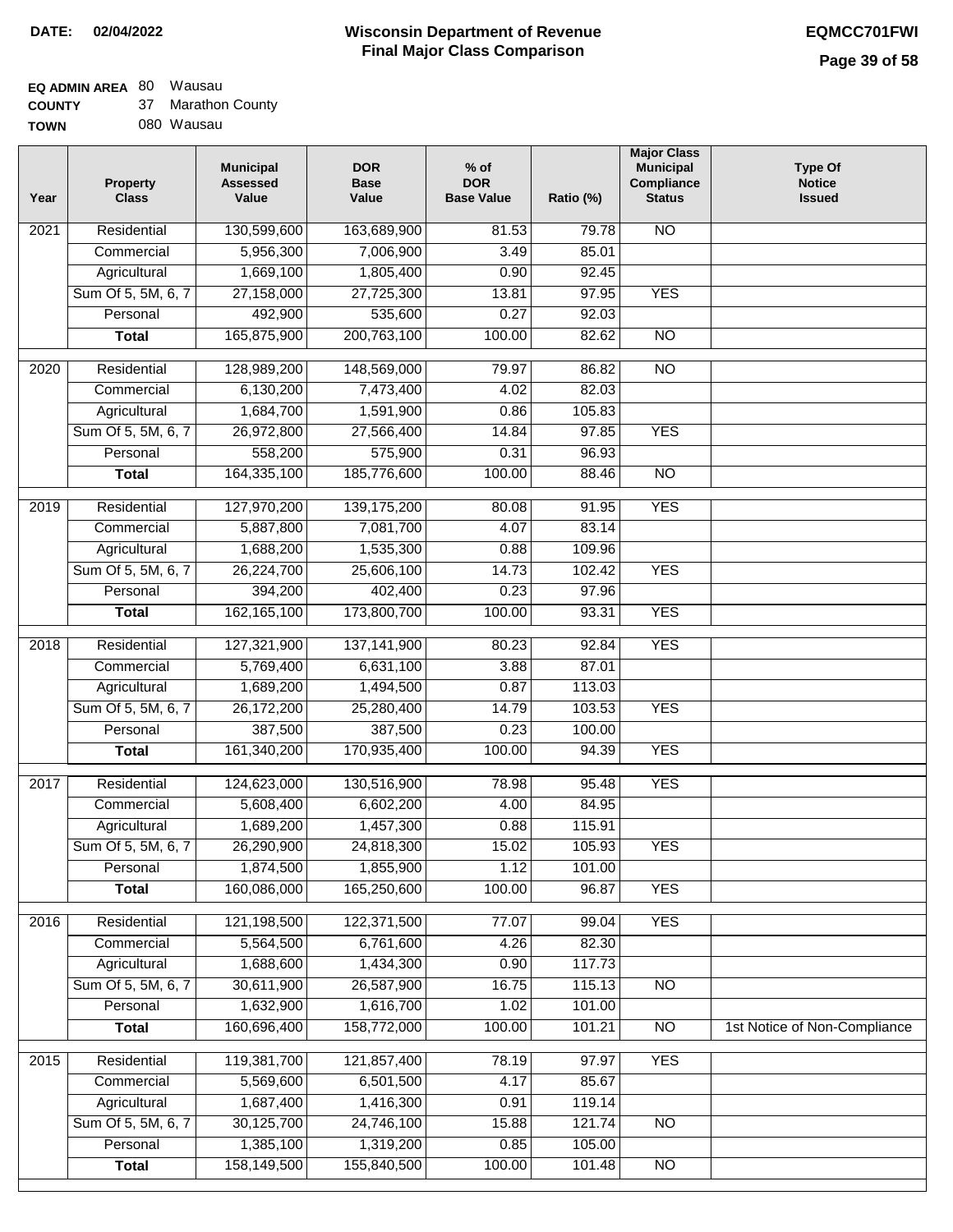### **EQ ADMIN AREA** 80 Wausau

**COUNTY** 37 Marathon County

| <b>TOWN</b> | 082 Weston |
|-------------|------------|
|             |            |

| Year              | <b>Property</b><br><b>Class</b>    | <b>Municipal</b><br><b>Assessed</b><br>Value | <b>DOR</b><br><b>Base</b><br>Value | $%$ of<br><b>DOR</b><br><b>Base Value</b> | Ratio (%)      | <b>Major Class</b><br><b>Municipal</b><br>Compliance<br><b>Status</b> | <b>Type Of</b><br><b>Notice</b><br><b>Issued</b> |
|-------------------|------------------------------------|----------------------------------------------|------------------------------------|-------------------------------------------|----------------|-----------------------------------------------------------------------|--------------------------------------------------|
| 2021              | Residential                        | 52,193,600                                   | 60,950,900                         | 85.17                                     | 85.63          | N <sub>O</sub>                                                        |                                                  |
|                   | Commercial                         | 268,500                                      | 299,700                            | 0.42                                      | 89.59          |                                                                       |                                                  |
|                   | Agricultural                       | 215,700                                      | 247,600                            | 0.35                                      | 87.12          |                                                                       |                                                  |
|                   | Sum Of 5, 5M, 6, 7                 | 7,740,000                                    | 10,035,200                         | 14.02                                     | 77.13          | $\overline{NO}$                                                       |                                                  |
|                   | Personal                           | 23,100                                       | 26,500                             | 0.04                                      | 87.17          |                                                                       |                                                  |
|                   | <b>Total</b>                       | 60,440,900                                   | 71,559,900                         | 100.00                                    | 84.46          | $\overline{NO}$                                                       | 2nd Notice of Non-Compliance                     |
| $\overline{2020}$ | Residential                        | 50,826,700                                   | 54,880,000                         | 83.26                                     | 92.61          | <b>YES</b>                                                            |                                                  |
|                   | Commercial                         | 268,500                                      | 309,000                            | 0.47                                      | 86.89          |                                                                       |                                                  |
|                   | Agricultural                       | 216,300                                      | 239,300                            | 0.36                                      | 90.39          |                                                                       |                                                  |
|                   | Sum Of 5, 5M, 6, 7                 | 7,733,300                                    | 10,462,400                         | 15.87                                     | 73.92          | $\overline{NO}$                                                       |                                                  |
|                   | Personal                           | 23,500                                       | 26,100                             | 0.04                                      | 90.04          |                                                                       |                                                  |
|                   | <b>Total</b>                       | 59,068,300                                   | 65,916,800                         | 100.00                                    | 89.61          | $\overline{NO}$                                                       | 1st Notice of Non-Compliance                     |
| 2019              | Residential                        | 49,419,400                                   | 49,828,300                         | 82.16                                     | 99.18          | <b>YES</b>                                                            |                                                  |
|                   | Commercial                         | 961,300                                      | 1,039,900                          | 1.71                                      | 92.44          |                                                                       |                                                  |
|                   | Agricultural                       | 230,800                                      | 231,000                            | 0.38                                      | 99.91          |                                                                       |                                                  |
|                   | Sum Of 5, 5M, 6, 7                 | 7,197,800                                    | 9,323,900                          | 15.37                                     | 77.20          | $\overline{NO}$                                                       |                                                  |
|                   | Personal                           | 214,600                                      | 221,200                            | 0.36                                      | 97.02          |                                                                       |                                                  |
|                   | <b>Total</b>                       | 58,023,900                                   | 60,644,300                         | 100.00                                    | 95.68          | $\overline{N}$                                                        |                                                  |
|                   |                                    |                                              |                                    |                                           |                |                                                                       |                                                  |
| 2018              | Residential                        | 47,375,100                                   | 46,780,800                         | 82.02                                     | 101.27         | <b>YES</b>                                                            |                                                  |
|                   | Commercial                         | 961,300                                      | 990,400<br>222,700                 | 1.74<br>0.39                              | 97.06<br>98.29 |                                                                       |                                                  |
|                   | Agricultural<br>Sum Of 5, 5M, 6, 7 | 218,900<br>7,269,300                         | 8,787,200                          | 15.41                                     | 82.73          | $\overline{10}$                                                       |                                                  |
|                   | Personal                           | 248,800                                      | 254,200                            | 0.45                                      | 97.88          |                                                                       |                                                  |
|                   | <b>Total</b>                       | 56,073,400                                   | 57,035,300                         | 100.00                                    | 98.31          | <b>NO</b>                                                             |                                                  |
|                   |                                    |                                              |                                    |                                           |                |                                                                       |                                                  |
| 2017              | Residential                        | 46,224,900                                   | 46,429,100                         | 80.65                                     | 99.56          | <b>YES</b>                                                            |                                                  |
|                   | Commercial                         | 1,023,500                                    | 1,080,900                          | 1.88                                      | 94.69          |                                                                       |                                                  |
|                   | Agricultural                       | 220,200                                      | 219,800                            | 0.38                                      | 100.18         |                                                                       |                                                  |
|                   | Sum Of 5, 5M, 6, 7                 | 7,290,500                                    | 8,237,800                          | 14.31                                     | 88.50          | NO.                                                                   |                                                  |
|                   | Personal                           | 1,604,300                                    | 1,604,300                          | 2.79                                      | 100.00         |                                                                       |                                                  |
|                   | <b>Total</b>                       | 56,363,400                                   | 57,571,900                         | 100.00                                    | 97.90          | <b>NO</b>                                                             |                                                  |
| 2016              | Residential                        | 45,829,100                                   | 45,072,300                         | 80.98                                     | 101.68         | <b>YES</b>                                                            |                                                  |
|                   | Commercial                         | 1,023,500                                    | 1,114,400                          | 2.00                                      | 91.84          |                                                                       |                                                  |
|                   | Agricultural                       | 216,900                                      | 216,700                            | 0.39                                      | 100.09         |                                                                       |                                                  |
|                   | Sum Of 5, 5M, 6, 7                 | 7,313,100                                    | 8,021,700                          | 14.41                                     | 91.17          | <b>YES</b>                                                            |                                                  |
|                   | Personal                           | 1,234,800                                    | 1,234,800                          | 2.22                                      | 100.00         |                                                                       |                                                  |
|                   | <b>Total</b>                       | 55,617,400                                   | 55,659,900                         | 100.00                                    | 99.92          | <b>YES</b>                                                            |                                                  |
| 2015              | Residential                        | 44,877,200                                   | 42,831,200                         | 82.10                                     | 104.78         | <b>YES</b>                                                            |                                                  |
|                   | Commercial                         | 793,800                                      | 850,600                            | 1.63                                      | 93.32          |                                                                       |                                                  |
|                   | Agricultural                       | 213,600                                      | 213,900                            | 0.41                                      | 99.86          |                                                                       |                                                  |
|                   | Sum Of 5, 5M, 6, 7                 | 7,278,100                                    | 6,927,100                          | 13.28                                     | 105.07         | <b>YES</b>                                                            |                                                  |
|                   | Personal                           | 1,347,200                                    | 1,347,200                          | 2.58                                      | 100.00         |                                                                       |                                                  |
|                   | <b>Total</b>                       | 54,509,900                                   | 52,170,000                         | 100.00                                    | 104.49         | <b>YES</b>                                                            |                                                  |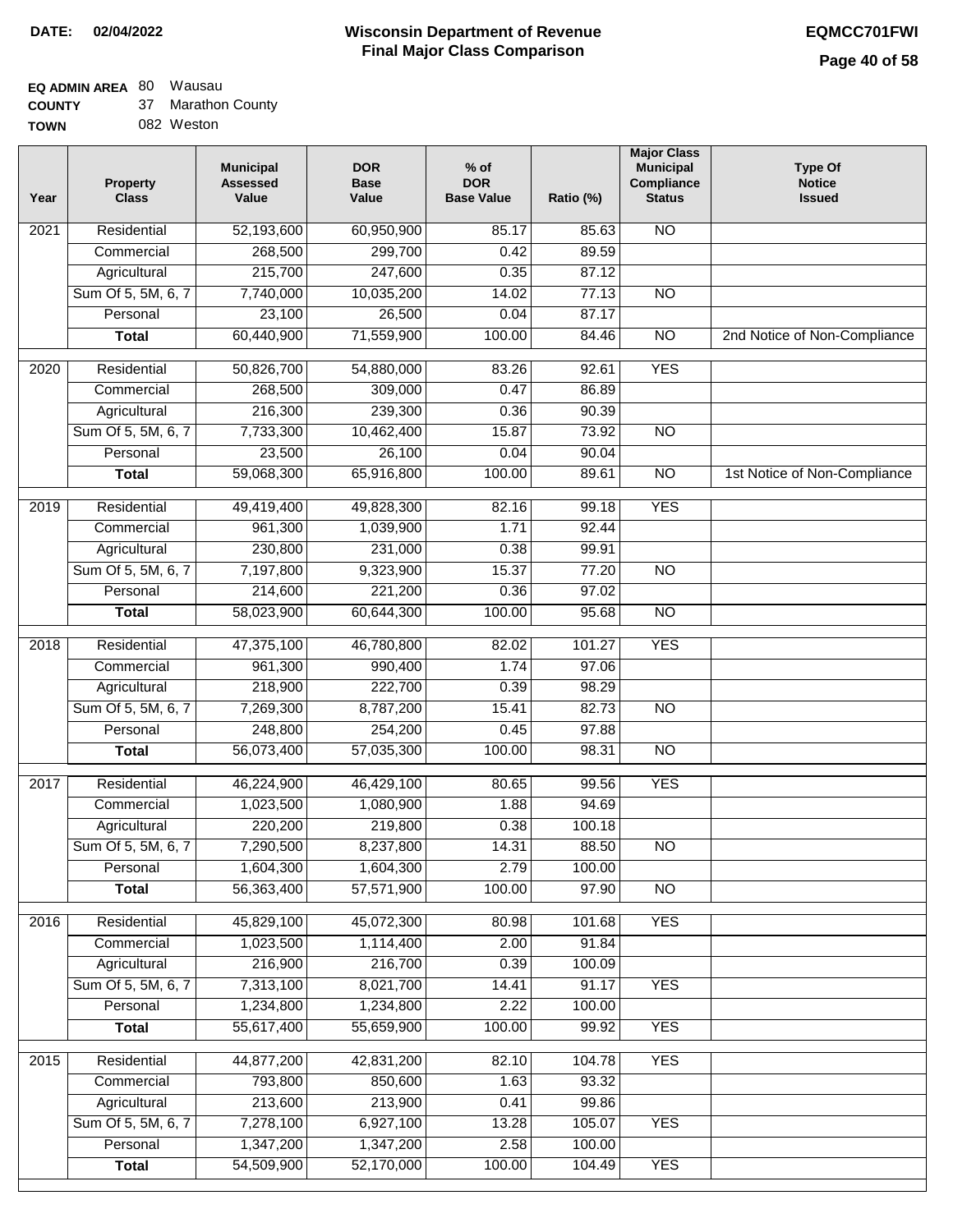#### **EQ ADMIN AREA** 80 Wausau 27 Mo

| <b>COUNTY</b> | 37 | Marathon County |
|---------------|----|-----------------|
| <b>TOWN</b>   |    | 084 Wien        |

| Year              | <b>Property</b><br><b>Class</b> | <b>Municipal</b><br><b>Assessed</b><br>Value | <b>DOR</b><br><b>Base</b><br>Value | $%$ of<br><b>DOR</b><br><b>Base Value</b> | Ratio (%)       | <b>Major Class</b><br><b>Municipal</b><br>Compliance<br><b>Status</b> | <b>Type Of</b><br><b>Notice</b><br><b>Issued</b> |
|-------------------|---------------------------------|----------------------------------------------|------------------------------------|-------------------------------------------|-----------------|-----------------------------------------------------------------------|--------------------------------------------------|
| $\overline{202}1$ | Residential                     | 45,871,700                                   | 45,632,400                         | 62.67                                     | 100.52          | <b>YES</b>                                                            |                                                  |
|                   | Commercial                      | 3,656,400                                    | 3,939,200                          | 5.41                                      | 92.82           |                                                                       |                                                  |
|                   | Agricultural                    | 2,503,100                                    | 2,500,900                          | 3.43                                      | 100.09          |                                                                       |                                                  |
|                   | Sum Of 5, 5M, 6, 7              | 20,946,800                                   | 20,632,800                         | 28.33                                     | 101.52          | <b>YES</b>                                                            |                                                  |
|                   | Personal                        | 113,800                                      | 113,800                            | 0.16                                      | 100.00          |                                                                       |                                                  |
|                   | <b>Total</b>                    | 73,091,800                                   | 72,819,100                         | 100.00                                    | 100.37          | <b>YES</b>                                                            |                                                  |
| $\overline{2020}$ | Residential                     | 35,781,500                                   | 43,991,600                         | 62.43                                     | 81.34           | $\overline{NO}$                                                       |                                                  |
|                   | Commercial                      | 3,488,700                                    | 4,086,700                          | 5.80                                      | 85.37           |                                                                       |                                                  |
|                   | Agricultural                    | 2,359,900                                    | 2,357,100                          | 3.35                                      | 100.12          |                                                                       |                                                  |
|                   | Sum Of 5, 5M, 6, 7              | 18,949,600                                   | 19,894,700                         | 28.24                                     | 95.25           | <b>YES</b>                                                            |                                                  |
|                   | Personal                        | 117,900                                      | 131,000                            | 0.19                                      | 90.00           |                                                                       |                                                  |
|                   | <b>Total</b>                    | 60,697,600                                   | 70,461,100                         | 100.00                                    | 86.14           | $\overline{NO}$                                                       | 1st Notice of Non-Compliance                     |
|                   |                                 |                                              |                                    |                                           |                 |                                                                       |                                                  |
| 2019              | Residential                     | 35,660,400                                   | 41,809,400                         | 62.11                                     | 85.29           | $\overline{NO}$                                                       |                                                  |
|                   | Commercial                      | 3,475,200                                    | 3,995,000                          | 5.93                                      | 86.99           |                                                                       |                                                  |
|                   | Agricultural                    | 2,268,300                                    | 2,268,000                          | 3.37<br>28.41                             | 100.01<br>98.47 | <b>YES</b>                                                            |                                                  |
|                   | Sum Of 5, 5M, 6, 7<br>Personal  | 18,833,000<br>123,000                        | 19,124,800<br>123,000              | 0.18                                      | 100.00          |                                                                       |                                                  |
|                   | <b>Total</b>                    | 60,359,900                                   | 67,320,200                         | 100.00                                    | 89.66           | $\overline{NO}$                                                       |                                                  |
|                   |                                 |                                              |                                    |                                           |                 |                                                                       |                                                  |
| 2018              | Residential                     | 35,363,000                                   | 41,092,800                         | 60.87                                     | 86.06           | $\overline{10}$                                                       |                                                  |
|                   | Commercial                      | 3,462,200                                    | 3,792,400                          | 5.62                                      | 91.29           |                                                                       |                                                  |
|                   | Agricultural                    | 2,195,700                                    | 2,191,900                          | 3.25                                      | 100.17          |                                                                       |                                                  |
|                   | Sum Of 5, 5M, 6, 7              | 18,380,600                                   | 20,285,500                         | 30.05                                     | 90.61           | <b>YES</b>                                                            |                                                  |
|                   | Personal                        | 132,500                                      | 147,200                            | 0.22                                      | 90.01           |                                                                       |                                                  |
|                   | <b>Total</b>                    | 59,534,000                                   | 67,509,800                         | 100.00                                    | 88.19           | <b>NO</b>                                                             |                                                  |
| 2017              | Residential                     | 34,436,300                                   | 38,548,500                         | 59.90                                     | 89.33           | <b>NO</b>                                                             |                                                  |
|                   | Commercial                      | 3,462,200                                    | 3,869,800                          | 6.01                                      | 89.47           |                                                                       |                                                  |
|                   | Agricultural                    | 2,135,200                                    | 2,137,000                          | 3.32                                      | 99.92           |                                                                       |                                                  |
|                   | Sum Of 5, 5M, 6, 7              | 18,300,900                                   | 19,327,900                         | 30.03                                     | 94.69           | <b>YES</b>                                                            |                                                  |
|                   | Personal                        | 470,400                                      | 470,400                            | 0.73                                      | 100.00          |                                                                       |                                                  |
|                   | <b>Total</b>                    | 58,805,000                                   | 64,353,600                         | 100.00                                    | 91.38           | <b>NO</b>                                                             |                                                  |
| 2016              | Residential                     | 34,003,800                                   | 35,399,200                         |                                           | 96.06           | <b>YES</b>                                                            |                                                  |
|                   | Commercial                      | 3,197,200                                    | 3,466,200                          | 58.50<br>5.73                             | 92.24           |                                                                       |                                                  |
|                   | Agricultural                    | 2,111,700                                    | 2,112,300                          | 3.49                                      | 99.97           |                                                                       |                                                  |
|                   | Sum Of 5, 5M, 6, 7              | 18,171,700                                   | 19,305,200                         | 31.90                                     | 94.13           | <b>YES</b>                                                            |                                                  |
|                   | Personal                        | 213,800                                      | 227,500                            | 0.38                                      | 93.98           |                                                                       |                                                  |
|                   | <b>Total</b>                    | 57,698,200                                   | 60,510,400                         | 100.00                                    | 95.35           | <b>YES</b>                                                            |                                                  |
|                   |                                 |                                              |                                    |                                           |                 |                                                                       |                                                  |
| 2015              | Residential                     | 33,306,500                                   | 36,538,300                         | 63.04                                     | 91.16           | <b>YES</b>                                                            |                                                  |
|                   | Commercial                      | 1,235,500                                    | 1,204,900                          | 2.08                                      | 102.54          |                                                                       |                                                  |
|                   | Agricultural                    | 2,080,900                                    | 2,080,100                          | 3.59                                      | 100.04          |                                                                       |                                                  |
|                   | Sum Of 5, 5M, 6, 7              | 17,910,700                                   | 17,898,700                         | 30.88                                     | 100.07          | <b>YES</b>                                                            |                                                  |
|                   | Personal                        | 226,400                                      | 238,300                            | 0.41                                      | 95.01           |                                                                       |                                                  |
|                   | <b>Total</b>                    | 54,760,000                                   | 57,960,300                         | 100.00                                    | 94.48           | <b>YES</b>                                                            |                                                  |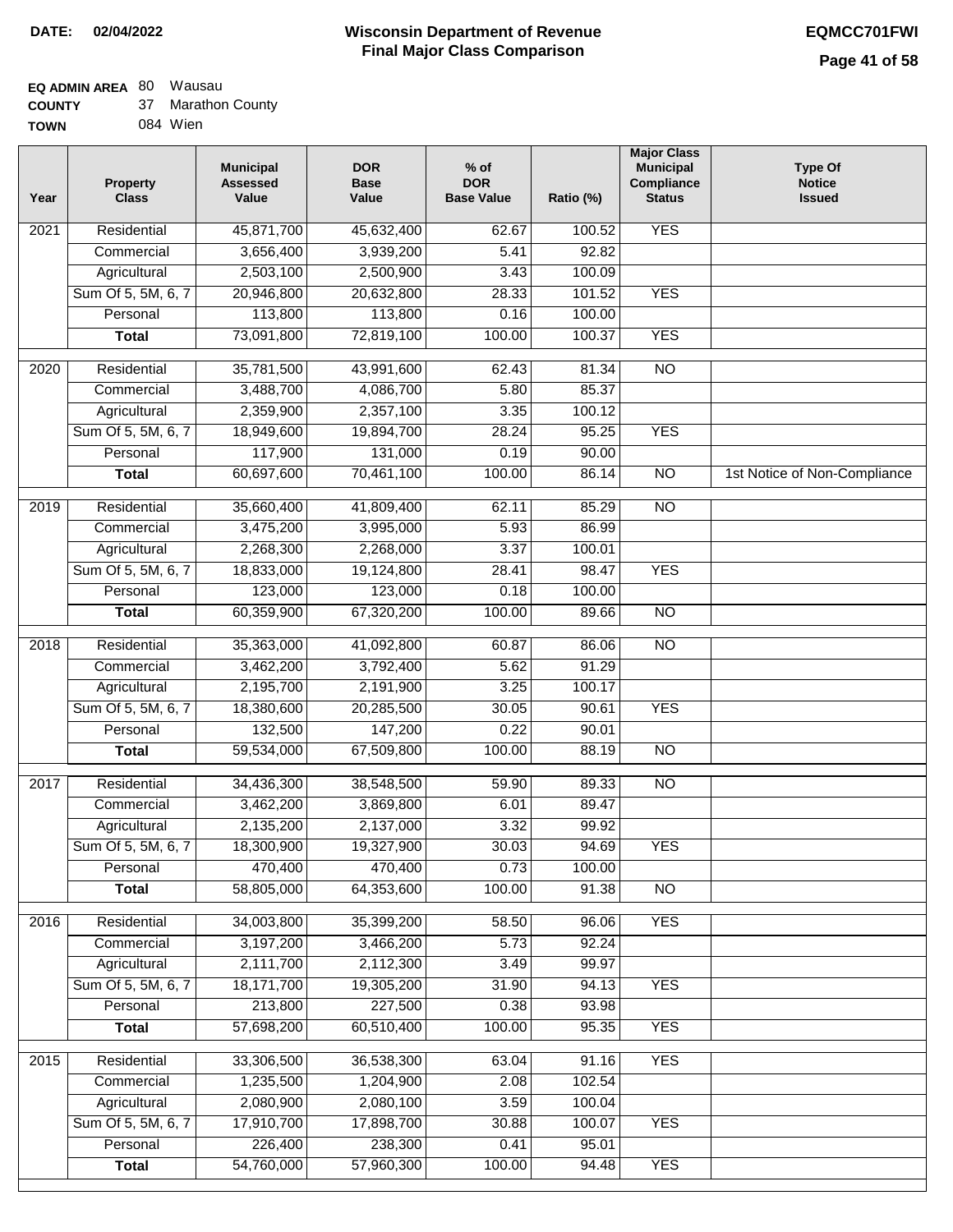# **EQ ADMIN AREA** 80 Wausau

**COUNTY** 37 Marathon County

**VILLAGE** 102 Athens

| Year              | <b>Property</b><br><b>Class</b>    | <b>Municipal</b><br><b>Assessed</b><br>Value | <b>DOR</b><br><b>Base</b><br>Value | $%$ of<br><b>DOR</b><br><b>Base Value</b> | Ratio (%) | <b>Major Class</b><br><b>Municipal</b><br>Compliance<br><b>Status</b> | <b>Type Of</b><br><b>Notice</b><br><b>Issued</b> |
|-------------------|------------------------------------|----------------------------------------------|------------------------------------|-------------------------------------------|-----------|-----------------------------------------------------------------------|--------------------------------------------------|
| $\overline{202}1$ | Residential                        | 45,023,900                                   | 54,915,700                         | 80.07                                     | 81.99     | $\overline{NO}$                                                       |                                                  |
|                   | Commercial                         | 13,373,200                                   | 12,838,300                         | 18.72                                     | 104.17    | <b>YES</b>                                                            |                                                  |
|                   | Agricultural                       | 73,600                                       | 77,900                             | 0.11                                      | 94.48     |                                                                       |                                                  |
|                   | Sum Of 5, 5M, 6, 7                 | 28,400                                       | 16,100                             | 0.02                                      | 176.40    |                                                                       |                                                  |
|                   | Personal                           | 698,800                                      | 740,500                            | 1.08                                      | 94.37     |                                                                       |                                                  |
|                   | <b>Total</b>                       | 59,197,900                                   | 68,588,500                         | 100.00                                    | 86.31     | $\overline{NO}$                                                       |                                                  |
| 2020              | Residential                        | 44,243,000                                   | 49,171,200                         | 79.71                                     | 89.98     | $\overline{NO}$                                                       |                                                  |
|                   | Commercial                         | 11,722,300                                   | 11,600,100                         | 18.80                                     | 101.05    | <b>YES</b>                                                            |                                                  |
|                   | Agricultural                       | 62,600                                       | 75,900                             | 0.12                                      | 82.48     |                                                                       |                                                  |
|                   | Sum Of 5, 5M, 6, 7                 | 30,200                                       | 17,200                             | 0.03                                      | 175.58    |                                                                       |                                                  |
|                   | Personal                           | 801,800                                      | 826,600                            | 1.34                                      | 97.00     |                                                                       |                                                  |
|                   | <b>Total</b>                       | 56,859,900                                   | 61,691,000                         | 100.00                                    | 92.17     | $\overline{NO}$                                                       |                                                  |
| 2019              | Residential                        |                                              | 45,258,400                         | 79.11                                     | 96.04     | <b>YES</b>                                                            |                                                  |
|                   | Commercial                         | 43,468,400<br>11,538,800                     | 11,078,500                         | 19.37                                     | 104.15    | <b>YES</b>                                                            |                                                  |
|                   |                                    | 68,900                                       | 75,600                             | 0.13                                      | 91.14     |                                                                       |                                                  |
|                   | Agricultural<br>Sum Of 5, 5M, 6, 7 | 30,200                                       | 19,600                             | 0.03                                      | 154.08    |                                                                       |                                                  |
|                   | Personal                           | 768,900                                      | 776,700                            | 1.36                                      | 99.00     |                                                                       |                                                  |
|                   | <b>Total</b>                       | 55,875,200                                   | 57,208,800                         | 100.00                                    | 97.67     | <b>YES</b>                                                            |                                                  |
|                   |                                    |                                              |                                    |                                           |           |                                                                       |                                                  |
| 2018              | Residential                        | 42,754,800                                   | 42,031,200                         | 79.94                                     | 101.72    | <b>YES</b>                                                            |                                                  |
|                   | Commercial                         | 10,860,500                                   | 9,883,200                          | 18.80                                     | 109.89    | <b>YES</b>                                                            |                                                  |
|                   | Agricultural                       | 68,800                                       | 68,300                             | 0.13                                      | 100.73    |                                                                       |                                                  |
|                   | Sum Of 5, 5M, 6, 7                 | 25,200                                       | 16,800                             | 0.03                                      | 150.00    |                                                                       |                                                  |
|                   | Personal                           | 611,700                                      | 577,100                            | 1.10                                      | 106.00    |                                                                       |                                                  |
|                   | <b>Total</b>                       | 54,321,000                                   | 52,576,600                         | 100.00                                    | 103.32    | <b>YES</b>                                                            |                                                  |
| $\overline{2017}$ | Residential                        | 42,177,600                                   | 39,139,000                         | 75.28                                     | 107.76    | <b>YES</b>                                                            |                                                  |
|                   | Commercial                         | 10,163,100                                   | 9,701,300                          | 18.66                                     | 104.76    | <b>YES</b>                                                            |                                                  |
|                   | Agricultural                       | 69,800                                       | 66,900                             | 0.13                                      | 104.33    |                                                                       |                                                  |
|                   | Sum Of 5, 5M, 6, 7                 | 25,200                                       | 14,700                             | 0.03                                      | 171.43    |                                                                       |                                                  |
|                   | Personal                           | 3,224,500                                    | 3,071,000                          | 5.91                                      | 105.00    |                                                                       |                                                  |
|                   | <b>Total</b>                       | 55,660,200                                   | 51,992,900                         | 100.00                                    | 107.05    | <b>YES</b>                                                            |                                                  |
| 2016              | Residential                        | 41,629,900                                   | 41,054,200                         | 78.36                                     | 101.40    | <b>YES</b>                                                            |                                                  |
|                   | Commercial                         | 9,024,200                                    | 8,894,900                          | 16.98                                     | 101.45    | <b>YES</b>                                                            |                                                  |
|                   | Agricultural                       | 71,800                                       | 67,900                             | 0.13                                      | 105.74    |                                                                       |                                                  |
|                   | Sum Of 5, 5M, 6, 7                 | 25,800                                       | 15,100                             | 0.03                                      | 170.86    |                                                                       |                                                  |
|                   | Personal                           | 2,479,700                                    | 2,361,700                          | 4.51                                      | 105.00    |                                                                       |                                                  |
|                   | <b>Total</b>                       | 53,231,400                                   | 52,393,800                         | 100.00                                    | 101.60    | <b>YES</b>                                                            |                                                  |
| 2015              | Residential                        | 41,466,000                                   | 39,710,400                         | 79.35                                     | 104.42    | <b>YES</b>                                                            |                                                  |
|                   | Commercial                         | 8,512,000                                    | 8,011,200                          | 16.01                                     | 106.25    | <b>YES</b>                                                            |                                                  |
|                   | Agricultural                       | 74,000                                       | 69,400                             | 0.14                                      | 106.63    |                                                                       |                                                  |
|                   | Sum Of 5, 5M, 6, 7                 | 25,800                                       | 16,100                             | 0.03                                      | 160.25    |                                                                       |                                                  |
|                   | Personal                           | 2,391,800                                    | 2,235,300                          | 4.47                                      | 107.00    |                                                                       |                                                  |
|                   | <b>Total</b>                       | 52,469,600                                   | 50,042,400                         | 100.00                                    | 104.85    | <b>YES</b>                                                            |                                                  |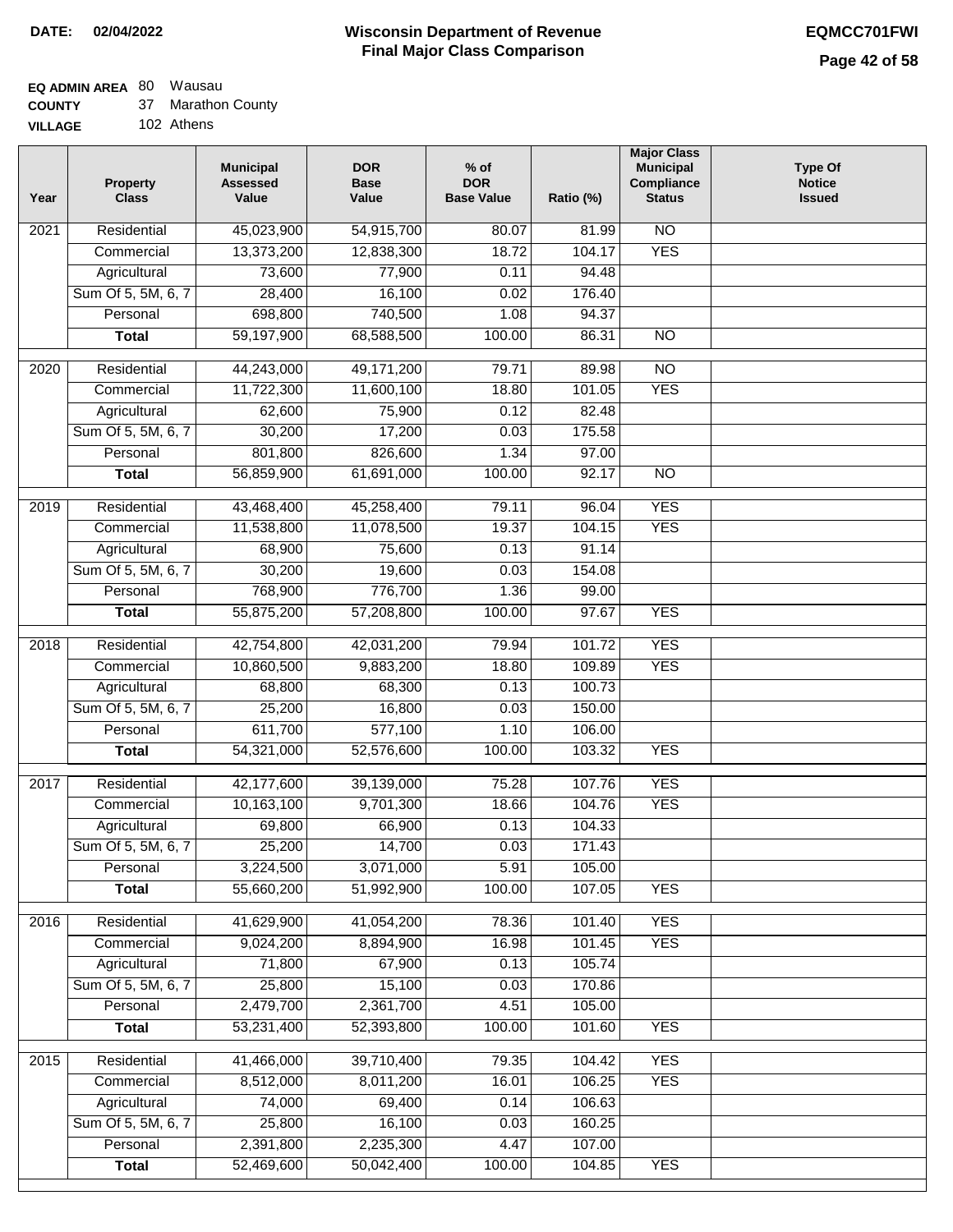### **EQ ADMIN AREA** 80 Wausau

| <b>COUNTY</b> |  | Marathon County |
|---------------|--|-----------------|
|---------------|--|-----------------|

**VILLAGE** 106 Brokaw

| Year | <b>Property</b><br><b>Class</b> | <b>Municipal</b><br><b>Assessed</b><br>Value | <b>DOR</b><br><b>Base</b><br>Value | $%$ of<br><b>DOR</b><br><b>Base Value</b> | Ratio (%) | <b>Major Class</b><br><b>Municipal</b><br>Compliance<br><b>Status</b> | <b>Type Of</b><br><b>Notice</b><br><b>Issued</b> |
|------|---------------------------------|----------------------------------------------|------------------------------------|-------------------------------------------|-----------|-----------------------------------------------------------------------|--------------------------------------------------|
| 2018 | Residential                     | 6,665,300                                    | 7,838,200                          | 37.95                                     | 85.04     | N <sub>O</sub>                                                        |                                                  |
|      | Commercial                      | 10,874,500                                   | 12,064,200                         | 58.41                                     | 90.14     | <b>YES</b>                                                            |                                                  |
|      | Agricultural                    | 0                                            | 0                                  | 0.00                                      | 0.00      |                                                                       |                                                  |
|      | Sum Of 5, 5M, 6, 7              | 566,800                                      | 700,400                            | 3.39                                      | 80.93     |                                                                       |                                                  |
|      | Personal                        | 53,243                                       | 53,200                             | 0.26                                      | 100.08    |                                                                       |                                                  |
|      | <b>Total</b>                    | 18,159,843                                   | 20,656,000                         | 100.00                                    | 87.92     | $\overline{NO}$                                                       |                                                  |
| 2017 | Residential                     | 6,665,300                                    | 7,609,900                          | 35.62                                     | 87.59     | <b>NO</b>                                                             |                                                  |
|      | Commercial                      | 10,579,100                                   | 11,884,100                         | 55.63                                     | 89.02     | $\overline{NO}$                                                       |                                                  |
|      | Agricultural                    | 0                                            | $\Omega$                           | 0.00                                      | 0.00      |                                                                       |                                                  |
|      | Sum Of 5, 5M, 6, 7              | 566,800                                      | 659,800                            | 3.09                                      | 85.90     |                                                                       |                                                  |
|      | Personal                        | 1,208,700                                    | 1,208,700                          | 5.66                                      | 100.00    |                                                                       |                                                  |
|      | <b>Total</b>                    | 19,019,900                                   | 21,362,500                         | 100.00                                    | 89.03     | <b>NO</b>                                                             |                                                  |
| 2016 | Residential                     | 6,664,300                                    | 7,387,600                          | 35.67                                     | 90.21     | <b>YES</b>                                                            |                                                  |
|      | Commercial                      | 10,597,900                                   | 12,191,300                         | 58.86                                     | 86.93     | $\overline{NO}$                                                       |                                                  |
|      | Agricultural                    | 0                                            | $\Omega$                           | 0.00                                      | 0.00      |                                                                       |                                                  |
|      | Sum Of 5, 5M, 6, 7              | 566,800                                      | 621,000                            | 3.00                                      | 91.27     |                                                                       |                                                  |
|      | Personal                        | 510,800                                      | 510,800                            | 2.47                                      | 100.00    |                                                                       |                                                  |
|      | <b>Total</b>                    | 18,339,800                                   | 20,710,700                         | 100.00                                    | 88.55     | $\overline{NO}$                                                       |                                                  |
| 2015 | Residential                     | 6,662,700                                    | 7,035,800                          | 35.86                                     | 94.70     | <b>YES</b>                                                            |                                                  |
|      | Commercial                      | 10,439,900                                   | 11,507,100                         | 58.65                                     | 90.73     | <b>YES</b>                                                            |                                                  |
|      | Agricultural                    | $\Omega$                                     | 0                                  | 0.00                                      | 0.00      |                                                                       |                                                  |
|      | Sum Of 5, 5M, 6, 7              | 550,700                                      | 579,600                            | 2.95                                      | 95.01     |                                                                       |                                                  |
|      | Personal                        | 498,100                                      | 498,100                            | 2.54                                      | 100.00    |                                                                       |                                                  |
|      | <b>Total</b>                    | 18,151,400                                   | 19,620,600                         | 100.00                                    | 92.51     | <b>YES</b>                                                            |                                                  |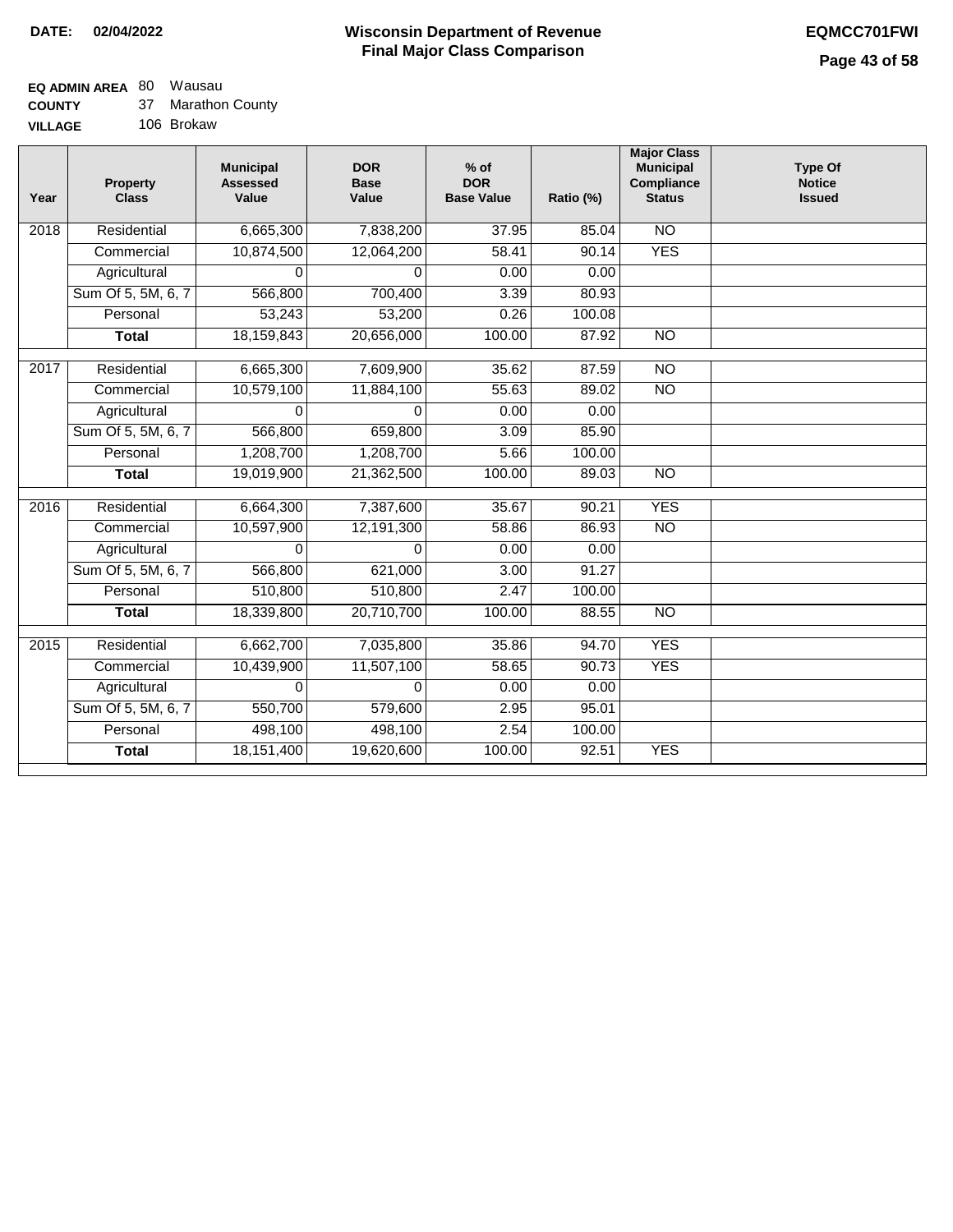## **EQ ADMIN AREA** 80 Wausau

**COUNTY** 37 Marathon County

| <b>COUNTI</b>  | ີ | warathon vount |
|----------------|---|----------------|
| <b>VILLAGE</b> |   | 121 Edgar      |
|                |   |                |

| Year              | <b>Property</b><br><b>Class</b> | <b>Municipal</b><br><b>Assessed</b><br>Value | <b>DOR</b><br><b>Base</b><br>Value | $%$ of<br><b>DOR</b><br><b>Base Value</b> | Ratio (%)       | <b>Major Class</b><br><b>Municipal</b><br>Compliance<br><b>Status</b> | <b>Type Of</b><br><b>Notice</b><br><b>Issued</b> |
|-------------------|---------------------------------|----------------------------------------------|------------------------------------|-------------------------------------------|-----------------|-----------------------------------------------------------------------|--------------------------------------------------|
| $\overline{202}1$ | Residential                     | 62,478,000                                   | 70,547,900                         | 86.37                                     | 88.56           | $\overline{NO}$                                                       |                                                  |
|                   | Commercial                      | 9,460,700                                    | 10,202,000                         | 12.49                                     | 92.73           | <b>YES</b>                                                            |                                                  |
|                   | Agricultural                    | 47,400                                       | 55,900                             | 0.07                                      | 84.79           |                                                                       |                                                  |
|                   | Sum Of 5, 5M, 6, 7              | 495,700                                      | 443,500                            | 0.54                                      | 111.77          |                                                                       |                                                  |
|                   | Personal                        | 364,200                                      | 428,400                            | 0.52                                      | 85.01           |                                                                       |                                                  |
|                   | <b>Total</b>                    | 72,846,000                                   | 81,677,700                         | 100.00                                    | 89.19           | $\overline{NO}$                                                       |                                                  |
| 2020              | Residential                     | 61,328,000                                   | 67,838,200                         | 85.21                                     | 90.40           | <b>YES</b>                                                            |                                                  |
|                   | Commercial                      | 9,514,600                                    | 10,800,300                         | 13.57                                     | 88.10           | $\overline{NO}$                                                       |                                                  |
|                   | Agricultural                    | 52,400                                       | 53,800                             | 0.07                                      | 97.40           |                                                                       |                                                  |
|                   | Sum Of 5, 5M, 6, 7              | 490,400                                      | 442,600                            | 0.56                                      | 110.80          |                                                                       |                                                  |
|                   | Personal                        | 430,100                                      | 477,900                            | 0.60                                      | 90.00           |                                                                       |                                                  |
|                   | <b>Total</b>                    | 71,815,500                                   | 79,612,800                         | 100.00                                    | 90.21           | $\overline{NO}$                                                       |                                                  |
|                   |                                 |                                              |                                    |                                           |                 |                                                                       |                                                  |
| $\frac{1}{2019}$  | Residential                     | 60,179,600                                   | 64,728,500                         | 82.62                                     | 92.97           | <b>YES</b>                                                            |                                                  |
|                   | Commercial                      | 11,510,500                                   | 12,671,100                         | 16.17                                     | 90.84           | <b>YES</b>                                                            |                                                  |
|                   | Agricultural                    | 49,600                                       | 50,900                             | 0.06                                      | 97.45           |                                                                       |                                                  |
|                   | Sum Of 5, 5M, 6, 7              | 487,900                                      | 420,600                            | 0.54                                      | 116.00          |                                                                       |                                                  |
|                   | Personal                        | 457,300                                      | 471,500                            | 0.60                                      | 96.99           |                                                                       |                                                  |
|                   | <b>Total</b>                    | 72,684,900                                   | 78,342,600                         | 100.00                                    | 92.78           | <b>YES</b>                                                            |                                                  |
| 2018              | Residential                     | 59,877,700                                   | 62,960,300                         | 83.18                                     | 95.10           | <b>YES</b>                                                            |                                                  |
|                   | Commercial                      | 11,318,300                                   | 11,879,600                         | 15.69                                     | 95.28           | <b>YES</b>                                                            |                                                  |
|                   | Agricultural                    | 49,800                                       | 49,600                             | 0.07                                      | 100.40          |                                                                       |                                                  |
|                   | Sum Of 5, 5M, 6, 7              | 487,900                                      | 440,200                            | 0.58                                      | 110.84          |                                                                       |                                                  |
|                   | Personal                        | 366,100                                      | 366,100                            | 0.48                                      | 100.00          |                                                                       |                                                  |
|                   | <b>Total</b>                    | 72,099,800                                   | 75,695,800                         | 100.00                                    | 95.25           | <b>YES</b>                                                            |                                                  |
| 2017              | Residential                     | 59,256,200                                   | 58,760,700                         | 84.36                                     | 100.84          | <b>YES</b>                                                            |                                                  |
|                   | Commercial                      | 8,723,500                                    | 9,773,400                          | 14.03                                     | 89.26           | N <sub>O</sub>                                                        |                                                  |
|                   | Agricultural                    | 49,300                                       | 49,200                             | 0.07                                      | 100.20          |                                                                       |                                                  |
|                   | Sum Of 5, 5M, 6, 7              | 487,900                                      | 403,900                            | 0.58                                      | 120.80          |                                                                       |                                                  |
|                   | Personal                        | 667,800                                      | 667,800                            | 0.96                                      | 100.00          |                                                                       |                                                  |
|                   | <b>Total</b>                    | 69,184,700                                   | 69,655,000                         | 100.00                                    | 99.32           | $\overline{N}$                                                        |                                                  |
| 2016              | Residential                     | 58,492,500                                   | 56,224,000                         | 83.06                                     | 104.03          | <b>YES</b>                                                            |                                                  |
|                   | Commercial                      | 8,719,700                                    | 10,071,700                         | 14.88                                     | 86.58           | $\overline{NO}$                                                       |                                                  |
|                   | Agricultural                    | 48,800                                       | 48,600                             | 0.07                                      | 100.41          |                                                                       |                                                  |
|                   | Sum Of 5, 5M, 6, 7              | 487,900                                      | 415,500                            | 0.61                                      | 117.42          |                                                                       |                                                  |
|                   | Personal                        | 929,800                                      | 929,800                            | 1.37                                      | 100.00          |                                                                       |                                                  |
|                   | <b>Total</b>                    | 68,678,700                                   | 67,689,600                         | 100.00                                    | 101.46          | $\overline{NO}$                                                       |                                                  |
|                   |                                 |                                              |                                    | 83.14                                     |                 | <b>YES</b>                                                            |                                                  |
| 2015              | Residential<br>Commercial       | 58,348,600<br>8,719,300                      | 53,367,100<br>9,591,700            | 14.94                                     | 109.33<br>90.90 | <b>YES</b>                                                            |                                                  |
|                   | Agricultural                    | 48,200                                       | 48,100                             | 0.07                                      | 100.21          |                                                                       |                                                  |
|                   | Sum Of 5, 5M, 6, 7              | 487,900                                      | 404,800                            | 0.63                                      | 120.53          |                                                                       |                                                  |
|                   | Personal                        | 857,900                                      | 779,900                            | 1.21                                      | 110.00          |                                                                       |                                                  |
|                   | <b>Total</b>                    | 68,461,900                                   | 64,191,600                         | 100.00                                    | 106.65          | <b>YES</b>                                                            |                                                  |
|                   |                                 |                                              |                                    |                                           |                 |                                                                       |                                                  |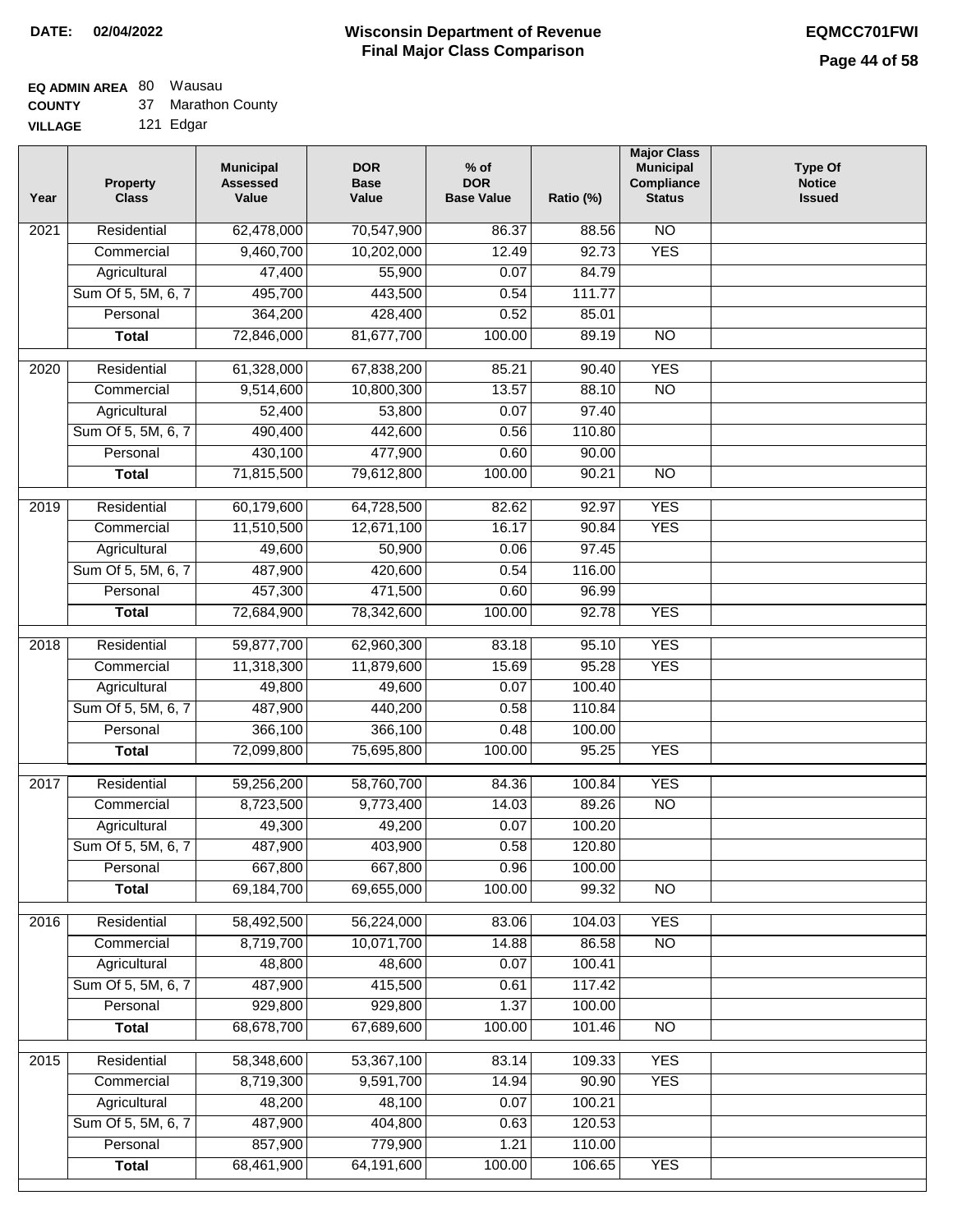## **EQ ADMIN AREA** 80 Wausau

**COUNTY** 37 Marathon County

**VILLAGE** 122 Elderon

| Year              | <b>Property</b><br><b>Class</b> | <b>Municipal</b><br><b>Assessed</b><br>Value | <b>DOR</b><br><b>Base</b><br>Value | $%$ of<br><b>DOR</b><br><b>Base Value</b> | Ratio (%) | <b>Major Class</b><br><b>Municipal</b><br>Compliance<br><b>Status</b> | <b>Type Of</b><br><b>Notice</b><br><b>Issued</b> |
|-------------------|---------------------------------|----------------------------------------------|------------------------------------|-------------------------------------------|-----------|-----------------------------------------------------------------------|--------------------------------------------------|
| $\overline{202}1$ | Residential                     | 5,789,900                                    | 7,275,900                          | 82.92                                     | 79.58     | $\overline{NO}$                                                       |                                                  |
|                   | Commercial                      | 1,147,200                                    | 1,208,000                          | 13.77                                     | 94.97     | <b>YES</b>                                                            |                                                  |
|                   | Agricultural                    | 91,300                                       | 101,400                            | 1.16                                      | 90.04     |                                                                       |                                                  |
|                   | Sum Of 5, 5M, 6, 7              | 194,600                                      | 166,200                            | 1.89                                      | 117.09    |                                                                       |                                                  |
|                   | Personal                        | 21,247                                       | 23,600                             | 0.27                                      | 90.03     |                                                                       |                                                  |
|                   | <b>Total</b>                    | 7,244,247                                    | 8,775,100                          | 100.00                                    | 82.55     | <b>NO</b>                                                             |                                                  |
| 2020              | Residential                     | 5,656,200                                    | 6,653,300                          | 81.43                                     | 85.01     | $\overline{NO}$                                                       |                                                  |
|                   | Commercial                      | 1,122,700                                    | 1,236,600                          | 15.13                                     | 90.79     | <b>YES</b>                                                            |                                                  |
|                   | Agricultural                    | 98,100                                       | 98,100                             | 1.20                                      | 100.00    |                                                                       |                                                  |
|                   | Sum Of 5, 5M, 6, 7              | 196,200                                      | 162,100                            | 1.98                                      | 121.04    |                                                                       |                                                  |
|                   | Personal                        | 20,525                                       | 20,500                             | 0.25                                      | 100.12    |                                                                       |                                                  |
|                   | <b>Total</b>                    | 7,093,725                                    | 8,170,600                          | 100.00                                    | 86.82     | $\overline{NO}$                                                       |                                                  |
| 2019              | Residential                     | 5,643,600                                    | 6,160,400                          | 80.67                                     | 91.61     | <b>YES</b>                                                            |                                                  |
|                   | Commercial                      | 1,122,700                                    | 1,200,600                          | 15.72                                     | 93.51     | <b>YES</b>                                                            |                                                  |
|                   | Agricultural                    | 92,000                                       | 94,400                             | 1.24                                      | 97.46     |                                                                       |                                                  |
|                   | Sum Of 5, 5M, 6, 7              | 196,200                                      | 160,400                            | 2.10                                      | 122.32    |                                                                       |                                                  |
|                   | Personal                        | 20,584                                       | 20,500                             | 0.27                                      | 100.41    |                                                                       |                                                  |
|                   | <b>Total</b>                    | 7,075,084                                    | 7,636,300                          | 100.00                                    | 92.65     | <b>YES</b>                                                            |                                                  |
|                   |                                 |                                              |                                    |                                           |           |                                                                       |                                                  |
| 2018              | Residential                     | 5,632,300                                    | 6,160,400                          | 83.25                                     | 91.43     | <b>YES</b>                                                            |                                                  |
|                   | Commercial                      | 1,015,100                                    | 976,100                            | 13.19                                     | 104.00    | <b>YES</b>                                                            |                                                  |
|                   | Agricultural                    | 91,700                                       | 91,900                             | 1.24                                      | 99.78     |                                                                       |                                                  |
|                   | Sum Of 5, 5M, 6, 7              | 140,600                                      | 151,500                            | 2.05                                      | 92.81     |                                                                       |                                                  |
|                   | Personal                        | 19,728                                       | 19,800                             | 0.27                                      | 99.64     |                                                                       |                                                  |
|                   | <b>Total</b>                    | 6,899,428                                    | 7,399,700                          | 100.00                                    | 93.24     | <b>YES</b>                                                            |                                                  |
| $\overline{2017}$ | Residential                     | 5,622,300                                    | 5,953,800                          | 81.15                                     | 94.43     | <b>YES</b>                                                            |                                                  |
|                   | Commercial                      | 1,064,900                                    | 1,027,500                          | 14.01                                     | 103.64    | <b>YES</b>                                                            |                                                  |
|                   | Agricultural                    | 93,200                                       | 93,200                             | 1.27                                      | 100.00    |                                                                       |                                                  |
|                   | Sum Of 5, 5M, 6, 7              | 145,300                                      | 146,800                            | 2.00                                      | 98.98     |                                                                       |                                                  |
|                   | Personal                        | 115,256                                      | 115,300                            | 1.57                                      | 99.96     |                                                                       |                                                  |
|                   | <b>Total</b>                    | 7,040,956                                    | 7,336,600                          | 100.00                                    | 95.97     | <b>YES</b>                                                            |                                                  |
| 2016              | Residential                     | 5,657,000                                    | 5,724,800                          | 80.06                                     | 98.82     | <b>YES</b>                                                            |                                                  |
|                   | Commercial                      | 1,064,900                                    | 1,059,300                          | 14.81                                     | 100.53    | <b>YES</b>                                                            |                                                  |
|                   | Agricultural                    | 92,050                                       | 92,000                             | 1.29                                      | 100.05    |                                                                       |                                                  |
|                   | Sum Of 5, 5M, 6, 7              | 145,300                                      | 149,400                            | 2.09                                      | 97.26     |                                                                       |                                                  |
|                   | Personal                        | 125,467                                      | 125,500                            | 1.75                                      | 99.97     |                                                                       |                                                  |
|                   | <b>Total</b>                    | 7,084,717                                    | 7,151,000                          | 100.00                                    | 99.07     | <b>YES</b>                                                            |                                                  |
| 2015              | Residential                     | 6,275,300                                    | 5,383,900                          | 80.07                                     | 116.56    | $\overline{NO}$                                                       |                                                  |
|                   | Commercial                      | 913,500                                      | 864,700                            | 12.86                                     | 105.64    | <b>YES</b>                                                            |                                                  |
|                   | Agricultural                    | 88,000                                       | 90,500                             | 1.35                                      | 97.24     |                                                                       |                                                  |
|                   | Sum Of 5, 5M, 6, 7              | 296,700                                      | 282,200                            | 4.20                                      | 105.14    |                                                                       |                                                  |
|                   | Personal                        | 102,388                                      | 102,400                            | 1.52                                      | 99.99     |                                                                       |                                                  |
|                   | <b>Total</b>                    | 7,675,888                                    | 6,723,700                          | 100.00                                    | 114.16    | N <sub>O</sub>                                                        | <b>Non-Compliance Notice</b>                     |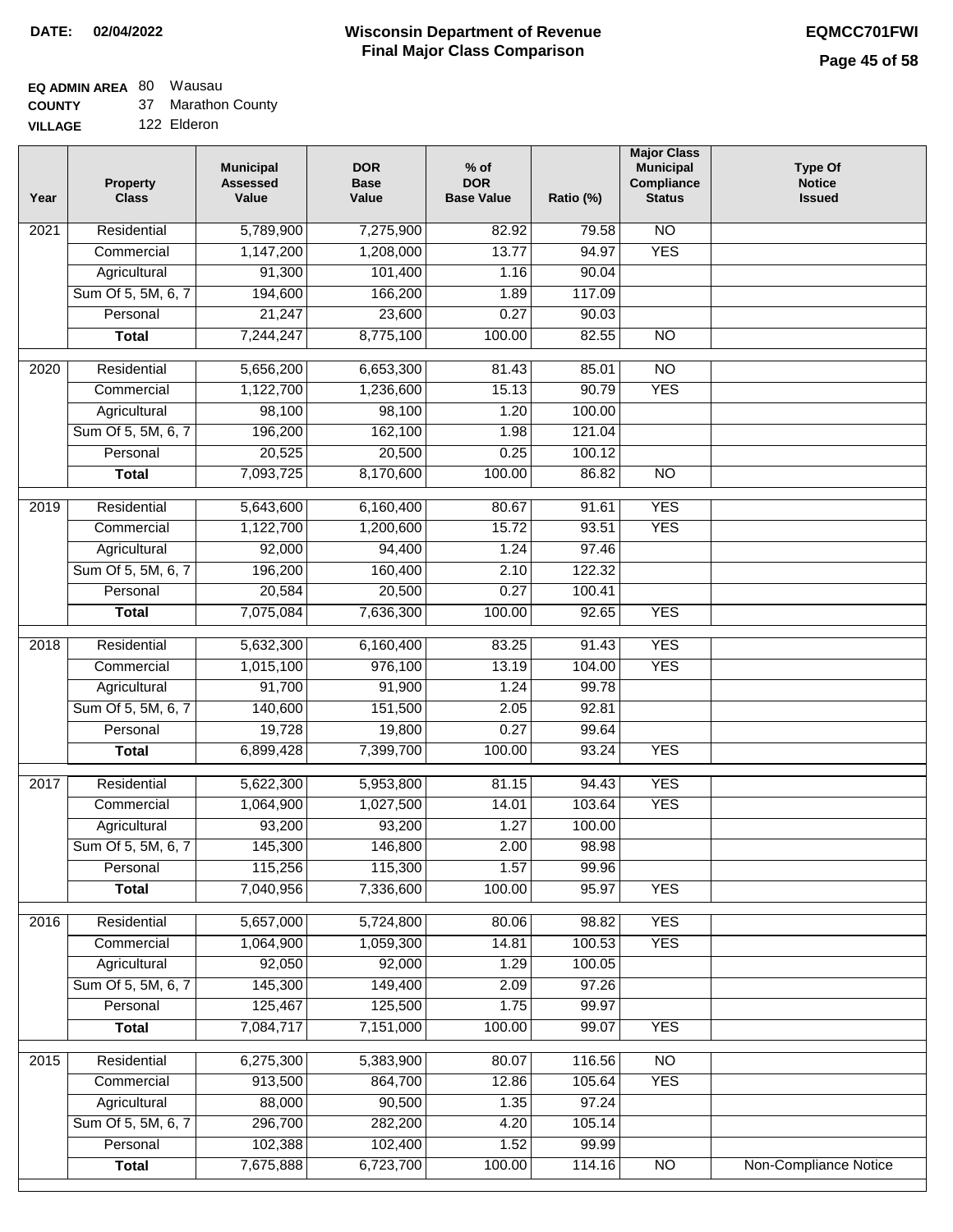## **EQ ADMIN AREA** 80 Wausau

**COUNTY** 37 Marathon County

**VILLAGE** 126 Fenwood

| Year | <b>Property</b><br><b>Class</b> | <b>Municipal</b><br><b>Assessed</b><br>Value | <b>DOR</b><br><b>Base</b><br>Value | $%$ of<br><b>DOR</b><br><b>Base Value</b> | Ratio (%) | <b>Major Class</b><br><b>Municipal</b><br>Compliance<br><b>Status</b> | <b>Type Of</b><br><b>Notice</b><br><b>Issued</b> |
|------|---------------------------------|----------------------------------------------|------------------------------------|-------------------------------------------|-----------|-----------------------------------------------------------------------|--------------------------------------------------|
| 2021 | Residential                     | 5,574,900                                    | 7,233,100                          | 85.26                                     | 77.07     | <b>NO</b>                                                             |                                                  |
|      | Commercial                      | 735,900                                      | 682,700                            | 8.05                                      | 107.79    |                                                                       |                                                  |
|      | Agricultural                    | 67,800                                       | 67,700                             | 0.80                                      | 100.15    |                                                                       |                                                  |
|      | Sum Of 5, 5M, 6, 7              | 469,500                                      | 482,200                            | 5.68                                      | 97.37     |                                                                       |                                                  |
|      | Personal                        | 15,100                                       | 17,800                             | 0.21                                      | 84.83     |                                                                       |                                                  |
|      | <b>Total</b>                    | 6,863,200                                    | 8,483,500                          | 100.00                                    | 80.90     | $\overline{NO}$                                                       |                                                  |
| 2020 | Residential                     | 5,531,800                                    | 6,650,600                          | 84.03                                     | 83.18     | $\overline{NO}$                                                       |                                                  |
|      | Commercial                      | 735,900                                      | 718,700                            | 9.08                                      | 102.39    |                                                                       |                                                  |
|      | Agricultural                    | 65,100                                       | 65,200                             | 0.82                                      | 99.85     |                                                                       |                                                  |
|      | Sum Of 5, 5M, 6, 7              | 465,000                                      | 457,600                            | 5.78                                      | 101.62    |                                                                       |                                                  |
|      | Personal                        | 19,800                                       | 22,000                             | 0.28                                      | 90.00     |                                                                       |                                                  |
|      | <b>Total</b>                    | 6,817,600                                    | 7,914,100                          | 100.00                                    | 86.14     | $\overline{NO}$                                                       |                                                  |
|      |                                 |                                              |                                    |                                           |           |                                                                       |                                                  |
| 2019 | Residential                     | 5,410,300                                    | 6,189,500                          | 83.83                                     | 87.41     | $\overline{3}$                                                        |                                                  |
|      | Commercial                      | 739,900                                      | 702,500                            | 9.51                                      | 105.32    |                                                                       |                                                  |
|      | Agricultural                    | 62,900                                       | 62,600                             | 0.85                                      | 100.48    |                                                                       |                                                  |
|      | Sum Of 5, 5M, 6, 7              | 426,900                                      | 401,900                            | 5.44                                      | 106.22    |                                                                       |                                                  |
|      | Personal                        | 27,200                                       | 27,200                             | 0.37                                      | 100.00    |                                                                       |                                                  |
|      | <b>Total</b>                    | 6,667,200                                    | 7,383,700                          | 100.00                                    | 90.30     | $\overline{NO}$                                                       |                                                  |
| 2018 | Residential                     | 5,400,200                                    | 5,836,900                          | 83.83                                     | 92.52     | <b>YES</b>                                                            |                                                  |
|      | Commercial                      | 672,500                                      | 604,800                            | 8.69                                      | 111.19    |                                                                       |                                                  |
|      | Agricultural                    | 61,200                                       | 61,000                             | 0.88                                      | 100.33    |                                                                       |                                                  |
|      | Sum Of 5, 5M, 6, 7              | 427,500                                      | 440,000                            | 6.32                                      | 97.16     |                                                                       |                                                  |
|      | Personal                        | 19,300                                       | 19,700                             | 0.28                                      | 97.97     |                                                                       |                                                  |
|      | <b>Total</b>                    | 6,580,700                                    | 6,962,400                          | 100.00                                    | 94.52     | <b>YES</b>                                                            |                                                  |
| 2017 | Residential                     | 5,294,800                                    | 5,420,100                          | 82.31                                     | 97.69     | <b>YES</b>                                                            |                                                  |
|      | Commercial                      | 679,000                                      | 642,600                            | 9.76                                      | 105.66    |                                                                       |                                                  |
|      | Agricultural                    | 59,800                                       | 59,500                             | 0.90                                      | 100.50    |                                                                       |                                                  |
|      | Sum Of 5, 5M, 6, 7              | 411,500                                      | 406,800                            | 6.18                                      | 101.16    |                                                                       |                                                  |
|      | Personal                        | 56,100                                       | 56,100                             | 0.85                                      | 100.00    |                                                                       |                                                  |
|      | <b>Total</b>                    | 6,501,200                                    | 6,585,100                          | 100.00                                    | 98.73     | <b>YES</b>                                                            |                                                  |
| 2016 | Residential                     | 5,290,100                                    | 5,257,600                          | 81.50                                     | 100.62    | <b>YES</b>                                                            |                                                  |
|      | Commercial                      | 679,000                                      | 662,400                            | 10.27                                     | 102.51    | <b>YES</b>                                                            |                                                  |
|      | Agricultural                    | 60,400                                       | 60,400                             | 0.94                                      | 100.00    |                                                                       |                                                  |
|      | Sum Of 5, 5M, 6, 7              | 412,000                                      | 400,500                            | 6.21                                      | 102.87    |                                                                       |                                                  |
|      | Personal                        | 69,800                                       | 69,800                             | 1.08                                      | 100.00    |                                                                       |                                                  |
|      | <b>Total</b>                    | 6,511,300                                    | 6,450,700                          | 100.00                                    | 100.94    | <b>YES</b>                                                            |                                                  |
| 2015 | Residential                     | 5,079,600                                    | 4,955,500                          | 81.30                                     | 102.50    | <b>YES</b>                                                            |                                                  |
|      | Commercial                      | 679,000                                      | 630,800                            | 10.35                                     | 107.64    | <b>YES</b>                                                            |                                                  |
|      | Agricultural                    | 59,700                                       | 59,800                             | 0.98                                      | 99.83     |                                                                       |                                                  |
|      | Sum Of 5, 5M, 6, 7              | 413,800                                      | 384,200                            | 6.30                                      | 107.70    | <b>YES</b>                                                            |                                                  |
|      | Personal                        | 64,900                                       | 64,900                             | 1.06                                      | 100.00    |                                                                       |                                                  |
|      | <b>Total</b>                    | 6,297,000                                    | 6,095,200                          | 100.00                                    | 103.31    | <b>YES</b>                                                            |                                                  |
|      |                                 |                                              |                                    |                                           |           |                                                                       |                                                  |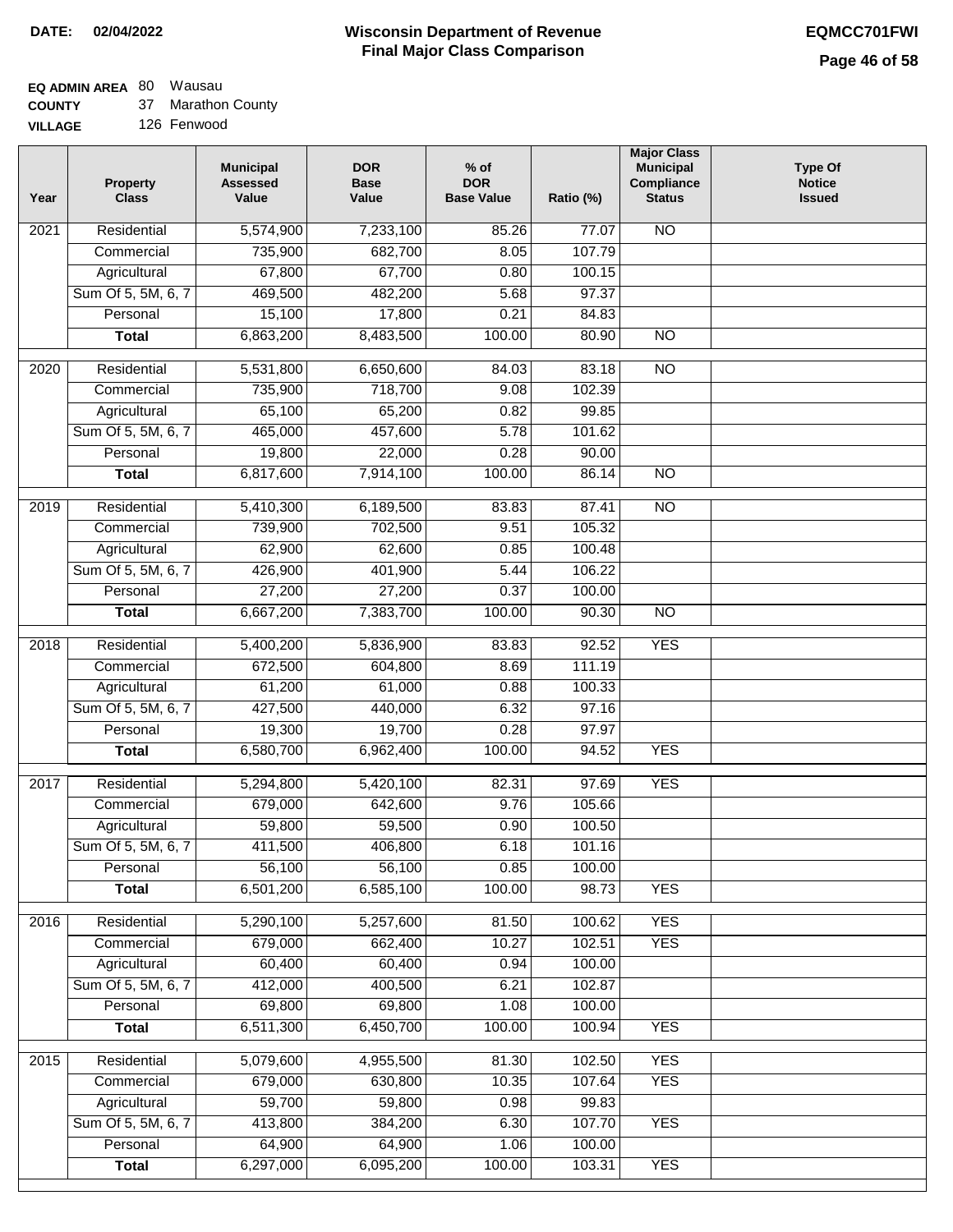# **EQ ADMIN AREA** 80 Wausau

|  | <b>COUNTY</b> |  | Marathon County |
|--|---------------|--|-----------------|
|--|---------------|--|-----------------|

**VILLAGE** 136 Hatley

| Year              | <b>Property</b><br><b>Class</b> | <b>Municipal</b><br><b>Assessed</b><br>Value | <b>DOR</b><br><b>Base</b><br>Value | $%$ of<br><b>DOR</b><br><b>Base Value</b> | Ratio (%) | <b>Major Class</b><br><b>Municipal</b><br>Compliance<br><b>Status</b> | <b>Type Of</b><br><b>Notice</b><br><b>Issued</b> |
|-------------------|---------------------------------|----------------------------------------------|------------------------------------|-------------------------------------------|-----------|-----------------------------------------------------------------------|--------------------------------------------------|
| $\overline{202}1$ | Residential                     | 36,220,300                                   | 40,871,000                         | 91.52                                     | 88.62     | $\overline{NO}$                                                       |                                                  |
|                   | Commercial                      | 3,513,200                                    | 3,342,000                          | 7.48                                      | 105.12    |                                                                       |                                                  |
|                   | Agricultural                    | 17,600                                       | 18,300                             | 0.04                                      | 96.17     |                                                                       |                                                  |
|                   | Sum Of 5, 5M, 6, 7              | 77,800                                       | 95,400                             | 0.21                                      | 81.55     |                                                                       |                                                  |
|                   | Personal                        | 317,900                                      | 332,000                            | 0.74                                      | 95.75     |                                                                       |                                                  |
|                   | <b>Total</b>                    | 40,146,800                                   | 44,658,700                         | 100.00                                    | 89.90     | $\overline{NO}$                                                       |                                                  |
| 2020              | Residential                     | 34,577,800                                   | 35,924,700                         | 90.27                                     | 96.25     | <b>YES</b>                                                            |                                                  |
|                   | Commercial                      | 3,421,500                                    | 3,417,200                          | 8.59                                      | 100.13    |                                                                       |                                                  |
|                   | Agricultural                    | 15,400                                       | 17,700                             | 0.04                                      | 87.01     |                                                                       |                                                  |
|                   | Sum Of 5, 5M, 6, 7              | 78,200                                       | 92,600                             | 0.23                                      | 84.45     |                                                                       |                                                  |
|                   | Personal                        | 347,500                                      | 344,000                            | 0.86                                      | 101.02    |                                                                       |                                                  |
|                   | <b>Total</b>                    | 38,440,400                                   | 39,796,200                         | 100.00                                    | 96.59     | <b>YES</b>                                                            |                                                  |
| 2019              | Residential                     | 33,473,500                                   | 33,108,300                         | 92.13                                     | 101.10    | <b>YES</b>                                                            |                                                  |
|                   | Commercial                      | 2,691,300                                    | 2,617,300                          | 7.28                                      | 102.83    |                                                                       |                                                  |
|                   | Agricultural                    | 16,200                                       | 16,900                             | 0.05                                      | 95.86     |                                                                       |                                                  |
|                   | Sum Of 5, 5M, 6, 7              | 78,400                                       | 91,700                             | 0.26                                      | 85.50     |                                                                       |                                                  |
|                   | Personal                        | 106,300                                      | 103,200                            | 0.29                                      | 103.00    |                                                                       |                                                  |
|                   | <b>Total</b>                    | 36,365,700                                   | 35,937,400                         | 100.00                                    | 101.19    | <b>YES</b>                                                            |                                                  |
|                   |                                 |                                              |                                    |                                           |           |                                                                       |                                                  |
| 2018              | Residential                     | 32,964,000                                   | 32,621,700                         | 92.25                                     | 101.05    | <b>YES</b>                                                            |                                                  |
|                   | Commercial                      | 2,691,300                                    | 2,510,400                          | 7.10                                      | 107.21    |                                                                       |                                                  |
|                   | Agricultural                    | 16,200                                       | 16,400                             | 0.05                                      | 98.78     |                                                                       |                                                  |
|                   | Sum Of 5, 5M, 6, 7              | 78,500                                       | 82,900                             | 0.23                                      | 94.69     |                                                                       |                                                  |
|                   | Personal                        | 133,100                                      | 131,700                            | 0.37                                      | 101.06    |                                                                       |                                                  |
|                   | <b>Total</b>                    | 35,883,100                                   | 35,363,100                         | 100.00                                    | 101.47    | <b>YES</b>                                                            |                                                  |
| $\overline{2017}$ | Residential                     | 32,668,700                                   | 33,299,400                         | 91.62                                     | 98.11     | <b>YES</b>                                                            |                                                  |
|                   | Commercial                      | 2,691,300                                    | 2,703,400                          | 7.44                                      | 99.55     |                                                                       |                                                  |
|                   | Agricultural                    | 16,200                                       | 16,100                             | 0.04                                      | 100.62    |                                                                       |                                                  |
|                   | Sum Of 5, 5M, 6, 7              | 78,600                                       | 83,400                             | 0.23                                      | 94.24     |                                                                       |                                                  |
|                   | Personal                        | 244,000                                      | 244,000                            | 0.67                                      | 100.00    |                                                                       |                                                  |
|                   | <b>Total</b>                    | 35,698,800                                   | 36,346,300                         | 100.00                                    | 98.22     | <b>YES</b>                                                            |                                                  |
| 2016              | Residential                     | 31,579,700                                   | 31,494,100                         | 91.25                                     | 100.27    | <b>YES</b>                                                            |                                                  |
|                   | Commercial                      | 2,909,300                                    | 2,751,000                          | 7.97                                      | 105.75    |                                                                       |                                                  |
|                   | Agricultural                    | 14,100                                       | 13,400                             | 0.04                                      | 105.22    |                                                                       |                                                  |
|                   | Sum Of 5, 5M, 6, 7              | 96,900                                       | 73,900                             | 0.21                                      | 131.12    |                                                                       |                                                  |
|                   | Personal                        | 182,100                                      | 180,300                            | 0.52                                      | 101.00    |                                                                       |                                                  |
|                   | <b>Total</b>                    | 34,782,100                                   | 34,512,700                         | 100.00                                    | 100.78    | <b>YES</b>                                                            |                                                  |
|                   |                                 |                                              |                                    |                                           |           |                                                                       |                                                  |
| 2015              | Residential                     | 31,305,700                                   | 30,913,800                         | 91.10                                     | 101.27    | <b>YES</b>                                                            |                                                  |
|                   | Commercial                      | 2,909,300                                    | 2,620,000                          | 7.72                                      | 111.04    | $\overline{NO}$                                                       |                                                  |
|                   | Agricultural                    | 14,100                                       | 13,200                             | 0.04                                      | 106.82    |                                                                       |                                                  |
|                   | Sum Of 5, 5M, 6, 7              | 97,000                                       | 77,800                             | 0.23                                      | 124.68    |                                                                       |                                                  |
|                   | Personal                        | 309,400                                      | 309,400                            | 0.91                                      | 100.00    |                                                                       |                                                  |
|                   | <b>Total</b>                    | 34,635,500                                   | 33,934,200                         | 100.00                                    | 102.07    | N <sub>O</sub>                                                        | <b>Training Notice</b>                           |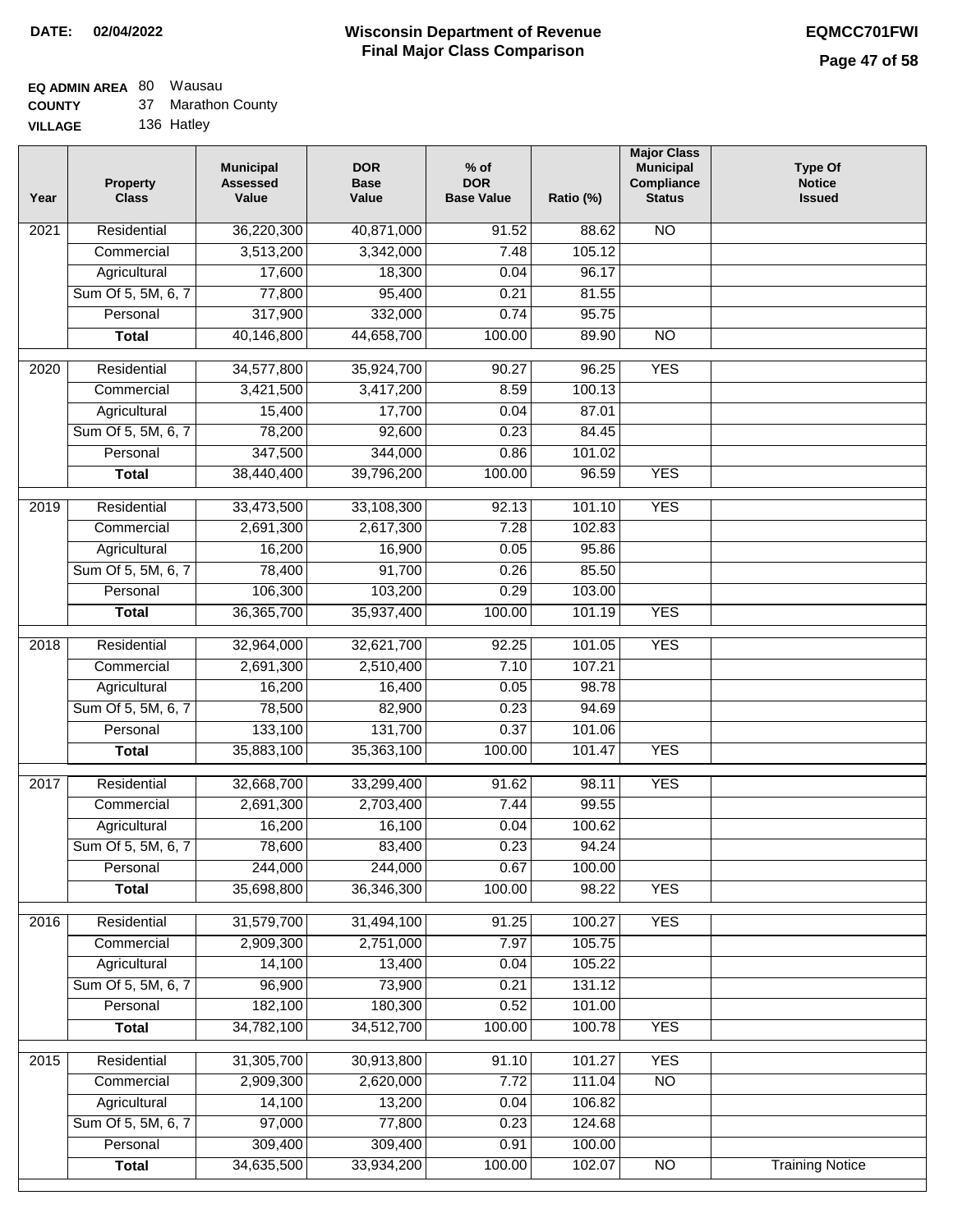## **EQ ADMIN AREA** 80 Wausau

**COUNTY VILLAGE** 37 Marathon County

|  | 145 Kronenwetter |
|--|------------------|
|  |                  |

| <b>YES</b><br>Residential<br>585,834,100<br>578,283,100<br>81.37<br>101.31<br>2021<br>90,043,200<br>94,796,200<br>13.34<br>94.99<br><b>YES</b><br>Commercial<br>737,500<br>737,000<br>0.10<br>100.07<br>Agricultural<br>Sum Of 5, 5M, 6, 7<br>26,392,800<br>35,308,200<br>4.97<br>74.75<br>Personal<br>1,550,400<br>1,550,400<br>0.22<br>100.00<br>704,558,000<br>710,674,900<br>100.00<br><b>YES</b><br>99.14<br><b>Total</b><br>$\overline{2020}$<br>Residential<br>451,058,900<br>537,858,000<br>83.86<br>$\overline{10}$<br>80.41<br>91,747,700<br>13.72<br>77.49<br>$\overline{NO}$<br>Commercial<br>71,093,600<br>602,300<br>84.17<br>Agricultural<br>715,600<br>0.11<br>Sum Of 5, 5M, 6, 7<br>26,513,400<br>37,277,200<br>5.57<br>71.12<br>Personal<br>1,059,000<br>1,260,700<br>0.19<br>84.00<br>$\overline{NO}$<br>550,327,200<br>668,859,200<br>100.00<br>82.28<br>1st Notice of Non-Compliance<br><b>Total</b><br>$\overline{NO}$<br>Residential<br>438,505,900<br>513,245,000<br>81.30<br>2019<br>85.44<br>$\overline{NO}$<br>Commercial<br>65,458,000<br>81,193,000<br>12.86<br>80.62<br>671,200<br>691,200<br>0.11<br>97.11<br>Agricultural<br>Sum Of 5, 5M, 6, 7<br>34,958,900<br>26,578,600<br>5.54<br>76.03<br>0.19<br>Personal<br>1,079,900<br>1,227,200<br>88.00<br>532,293,600<br>631,315,300<br>100.00<br>84.32<br>$\overline{NO}$<br><b>Total</b><br><b>YES</b><br>Residential<br>426,324,600<br>466,925,700<br>81.58<br>91.30<br>2018<br><b>NO</b><br>Commercial<br>55,626,500<br>66,708,400<br>11.65<br>83.39<br>Agricultural<br>671,200<br>671,500<br>0.12<br>99.96<br>Sum Of 5, 5M, 6, 7<br>26,530,400<br>37,053,700<br>6.47<br>71.60<br>Personal<br>926,200<br>1,006,700<br>0.18<br>92.00<br>510,078,900<br>572,366,000<br>100.00<br>89.12<br>N <sub>O</sub><br><b>Total</b><br><b>YES</b><br>Residential<br>412,355,200<br>447,398,400<br>81.48<br>92.17<br>2017<br><b>NO</b><br>54,867,900<br>61,549,300<br>11.21<br>89.14<br>Commercial<br>654,950<br>654,900<br>0.12<br>100.01<br>Agricultural<br>Sum Of 5, 5M, 6, 7<br>26,457,500<br>34,447,200<br>6.27<br>76.81 |  |
|--------------------------------------------------------------------------------------------------------------------------------------------------------------------------------------------------------------------------------------------------------------------------------------------------------------------------------------------------------------------------------------------------------------------------------------------------------------------------------------------------------------------------------------------------------------------------------------------------------------------------------------------------------------------------------------------------------------------------------------------------------------------------------------------------------------------------------------------------------------------------------------------------------------------------------------------------------------------------------------------------------------------------------------------------------------------------------------------------------------------------------------------------------------------------------------------------------------------------------------------------------------------------------------------------------------------------------------------------------------------------------------------------------------------------------------------------------------------------------------------------------------------------------------------------------------------------------------------------------------------------------------------------------------------------------------------------------------------------------------------------------------------------------------------------------------------------------------------------------------------------------------------------------------------------------------------------------------------------------------------------------------------------------------------------------------------------------------------------|--|
|                                                                                                                                                                                                                                                                                                                                                                                                                                                                                                                                                                                                                                                                                                                                                                                                                                                                                                                                                                                                                                                                                                                                                                                                                                                                                                                                                                                                                                                                                                                                                                                                                                                                                                                                                                                                                                                                                                                                                                                                                                                                                                  |  |
|                                                                                                                                                                                                                                                                                                                                                                                                                                                                                                                                                                                                                                                                                                                                                                                                                                                                                                                                                                                                                                                                                                                                                                                                                                                                                                                                                                                                                                                                                                                                                                                                                                                                                                                                                                                                                                                                                                                                                                                                                                                                                                  |  |
|                                                                                                                                                                                                                                                                                                                                                                                                                                                                                                                                                                                                                                                                                                                                                                                                                                                                                                                                                                                                                                                                                                                                                                                                                                                                                                                                                                                                                                                                                                                                                                                                                                                                                                                                                                                                                                                                                                                                                                                                                                                                                                  |  |
|                                                                                                                                                                                                                                                                                                                                                                                                                                                                                                                                                                                                                                                                                                                                                                                                                                                                                                                                                                                                                                                                                                                                                                                                                                                                                                                                                                                                                                                                                                                                                                                                                                                                                                                                                                                                                                                                                                                                                                                                                                                                                                  |  |
|                                                                                                                                                                                                                                                                                                                                                                                                                                                                                                                                                                                                                                                                                                                                                                                                                                                                                                                                                                                                                                                                                                                                                                                                                                                                                                                                                                                                                                                                                                                                                                                                                                                                                                                                                                                                                                                                                                                                                                                                                                                                                                  |  |
|                                                                                                                                                                                                                                                                                                                                                                                                                                                                                                                                                                                                                                                                                                                                                                                                                                                                                                                                                                                                                                                                                                                                                                                                                                                                                                                                                                                                                                                                                                                                                                                                                                                                                                                                                                                                                                                                                                                                                                                                                                                                                                  |  |
|                                                                                                                                                                                                                                                                                                                                                                                                                                                                                                                                                                                                                                                                                                                                                                                                                                                                                                                                                                                                                                                                                                                                                                                                                                                                                                                                                                                                                                                                                                                                                                                                                                                                                                                                                                                                                                                                                                                                                                                                                                                                                                  |  |
|                                                                                                                                                                                                                                                                                                                                                                                                                                                                                                                                                                                                                                                                                                                                                                                                                                                                                                                                                                                                                                                                                                                                                                                                                                                                                                                                                                                                                                                                                                                                                                                                                                                                                                                                                                                                                                                                                                                                                                                                                                                                                                  |  |
|                                                                                                                                                                                                                                                                                                                                                                                                                                                                                                                                                                                                                                                                                                                                                                                                                                                                                                                                                                                                                                                                                                                                                                                                                                                                                                                                                                                                                                                                                                                                                                                                                                                                                                                                                                                                                                                                                                                                                                                                                                                                                                  |  |
|                                                                                                                                                                                                                                                                                                                                                                                                                                                                                                                                                                                                                                                                                                                                                                                                                                                                                                                                                                                                                                                                                                                                                                                                                                                                                                                                                                                                                                                                                                                                                                                                                                                                                                                                                                                                                                                                                                                                                                                                                                                                                                  |  |
|                                                                                                                                                                                                                                                                                                                                                                                                                                                                                                                                                                                                                                                                                                                                                                                                                                                                                                                                                                                                                                                                                                                                                                                                                                                                                                                                                                                                                                                                                                                                                                                                                                                                                                                                                                                                                                                                                                                                                                                                                                                                                                  |  |
|                                                                                                                                                                                                                                                                                                                                                                                                                                                                                                                                                                                                                                                                                                                                                                                                                                                                                                                                                                                                                                                                                                                                                                                                                                                                                                                                                                                                                                                                                                                                                                                                                                                                                                                                                                                                                                                                                                                                                                                                                                                                                                  |  |
|                                                                                                                                                                                                                                                                                                                                                                                                                                                                                                                                                                                                                                                                                                                                                                                                                                                                                                                                                                                                                                                                                                                                                                                                                                                                                                                                                                                                                                                                                                                                                                                                                                                                                                                                                                                                                                                                                                                                                                                                                                                                                                  |  |
|                                                                                                                                                                                                                                                                                                                                                                                                                                                                                                                                                                                                                                                                                                                                                                                                                                                                                                                                                                                                                                                                                                                                                                                                                                                                                                                                                                                                                                                                                                                                                                                                                                                                                                                                                                                                                                                                                                                                                                                                                                                                                                  |  |
|                                                                                                                                                                                                                                                                                                                                                                                                                                                                                                                                                                                                                                                                                                                                                                                                                                                                                                                                                                                                                                                                                                                                                                                                                                                                                                                                                                                                                                                                                                                                                                                                                                                                                                                                                                                                                                                                                                                                                                                                                                                                                                  |  |
|                                                                                                                                                                                                                                                                                                                                                                                                                                                                                                                                                                                                                                                                                                                                                                                                                                                                                                                                                                                                                                                                                                                                                                                                                                                                                                                                                                                                                                                                                                                                                                                                                                                                                                                                                                                                                                                                                                                                                                                                                                                                                                  |  |
|                                                                                                                                                                                                                                                                                                                                                                                                                                                                                                                                                                                                                                                                                                                                                                                                                                                                                                                                                                                                                                                                                                                                                                                                                                                                                                                                                                                                                                                                                                                                                                                                                                                                                                                                                                                                                                                                                                                                                                                                                                                                                                  |  |
|                                                                                                                                                                                                                                                                                                                                                                                                                                                                                                                                                                                                                                                                                                                                                                                                                                                                                                                                                                                                                                                                                                                                                                                                                                                                                                                                                                                                                                                                                                                                                                                                                                                                                                                                                                                                                                                                                                                                                                                                                                                                                                  |  |
|                                                                                                                                                                                                                                                                                                                                                                                                                                                                                                                                                                                                                                                                                                                                                                                                                                                                                                                                                                                                                                                                                                                                                                                                                                                                                                                                                                                                                                                                                                                                                                                                                                                                                                                                                                                                                                                                                                                                                                                                                                                                                                  |  |
|                                                                                                                                                                                                                                                                                                                                                                                                                                                                                                                                                                                                                                                                                                                                                                                                                                                                                                                                                                                                                                                                                                                                                                                                                                                                                                                                                                                                                                                                                                                                                                                                                                                                                                                                                                                                                                                                                                                                                                                                                                                                                                  |  |
|                                                                                                                                                                                                                                                                                                                                                                                                                                                                                                                                                                                                                                                                                                                                                                                                                                                                                                                                                                                                                                                                                                                                                                                                                                                                                                                                                                                                                                                                                                                                                                                                                                                                                                                                                                                                                                                                                                                                                                                                                                                                                                  |  |
|                                                                                                                                                                                                                                                                                                                                                                                                                                                                                                                                                                                                                                                                                                                                                                                                                                                                                                                                                                                                                                                                                                                                                                                                                                                                                                                                                                                                                                                                                                                                                                                                                                                                                                                                                                                                                                                                                                                                                                                                                                                                                                  |  |
|                                                                                                                                                                                                                                                                                                                                                                                                                                                                                                                                                                                                                                                                                                                                                                                                                                                                                                                                                                                                                                                                                                                                                                                                                                                                                                                                                                                                                                                                                                                                                                                                                                                                                                                                                                                                                                                                                                                                                                                                                                                                                                  |  |
|                                                                                                                                                                                                                                                                                                                                                                                                                                                                                                                                                                                                                                                                                                                                                                                                                                                                                                                                                                                                                                                                                                                                                                                                                                                                                                                                                                                                                                                                                                                                                                                                                                                                                                                                                                                                                                                                                                                                                                                                                                                                                                  |  |
|                                                                                                                                                                                                                                                                                                                                                                                                                                                                                                                                                                                                                                                                                                                                                                                                                                                                                                                                                                                                                                                                                                                                                                                                                                                                                                                                                                                                                                                                                                                                                                                                                                                                                                                                                                                                                                                                                                                                                                                                                                                                                                  |  |
|                                                                                                                                                                                                                                                                                                                                                                                                                                                                                                                                                                                                                                                                                                                                                                                                                                                                                                                                                                                                                                                                                                                                                                                                                                                                                                                                                                                                                                                                                                                                                                                                                                                                                                                                                                                                                                                                                                                                                                                                                                                                                                  |  |
|                                                                                                                                                                                                                                                                                                                                                                                                                                                                                                                                                                                                                                                                                                                                                                                                                                                                                                                                                                                                                                                                                                                                                                                                                                                                                                                                                                                                                                                                                                                                                                                                                                                                                                                                                                                                                                                                                                                                                                                                                                                                                                  |  |
|                                                                                                                                                                                                                                                                                                                                                                                                                                                                                                                                                                                                                                                                                                                                                                                                                                                                                                                                                                                                                                                                                                                                                                                                                                                                                                                                                                                                                                                                                                                                                                                                                                                                                                                                                                                                                                                                                                                                                                                                                                                                                                  |  |
|                                                                                                                                                                                                                                                                                                                                                                                                                                                                                                                                                                                                                                                                                                                                                                                                                                                                                                                                                                                                                                                                                                                                                                                                                                                                                                                                                                                                                                                                                                                                                                                                                                                                                                                                                                                                                                                                                                                                                                                                                                                                                                  |  |
| Personal<br>4,758,600<br>5,009,100<br>0.91<br>95.00                                                                                                                                                                                                                                                                                                                                                                                                                                                                                                                                                                                                                                                                                                                                                                                                                                                                                                                                                                                                                                                                                                                                                                                                                                                                                                                                                                                                                                                                                                                                                                                                                                                                                                                                                                                                                                                                                                                                                                                                                                              |  |
| 499,094,150<br>549,058,900<br>100.00<br>$\overline{NO}$<br><b>Total</b><br>90.90                                                                                                                                                                                                                                                                                                                                                                                                                                                                                                                                                                                                                                                                                                                                                                                                                                                                                                                                                                                                                                                                                                                                                                                                                                                                                                                                                                                                                                                                                                                                                                                                                                                                                                                                                                                                                                                                                                                                                                                                                 |  |
| <b>YES</b><br>2016<br>Residential<br>400,806,600<br>435,324,400<br>80.73<br>92.07                                                                                                                                                                                                                                                                                                                                                                                                                                                                                                                                                                                                                                                                                                                                                                                                                                                                                                                                                                                                                                                                                                                                                                                                                                                                                                                                                                                                                                                                                                                                                                                                                                                                                                                                                                                                                                                                                                                                                                                                                |  |
| 12.18<br><b>YES</b><br>Commercial<br>59,386,400<br>65,685,200<br>90.41                                                                                                                                                                                                                                                                                                                                                                                                                                                                                                                                                                                                                                                                                                                                                                                                                                                                                                                                                                                                                                                                                                                                                                                                                                                                                                                                                                                                                                                                                                                                                                                                                                                                                                                                                                                                                                                                                                                                                                                                                           |  |
| 602,100<br>649,300<br>92.73<br>Agricultural<br>0.12                                                                                                                                                                                                                                                                                                                                                                                                                                                                                                                                                                                                                                                                                                                                                                                                                                                                                                                                                                                                                                                                                                                                                                                                                                                                                                                                                                                                                                                                                                                                                                                                                                                                                                                                                                                                                                                                                                                                                                                                                                              |  |
| Sum Of 5, 5M, 6, 7<br>26,664,700<br>32,554,000<br>6.04<br>81.91                                                                                                                                                                                                                                                                                                                                                                                                                                                                                                                                                                                                                                                                                                                                                                                                                                                                                                                                                                                                                                                                                                                                                                                                                                                                                                                                                                                                                                                                                                                                                                                                                                                                                                                                                                                                                                                                                                                                                                                                                                  |  |
| 4,677,000<br>5,029,000<br>Personal<br>0.93<br>93.00                                                                                                                                                                                                                                                                                                                                                                                                                                                                                                                                                                                                                                                                                                                                                                                                                                                                                                                                                                                                                                                                                                                                                                                                                                                                                                                                                                                                                                                                                                                                                                                                                                                                                                                                                                                                                                                                                                                                                                                                                                              |  |
| 492,136,800<br>539,241,900<br>100.00<br>91.26<br><b>YES</b><br><b>Total</b>                                                                                                                                                                                                                                                                                                                                                                                                                                                                                                                                                                                                                                                                                                                                                                                                                                                                                                                                                                                                                                                                                                                                                                                                                                                                                                                                                                                                                                                                                                                                                                                                                                                                                                                                                                                                                                                                                                                                                                                                                      |  |
| 396,942,500<br>414,045,800<br><b>YES</b><br>2015<br>Residential<br>82.05<br>95.87                                                                                                                                                                                                                                                                                                                                                                                                                                                                                                                                                                                                                                                                                                                                                                                                                                                                                                                                                                                                                                                                                                                                                                                                                                                                                                                                                                                                                                                                                                                                                                                                                                                                                                                                                                                                                                                                                                                                                                                                                |  |
| 11.02<br>99.79<br><b>YES</b><br>Commercial<br>55,476,500<br>55,593,500                                                                                                                                                                                                                                                                                                                                                                                                                                                                                                                                                                                                                                                                                                                                                                                                                                                                                                                                                                                                                                                                                                                                                                                                                                                                                                                                                                                                                                                                                                                                                                                                                                                                                                                                                                                                                                                                                                                                                                                                                           |  |
| 656,800<br>Agricultural<br>656,300<br>100.08<br>0.13                                                                                                                                                                                                                                                                                                                                                                                                                                                                                                                                                                                                                                                                                                                                                                                                                                                                                                                                                                                                                                                                                                                                                                                                                                                                                                                                                                                                                                                                                                                                                                                                                                                                                                                                                                                                                                                                                                                                                                                                                                             |  |
| Sum Of 5, 5M, 6, 7<br>26,949,100<br>29,890,800<br>5.92<br>90.16<br><b>YES</b>                                                                                                                                                                                                                                                                                                                                                                                                                                                                                                                                                                                                                                                                                                                                                                                                                                                                                                                                                                                                                                                                                                                                                                                                                                                                                                                                                                                                                                                                                                                                                                                                                                                                                                                                                                                                                                                                                                                                                                                                                    |  |
| Personal<br>4,458,500<br>4,458,500<br>100.00<br>0.88                                                                                                                                                                                                                                                                                                                                                                                                                                                                                                                                                                                                                                                                                                                                                                                                                                                                                                                                                                                                                                                                                                                                                                                                                                                                                                                                                                                                                                                                                                                                                                                                                                                                                                                                                                                                                                                                                                                                                                                                                                             |  |
| 100.00<br><b>YES</b><br>484,483,400<br>504,644,900<br>96.00<br><b>Total</b>                                                                                                                                                                                                                                                                                                                                                                                                                                                                                                                                                                                                                                                                                                                                                                                                                                                                                                                                                                                                                                                                                                                                                                                                                                                                                                                                                                                                                                                                                                                                                                                                                                                                                                                                                                                                                                                                                                                                                                                                                      |  |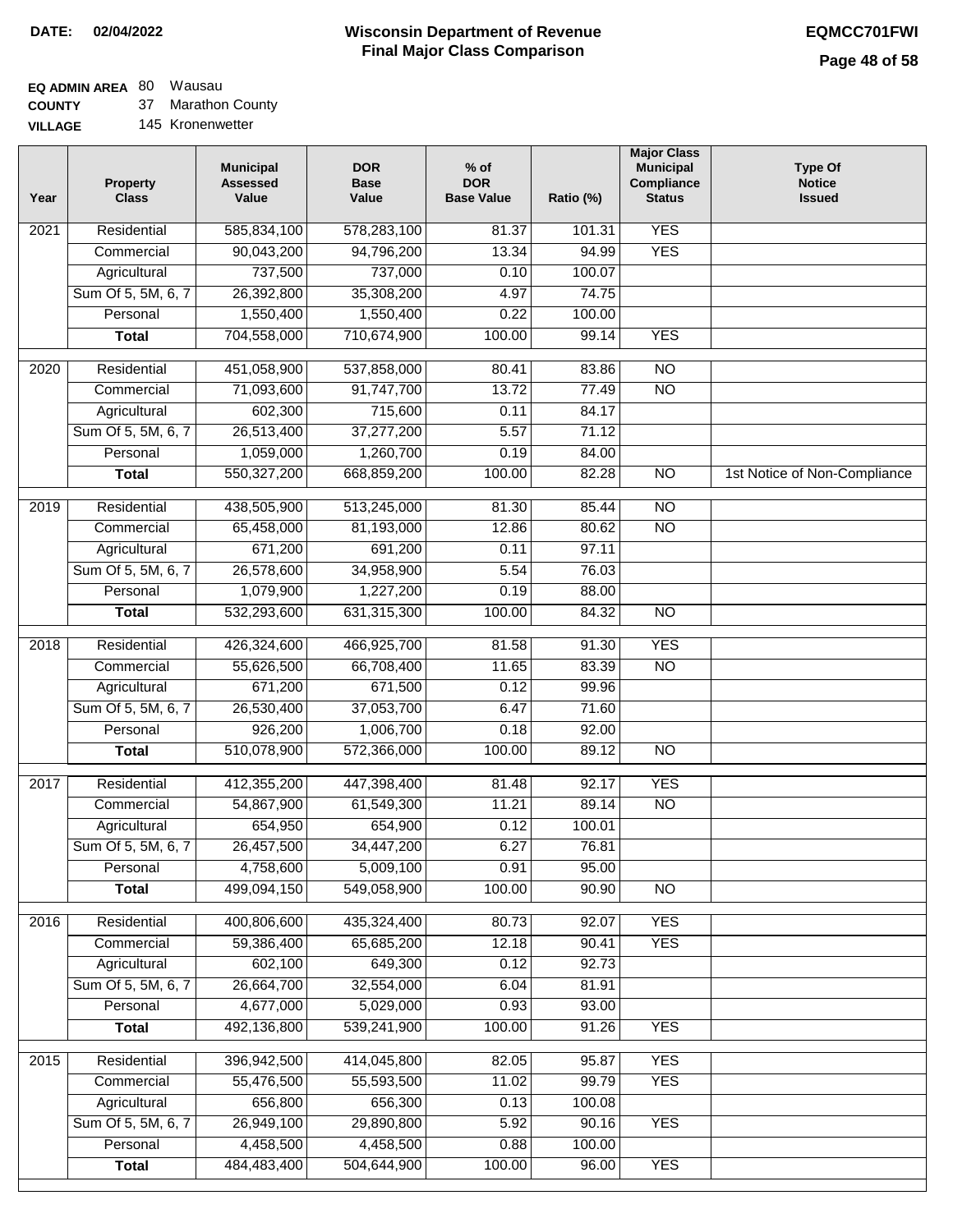### **EQ ADMIN AREA** 80 Wausau

| <b>COUNTY</b> |  | Marathon County |
|---------------|--|-----------------|
|---------------|--|-----------------|

**VILLAGE** 146 Maine

| Year              | <b>Property</b><br><b>Class</b> | <b>Municipal</b><br><b>Assessed</b><br>Value | <b>DOR</b><br><b>Base</b><br>Value | % of<br><b>DOR</b><br><b>Base Value</b> | Ratio (%) | <b>Major Class</b><br><b>Municipal</b><br>Compliance<br><b>Status</b> | <b>Type Of</b><br><b>Notice</b><br><b>Issued</b> |
|-------------------|---------------------------------|----------------------------------------------|------------------------------------|-----------------------------------------|-----------|-----------------------------------------------------------------------|--------------------------------------------------|
| $\overline{202}1$ | Residential                     | 167,395,100                                  | 214,307,800                        | 78.17                                   | 78.11     | <b>NO</b>                                                             |                                                  |
|                   | Commercial                      | 24,661,900                                   | 26,705,400                         | 9.74                                    | 92.35     |                                                                       |                                                  |
|                   | Agricultural                    | 1,769,400                                    | 1,768,200                          | 0.64                                    | 100.07    |                                                                       |                                                  |
|                   | Sum Of 5, 5M, 6, 7              | 26,672,200                                   | 30,607,600                         | 11.16                                   | 87.14     | $\overline{NO}$                                                       |                                                  |
|                   | Personal                        | 769,531                                      | 769,500                            | 0.28                                    | 100.00    |                                                                       |                                                  |
|                   | <b>Total</b>                    | 221,268,131                                  | 274,158,500                        | 100.00                                  | 80.71     | $\overline{NO}$                                                       | 1st Notice of Non-Compliance                     |
| $\overline{2020}$ | Residential                     | 165,222,500                                  | 194,676,500                        | 76.93                                   | 84.87     | $\overline{10}$                                                       |                                                  |
|                   | Commercial                      | 23,287,500                                   | 26,227,900                         | 10.36                                   | 88.79     | $\overline{NO}$                                                       |                                                  |
|                   | Agricultural                    | 1,706,800                                    | 1,707,900                          | 0.67                                    | 99.94     |                                                                       |                                                  |
|                   | Sum Of 5, 5M, 6, 7              | 25,914,400                                   | 29,617,500                         | 11.70                                   | 87.50     | $\overline{NO}$                                                       |                                                  |
|                   | Personal                        | 838,051                                      | 838,000                            | 0.33                                    | 100.01    |                                                                       |                                                  |
|                   | <b>Total</b>                    | 216,969,251                                  | 253,067,800                        | 100.00                                  | 85.74     | $\overline{NO}$                                                       |                                                  |
| 2019              | Residential                     | 162,864,700                                  | 188,670,500                        | 76.78                                   | 86.32     | $\overline{3}$                                                        |                                                  |
|                   | Commercial                      | 22,741,500                                   | 25,050,700                         | 10.19                                   | 90.78     | <b>YES</b>                                                            |                                                  |
|                   | Agricultural                    | 1,601,400                                    | 1,645,800                          | 0.67                                    | 97.30     |                                                                       |                                                  |
|                   | Sum Of 5, 5M, 6, 7              | 25,832,100                                   | 29,441,300                         | 11.98                                   | 87.74     | $\overline{NO}$                                                       |                                                  |
|                   | Personal                        | 913,603                                      | 913,700                            | 0.37                                    | 99.99     |                                                                       |                                                  |
|                   | <b>Total</b>                    | 213,953,303                                  | 245,722,000                        | 100.00                                  | 87.07     | $\overline{NO}$                                                       |                                                  |
| 2018              | Residential                     | 152,810,500                                  | 174,204,800                        | 80.53                                   | 87.72     | $\overline{10}$                                                       |                                                  |
|                   | Commercial                      | 11,686,900                                   | 12,124,300                         | 5.60                                    | 96.39     |                                                                       |                                                  |
|                   | Agricultural                    | 1,604,500                                    | 1,604,900                          | 0.74                                    | 99.98     |                                                                       |                                                  |
|                   | Sum Of 5, 5M, 6, 7              | 25,261,500                                   | 27,770,600                         | 12.84                                   | 90.96     | <b>YES</b>                                                            |                                                  |
|                   | Personal                        | 609,833                                      | 609,900                            | 0.28                                    | 99.99     |                                                                       |                                                  |
|                   | <b>Total</b>                    | 191,973,233                                  | 216,314,500                        | 100.00                                  | 88.75     | <b>NO</b>                                                             |                                                  |
| 2017              | Residential                     | 149,653,600                                  | 166,076,700                        | 79.11                                   | 90.11     | <b>YES</b>                                                            |                                                  |
|                   | Commercial                      | 11,453,100                                   | 12,257,000                         | 5.84                                    | 93.44     |                                                                       |                                                  |
|                   | Agricultural                    | 1,575,600                                    | 1,576,500                          | 0.75                                    | 99.94     |                                                                       |                                                  |
|                   | Sum Of 5, 5M, 6, 7              | 26,074,400                                   | 28,196,300                         | 13.43                                   | 92.47     | <b>YES</b>                                                            |                                                  |
|                   | Personal                        | 1,830,085                                    | 1,830,100                          | 0.87                                    | 100.00    |                                                                       |                                                  |
|                   | <b>Total</b>                    | 190,586,785                                  | 209,936,600                        | 100.00                                  | 90.78     | <b>YES</b>                                                            |                                                  |
| 2016              | Residential                     | 146,759,700                                  | 149,595,300                        | 77.94                                   | 98.10     | <b>YES</b>                                                            |                                                  |
|                   | Commercial                      | 10,552,400                                   | 11,721,800                         | 6.11                                    | 90.02     |                                                                       |                                                  |
|                   | Agricultural                    | 1,580,500                                    | 1,578,100                          | 0.82                                    | 100.15    |                                                                       |                                                  |
|                   | Sum Of 5, 5M, 6, 7              | 25,754,000                                   | 27,282,200                         | 14.21                                   | 94.40     | <b>YES</b>                                                            |                                                  |
|                   | Personal                        | 1,707,746                                    | 1,760,500                          | 0.92                                    | 97.00     |                                                                       |                                                  |
|                   | <b>Total</b>                    | 186, 354, 346                                | 191,937,900                        | 100.00                                  | 97.09     | <b>YES</b>                                                            |                                                  |
|                   |                                 |                                              |                                    |                                         |           |                                                                       |                                                  |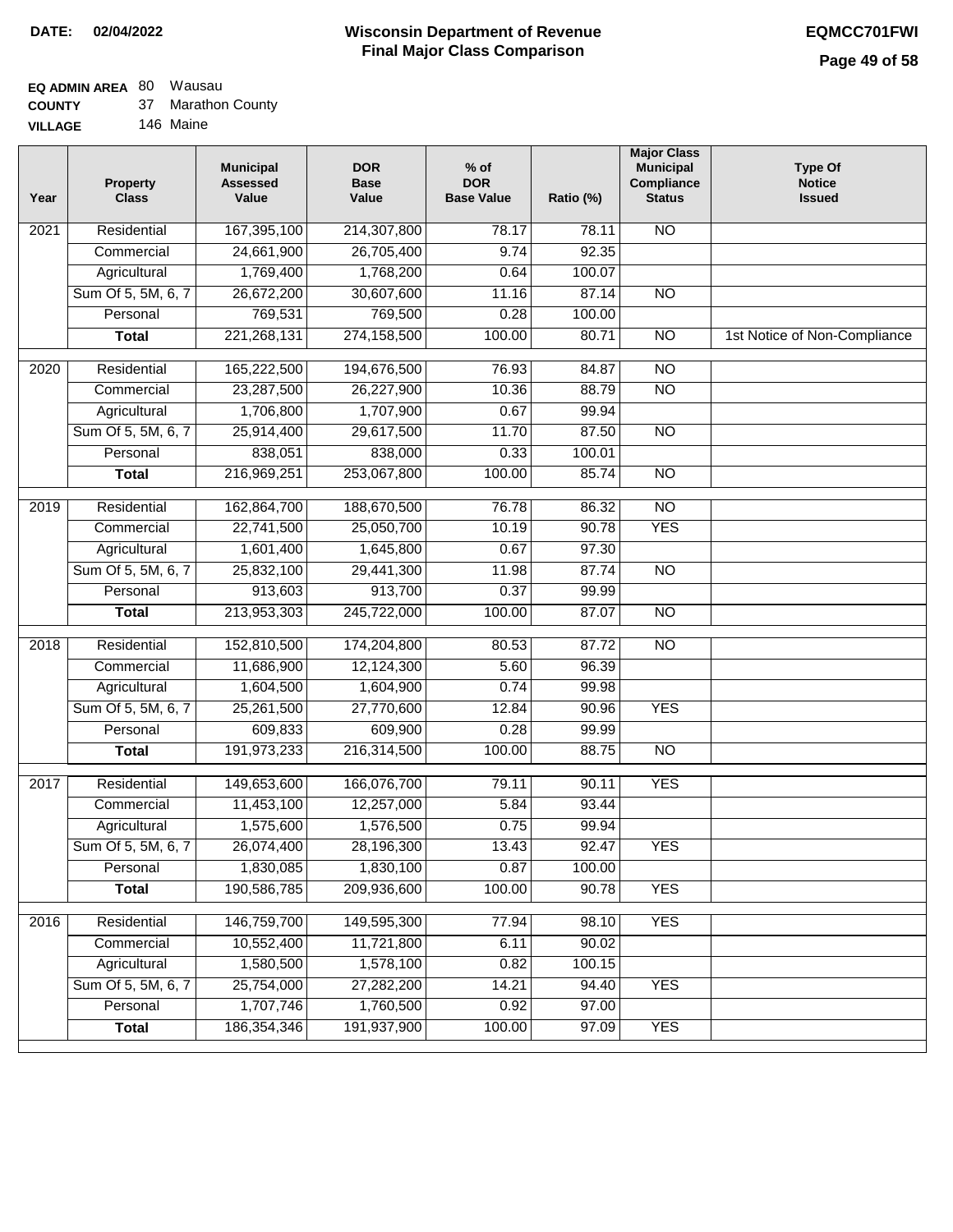### **EQ ADMIN AREA** 80 Wausau

**COUNTY** 37 Marathon County

**VILLAGE** 151 Marathon

| Year              | <b>Property</b><br><b>Class</b> | <b>Municipal</b><br><b>Assessed</b><br>Value | <b>DOR</b><br><b>Base</b><br>Value | $%$ of<br><b>DOR</b><br><b>Base Value</b> | Ratio (%) | <b>Major Class</b><br><b>Municipal</b><br>Compliance<br><b>Status</b> | <b>Type Of</b><br><b>Notice</b><br><b>Issued</b> |
|-------------------|---------------------------------|----------------------------------------------|------------------------------------|-------------------------------------------|-----------|-----------------------------------------------------------------------|--------------------------------------------------|
| $\overline{202}1$ | Residential                     | 79,334,100                                   | 96,397,400                         | 81.47                                     | 82.30     | N <sub>O</sub>                                                        |                                                  |
|                   | Commercial                      | 20,173,700                                   | 20,101,600                         | 16.99                                     | 100.36    | <b>YES</b>                                                            |                                                  |
|                   | Agricultural                    | 66,800                                       | 73,700                             | 0.06                                      | 90.64     |                                                                       |                                                  |
|                   | Sum Of 5, 5M, 6, 7              | 859,200                                      | 830,400                            | 0.70                                      | 103.47    |                                                                       |                                                  |
|                   | Personal                        | 823,600                                      | 915,100                            | 0.77                                      | 90.00     |                                                                       |                                                  |
|                   | <b>Total</b>                    | 101,257,400                                  | 118,318,200                        | 100.00                                    | 85.58     | $\overline{NO}$                                                       |                                                  |
| $\overline{2020}$ | Residential                     | 79,370,700                                   | 89,330,600                         | 79.82                                     | 88.85     | $\overline{NO}$                                                       |                                                  |
|                   | Commercial                      | 19,887,600                                   | 20,793,400                         | 18.58                                     | 95.64     | <b>YES</b>                                                            |                                                  |
|                   | Agricultural                    | 57,600                                       | 71,800                             | 0.06                                      | 80.22     |                                                                       |                                                  |
|                   | Sum Of 5, 5M, 6, 7              | 849,000                                      | 831,500                            | 0.74                                      | 102.10    |                                                                       |                                                  |
|                   | Personal                        | 841,100                                      | 885,300                            | 0.79                                      | 95.01     |                                                                       |                                                  |
|                   | <b>Total</b>                    | 101,006,000                                  | 111,912,600                        | 100.00                                    | 90.25     | $\overline{NO}$                                                       |                                                  |
| 2019              | Residential                     | 78,788,100                                   | 83,726,700                         | 79.06                                     | 94.10     | <b>YES</b>                                                            |                                                  |
|                   | Commercial                      | 19,995,900                                   | 20,310,200                         | 19.18                                     | 98.45     | <b>YES</b>                                                            |                                                  |
|                   | Agricultural                    | 70,600                                       | 76,600                             | 0.07                                      | 92.17     |                                                                       |                                                  |
|                   | Sum Of 5, 5M, 6, 7              | 865,500                                      | 807,600                            | 0.76                                      | 107.17    |                                                                       |                                                  |
|                   | Personal                        | 930,100                                      | 979,100                            | 0.92                                      | 95.00     |                                                                       |                                                  |
|                   | <b>Total</b>                    | 100,650,200                                  | 105,900,200                        | 100.00                                    | 95.04     | <b>YES</b>                                                            |                                                  |
| 2018              | Residential                     | 78,175,500                                   | 83,102,800                         | 79.69                                     | 94.07     | <b>YES</b>                                                            |                                                  |
|                   | Commercial                      | 19,813,800                                   | 19,053,900                         | 18.27                                     | 103.99    | <b>YES</b>                                                            |                                                  |
|                   | Agricultural                    | 70,900                                       | 74,300                             | 0.07                                      | 95.42     |                                                                       |                                                  |
|                   | Sum Of 5, 5M, 6, 7              | 935,400                                      | 909,200                            | 0.87                                      | 102.88    |                                                                       |                                                  |
|                   | Personal                        | 1,099,900                                    | 1,145,800                          | 1.10                                      | 95.99     |                                                                       |                                                  |
|                   | <b>Total</b>                    | 100,095,500                                  | 104,286,000                        | 100.00                                    | 95.98     | <b>YES</b>                                                            |                                                  |
| 2017              | Residential                     | 76,841,400                                   |                                    |                                           | 96.88     | <b>YES</b>                                                            |                                                  |
|                   | Commercial                      | 20,112,100                                   | 79,316,100<br>20,425,700           | 77.63<br>19.99                            | 98.46     | <b>YES</b>                                                            |                                                  |
|                   | Agricultural                    | 64,600                                       | 65,800                             | 0.06                                      | 98.18     |                                                                       |                                                  |
|                   | Sum Of 5, 5M, 6, 7              | 755,600                                      | 609,300                            | 0.60                                      | 124.01    |                                                                       |                                                  |
|                   | Personal                        | 1,719,400                                    | 1,754,400                          | 1.72                                      | 98.01     |                                                                       |                                                  |
|                   | <b>Total</b>                    | 99,493,100                                   | 102,171,300                        | 100.00                                    | 97.38     | <b>YES</b>                                                            |                                                  |
|                   |                                 |                                              |                                    |                                           |           |                                                                       |                                                  |
| 2016              | Residential                     | 76,293,200                                   | 76,463,100                         | 77.20                                     | 99.78     | <b>YES</b>                                                            |                                                  |
|                   | Commercial                      | 19,778,400                                   | 20,495,100                         | 20.69                                     | 96.50     | <b>YES</b>                                                            |                                                  |
|                   | Agricultural                    | 47,300                                       | 47,100                             | 0.05                                      | 100.42    |                                                                       |                                                  |
|                   | Sum Of 5, 5M, 6, 7              | 472,000                                      | 383,400                            | 0.39                                      | 123.11    |                                                                       |                                                  |
|                   | Personal                        | 1,653,900                                    | 1,653,900                          | 1.67                                      | 100.00    |                                                                       |                                                  |
|                   | <b>Total</b>                    | 98,244,800                                   | 99,042,600                         | 100.00                                    | 99.19     | <b>YES</b>                                                            |                                                  |
| 2015              | Residential                     | 76,069,000                                   | 75,484,400                         | 80.35                                     | 100.77    | <b>YES</b>                                                            |                                                  |
|                   | Commercial                      | 16,608,800                                   | 16,478,500                         | 17.54                                     | 100.79    | <b>YES</b>                                                            |                                                  |
|                   | Agricultural                    | 47,300                                       | 46,600                             | 0.05                                      | 101.50    |                                                                       |                                                  |
|                   | Sum Of 5, 5M, 6, 7              | 472,000                                      | 375,300                            | 0.40                                      | 125.77    |                                                                       |                                                  |
|                   | Personal                        | 1,652,200                                    | 1,558,700                          | 1.66                                      | 106.00    |                                                                       |                                                  |
|                   | <b>Total</b>                    | 94,849,300                                   | 93,943,500                         | 100.00                                    | 100.96    | <b>YES</b>                                                            |                                                  |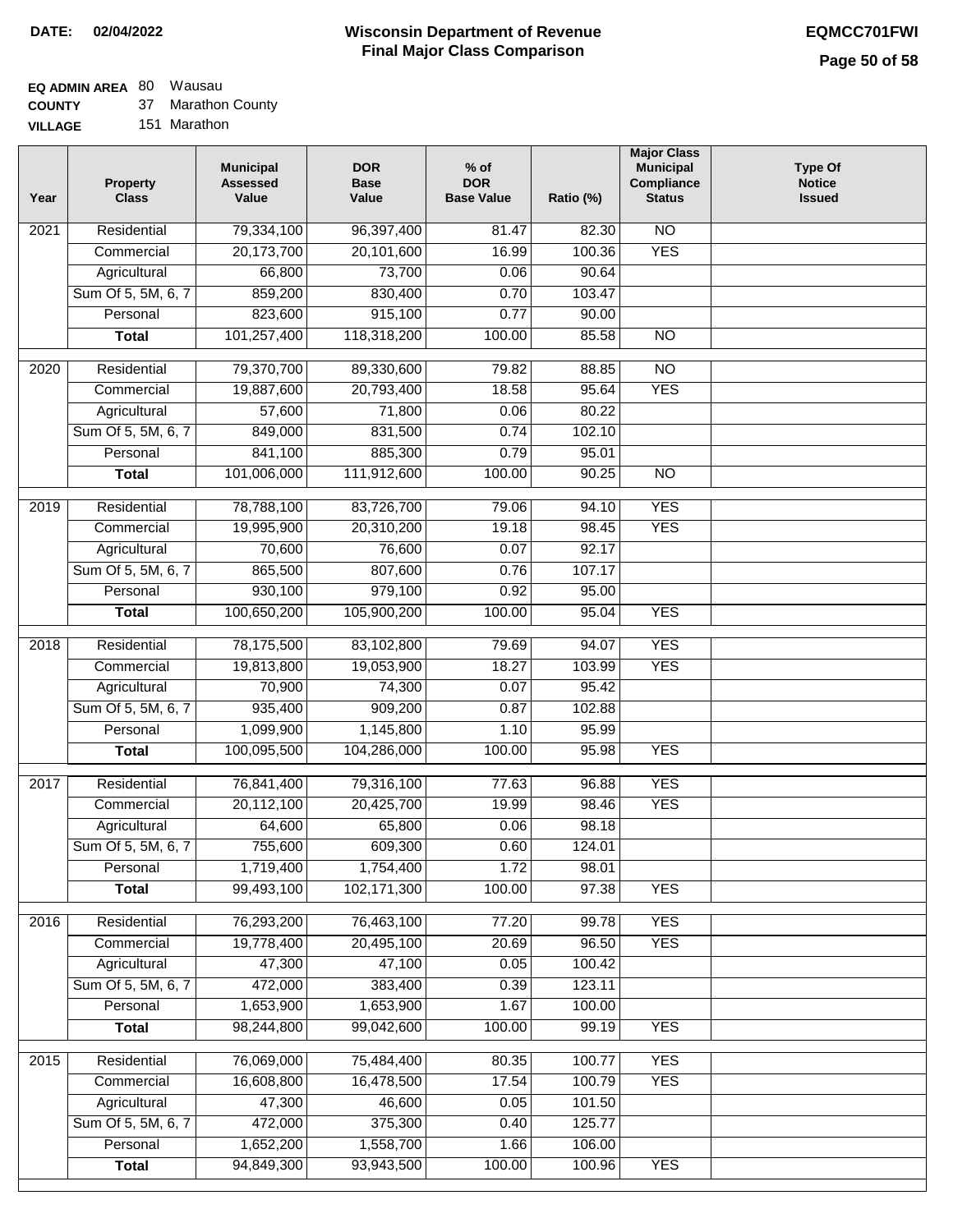## **EQ ADMIN AREA** 80 Wausau

**COUNTY** 37 Marathon County

**VILLAGE** 176 Rothschild

| <b>YES</b><br>Residential<br>336,508,300<br>$\overline{202}1$<br>345, 131, 300<br>71.92<br>97.50<br>117,516,600<br>126,100,300<br>26.28<br>93.19<br><b>YES</b><br>Commercial<br>Agricultural<br>12,800<br>12,700<br>0.00<br>100.79<br>Sum Of 5, 5M, 6, 7<br>1,422,900<br>1,568,100<br>0.33<br>90.74<br>7,064,200<br>7,064,200<br>Personal<br>1.47<br>100.00<br>462,524,800<br>479,876,600<br>96.38<br><b>YES</b><br><b>Total</b><br>100.00<br>71.64<br>$\overline{NO}$<br>$\overline{2020}$<br>Residential<br>257,102,300<br>333,417,900<br>77.11<br>106,694,100<br>124,375,300<br>$\overline{NO}$<br>Commercial<br>26.73<br>85.78<br>8,800<br>11,500<br>0.00<br>76.52<br>Agricultural<br>Sum Of 5, 5M, 6, 7<br>584,400<br>1,305,100<br>0.28<br>44.78<br>4,833,100<br>6,276,800<br>1.35<br>77.00<br>Personal<br>369,222,700<br>465,386,600<br>100.00<br>79.34<br>$\overline{NO}$<br><b>Total</b><br>2019<br>Residential<br>253,567,300<br>308,991,300<br>70.75<br>82.06<br>$\overline{NO}$<br><b>YES</b><br>109,307,100<br>120,852,200<br>27.67<br>90.45<br>Commercial<br>86.36<br>9,500<br>11,000<br>0.00<br>Agricultural<br>Sum Of 5, 5M, 6, 7<br>584,400<br>1,224,900<br>0.28<br>47.71<br>4,792,000<br>5,637,700<br>1.29<br>Personal<br>85.00<br>436,717,100<br>100.00<br>84.32<br>$\overline{NO}$<br><b>Total</b><br>368,260,300<br>Residential<br>252,391,700<br>277,103,200<br>69.52<br><b>YES</b><br>2018<br>91.08<br>110,251,700<br>114,946,700<br><b>YES</b><br>Commercial<br>28.84<br>95.92<br>10,700<br>95.33<br>Agricultural<br>10,200<br>0.00<br>Sum Of 5, 5M, 6, 7<br>584,400<br>1,267,000<br>0.32<br>46.12<br>Personal<br>4,893,050<br>5,261,400<br>1.32<br>93.00<br>368,131,050<br>398,589,000<br>100.00<br>92.36<br><b>YES</b><br><b>Total</b><br>2017<br>Residential<br>251,254,000<br>273,123,300<br>91.99<br><b>YES</b><br>69.61<br><b>YES</b><br>Commercial<br>108,153,700<br>106,312,000<br>27.10<br>101.73<br>10,200<br>10,400<br>0.00<br>98.08<br>Agricultural<br>1,211,500<br>0.31<br>Sum Of 5, 5M, 6, 7<br>584,400<br>48.24<br>2.98<br>Personal<br>11,006,500<br>11,709,100<br>94.00<br>371,008,800<br>392,366,300<br>100.00<br>94.56<br><b>YES</b><br><b>Total</b><br><b>YES</b><br>Residential<br>251,013,300<br>257,152,000<br>2016<br>67.21<br>97.61<br>109,030,500<br>112,327,200<br>29.36<br>97.07<br><b>YES</b><br>Commercial<br>10,200<br>10,200<br>0.00<br>100.00<br>Agricultural<br>Sum Of 5, 5M, 6, 7<br>584,400<br>1,421,200<br>41.12<br>0.37<br>11,709,100<br>11,709,100<br>Personal<br>3.06<br>100.00<br>100.00<br>372,347,500<br>382,619,700<br>97.32<br><b>YES</b><br><b>Total</b><br>Residential<br><b>YES</b><br>247,724,900<br>246,383,100<br>68.53<br>100.54<br>2015<br>106,271,500<br>100,379,200<br>27.92<br>105.87<br><b>YES</b><br>Commercial<br>10,100<br>10,200<br>0.00<br>100.99<br>Agricultural<br>Sum Of 5, 5M, 6, 7<br>584,400<br>1,392,100<br>0.39<br>41.98<br>11,364,800<br>11,364,800<br>3.16<br>100.00<br>Personal<br>365,955,800<br>359,529,300<br>100.00<br><b>YES</b><br><b>Total</b><br>101.79 | Year | <b>Property</b><br><b>Class</b> | <b>Municipal</b><br><b>Assessed</b><br>Value | <b>DOR</b><br><b>Base</b><br>Value | % of<br><b>DOR</b><br><b>Base Value</b> | Ratio (%) | <b>Major Class</b><br><b>Municipal</b><br>Compliance<br><b>Status</b> | <b>Type Of</b><br><b>Notice</b><br><b>Issued</b> |
|----------------------------------------------------------------------------------------------------------------------------------------------------------------------------------------------------------------------------------------------------------------------------------------------------------------------------------------------------------------------------------------------------------------------------------------------------------------------------------------------------------------------------------------------------------------------------------------------------------------------------------------------------------------------------------------------------------------------------------------------------------------------------------------------------------------------------------------------------------------------------------------------------------------------------------------------------------------------------------------------------------------------------------------------------------------------------------------------------------------------------------------------------------------------------------------------------------------------------------------------------------------------------------------------------------------------------------------------------------------------------------------------------------------------------------------------------------------------------------------------------------------------------------------------------------------------------------------------------------------------------------------------------------------------------------------------------------------------------------------------------------------------------------------------------------------------------------------------------------------------------------------------------------------------------------------------------------------------------------------------------------------------------------------------------------------------------------------------------------------------------------------------------------------------------------------------------------------------------------------------------------------------------------------------------------------------------------------------------------------------------------------------------------------------------------------------------------------------------------------------------------------------------------------------------------------------------------------------------------------------------------------------------------------------------------------------------------------------------------------------------------------------------------------------------------------------------------------------------------------------------------------------------------------------------------------------------------------------------------------------------------------------------------------------------------------|------|---------------------------------|----------------------------------------------|------------------------------------|-----------------------------------------|-----------|-----------------------------------------------------------------------|--------------------------------------------------|
|                                                                                                                                                                                                                                                                                                                                                                                                                                                                                                                                                                                                                                                                                                                                                                                                                                                                                                                                                                                                                                                                                                                                                                                                                                                                                                                                                                                                                                                                                                                                                                                                                                                                                                                                                                                                                                                                                                                                                                                                                                                                                                                                                                                                                                                                                                                                                                                                                                                                                                                                                                                                                                                                                                                                                                                                                                                                                                                                                                                                                                                                |      |                                 |                                              |                                    |                                         |           |                                                                       |                                                  |
|                                                                                                                                                                                                                                                                                                                                                                                                                                                                                                                                                                                                                                                                                                                                                                                                                                                                                                                                                                                                                                                                                                                                                                                                                                                                                                                                                                                                                                                                                                                                                                                                                                                                                                                                                                                                                                                                                                                                                                                                                                                                                                                                                                                                                                                                                                                                                                                                                                                                                                                                                                                                                                                                                                                                                                                                                                                                                                                                                                                                                                                                |      |                                 |                                              |                                    |                                         |           |                                                                       |                                                  |
|                                                                                                                                                                                                                                                                                                                                                                                                                                                                                                                                                                                                                                                                                                                                                                                                                                                                                                                                                                                                                                                                                                                                                                                                                                                                                                                                                                                                                                                                                                                                                                                                                                                                                                                                                                                                                                                                                                                                                                                                                                                                                                                                                                                                                                                                                                                                                                                                                                                                                                                                                                                                                                                                                                                                                                                                                                                                                                                                                                                                                                                                |      |                                 |                                              |                                    |                                         |           |                                                                       |                                                  |
|                                                                                                                                                                                                                                                                                                                                                                                                                                                                                                                                                                                                                                                                                                                                                                                                                                                                                                                                                                                                                                                                                                                                                                                                                                                                                                                                                                                                                                                                                                                                                                                                                                                                                                                                                                                                                                                                                                                                                                                                                                                                                                                                                                                                                                                                                                                                                                                                                                                                                                                                                                                                                                                                                                                                                                                                                                                                                                                                                                                                                                                                |      |                                 |                                              |                                    |                                         |           |                                                                       |                                                  |
|                                                                                                                                                                                                                                                                                                                                                                                                                                                                                                                                                                                                                                                                                                                                                                                                                                                                                                                                                                                                                                                                                                                                                                                                                                                                                                                                                                                                                                                                                                                                                                                                                                                                                                                                                                                                                                                                                                                                                                                                                                                                                                                                                                                                                                                                                                                                                                                                                                                                                                                                                                                                                                                                                                                                                                                                                                                                                                                                                                                                                                                                |      |                                 |                                              |                                    |                                         |           |                                                                       |                                                  |
|                                                                                                                                                                                                                                                                                                                                                                                                                                                                                                                                                                                                                                                                                                                                                                                                                                                                                                                                                                                                                                                                                                                                                                                                                                                                                                                                                                                                                                                                                                                                                                                                                                                                                                                                                                                                                                                                                                                                                                                                                                                                                                                                                                                                                                                                                                                                                                                                                                                                                                                                                                                                                                                                                                                                                                                                                                                                                                                                                                                                                                                                |      |                                 |                                              |                                    |                                         |           |                                                                       |                                                  |
|                                                                                                                                                                                                                                                                                                                                                                                                                                                                                                                                                                                                                                                                                                                                                                                                                                                                                                                                                                                                                                                                                                                                                                                                                                                                                                                                                                                                                                                                                                                                                                                                                                                                                                                                                                                                                                                                                                                                                                                                                                                                                                                                                                                                                                                                                                                                                                                                                                                                                                                                                                                                                                                                                                                                                                                                                                                                                                                                                                                                                                                                |      |                                 |                                              |                                    |                                         |           |                                                                       |                                                  |
|                                                                                                                                                                                                                                                                                                                                                                                                                                                                                                                                                                                                                                                                                                                                                                                                                                                                                                                                                                                                                                                                                                                                                                                                                                                                                                                                                                                                                                                                                                                                                                                                                                                                                                                                                                                                                                                                                                                                                                                                                                                                                                                                                                                                                                                                                                                                                                                                                                                                                                                                                                                                                                                                                                                                                                                                                                                                                                                                                                                                                                                                |      |                                 |                                              |                                    |                                         |           |                                                                       |                                                  |
|                                                                                                                                                                                                                                                                                                                                                                                                                                                                                                                                                                                                                                                                                                                                                                                                                                                                                                                                                                                                                                                                                                                                                                                                                                                                                                                                                                                                                                                                                                                                                                                                                                                                                                                                                                                                                                                                                                                                                                                                                                                                                                                                                                                                                                                                                                                                                                                                                                                                                                                                                                                                                                                                                                                                                                                                                                                                                                                                                                                                                                                                |      |                                 |                                              |                                    |                                         |           |                                                                       |                                                  |
|                                                                                                                                                                                                                                                                                                                                                                                                                                                                                                                                                                                                                                                                                                                                                                                                                                                                                                                                                                                                                                                                                                                                                                                                                                                                                                                                                                                                                                                                                                                                                                                                                                                                                                                                                                                                                                                                                                                                                                                                                                                                                                                                                                                                                                                                                                                                                                                                                                                                                                                                                                                                                                                                                                                                                                                                                                                                                                                                                                                                                                                                |      |                                 |                                              |                                    |                                         |           |                                                                       |                                                  |
|                                                                                                                                                                                                                                                                                                                                                                                                                                                                                                                                                                                                                                                                                                                                                                                                                                                                                                                                                                                                                                                                                                                                                                                                                                                                                                                                                                                                                                                                                                                                                                                                                                                                                                                                                                                                                                                                                                                                                                                                                                                                                                                                                                                                                                                                                                                                                                                                                                                                                                                                                                                                                                                                                                                                                                                                                                                                                                                                                                                                                                                                |      |                                 |                                              |                                    |                                         |           |                                                                       |                                                  |
|                                                                                                                                                                                                                                                                                                                                                                                                                                                                                                                                                                                                                                                                                                                                                                                                                                                                                                                                                                                                                                                                                                                                                                                                                                                                                                                                                                                                                                                                                                                                                                                                                                                                                                                                                                                                                                                                                                                                                                                                                                                                                                                                                                                                                                                                                                                                                                                                                                                                                                                                                                                                                                                                                                                                                                                                                                                                                                                                                                                                                                                                |      |                                 |                                              |                                    |                                         |           |                                                                       |                                                  |
|                                                                                                                                                                                                                                                                                                                                                                                                                                                                                                                                                                                                                                                                                                                                                                                                                                                                                                                                                                                                                                                                                                                                                                                                                                                                                                                                                                                                                                                                                                                                                                                                                                                                                                                                                                                                                                                                                                                                                                                                                                                                                                                                                                                                                                                                                                                                                                                                                                                                                                                                                                                                                                                                                                                                                                                                                                                                                                                                                                                                                                                                |      |                                 |                                              |                                    |                                         |           |                                                                       |                                                  |
|                                                                                                                                                                                                                                                                                                                                                                                                                                                                                                                                                                                                                                                                                                                                                                                                                                                                                                                                                                                                                                                                                                                                                                                                                                                                                                                                                                                                                                                                                                                                                                                                                                                                                                                                                                                                                                                                                                                                                                                                                                                                                                                                                                                                                                                                                                                                                                                                                                                                                                                                                                                                                                                                                                                                                                                                                                                                                                                                                                                                                                                                |      |                                 |                                              |                                    |                                         |           |                                                                       |                                                  |
|                                                                                                                                                                                                                                                                                                                                                                                                                                                                                                                                                                                                                                                                                                                                                                                                                                                                                                                                                                                                                                                                                                                                                                                                                                                                                                                                                                                                                                                                                                                                                                                                                                                                                                                                                                                                                                                                                                                                                                                                                                                                                                                                                                                                                                                                                                                                                                                                                                                                                                                                                                                                                                                                                                                                                                                                                                                                                                                                                                                                                                                                |      |                                 |                                              |                                    |                                         |           |                                                                       |                                                  |
|                                                                                                                                                                                                                                                                                                                                                                                                                                                                                                                                                                                                                                                                                                                                                                                                                                                                                                                                                                                                                                                                                                                                                                                                                                                                                                                                                                                                                                                                                                                                                                                                                                                                                                                                                                                                                                                                                                                                                                                                                                                                                                                                                                                                                                                                                                                                                                                                                                                                                                                                                                                                                                                                                                                                                                                                                                                                                                                                                                                                                                                                |      |                                 |                                              |                                    |                                         |           |                                                                       |                                                  |
|                                                                                                                                                                                                                                                                                                                                                                                                                                                                                                                                                                                                                                                                                                                                                                                                                                                                                                                                                                                                                                                                                                                                                                                                                                                                                                                                                                                                                                                                                                                                                                                                                                                                                                                                                                                                                                                                                                                                                                                                                                                                                                                                                                                                                                                                                                                                                                                                                                                                                                                                                                                                                                                                                                                                                                                                                                                                                                                                                                                                                                                                |      |                                 |                                              |                                    |                                         |           |                                                                       |                                                  |
|                                                                                                                                                                                                                                                                                                                                                                                                                                                                                                                                                                                                                                                                                                                                                                                                                                                                                                                                                                                                                                                                                                                                                                                                                                                                                                                                                                                                                                                                                                                                                                                                                                                                                                                                                                                                                                                                                                                                                                                                                                                                                                                                                                                                                                                                                                                                                                                                                                                                                                                                                                                                                                                                                                                                                                                                                                                                                                                                                                                                                                                                |      |                                 |                                              |                                    |                                         |           |                                                                       |                                                  |
|                                                                                                                                                                                                                                                                                                                                                                                                                                                                                                                                                                                                                                                                                                                                                                                                                                                                                                                                                                                                                                                                                                                                                                                                                                                                                                                                                                                                                                                                                                                                                                                                                                                                                                                                                                                                                                                                                                                                                                                                                                                                                                                                                                                                                                                                                                                                                                                                                                                                                                                                                                                                                                                                                                                                                                                                                                                                                                                                                                                                                                                                |      |                                 |                                              |                                    |                                         |           |                                                                       |                                                  |
|                                                                                                                                                                                                                                                                                                                                                                                                                                                                                                                                                                                                                                                                                                                                                                                                                                                                                                                                                                                                                                                                                                                                                                                                                                                                                                                                                                                                                                                                                                                                                                                                                                                                                                                                                                                                                                                                                                                                                                                                                                                                                                                                                                                                                                                                                                                                                                                                                                                                                                                                                                                                                                                                                                                                                                                                                                                                                                                                                                                                                                                                |      |                                 |                                              |                                    |                                         |           |                                                                       |                                                  |
|                                                                                                                                                                                                                                                                                                                                                                                                                                                                                                                                                                                                                                                                                                                                                                                                                                                                                                                                                                                                                                                                                                                                                                                                                                                                                                                                                                                                                                                                                                                                                                                                                                                                                                                                                                                                                                                                                                                                                                                                                                                                                                                                                                                                                                                                                                                                                                                                                                                                                                                                                                                                                                                                                                                                                                                                                                                                                                                                                                                                                                                                |      |                                 |                                              |                                    |                                         |           |                                                                       |                                                  |
|                                                                                                                                                                                                                                                                                                                                                                                                                                                                                                                                                                                                                                                                                                                                                                                                                                                                                                                                                                                                                                                                                                                                                                                                                                                                                                                                                                                                                                                                                                                                                                                                                                                                                                                                                                                                                                                                                                                                                                                                                                                                                                                                                                                                                                                                                                                                                                                                                                                                                                                                                                                                                                                                                                                                                                                                                                                                                                                                                                                                                                                                |      |                                 |                                              |                                    |                                         |           |                                                                       |                                                  |
|                                                                                                                                                                                                                                                                                                                                                                                                                                                                                                                                                                                                                                                                                                                                                                                                                                                                                                                                                                                                                                                                                                                                                                                                                                                                                                                                                                                                                                                                                                                                                                                                                                                                                                                                                                                                                                                                                                                                                                                                                                                                                                                                                                                                                                                                                                                                                                                                                                                                                                                                                                                                                                                                                                                                                                                                                                                                                                                                                                                                                                                                |      |                                 |                                              |                                    |                                         |           |                                                                       |                                                  |
|                                                                                                                                                                                                                                                                                                                                                                                                                                                                                                                                                                                                                                                                                                                                                                                                                                                                                                                                                                                                                                                                                                                                                                                                                                                                                                                                                                                                                                                                                                                                                                                                                                                                                                                                                                                                                                                                                                                                                                                                                                                                                                                                                                                                                                                                                                                                                                                                                                                                                                                                                                                                                                                                                                                                                                                                                                                                                                                                                                                                                                                                |      |                                 |                                              |                                    |                                         |           |                                                                       |                                                  |
|                                                                                                                                                                                                                                                                                                                                                                                                                                                                                                                                                                                                                                                                                                                                                                                                                                                                                                                                                                                                                                                                                                                                                                                                                                                                                                                                                                                                                                                                                                                                                                                                                                                                                                                                                                                                                                                                                                                                                                                                                                                                                                                                                                                                                                                                                                                                                                                                                                                                                                                                                                                                                                                                                                                                                                                                                                                                                                                                                                                                                                                                |      |                                 |                                              |                                    |                                         |           |                                                                       |                                                  |
|                                                                                                                                                                                                                                                                                                                                                                                                                                                                                                                                                                                                                                                                                                                                                                                                                                                                                                                                                                                                                                                                                                                                                                                                                                                                                                                                                                                                                                                                                                                                                                                                                                                                                                                                                                                                                                                                                                                                                                                                                                                                                                                                                                                                                                                                                                                                                                                                                                                                                                                                                                                                                                                                                                                                                                                                                                                                                                                                                                                                                                                                |      |                                 |                                              |                                    |                                         |           |                                                                       |                                                  |
|                                                                                                                                                                                                                                                                                                                                                                                                                                                                                                                                                                                                                                                                                                                                                                                                                                                                                                                                                                                                                                                                                                                                                                                                                                                                                                                                                                                                                                                                                                                                                                                                                                                                                                                                                                                                                                                                                                                                                                                                                                                                                                                                                                                                                                                                                                                                                                                                                                                                                                                                                                                                                                                                                                                                                                                                                                                                                                                                                                                                                                                                |      |                                 |                                              |                                    |                                         |           |                                                                       |                                                  |
|                                                                                                                                                                                                                                                                                                                                                                                                                                                                                                                                                                                                                                                                                                                                                                                                                                                                                                                                                                                                                                                                                                                                                                                                                                                                                                                                                                                                                                                                                                                                                                                                                                                                                                                                                                                                                                                                                                                                                                                                                                                                                                                                                                                                                                                                                                                                                                                                                                                                                                                                                                                                                                                                                                                                                                                                                                                                                                                                                                                                                                                                |      |                                 |                                              |                                    |                                         |           |                                                                       |                                                  |
|                                                                                                                                                                                                                                                                                                                                                                                                                                                                                                                                                                                                                                                                                                                                                                                                                                                                                                                                                                                                                                                                                                                                                                                                                                                                                                                                                                                                                                                                                                                                                                                                                                                                                                                                                                                                                                                                                                                                                                                                                                                                                                                                                                                                                                                                                                                                                                                                                                                                                                                                                                                                                                                                                                                                                                                                                                                                                                                                                                                                                                                                |      |                                 |                                              |                                    |                                         |           |                                                                       |                                                  |
|                                                                                                                                                                                                                                                                                                                                                                                                                                                                                                                                                                                                                                                                                                                                                                                                                                                                                                                                                                                                                                                                                                                                                                                                                                                                                                                                                                                                                                                                                                                                                                                                                                                                                                                                                                                                                                                                                                                                                                                                                                                                                                                                                                                                                                                                                                                                                                                                                                                                                                                                                                                                                                                                                                                                                                                                                                                                                                                                                                                                                                                                |      |                                 |                                              |                                    |                                         |           |                                                                       |                                                  |
|                                                                                                                                                                                                                                                                                                                                                                                                                                                                                                                                                                                                                                                                                                                                                                                                                                                                                                                                                                                                                                                                                                                                                                                                                                                                                                                                                                                                                                                                                                                                                                                                                                                                                                                                                                                                                                                                                                                                                                                                                                                                                                                                                                                                                                                                                                                                                                                                                                                                                                                                                                                                                                                                                                                                                                                                                                                                                                                                                                                                                                                                |      |                                 |                                              |                                    |                                         |           |                                                                       |                                                  |
|                                                                                                                                                                                                                                                                                                                                                                                                                                                                                                                                                                                                                                                                                                                                                                                                                                                                                                                                                                                                                                                                                                                                                                                                                                                                                                                                                                                                                                                                                                                                                                                                                                                                                                                                                                                                                                                                                                                                                                                                                                                                                                                                                                                                                                                                                                                                                                                                                                                                                                                                                                                                                                                                                                                                                                                                                                                                                                                                                                                                                                                                |      |                                 |                                              |                                    |                                         |           |                                                                       |                                                  |
|                                                                                                                                                                                                                                                                                                                                                                                                                                                                                                                                                                                                                                                                                                                                                                                                                                                                                                                                                                                                                                                                                                                                                                                                                                                                                                                                                                                                                                                                                                                                                                                                                                                                                                                                                                                                                                                                                                                                                                                                                                                                                                                                                                                                                                                                                                                                                                                                                                                                                                                                                                                                                                                                                                                                                                                                                                                                                                                                                                                                                                                                |      |                                 |                                              |                                    |                                         |           |                                                                       |                                                  |
|                                                                                                                                                                                                                                                                                                                                                                                                                                                                                                                                                                                                                                                                                                                                                                                                                                                                                                                                                                                                                                                                                                                                                                                                                                                                                                                                                                                                                                                                                                                                                                                                                                                                                                                                                                                                                                                                                                                                                                                                                                                                                                                                                                                                                                                                                                                                                                                                                                                                                                                                                                                                                                                                                                                                                                                                                                                                                                                                                                                                                                                                |      |                                 |                                              |                                    |                                         |           |                                                                       |                                                  |
|                                                                                                                                                                                                                                                                                                                                                                                                                                                                                                                                                                                                                                                                                                                                                                                                                                                                                                                                                                                                                                                                                                                                                                                                                                                                                                                                                                                                                                                                                                                                                                                                                                                                                                                                                                                                                                                                                                                                                                                                                                                                                                                                                                                                                                                                                                                                                                                                                                                                                                                                                                                                                                                                                                                                                                                                                                                                                                                                                                                                                                                                |      |                                 |                                              |                                    |                                         |           |                                                                       |                                                  |
|                                                                                                                                                                                                                                                                                                                                                                                                                                                                                                                                                                                                                                                                                                                                                                                                                                                                                                                                                                                                                                                                                                                                                                                                                                                                                                                                                                                                                                                                                                                                                                                                                                                                                                                                                                                                                                                                                                                                                                                                                                                                                                                                                                                                                                                                                                                                                                                                                                                                                                                                                                                                                                                                                                                                                                                                                                                                                                                                                                                                                                                                |      |                                 |                                              |                                    |                                         |           |                                                                       |                                                  |
|                                                                                                                                                                                                                                                                                                                                                                                                                                                                                                                                                                                                                                                                                                                                                                                                                                                                                                                                                                                                                                                                                                                                                                                                                                                                                                                                                                                                                                                                                                                                                                                                                                                                                                                                                                                                                                                                                                                                                                                                                                                                                                                                                                                                                                                                                                                                                                                                                                                                                                                                                                                                                                                                                                                                                                                                                                                                                                                                                                                                                                                                |      |                                 |                                              |                                    |                                         |           |                                                                       |                                                  |
|                                                                                                                                                                                                                                                                                                                                                                                                                                                                                                                                                                                                                                                                                                                                                                                                                                                                                                                                                                                                                                                                                                                                                                                                                                                                                                                                                                                                                                                                                                                                                                                                                                                                                                                                                                                                                                                                                                                                                                                                                                                                                                                                                                                                                                                                                                                                                                                                                                                                                                                                                                                                                                                                                                                                                                                                                                                                                                                                                                                                                                                                |      |                                 |                                              |                                    |                                         |           |                                                                       |                                                  |
|                                                                                                                                                                                                                                                                                                                                                                                                                                                                                                                                                                                                                                                                                                                                                                                                                                                                                                                                                                                                                                                                                                                                                                                                                                                                                                                                                                                                                                                                                                                                                                                                                                                                                                                                                                                                                                                                                                                                                                                                                                                                                                                                                                                                                                                                                                                                                                                                                                                                                                                                                                                                                                                                                                                                                                                                                                                                                                                                                                                                                                                                |      |                                 |                                              |                                    |                                         |           |                                                                       |                                                  |
|                                                                                                                                                                                                                                                                                                                                                                                                                                                                                                                                                                                                                                                                                                                                                                                                                                                                                                                                                                                                                                                                                                                                                                                                                                                                                                                                                                                                                                                                                                                                                                                                                                                                                                                                                                                                                                                                                                                                                                                                                                                                                                                                                                                                                                                                                                                                                                                                                                                                                                                                                                                                                                                                                                                                                                                                                                                                                                                                                                                                                                                                |      |                                 |                                              |                                    |                                         |           |                                                                       |                                                  |
|                                                                                                                                                                                                                                                                                                                                                                                                                                                                                                                                                                                                                                                                                                                                                                                                                                                                                                                                                                                                                                                                                                                                                                                                                                                                                                                                                                                                                                                                                                                                                                                                                                                                                                                                                                                                                                                                                                                                                                                                                                                                                                                                                                                                                                                                                                                                                                                                                                                                                                                                                                                                                                                                                                                                                                                                                                                                                                                                                                                                                                                                |      |                                 |                                              |                                    |                                         |           |                                                                       |                                                  |
|                                                                                                                                                                                                                                                                                                                                                                                                                                                                                                                                                                                                                                                                                                                                                                                                                                                                                                                                                                                                                                                                                                                                                                                                                                                                                                                                                                                                                                                                                                                                                                                                                                                                                                                                                                                                                                                                                                                                                                                                                                                                                                                                                                                                                                                                                                                                                                                                                                                                                                                                                                                                                                                                                                                                                                                                                                                                                                                                                                                                                                                                |      |                                 |                                              |                                    |                                         |           |                                                                       |                                                  |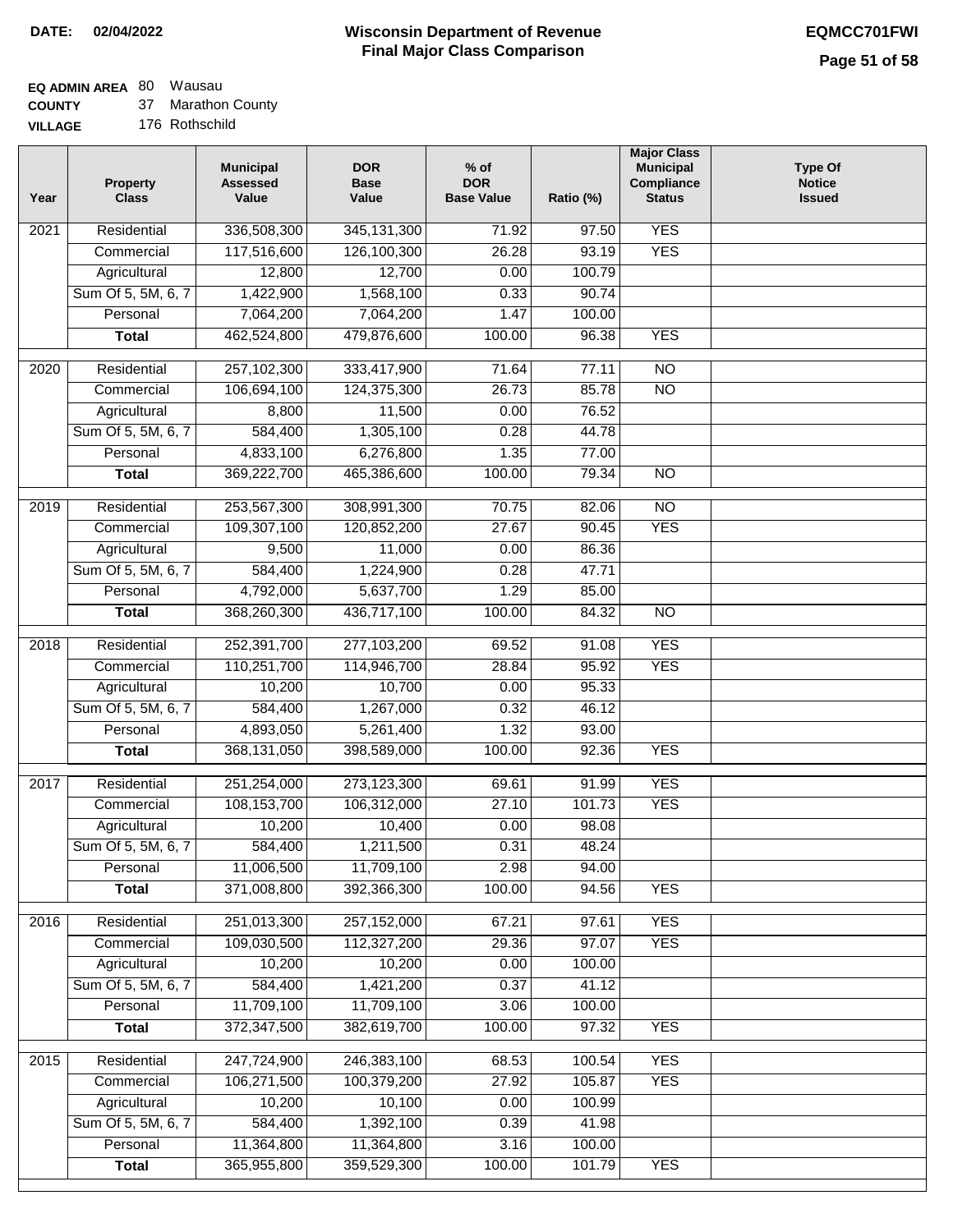# **EQ ADMIN AREA** 80 Wausau

**COUNTY** 37 Marathon County

**VILLAGE** 181 Spencer

| Year              | <b>Property</b><br><b>Class</b> | <b>Municipal</b><br><b>Assessed</b><br>Value | <b>DOR</b><br><b>Base</b><br>Value | % of<br><b>DOR</b><br><b>Base Value</b> | Ratio (%)       | <b>Major Class</b><br><b>Municipal</b><br>Compliance<br><b>Status</b> | <b>Type Of</b><br><b>Notice</b><br><b>Issued</b> |
|-------------------|---------------------------------|----------------------------------------------|------------------------------------|-----------------------------------------|-----------------|-----------------------------------------------------------------------|--------------------------------------------------|
| $\overline{202}1$ | Residential                     | 96,364,000                                   | 88,996,200                         | 85.80                                   | 108.28          | <b>YES</b>                                                            |                                                  |
|                   | Commercial                      | 14,799,100                                   | 13,954,700                         | 13.45                                   | 106.05          | <b>YES</b>                                                            |                                                  |
|                   | Agricultural                    | 23,700                                       | 23,200                             | 0.02                                    | 102.16          |                                                                       |                                                  |
|                   | Sum Of 5, 5M, 6, 7              | 257,000                                      | 238,000                            | 0.23                                    | 107.98          |                                                                       |                                                  |
|                   | Personal                        | 550,400                                      | 509,600                            | 0.49                                    | 108.01          |                                                                       |                                                  |
|                   | <b>Total</b>                    | 111,994,200                                  | 103,721,700                        | 100.00                                  | 107.98          | <b>YES</b>                                                            |                                                  |
| $\overline{2020}$ | Residential                     | 66,078,700                                   | 80,553,300                         | 83.93                                   | 82.03           | $\overline{NO}$                                                       |                                                  |
|                   | Commercial                      | 13,580,100                                   | 14,798,600                         | 15.42                                   | 91.77           | <b>YES</b>                                                            |                                                  |
|                   | Agricultural                    | 17,700                                       | 20,700                             | 0.02                                    | 85.51           |                                                                       |                                                  |
|                   | Sum Of 5, 5M, 6, 7              | 128,000                                      | 95,000                             | 0.10                                    | 134.74          |                                                                       |                                                  |
|                   | Personal                        | 434,500                                      | 511,200                            | 0.53                                    | 85.00           |                                                                       |                                                  |
|                   | <b>Total</b>                    | 80,239,000                                   | 95,978,800                         | 100.00                                  | 83.60           | $\overline{NO}$                                                       |                                                  |
| 2019              | Residential                     | 65,857,300                                   | 77,974,700                         | 83.91                                   | 84.46           | $\overline{NO}$                                                       |                                                  |
|                   | Commercial                      | 13,673,300                                   | 14,219,900                         | 15.30                                   | 96.16           | <b>YES</b>                                                            |                                                  |
|                   | Agricultural                    | 28,000                                       | 32,400                             | 0.03                                    | 86.42           |                                                                       |                                                  |
|                   | Sum Of 5, 5M, 6, 7              | 95,800                                       | 98,200                             | 0.11                                    | 97.56           |                                                                       |                                                  |
|                   | Personal                        | 519,800                                      | 604,400                            | 0.65                                    | 86.00           |                                                                       |                                                  |
|                   | <b>Total</b>                    | 80,174,200                                   | 92,929,600                         | 100.00                                  | 86.27           | $\overline{NO}$                                                       |                                                  |
|                   | Residential                     |                                              |                                    |                                         |                 | $\overline{NO}$                                                       |                                                  |
| 2018              | Commercial                      | 65,482,700<br>13,824,900                     | 73,849,500<br>13,426,700           | 83.99<br>15.27                          | 88.67<br>102.97 | <b>YES</b>                                                            |                                                  |
|                   | Agricultural                    | 29,800                                       | 31,600                             | 0.04                                    | 94.30           |                                                                       |                                                  |
|                   | Sum Of 5, 5M, 6, 7              | 95,800                                       | 98,200                             | 0.11                                    | 97.56           |                                                                       |                                                  |
|                   | Personal                        | 493,200                                      | 520,500                            | 0.59                                    | 94.76           |                                                                       |                                                  |
|                   | <b>Total</b>                    | 79,926,400                                   | 87,926,500                         | 100.00                                  | 90.90           | <b>NO</b>                                                             |                                                  |
|                   |                                 |                                              |                                    |                                         |                 |                                                                       |                                                  |
| 2017              | Residential                     | 65,458,500                                   | 69,628,800                         | 81.08                                   | 94.01           | <b>YES</b>                                                            |                                                  |
|                   | Commercial                      | 13,571,100                                   | 13,786,200                         | 16.05                                   | 98.44           | <b>YES</b>                                                            |                                                  |
|                   | Agricultural                    | 29,100                                       | 30,900                             | 0.04                                    | 94.17           |                                                                       |                                                  |
|                   | Sum Of 5, 5M, 6, 7              | 95,800                                       | 92,000                             | 0.11                                    | 104.13          |                                                                       |                                                  |
|                   | Personal                        | 2,218,800                                    | 2,335,700                          | 2.72                                    | 95.00           |                                                                       |                                                  |
|                   | <b>Total</b>                    | 81,373,300                                   | 85,873,600                         | 100.00                                  | 94.76           | <b>YES</b>                                                            |                                                  |
| 2016              | Residential                     | 64,812,800                                   | 68,267,700                         | 79.94                                   | 94.94           | <b>YES</b>                                                            |                                                  |
|                   | Commercial                      | 13,442,600                                   | 14,361,200                         | 16.82                                   | 93.60           | <b>YES</b>                                                            |                                                  |
|                   | Agricultural                    | 36,000                                       | 36,100                             | 0.04                                    | 99.72           |                                                                       |                                                  |
|                   | Sum Of 5, 5M, 6, 7              | 62,800                                       | 42,000                             | 0.05                                    | 149.52          |                                                                       |                                                  |
|                   | Personal                        | 2,553,900                                    | 2,688,400                          | 3.15                                    | 95.00           |                                                                       |                                                  |
|                   | <b>Total</b>                    | 80,908,100                                   | 85,395,400                         | 100.00                                  | 94.75           | <b>YES</b>                                                            |                                                  |
| 2015              | Residential                     | 64,485,100                                   | 67,270,300                         | 81.85                                   | 95.86           | <b>YES</b>                                                            |                                                  |
|                   | Commercial                      | 13,034,000                                   | 13,357,000                         | 16.25                                   | 97.58           | <b>YES</b>                                                            |                                                  |
|                   | Agricultural                    | 35,700                                       | 35,600                             | 0.04                                    | 100.28          |                                                                       |                                                  |
|                   | Sum Of 5, 5M, 6, 7              | 62,800                                       | 44,600                             | 0.05                                    | 140.81          |                                                                       |                                                  |
|                   | Personal                        | 1,480,600                                    | 1,480,600                          | 1.80                                    | 100.00          |                                                                       |                                                  |
|                   | <b>Total</b>                    | 79,098,200                                   | 82,188,100                         | 100.00                                  | 96.24           | <b>YES</b>                                                            |                                                  |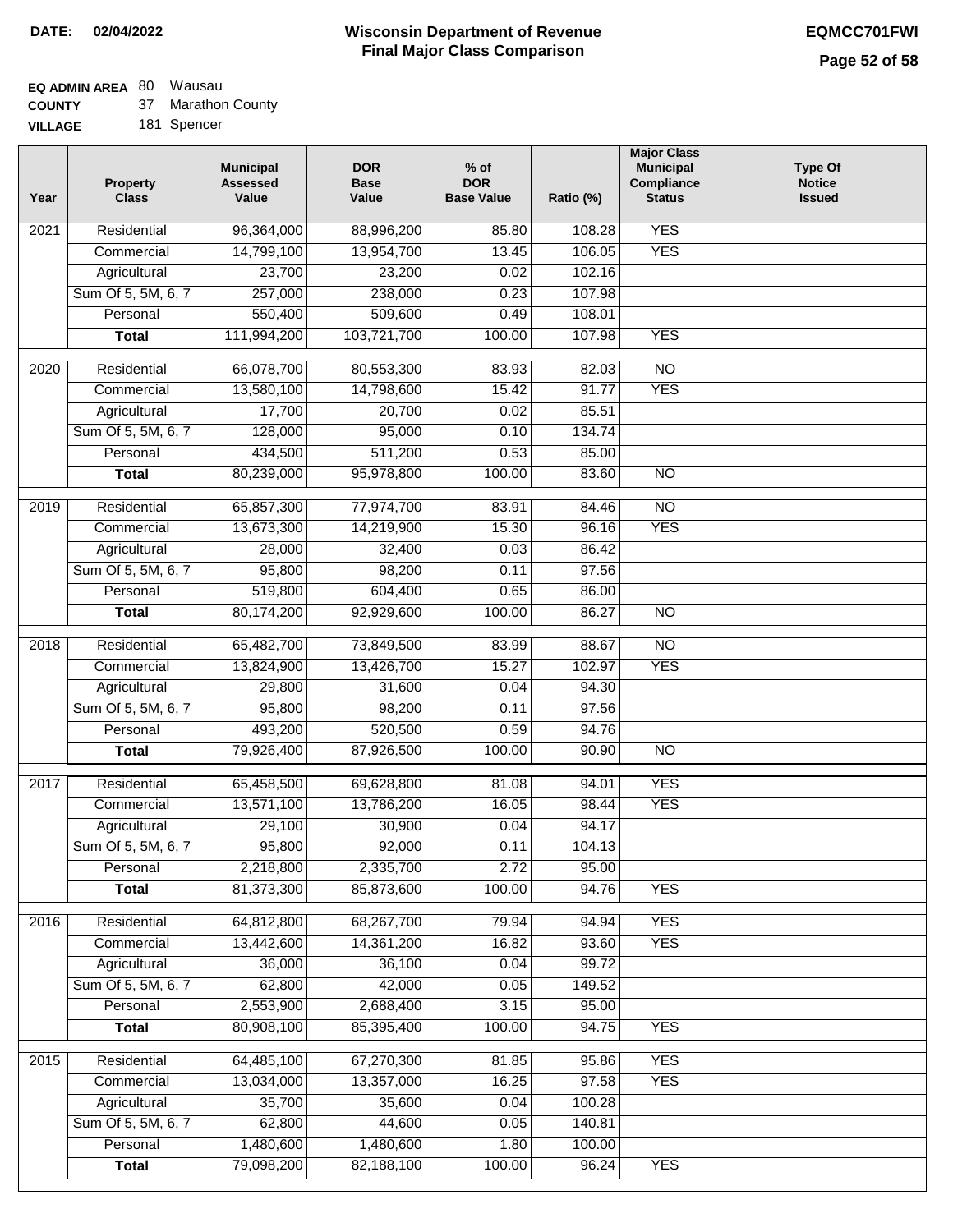# **EQ ADMIN AREA** 80 Wausau

|  | <b>COUNTY</b> |  | Marathon County |
|--|---------------|--|-----------------|
|--|---------------|--|-----------------|

**VILLAGE** 182 Stratford

| Year | <b>Property</b><br><b>Class</b> | <b>Municipal</b><br><b>Assessed</b><br>Value | <b>DOR</b><br><b>Base</b><br>Value | $%$ of<br><b>DOR</b><br><b>Base Value</b> | Ratio (%)        | <b>Major Class</b><br><b>Municipal</b><br>Compliance<br><b>Status</b> | <b>Type Of</b><br><b>Notice</b><br><b>Issued</b> |
|------|---------------------------------|----------------------------------------------|------------------------------------|-------------------------------------------|------------------|-----------------------------------------------------------------------|--------------------------------------------------|
| 2021 | Residential                     | 74,882,100                                   | 78,759,900                         | 79.22                                     | 95.08            | <b>YES</b>                                                            |                                                  |
|      | Commercial                      | 18,658,000                                   | 17,867,100                         | 17.97                                     | 104.43           | <b>YES</b>                                                            |                                                  |
|      | Agricultural                    | 179,600                                      | 184,900                            | 0.19                                      | 97.13            |                                                                       |                                                  |
|      | Sum Of 5, 5M, 6, 7              | 1,674,600                                    | 1,638,600                          | 1.65                                      | 102.20           |                                                                       |                                                  |
|      | Personal                        | 939,300                                      | 968,300                            | 0.97                                      | 97.01            |                                                                       |                                                  |
|      | <b>Total</b>                    | 96,333,600                                   | 99,418,800                         | 100.00                                    | 96.90            | <b>YES</b>                                                            |                                                  |
| 2020 | Residential                     | 73,457,100                                   | 77,296,200                         | 79.41                                     | 95.03            | <b>YES</b>                                                            |                                                  |
|      | Commercial                      | 17,297,400                                   | 17,330,900                         | 17.81                                     | 99.81            | <b>YES</b>                                                            |                                                  |
|      | Agricultural                    | 179,300                                      | 179,000                            | 0.18                                      | 100.17           |                                                                       |                                                  |
|      | Sum Of 5, 5M, 6, 7              | 1,667,900                                    | 1,566,100                          | 1.61                                      | 106.50           |                                                                       |                                                  |
|      | Personal                        | 964,800                                      | 964,800                            | 0.99                                      | 100.00           |                                                                       |                                                  |
|      | <b>Total</b>                    | 93,566,500                                   | 97,337,000                         | 100.00                                    | 96.13            | <b>YES</b>                                                            |                                                  |
| 2019 | Residential                     | 72,334,400                                   | 75,350,500                         | 78.42                                     | 96.00            | <b>YES</b>                                                            |                                                  |
|      | Commercial                      | 17,251,200                                   | 17,807,300                         | 18.53                                     | 96.88            | <b>YES</b>                                                            |                                                  |
|      | Agricultural                    | 174,600                                      | 174,100                            | 0.18                                      | 100.29           |                                                                       |                                                  |
|      | Sum Of 5, 5M, 6, 7              | 1,838,500                                    | 1,746,200                          | 1.82                                      | 105.29           |                                                                       |                                                  |
|      | Personal                        | 1,012,100                                    | 1,012,100                          | 1.05                                      | 100.00           |                                                                       |                                                  |
|      | <b>Total</b>                    | 92,610,800                                   | 96,090,200                         | 100.00                                    | 96.38            | <b>YES</b>                                                            |                                                  |
|      |                                 |                                              |                                    |                                           |                  |                                                                       |                                                  |
| 2018 | Residential                     | 71,065,700                                   | 70,556,200                         | 78.52                                     | 100.72           | <b>YES</b>                                                            |                                                  |
|      | Commercial                      | 16,571,600                                   | 16,309,600                         | 18.15                                     | 101.61           | <b>YES</b>                                                            |                                                  |
|      | Agricultural                    | 175,900                                      | 176,800                            | 0.20                                      | 99.49            |                                                                       |                                                  |
|      | Sum Of 5, 5M, 6, 7              | 1,825,200                                    | 1,882,600                          | 2.09                                      | 96.95            |                                                                       |                                                  |
|      | Personal                        | 937,100                                      | 937,100                            | 1.04                                      | 100.00<br>100.79 | <b>YES</b>                                                            |                                                  |
|      | <b>Total</b>                    | 90,575,500                                   | 89,862,300                         | 100.00                                    |                  |                                                                       |                                                  |
| 2017 | Residential                     | 63,087,500                                   | 67,051,300                         | 76.24                                     | 94.09            | <b>YES</b>                                                            |                                                  |
|      | Commercial                      | 15,620,000                                   | 16,315,900                         | 18.55                                     | 95.73            | <b>YES</b>                                                            |                                                  |
|      | Agricultural                    | 167,900                                      | 175,900                            | 0.20                                      | 95.45            |                                                                       |                                                  |
|      | Sum Of 5, 5M, 6, 7              | 1,325,300                                    | 1,761,100                          | 2.00                                      | 75.25            |                                                                       |                                                  |
|      | Personal                        | 2,516,700                                    | 2,649,100                          | 3.01                                      | 95.00            |                                                                       |                                                  |
|      | <b>Total</b>                    | 82,717,400                                   | 87,953,300                         | 100.00                                    | 94.05            | <b>YES</b>                                                            |                                                  |
| 2016 | Residential                     | 62,806,900                                   | 64,813,100                         | 75.38                                     | 96.90            | <b>YES</b>                                                            |                                                  |
|      | Commercial                      | 15,278,800                                   | 16,475,600                         | 19.16                                     | 92.74            | <b>YES</b>                                                            |                                                  |
|      | Agricultural                    | 172,700                                      | 172,800                            | 0.20                                      | 99.94            |                                                                       |                                                  |
|      | Sum Of 5, 5M, 6, 7              | 1,314,100                                    | 1,678,500                          | 1.95                                      | 78.29            |                                                                       |                                                  |
|      | Personal                        | 2,695,200                                    | 2,837,000                          | 3.30                                      | 95.00            |                                                                       |                                                  |
|      | <b>Total</b>                    | 82,267,700                                   | 85,977,000                         | 100.00                                    | 95.69            | <b>YES</b>                                                            |                                                  |
| 2015 | Residential                     | 62,028,800                                   | 64,703,700                         | 77.32                                     | 95.87            | <b>YES</b>                                                            |                                                  |
|      | Commercial                      | 14,309,600                                   | 14,791,000                         | 17.68                                     | 96.75            | <b>YES</b>                                                            |                                                  |
|      | Agricultural                    | 169,500                                      | 169,400                            | 0.20                                      | 100.06           |                                                                       |                                                  |
|      | Sum Of 5, 5M, 6, 7              | 1,350,200                                    | 1,609,500                          | 1.92                                      | 83.89            |                                                                       |                                                  |
|      | Personal                        | 2,409,500                                    | 2,409,500                          | 2.88                                      | 100.00           |                                                                       |                                                  |
|      | <b>Total</b>                    | 80,267,600                                   | 83,683,100                         | 100.00                                    | 95.92            | <b>YES</b>                                                            |                                                  |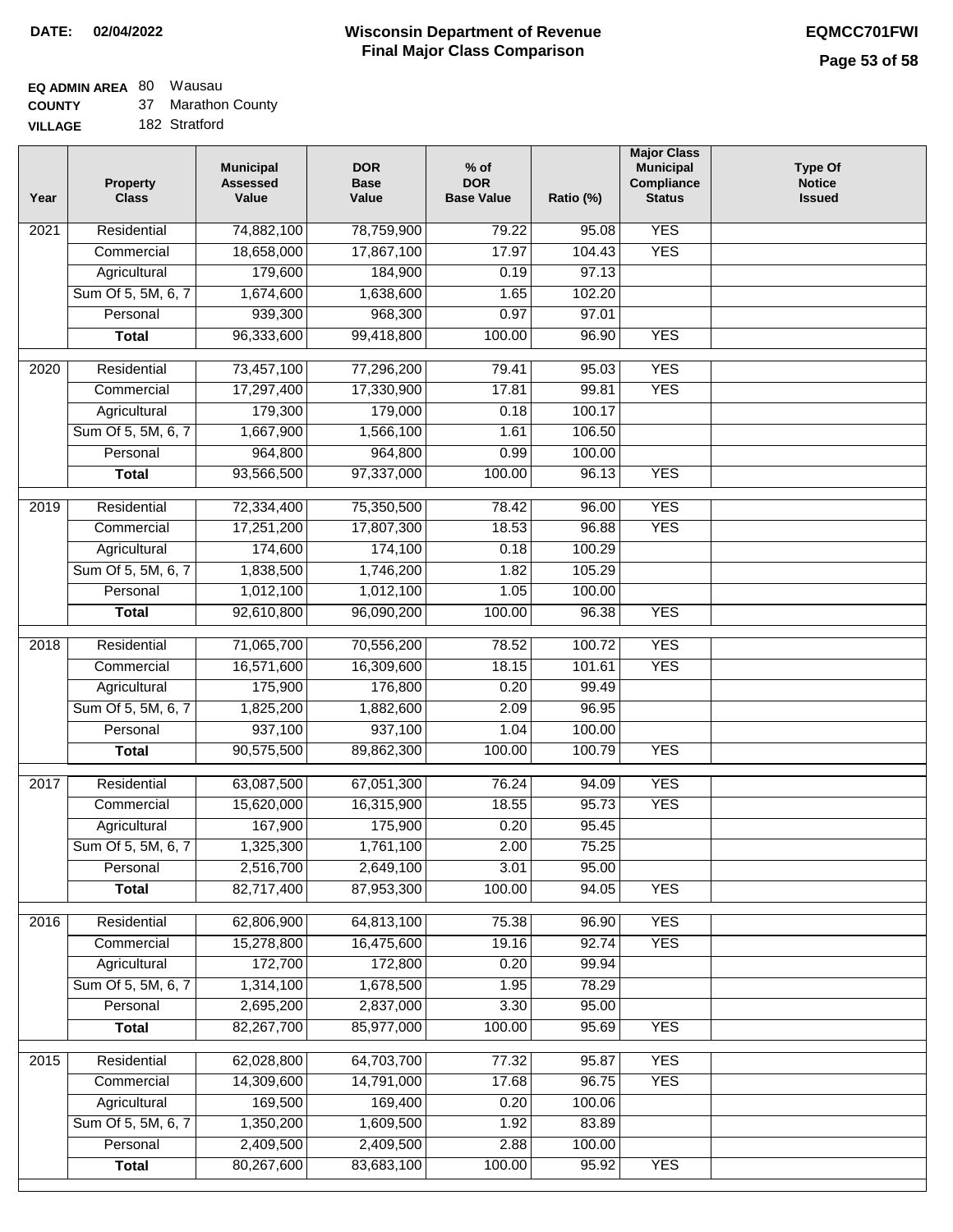### **Page 54 of 58**

| <b>EQ ADMIN AREA 80 Wausau</b> |                    | 80 Wausau       |
|--------------------------------|--------------------|-----------------|
| <b>COUNTY</b>                  | 37 Marathon County | 10 Clark County |
| <b>VILLAGE</b>                 | 186 Unity          | 186 Unity       |

| Year | <b>Property</b><br><b>Class</b> | <b>Municipal</b><br><b>Assessed</b><br>Value | <b>DOR</b><br><b>Base</b><br>Value | % of<br><b>DOR</b><br><b>Base Value</b> | Ratio (%)      | <b>Major Class</b><br><b>Municipal</b><br>Compliance<br><b>Status</b> | <b>Type Of</b><br><b>Notice</b><br><b>Issued</b> |
|------|---------------------------------|----------------------------------------------|------------------------------------|-----------------------------------------|----------------|-----------------------------------------------------------------------|--------------------------------------------------|
| 2021 | Residential                     | 11,879,400                                   | 12,309,400                         | 83.55                                   | 96.51          | <b>YES</b>                                                            |                                                  |
|      | Commercial                      | 1,827,100                                    | 1,665,100                          | 11.30                                   | 109.73         | <b>YES</b>                                                            |                                                  |
|      | Agricultural                    | 69,400                                       | 82,600                             | 0.56                                    | 84.02          |                                                                       |                                                  |
|      | Sum Of 5, 5M, 6, 7              | 756,800                                      | 623,500                            | 4.23                                    | 121.38         |                                                                       |                                                  |
|      | Personal                        | 53,200                                       | 53,200                             | 0.36                                    | 100.00         |                                                                       |                                                  |
|      | <b>Total</b>                    | 14,585,900                                   | 14,733,800                         | 100.00                                  | 99.00          | <b>YES</b>                                                            |                                                  |
| 2020 | Residential                     | 9,371,200                                    | 11,635,400                         | 82.92                                   | 80.54          | $\overline{NO}$                                                       |                                                  |
|      | Commercial                      | 1,569,800                                    | 1,656,600                          | 11.81                                   | 94.76          | <b>YES</b>                                                            |                                                  |
|      | Agricultural                    | 66,300                                       | 79,700                             | 0.57                                    | 83.19          |                                                                       |                                                  |
|      | Sum Of 5, 5M, 6, 7              | 605,300                                      | 596,400                            | 4.25                                    | 101.49         |                                                                       |                                                  |
|      | Personal                        | 53,200                                       | 63,300                             | 0.45                                    | 84.04          |                                                                       |                                                  |
|      | <b>Total</b>                    | 11,665,800                                   | 14,031,400                         | 100.00                                  | 83.14          | $\overline{NO}$                                                       | 2nd Notice of Non-Compliance                     |
| 2019 | Residential                     | 9,385,100                                    | 11,559,200                         | 80.76                                   | 81.19          | $\overline{10}$                                                       |                                                  |
|      | Commercial                      | 1,914,800                                    | 2,046,000                          | 14.30                                   | 93.59          | <b>YES</b>                                                            |                                                  |
|      | Agricultural                    | 68,900                                       | 75,000                             | 0.52                                    | 91.87          |                                                                       |                                                  |
|      | Sum Of 5, 5M, 6, 7              | 587,000                                      | 568,100                            | 3.97                                    | 103.33         |                                                                       |                                                  |
|      | Personal                        | 55,300                                       | 64,300                             | 0.45                                    | 86.00          |                                                                       |                                                  |
|      | <b>Total</b>                    | 12,011,100                                   | 14,312,600                         | 100.00                                  | 83.92          | $\overline{NO}$                                                       | 1st Notice of Non-Compliance                     |
|      |                                 |                                              |                                    |                                         |                |                                                                       |                                                  |
| 2018 | Residential<br>Commercial       | 9,336,700<br>1,914,800                       | 10,975,500<br>2,103,100            | 79.29<br>15.19                          | 85.07<br>91.05 | $\overline{10}$<br><b>YES</b>                                         |                                                  |
|      | Agricultural                    | 74,200                                       | 72,800                             | 0.53                                    | 101.92         |                                                                       |                                                  |
|      | Sum Of 5, 5M, 6, 7              | 587,000                                      | 598,000                            | 4.32                                    | 98.16          |                                                                       |                                                  |
|      | Personal                        | 82,900                                       | 92,100                             | 0.67                                    | 90.01          |                                                                       |                                                  |
|      | <b>Total</b>                    | 11,995,600                                   | 13,841,500                         | 100.00                                  | 86.66          | $\overline{10}$                                                       |                                                  |
|      |                                 |                                              |                                    |                                         |                |                                                                       |                                                  |
| 2017 | Residential                     | 9,327,200                                    | 10,425,900                         | 78.19                                   | 89.46          | $\overline{NO}$                                                       |                                                  |
|      | Commercial                      | 1,974,600                                    | 2,187,000                          | 16.40                                   | 90.29          | <b>YES</b>                                                            |                                                  |
|      | Agricultural                    | 72,600                                       | 71,100                             | 0.53                                    | 102.11         |                                                                       |                                                  |
|      | Sum Of 5, 5M, 6, 7              | 559,800                                      | 548,800                            | 4.12                                    | 102.00         |                                                                       |                                                  |
|      | Personal                        | 87,600                                       | 101,800                            | 0.76                                    | 86.05          |                                                                       |                                                  |
|      | <b>Total</b>                    | 12,021,800                                   | 13,334,600                         | 100.00                                  | 90.15          | <b>NO</b>                                                             |                                                  |
| 2016 | Residential                     | 9,339,600                                    | 11,005,200                         | 81.47                                   | 84.87          | $\overline{NO}$                                                       |                                                  |
|      | Commercial                      | 1,561,600                                    | 1,741,000                          | 12.89                                   | 89.70          | N <sub>O</sub>                                                        |                                                  |
|      | Agricultural                    | 72,000                                       | 70,400                             | 0.52                                    | 102.27         |                                                                       |                                                  |
|      | Sum Of 5, 5M, 6, 7              | 569,300                                      | 580,900                            | 4.30                                    | 98.00          |                                                                       |                                                  |
|      | Personal                        | 99,400                                       | 110,400                            | 0.82                                    | 90.04          |                                                                       |                                                  |
|      | <b>Total</b>                    | 11,641,900                                   | 13,507,900                         | 100.00                                  | 86.19          | N <sub>O</sub>                                                        |                                                  |
| 2015 | Residential                     | 9,321,400                                    | 10,129,800                         | 80.26                                   | 92.02          | <b>YES</b>                                                            |                                                  |
|      | Commercial                      | 1,594,600                                    | 1,751,100                          | 13.87                                   | 91.06          | <b>YES</b>                                                            |                                                  |
|      | Agricultural                    | 71,100                                       | 69,600                             | 0.55                                    | 102.16         |                                                                       |                                                  |
|      | Sum Of 5, 5M, 6, 7              | 559,500                                      | 567,600                            | 4.50                                    | 98.57          |                                                                       |                                                  |
|      | Personal                        | 102,800                                      | 102,800                            | 0.81                                    | 100.00         |                                                                       |                                                  |
|      | <b>Total</b>                    | 11,649,400                                   | 12,620,900                         | 100.00                                  | 92.30          | <b>YES</b>                                                            |                                                  |
|      |                                 |                                              |                                    |                                         |                |                                                                       |                                                  |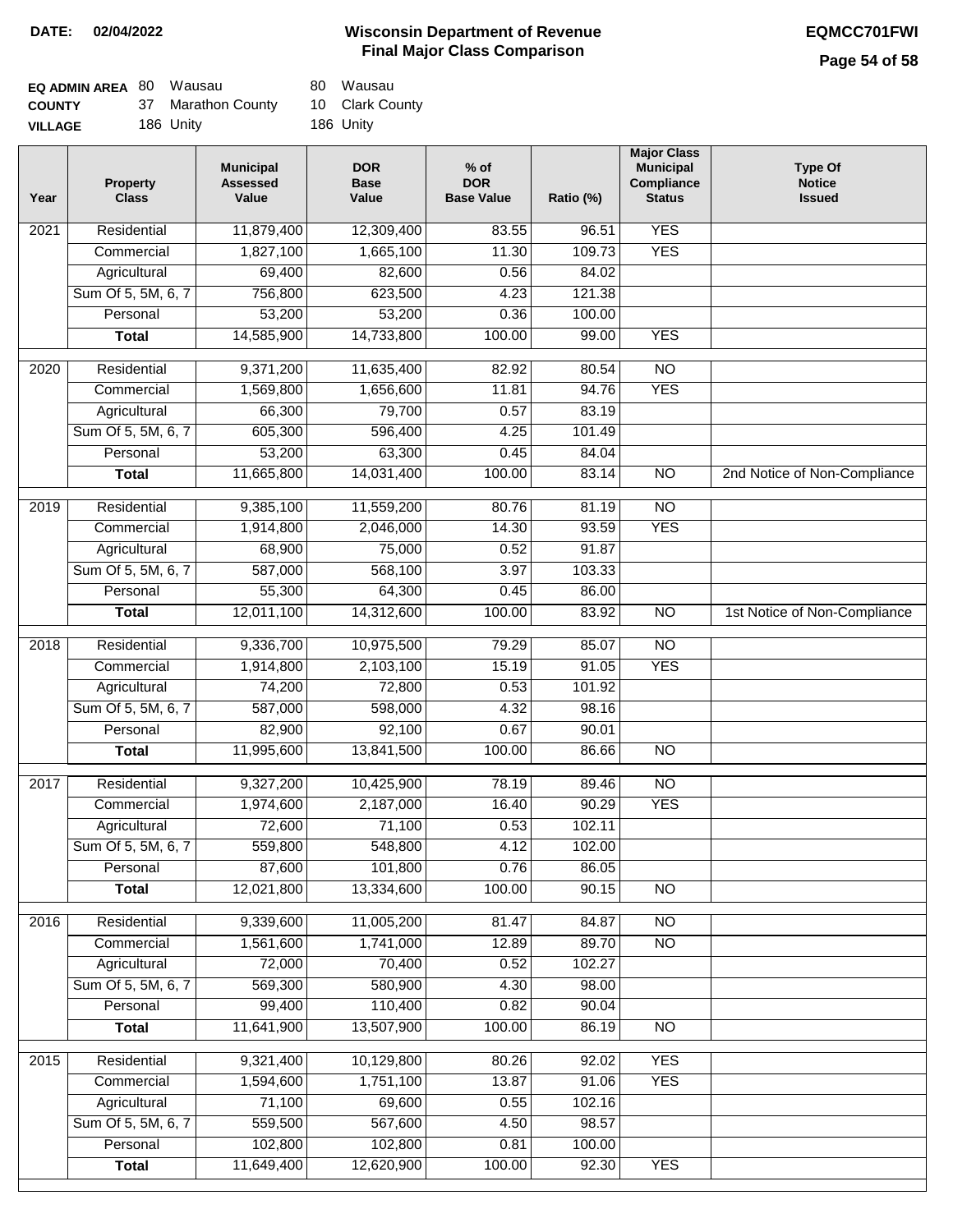### **EQ ADMIN AREA** 80 Wausau

**COUNTY** 37 Marathon County

**VILLAGE** 192 Weston

| Year              | <b>Property</b><br><b>Class</b>    | <b>Municipal</b><br><b>Assessed</b><br>Value | <b>DOR</b><br><b>Base</b><br>Value | % of<br><b>DOR</b><br><b>Base Value</b> | Ratio (%) | <b>Major Class</b><br><b>Municipal</b><br>Compliance<br><b>Status</b> | <b>Type Of</b><br><b>Notice</b><br><b>Issued</b> |
|-------------------|------------------------------------|----------------------------------------------|------------------------------------|-----------------------------------------|-----------|-----------------------------------------------------------------------|--------------------------------------------------|
| $\overline{202}1$ | Residential                        | 680, 854, 200                                | 839,855,800                        | 64.38                                   | 81.07     | N <sub>O</sub>                                                        |                                                  |
|                   | Commercial                         | 386, 172, 100                                | 437,929,100                        | 33.57                                   | 88.18     | $\overline{NO}$                                                       |                                                  |
|                   | Agricultural                       | 153,400                                      | 185,100                            | 0.01                                    | 82.87     |                                                                       |                                                  |
|                   | Sum Of 5, 5M, 6, 7                 | 6,362,200                                    | 8,759,900                          | 0.67                                    | 72.63     |                                                                       |                                                  |
|                   | Personal                           | 14,700,800                                   | 17,711,900                         | 1.36                                    | 83.00     |                                                                       |                                                  |
|                   | <b>Total</b>                       | 1,088,242,700                                | 1,304,441,800                      | 100.00                                  | 83.43     | $\overline{NO}$                                                       |                                                  |
| $\overline{2020}$ | Residential                        | 676,486,100                                  | 783,320,400                        | 62.61                                   | 86.36     | $\overline{NO}$                                                       |                                                  |
|                   | Commercial                         | 383,009,500                                  | 439,536,300                        | 35.13                                   | 87.14     | $\overline{NO}$                                                       |                                                  |
|                   | Agricultural                       | 159,400                                      | 177,200                            | 0.01                                    | 89.95     |                                                                       |                                                  |
|                   | Sum Of 5, 5M, 6, 7                 | 6,456,400                                    | 9,286,200                          | 0.74                                    | 69.53     |                                                                       |                                                  |
|                   | Personal                           | 16,824,200                                   | 18,693,500                         | 1.49                                    | 90.00     |                                                                       |                                                  |
|                   | <b>Total</b>                       | 1,082,935,600                                | 1,251,013,600                      | 100.00                                  | 86.56     | $\overline{NO}$                                                       |                                                  |
|                   |                                    |                                              |                                    |                                         |           |                                                                       |                                                  |
| $\frac{1}{2019}$  | Residential                        | 670,076,700                                  | 750,410,800                        | 63.23                                   | 89.29     | $\overline{10}$                                                       |                                                  |
|                   | Commercial                         | 379,798,200                                  | 410,171,100                        | 34.56                                   | 92.60     | <b>YES</b>                                                            |                                                  |
|                   | Agricultural                       | 161,300                                      | 170,100                            | 0.01                                    | 94.83     |                                                                       |                                                  |
|                   | Sum Of 5, 5M, 6, 7                 | 6,329,400                                    | 8,731,600                          | 0.74                                    | 72.49     |                                                                       |                                                  |
|                   | Personal                           | 16,496,600                                   | 17,364,900                         | 1.46                                    | 95.00     |                                                                       |                                                  |
|                   | <b>Total</b>                       | 1,072,862,200                                | 1,186,848,500                      | 100.00                                  | 90.40     | $\overline{NO}$                                                       |                                                  |
| 2018              | Residential                        | 663,764,500                                  | 715,068,600                        | 64.23                                   | 92.83     | <b>YES</b>                                                            |                                                  |
|                   | Commercial                         | 380,632,600                                  | 375,961,200                        | 33.77                                   | 101.24    | <b>YES</b>                                                            |                                                  |
|                   | Agricultural                       | 167,300                                      | 166,000                            | 0.01                                    | 100.78    |                                                                       |                                                  |
|                   | Sum Of 5, 5M, 6, 7                 | 6,065,800                                    | 7,717,500                          | 0.69                                    | 78.60     |                                                                       |                                                  |
|                   | Personal                           | 14,526,200                                   | 14,399,500                         | 1.29                                    | 100.88    |                                                                       |                                                  |
|                   | <b>Total</b>                       | 1,065,156,400                                | 1,113,312,800                      | 100.00                                  | 95.67     | <b>YES</b>                                                            |                                                  |
| $\overline{2017}$ | Residential                        | 657,572,300                                  | 676,150,300                        | 63.94                                   | 97.25     | <b>YES</b>                                                            |                                                  |
|                   | Commercial                         | 376,797,000                                  | 347,847,500                        | 32.89                                   | 108.32    | <b>YES</b>                                                            |                                                  |
|                   | Agricultural                       | 161,900                                      | 161,800                            | 0.02                                    | 100.06    |                                                                       |                                                  |
|                   | Sum Of 5, 5M, 6, 7                 | 6,163,500                                    | 7,237,700                          | 0.68                                    | 85.16     |                                                                       |                                                  |
|                   | Personal                           | 26,092,100                                   | 26,092,100                         | 2.47                                    | 100.00    |                                                                       |                                                  |
|                   | <b>Total</b>                       | 1,066,786,800                                | 1,057,489,400                      | 100.00                                  | 100.88    | <b>YES</b>                                                            |                                                  |
|                   |                                    |                                              |                                    |                                         |           |                                                                       |                                                  |
| 2016              | Residential                        | 649,729,900                                  | 642,216,600                        | 62.47                                   | 101.17    | <b>YES</b>                                                            |                                                  |
|                   | Commercial                         | 370,239,900                                  | 354,784,600                        | 34.51                                   | 104.36    | <b>YES</b>                                                            |                                                  |
|                   | Agricultural<br>Sum Of 5, 5M, 6, 7 | 163,700                                      | 163,800                            | 0.02<br>0.70                            | 99.94     |                                                                       |                                                  |
|                   |                                    | 6,366,600                                    | 7,184,700                          |                                         | 88.61     |                                                                       |                                                  |
|                   | Personal                           | 24,824,100                                   | 23,642,000                         | 2.30                                    | 105.00    |                                                                       |                                                  |
|                   | <b>Total</b>                       | 1,051,324,200                                | 1,027,991,700                      | 100.00                                  | 102.27    | <b>YES</b>                                                            |                                                  |
| 2015              | Residential                        | 644,613,400                                  | 630, 365, 400                      | 65.08                                   | 102.26    | <b>YES</b>                                                            |                                                  |
|                   | Commercial                         | 367,739,500                                  | 305,951,500                        | 31.59                                   | 120.20    | N <sub>O</sub>                                                        |                                                  |
|                   | Agricultural                       | 159,900                                      | 159,500                            | 0.02                                    | 100.25    |                                                                       |                                                  |
|                   | Sum Of 5, 5M, 6, 7                 | 6,290,100                                    | 8,076,300                          | 0.83                                    | 77.88     |                                                                       |                                                  |
|                   | Personal                           | 26,401,600                                   | 24,001,400                         | 2.48                                    | 110.00    |                                                                       |                                                  |
|                   | <b>Total</b>                       | 1,045,204,500                                | 968,554,100                        | 100.00                                  | 107.91    | N <sub>O</sub>                                                        | <b>Non-Compliance Notice</b>                     |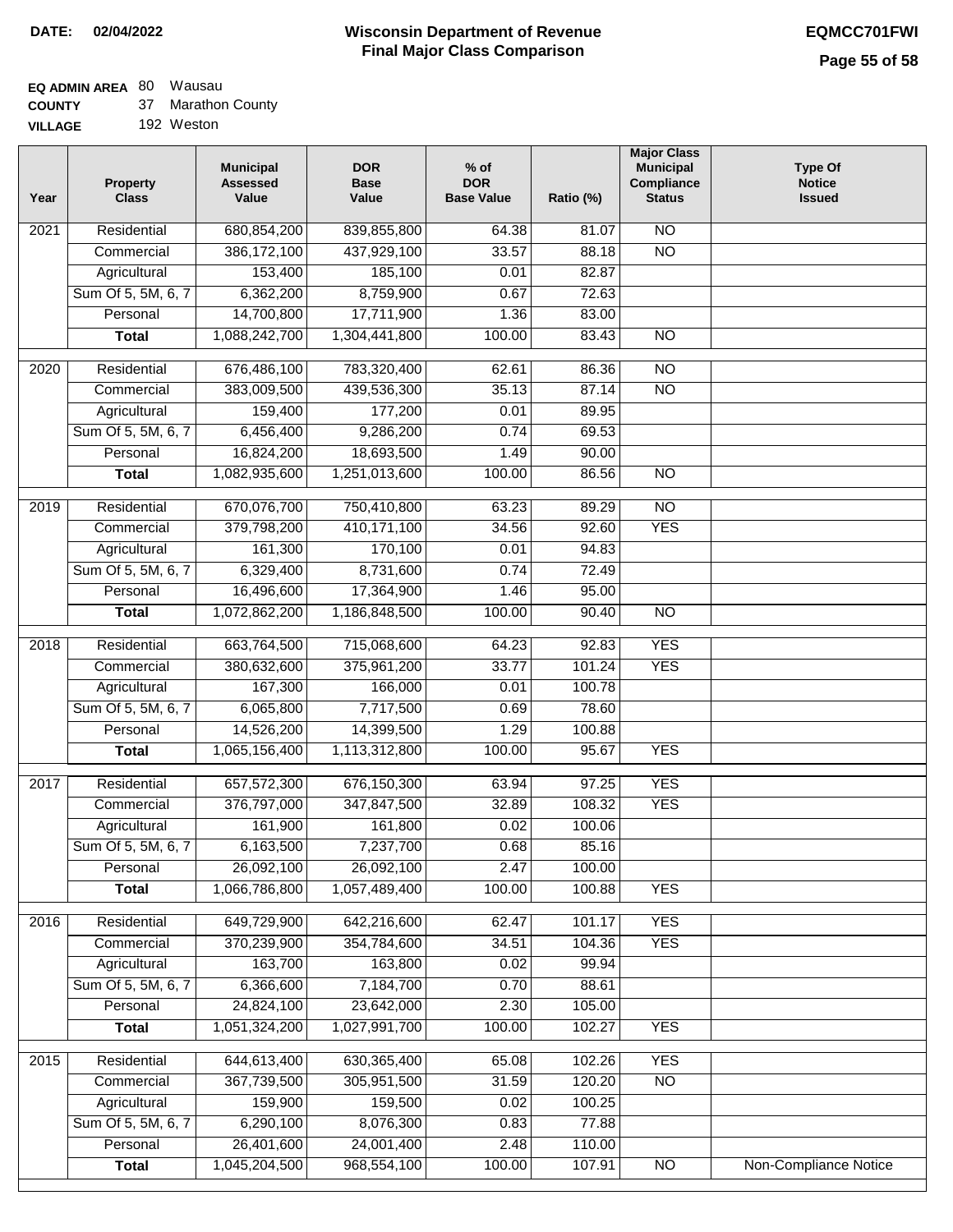# **EQ ADMIN AREA** 80 Wausau

**COUNTY CITY** 37 Marathon County

251 Mosinee

| Year              | <b>Property</b><br><b>Class</b>                                                                                                    | <b>Municipal</b><br><b>Assessed</b><br>Value                                                                             | <b>DOR</b><br><b>Base</b><br>Value                                                                             | $%$ of<br><b>DOR</b><br><b>Base Value</b>                        | Ratio (%)                                                                 | <b>Major Class</b><br><b>Municipal</b><br>Compliance<br><b>Status</b> | Type Of<br><b>Notice</b><br><b>Issued</b> |
|-------------------|------------------------------------------------------------------------------------------------------------------------------------|--------------------------------------------------------------------------------------------------------------------------|----------------------------------------------------------------------------------------------------------------|------------------------------------------------------------------|---------------------------------------------------------------------------|-----------------------------------------------------------------------|-------------------------------------------|
| 2021              | Residential                                                                                                                        | 180,126,000                                                                                                              | 233,033,800                                                                                                    | 71.28                                                            | 77.30                                                                     | $\overline{NO}$                                                       |                                           |
|                   | Commercial                                                                                                                         | 78,778,500                                                                                                               | 90,298,100                                                                                                     | 27.62                                                            | 87.24                                                                     | $\overline{NO}$                                                       |                                           |
|                   | Agricultural                                                                                                                       | 22,100                                                                                                                   | 29,300                                                                                                         | 0.01                                                             | 75.43                                                                     |                                                                       |                                           |
|                   | Sum Of 5, 5M, 6, 7                                                                                                                 | 38,800                                                                                                                   | 37,900                                                                                                         | 0.01                                                             | 102.37                                                                    |                                                                       |                                           |
|                   | Personal                                                                                                                           | 3,549,700                                                                                                                | 3,549,700                                                                                                      | 1.09                                                             | 100.00                                                                    |                                                                       |                                           |
|                   | <b>Total</b>                                                                                                                       | 262,515,100                                                                                                              | 326,948,800                                                                                                    | 100.00                                                           | 80.29                                                                     | $\overline{NO}$                                                       | 1st Notice of Non-Compliance              |
| 2020              | Residential                                                                                                                        | 176,436,400                                                                                                              | 212,596,800                                                                                                    | 69.72                                                            | 82.99                                                                     | $\overline{NO}$                                                       |                                           |
|                   | Commercial                                                                                                                         | 74,053,400                                                                                                               | 88,169,100                                                                                                     | 28.91                                                            | 83.99                                                                     | $\overline{NO}$                                                       |                                           |
|                   | Agricultural                                                                                                                       | 21,700                                                                                                                   | 27,400                                                                                                         | 0.01                                                             | 79.20                                                                     |                                                                       |                                           |
|                   | Sum Of 5, 5M, 6, 7                                                                                                                 | 37,800                                                                                                                   | 44,300                                                                                                         | 0.01                                                             | 85.33                                                                     |                                                                       |                                           |
|                   | Personal                                                                                                                           | 3,436,600                                                                                                                | 4,091,200                                                                                                      | 1.34                                                             | 84.00                                                                     |                                                                       |                                           |
|                   | <b>Total</b>                                                                                                                       | 253,985,900                                                                                                              | 304,928,800                                                                                                    | 100.00                                                           | 83.29                                                                     | $\overline{NO}$                                                       |                                           |
| 2019              | Residential                                                                                                                        | 173,474,900                                                                                                              | 201,902,800                                                                                                    | 70.34                                                            | 85.92                                                                     | $\overline{NO}$                                                       |                                           |
|                   | Commercial                                                                                                                         | 69,912,600                                                                                                               | 81,282,300                                                                                                     | 28.32                                                            | 86.01                                                                     | $\overline{NO}$                                                       |                                           |
|                   | Agricultural                                                                                                                       | 21,400                                                                                                                   | 26,300                                                                                                         | 0.01                                                             | 81.37                                                                     |                                                                       |                                           |
|                   | Sum Of 5, 5M, 6, 7                                                                                                                 | 37,800                                                                                                                   | 43,700                                                                                                         | 0.02                                                             | 86.50                                                                     |                                                                       |                                           |
|                   | Personal                                                                                                                           | 3,216,700                                                                                                                | 3,784,400                                                                                                      | 1.32                                                             | 85.00                                                                     |                                                                       |                                           |
|                   | <b>Total</b>                                                                                                                       | 246,663,400                                                                                                              | 287,039,500                                                                                                    | 100.00                                                           | 85.93                                                                     | $\overline{NO}$                                                       |                                           |
| 2018              | Residential                                                                                                                        | 172,611,700                                                                                                              | 195,262,400                                                                                                    | 71.70                                                            | 88.40                                                                     | $\overline{NO}$                                                       |                                           |
|                   | Commercial                                                                                                                         | 66,466,900                                                                                                               | 73,552,100                                                                                                     | 27.01                                                            | 90.37                                                                     | <b>YES</b>                                                            |                                           |
|                   | Agricultural                                                                                                                       | 22,200                                                                                                                   | 24,500                                                                                                         | 0.01                                                             | 90.61                                                                     |                                                                       |                                           |
|                   | Sum Of 5, 5M, 6, 7                                                                                                                 | 37,800                                                                                                                   | 42,000                                                                                                         | 0.02                                                             | 90.00                                                                     |                                                                       |                                           |
|                   | Personal                                                                                                                           | 3,091,600                                                                                                                | 3,435,100                                                                                                      | 1.26                                                             | 90.00                                                                     |                                                                       |                                           |
|                   | <b>Total</b>                                                                                                                       | 242,230,200                                                                                                              | 272,316,100                                                                                                    | 100.00                                                           | 88.95                                                                     | $\overline{NO}$                                                       |                                           |
| $\overline{2017}$ | Residential                                                                                                                        | 171,536,200                                                                                                              | 188,397,500                                                                                                    | 70.58                                                            | 91.05                                                                     | <b>YES</b>                                                            |                                           |
|                   | Commercial                                                                                                                         | 65,351,600                                                                                                               | 69,898,100                                                                                                     | 26.19                                                            | 93.50                                                                     | <b>YES</b>                                                            |                                           |
|                   | Agricultural                                                                                                                       | 24,800                                                                                                                   | 26,200                                                                                                         | 0.01                                                             | 94.66                                                                     |                                                                       |                                           |
|                   |                                                                                                                                    |                                                                                                                          | 29,000                                                                                                         | 0.01                                                             | 80.34                                                                     |                                                                       |                                           |
|                   | Personal                                                                                                                           | 7,885,500                                                                                                                | 8,571,200                                                                                                      | 3.21                                                             | 92.00                                                                     |                                                                       |                                           |
|                   | <b>Total</b>                                                                                                                       | 244,821,400                                                                                                              | 266,922,000                                                                                                    | 100.00                                                           | 91.72                                                                     | <b>YES</b>                                                            |                                           |
|                   |                                                                                                                                    |                                                                                                                          |                                                                                                                |                                                                  |                                                                           |                                                                       |                                           |
|                   |                                                                                                                                    |                                                                                                                          |                                                                                                                |                                                                  |                                                                           |                                                                       |                                           |
|                   |                                                                                                                                    |                                                                                                                          |                                                                                                                |                                                                  |                                                                           |                                                                       |                                           |
|                   |                                                                                                                                    |                                                                                                                          |                                                                                                                |                                                                  |                                                                           |                                                                       |                                           |
|                   | Personal                                                                                                                           |                                                                                                                          |                                                                                                                |                                                                  |                                                                           |                                                                       |                                           |
|                   | <b>Total</b>                                                                                                                       | 243,329,700                                                                                                              | 255,997,500                                                                                                    | 100.00                                                           | 95.05                                                                     | <b>YES</b>                                                            |                                           |
|                   |                                                                                                                                    |                                                                                                                          |                                                                                                                |                                                                  |                                                                           |                                                                       |                                           |
|                   |                                                                                                                                    |                                                                                                                          |                                                                                                                |                                                                  |                                                                           |                                                                       |                                           |
|                   |                                                                                                                                    |                                                                                                                          |                                                                                                                |                                                                  |                                                                           |                                                                       |                                           |
|                   | Sum Of 5, 5M, 6, 7                                                                                                                 | 13,200                                                                                                                   | 10,100                                                                                                         | 0.00                                                             | 130.69                                                                    |                                                                       |                                           |
|                   | Personal                                                                                                                           |                                                                                                                          |                                                                                                                | 2.32                                                             | 100.00                                                                    |                                                                       |                                           |
|                   | <b>Total</b>                                                                                                                       | 238,056,200                                                                                                              | 240,976,500                                                                                                    | 100.00                                                           | 98.79                                                                     | <b>YES</b>                                                            |                                           |
| 2016<br>2015      | Sum Of 5, 5M, 6, 7<br>Residential<br>Commercial<br>Agricultural<br>Sum Of 5, 5M, 6, 7<br>Residential<br>Commercial<br>Agricultural | 23,300<br>170,820,500<br>65,656,600<br>24,400<br>13,200<br>6,815,000<br>170,221,900<br>62,208,000<br>24,300<br>5,588,800 | 180,389,300<br>68,758,700<br>24,400<br>10,100<br>6,815,000<br>174,356,000<br>60,997,400<br>24,200<br>5,588,800 | 70.47<br>26.86<br>0.01<br>0.00<br>2.66<br>72.35<br>25.31<br>0.01 | 94.70<br>95.49<br>100.00<br>130.69<br>100.00<br>97.63<br>101.98<br>100.41 | <b>YES</b><br><b>YES</b><br><b>YES</b><br><b>YES</b>                  |                                           |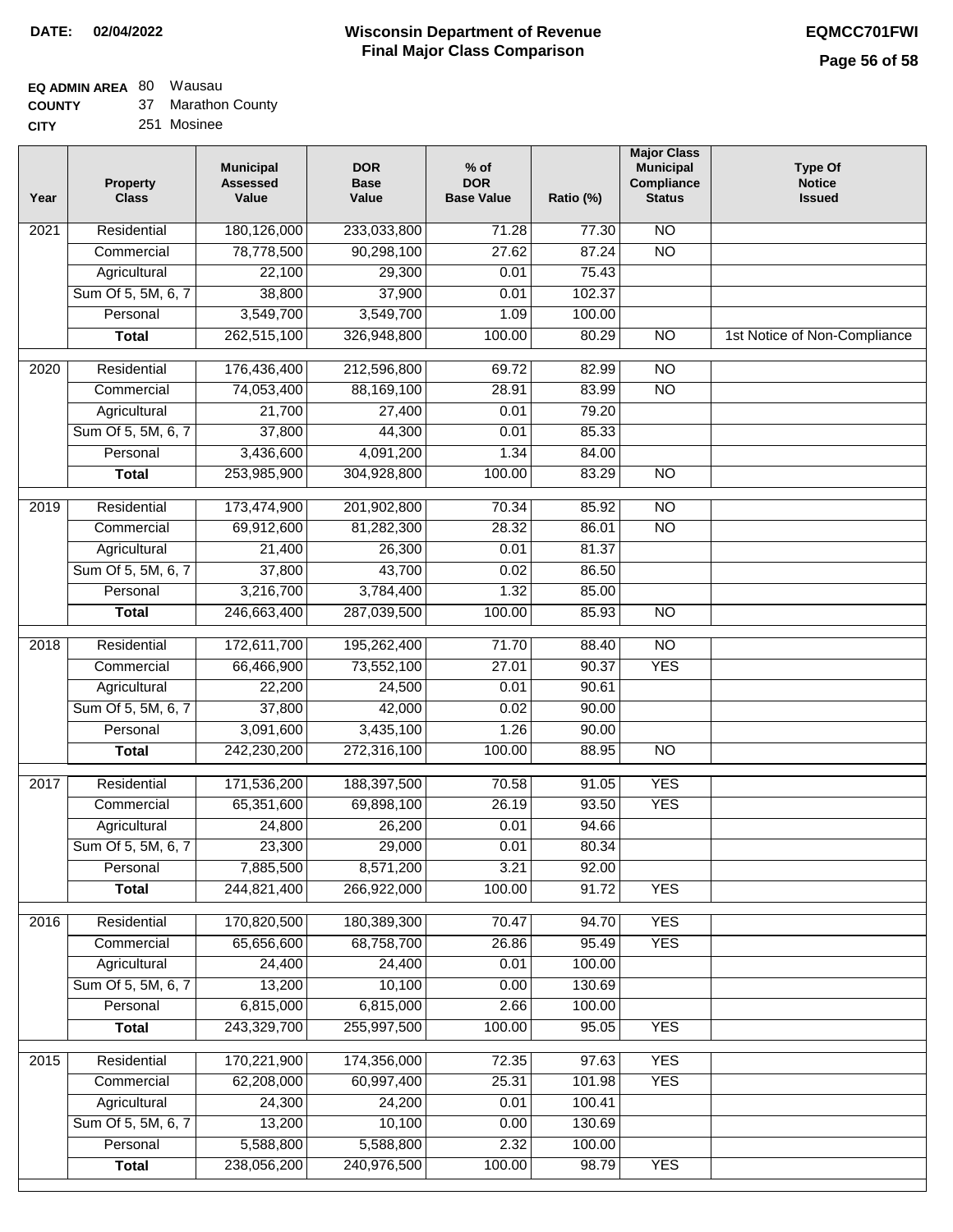# **EQ ADMIN AREA** 80 Wausau

**COUNTY CITY** 37 Marathon County

281 Schofield

| Year | <b>Property</b><br><b>Class</b> | <b>Municipal</b><br><b>Assessed</b><br>Value | <b>DOR</b><br><b>Base</b><br>Value | $%$ of<br><b>DOR</b><br><b>Base Value</b> | Ratio (%) | <b>Major Class</b><br><b>Municipal</b><br>Compliance<br><b>Status</b> | <b>Type Of</b><br><b>Notice</b><br><b>Issued</b> |
|------|---------------------------------|----------------------------------------------|------------------------------------|-------------------------------------------|-----------|-----------------------------------------------------------------------|--------------------------------------------------|
| 2021 | Residential                     | 97,383,800                                   | 103,630,700                        | $\frac{1}{54.31}$                         | 93.97     | <b>YES</b>                                                            |                                                  |
|      | Commercial                      | 75,265,600                                   | 81,368,700                         | 42.64                                     | 92.50     | <b>YES</b>                                                            |                                                  |
|      | Agricultural                    | 0                                            | 0                                  | 0.00                                      | 0.00      |                                                                       |                                                  |
|      | Sum Of 5, 5M, 6, 7              | 0                                            | $\mathbf{0}$                       | 0.00                                      | 0.00      |                                                                       |                                                  |
|      | Personal                        | 5,814,300                                    | 5,814,300                          | 3.05                                      | 100.00    |                                                                       |                                                  |
|      | <b>Total</b>                    | 178,463,700                                  | 190,813,700                        | 100.00                                    | 93.53     | <b>YES</b>                                                            |                                                  |
| 2020 | Residential                     | 96,165,000                                   | 102,662,400                        | 54.18                                     | 93.67     | <b>YES</b>                                                            |                                                  |
|      | Commercial                      | 74,417,600                                   | 80,755,800                         | 42.62                                     | 92.15     | <b>YES</b>                                                            |                                                  |
|      | Agricultural                    | 0                                            | 0                                  | 0.00                                      | 0.00      |                                                                       |                                                  |
|      | Sum Of 5, 5M, 6, 7              | $\Omega$                                     | 0                                  | 0.00                                      | 0.00      |                                                                       |                                                  |
|      | Personal                        | 6,060,400                                    | 6,060,400                          | 3.20                                      | 100.00    |                                                                       |                                                  |
|      | <b>Total</b>                    | 176,643,000                                  | 189,478,600                        | 100.00                                    | 93.23     | <b>YES</b>                                                            |                                                  |
|      |                                 |                                              |                                    |                                           |           |                                                                       |                                                  |
| 2019 | Residential                     | 84,643,800                                   | 97,326,700                         | 52.36                                     | 86.97     | $\overline{10}$                                                       |                                                  |
|      | Commercial                      | 72,452,300                                   | 83,713,000                         | 45.03                                     | 86.55     | $\overline{NO}$                                                       |                                                  |
|      | Agricultural                    | 0                                            | 0                                  | 0.00                                      | 0.00      |                                                                       |                                                  |
|      | Sum Of 5, 5M, 6, 7              | 0                                            | $\Omega$                           | 0.00                                      | 0.00      |                                                                       |                                                  |
|      | Personal                        | 4,658,900                                    | 4,853,000                          | 2.61                                      | 96.00     |                                                                       |                                                  |
|      | <b>Total</b>                    | 161,755,000                                  | 185,892,700                        | 100.00                                    | 87.02     | $\overline{NO}$                                                       |                                                  |
| 2018 | Residential                     | 84,001,900                                   | 89,723,000                         | 52.28                                     | 93.62     | <b>YES</b>                                                            |                                                  |
|      | Commercial                      | 69,041,900                                   | 76,668,200                         | 44.68                                     | 90.05     | <b>YES</b>                                                            |                                                  |
|      | Agricultural                    | 0                                            | 0                                  | 0.00                                      | 0.00      |                                                                       |                                                  |
|      | Sum Of 5, 5M, 6, 7              | 0                                            | 0                                  | 0.00                                      | 0.00      |                                                                       |                                                  |
|      | Personal                        | 5,004,400                                    | 5,212,900                          | 3.04                                      | 96.00     |                                                                       |                                                  |
|      | <b>Total</b>                    | 158,048,200                                  | 171,604,100                        | 100.00                                    | 92.10     | <b>YES</b>                                                            |                                                  |
| 2017 | Residential                     | 83,570,500                                   | 87,526,900                         | 53.07                                     | 95.48     | <b>YES</b>                                                            |                                                  |
|      | Commercial                      | 69,096,500                                   | 71,794,000                         | 43.53                                     | 96.24     | <b>YES</b>                                                            |                                                  |
|      | Agricultural                    | 0                                            | 0                                  | 0.00                                      | 0.00      |                                                                       |                                                  |
|      | Sum Of 5, 5M, 6, 7              | 0                                            | $\overline{0}$                     | 0.00                                      | 0.00      |                                                                       |                                                  |
|      | Personal                        | 5,597,500                                    | 5,597,500                          | 3.39                                      | 100.00    |                                                                       |                                                  |
|      | <b>Total</b>                    | 158,264,500                                  | 164,918,400                        | 100.00                                    | 95.97     | <b>YES</b>                                                            |                                                  |
| 2016 | Residential                     | 83,370,500                                   | 82,387,300                         |                                           | 101.19    | <b>YES</b>                                                            |                                                  |
|      | Commercial                      | 68,703,900                                   | 67,642,200                         | 52.88<br>43.42                            | 101.57    | <b>YES</b>                                                            |                                                  |
|      | Agricultural                    | 0                                            | 0                                  | 0.00                                      | 0.00      |                                                                       |                                                  |
|      | Sum Of 5, 5M, 6, 7              | 0                                            | $\Omega$                           | 0.00                                      | 0.00      |                                                                       |                                                  |
|      | Personal                        | 5,766,300                                    | 5,766,300                          | 3.70                                      | 100.00    |                                                                       |                                                  |
|      | <b>Total</b>                    | 157,840,700                                  | 155,795,800                        | 100.00                                    | 101.31    | <b>YES</b>                                                            |                                                  |
|      |                                 |                                              |                                    |                                           |           |                                                                       |                                                  |
| 2015 | Residential                     | 83,248,200                                   | 76,872,200                         | 53.60                                     | 108.29    | <b>YES</b>                                                            |                                                  |
|      | Commercial                      | 67,958,000                                   | 60,343,000                         | 42.07                                     | 112.62    | $\overline{NO}$                                                       |                                                  |
|      | Agricultural                    | 0                                            | 0                                  | 0.00                                      | 0.00      |                                                                       |                                                  |
|      | Sum Of 5, 5M, 6, 7              | 0                                            | 0                                  | 0.00                                      | 0.00      |                                                                       |                                                  |
|      | Personal                        | 6,209,000                                    | 6,209,000                          | 4.33                                      | 100.00    |                                                                       |                                                  |
|      | <b>Total</b>                    | 157,415,200                                  | 143,424,200                        | 100.00                                    | 109.75    | N <sub>O</sub>                                                        |                                                  |